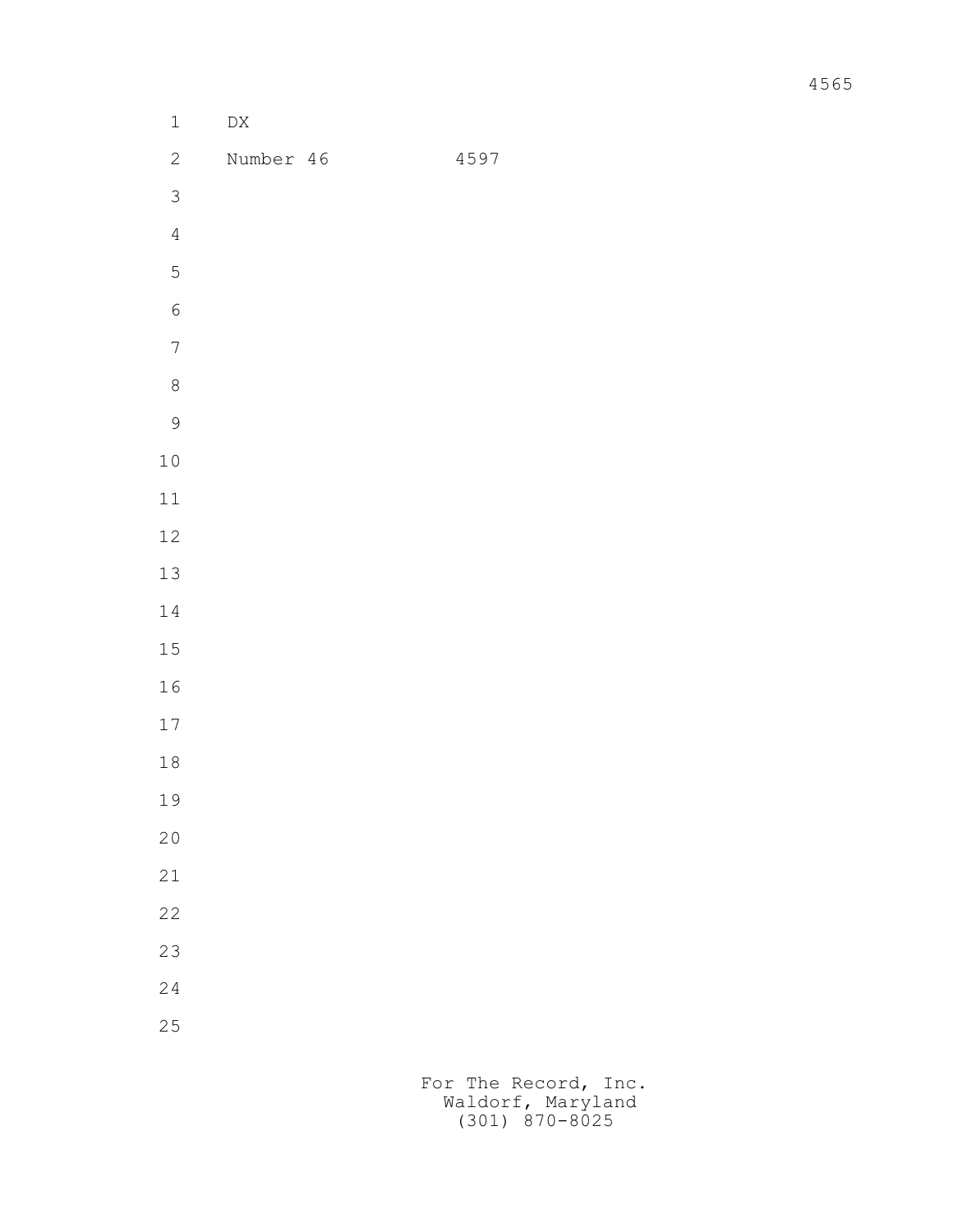| $\mathbf 1$   | UNITED STATES OF AMERICA                                      |                   |  |  |  |  |
|---------------|---------------------------------------------------------------|-------------------|--|--|--|--|
| $\mathbf{2}$  | FEDERAL TRADE COMMISSION                                      |                   |  |  |  |  |
| 3             |                                                               |                   |  |  |  |  |
| 4             | In the Matter of:                                             | $\left( \right)$  |  |  |  |  |
| 5             | Rambus, Inc.                                                  | ) Docket No. 9302 |  |  |  |  |
| 6             |                                                               |                   |  |  |  |  |
| 7             |                                                               |                   |  |  |  |  |
| $8\,$         |                                                               |                   |  |  |  |  |
| $\mathcal{G}$ | Monday, June 9, 2003                                          |                   |  |  |  |  |
| 10            | 9:30 a.m.                                                     |                   |  |  |  |  |
| 11            |                                                               |                   |  |  |  |  |
| 12            |                                                               |                   |  |  |  |  |
| 13            | TRIAL VOLUME 25                                               |                   |  |  |  |  |
| 14            | PART 1                                                        |                   |  |  |  |  |
| 15            | PUBLIC RECORD                                                 |                   |  |  |  |  |
| 16            |                                                               |                   |  |  |  |  |
| 17            | BEFORE THE HONORABLE STEPHEN J. MCGUIRE                       |                   |  |  |  |  |
| 18            | Chief Administrative Law Judge                                |                   |  |  |  |  |
| 19            | Federal Trade Commission                                      |                   |  |  |  |  |
| 20            | 600 Pennsylvania Avenue, N.W.                                 |                   |  |  |  |  |
| 21            | Washington, D.C.                                              |                   |  |  |  |  |
| 22            |                                                               |                   |  |  |  |  |
| 23            |                                                               |                   |  |  |  |  |
| 24            |                                                               |                   |  |  |  |  |
| 25            | Reported by: Susanne Bergling, RMR                            |                   |  |  |  |  |
|               | For The Record, Inc.<br>Waldorf, Maryland<br>$(301)$ 870-8025 |                   |  |  |  |  |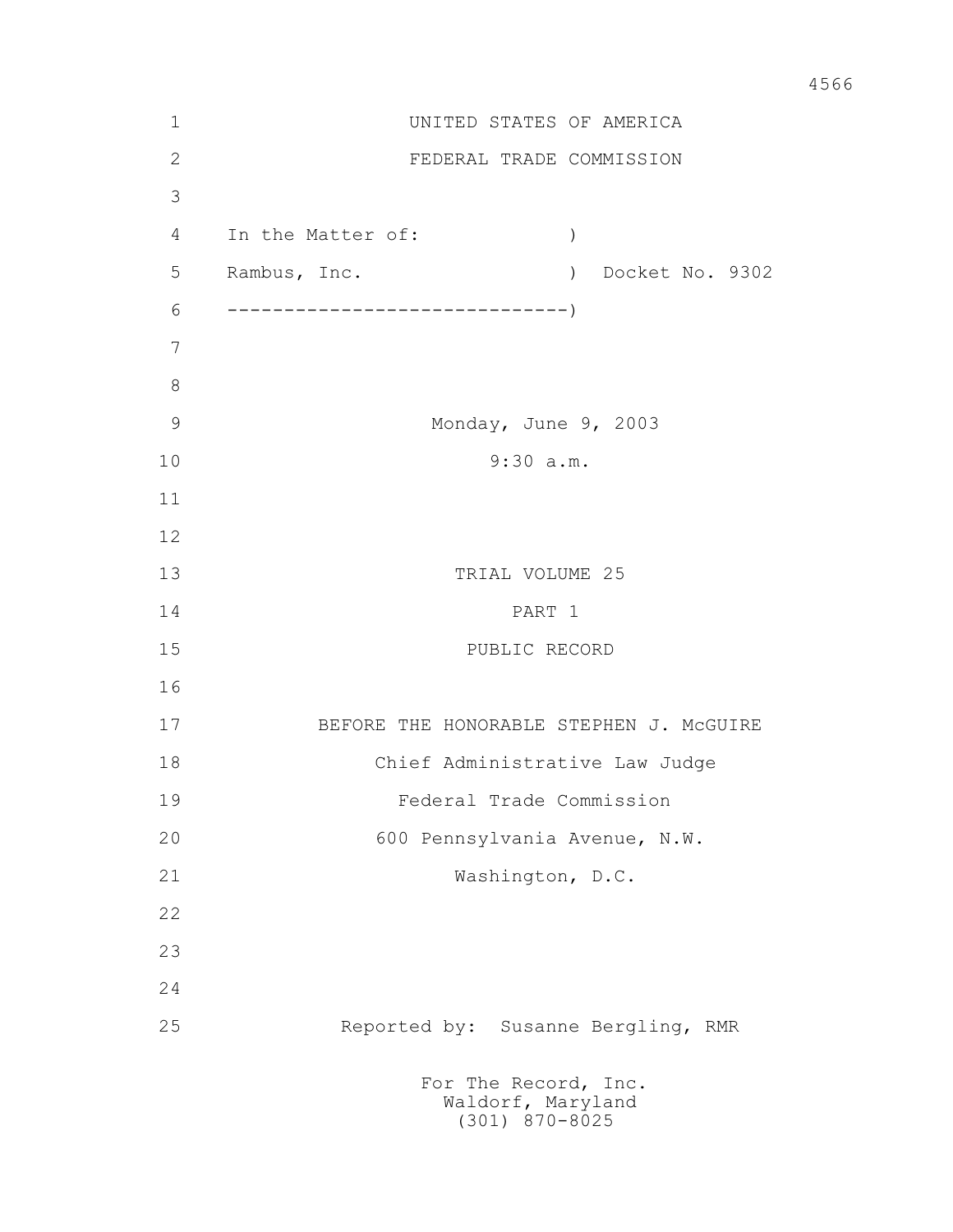2

```
 3 ON BEHALF OF THE FEDERAL TRADE COMMISSION: 
4 M. SEAN ROYALL, Attorney
 5 GEOFFREY OLIVER, Attorney
 6 JOHN C. WEBER, Attorney
7 ROBERT DAVIS, Attorney
 8 Federal Trade Commission
9 601 New Jersey Avenue, N.W.
 10 Washington, D.C. 20580-0000
 11 (202) 326-3663
 12
 13
 14 ON BEHALF OF THE RESPONDENT:
 15 GREGORY P. STONE, Attorney
 16 STEVEN M. PERRY, Attorney
 17 PETER A. DETRE, Attorney
18 SEAN GATES, Attorney
 19 Munger, Tolles & Olson LLP
 20 355 South Grand Avenue, 35th Floor
 21 Los Angeles, California 90071-1560
 22 (213) 683-9255
 23
 24
 25
```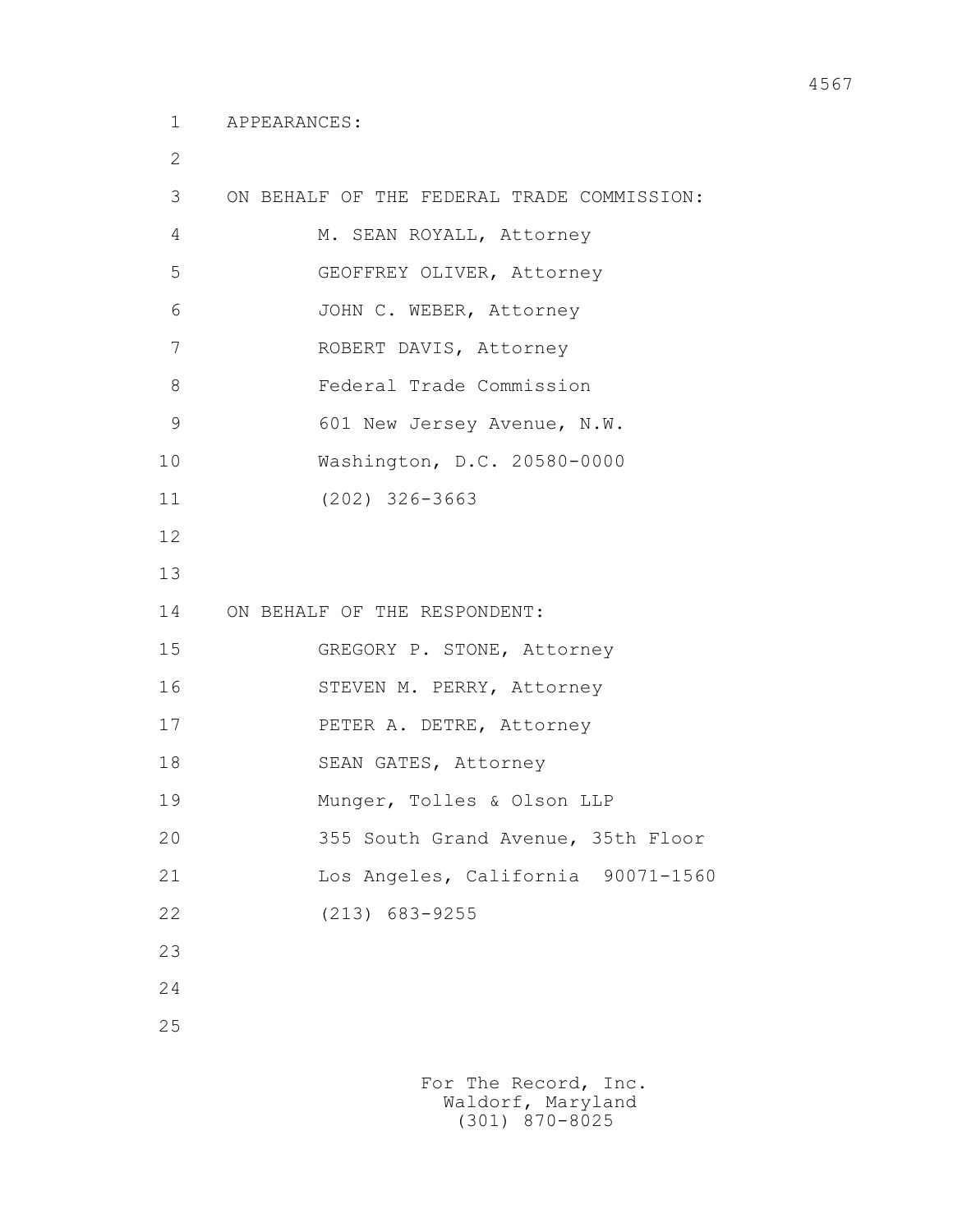```
 1 APPEARANCES:
 2
        3 ON BEHALF OF THE RESPONDENT:
       4 A. DOUGLAS MELAMED, Attorney
        5 Wilmer, Cutler & Pickering
        6 2445 M Street, N.W.
        7 Washington, D.C. 20037-1420
        8 (202) 663-6090
 9
       10
       11
       12 ON BEHALF OF THE WITNESS:
       13 LINDA LIU KORDZIEL, Attorney
      14 Fish & Richardson, P.C.
       15 1425 K Street, N.W., 11th Floor
       16 Washington, D.C. 20005
       17 (202) 626-6432
       18
       19
       20
       21
       22
```
 23 24

25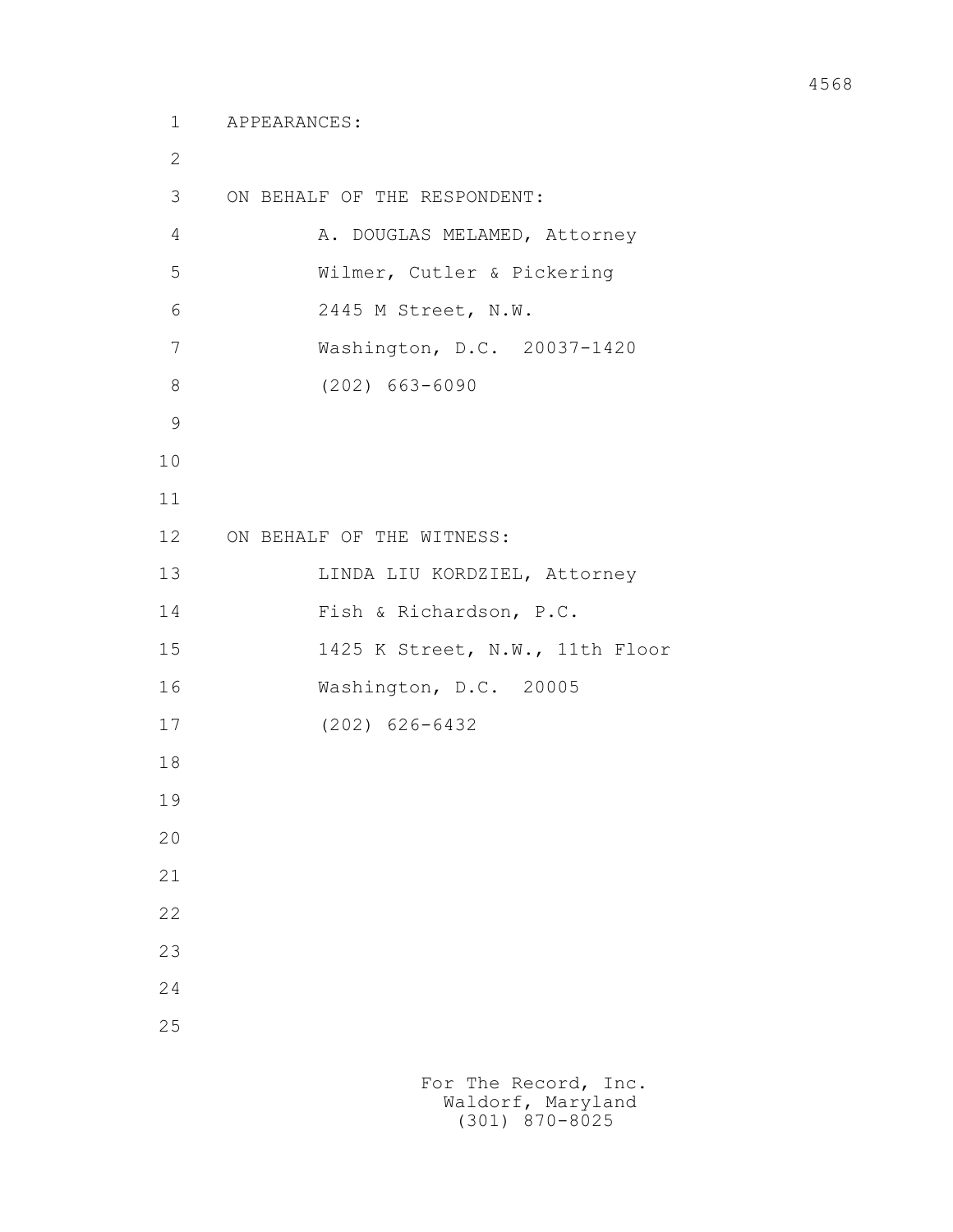1 P R O C E E D I N G S  $2$  - - - - - 3 JUDGE McGUIRE: This hearing is now in order. 4 Counsel, good morning. 5 MR. STONE: Good morning, Your Honor. 6 JUDGE McGUIRE: Any housekeeping items this 7 morning before we begin? 8 MR. OLIVER: No, Your Honor. 9 JUDGE McGUIRE: If not, then at this time 10 complaint counsel may call its next witness. 11 MR. DAVIS: Thank you, Your Honor. Complaint 12 counsel call Joe Macri. 13 JUDGE McGUIRE: Mr. Macri, would you please 14 approach the Bench and be sworn by the court reporter. 15 Whereupon-- 16 JOE MACRI 17 a witness, called for examination, having been first 18 duly sworn, was examined and testified as follows: 19 DIRECT EXAMINATION 20 BY MR. DAVIS: 21 Q. Please state your name for the record. 22 A. Joe Macri. 23 Q. And where are you currently employed? 24 A. ATI. 25 Q. And what's your title there?

 For The Record, Inc. Waldorf, Maryland (301) 870-8025

4569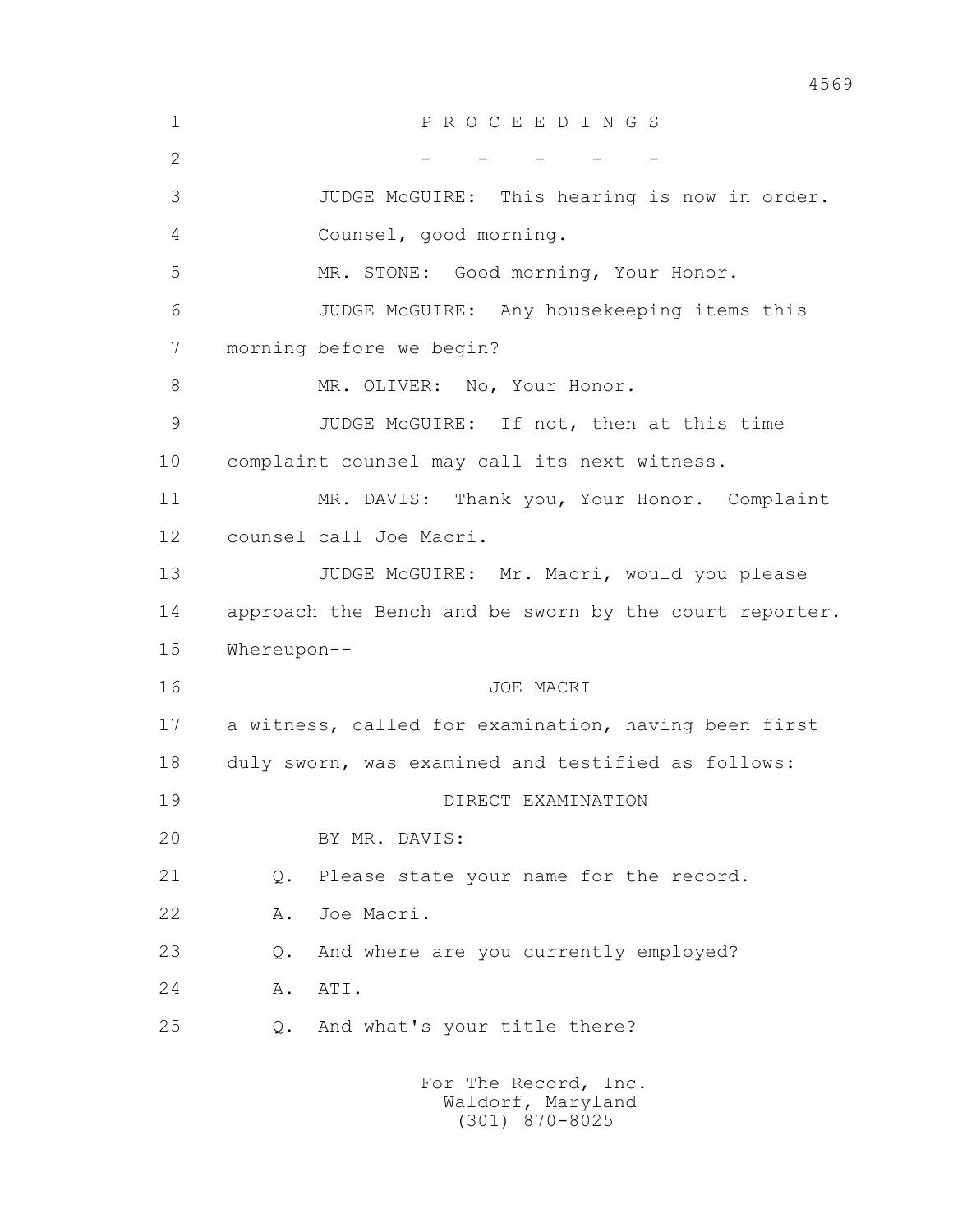1 A. Director of engineering. 2 Q. Before we get into the detail on your work at 3 ATI, let's get a little more background. Where did you 4 go to college? 5 A. Worcester Polytech. 6 Q. What degree did you receive? 7 A. Bachelor's in electrical engineering. 8 Q. When did you graduate? 9 A. In 1986. 10 Q. What was your first job after you graduated? 11 A. Working at Digital Equipment Corporation 12 designing large ECL mainframe computers. 13 Q. I'm sorry, designing? 14 A. Large ECL mainframe computers. 15 Q. What is ECL? 16 A. Emitter coupled logic. 17 Q. And how long did you do that? 18 A. I worked in that group for about six years. 19 Q. And what did you do next? 20 A. Next, I worked on a research project dealing a 21 gallium arsenide alpha microprocessor. 22 Q. What's gallium arsenide? 23 A. It's the material that you would make the 24 substrate out of, the base material for the device, for 25 the microprocessor device. Typically silicon is used,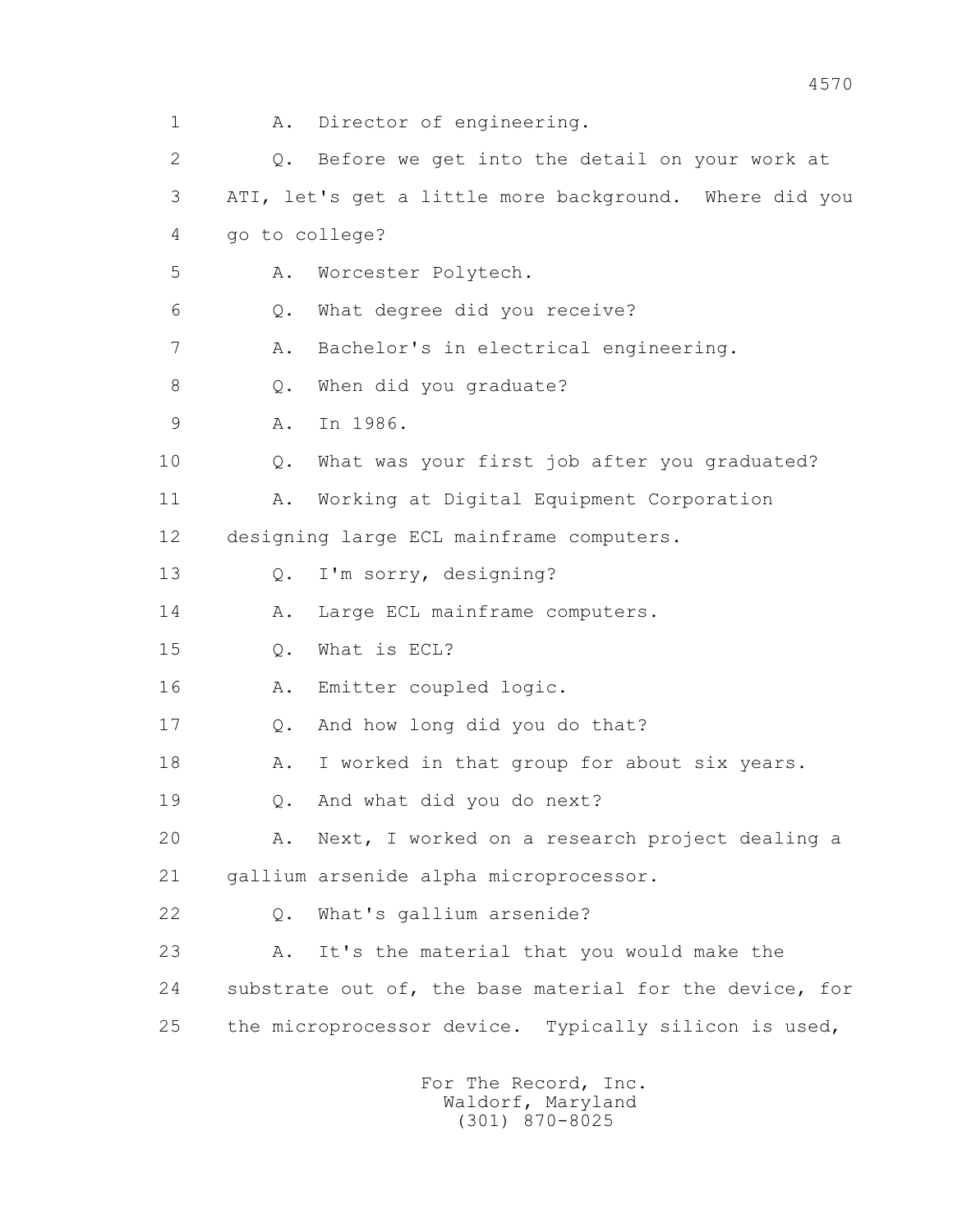1 but gallium is in some situations a faster material. 2 0. And how long were you doing that? 3 A. Approximately one year. 4 Q. And what did you do next? 5 A. Next I worked in the Advanced Development Group 6 in Huntington, Massachusetts designing CMOS alpha 7 microprocessors. 8 Q. And how long were you doing that? 9 A. About two years, two and a half years. 10 Q. Okay. What were you doing -- you said you were 11 designing CMOS -- 12 A. Alpha microprocessors. I was in charge of 13 doing architecture development, performance modeling, 14 some logic design. 15 Q. And this is also at Digital? 16 A. Yes, this is also at Digital Equipment Corp. 17 Q. And what did you do next? 18 A. Next I helped start an office in Silicon 19 Valley. It was the Palo Alto Design Center, and we 20 were in charge of doing low-power alpha microprocessor 21 designs. 22 Q. And what were you doing there yourself? 23 A. There I was in charge of the performance 24 modeling and researching, you know, the base 25 architecture of the microprocessors that we'd be For The Record, Inc. Waldorf, Maryland

(301) 870-8025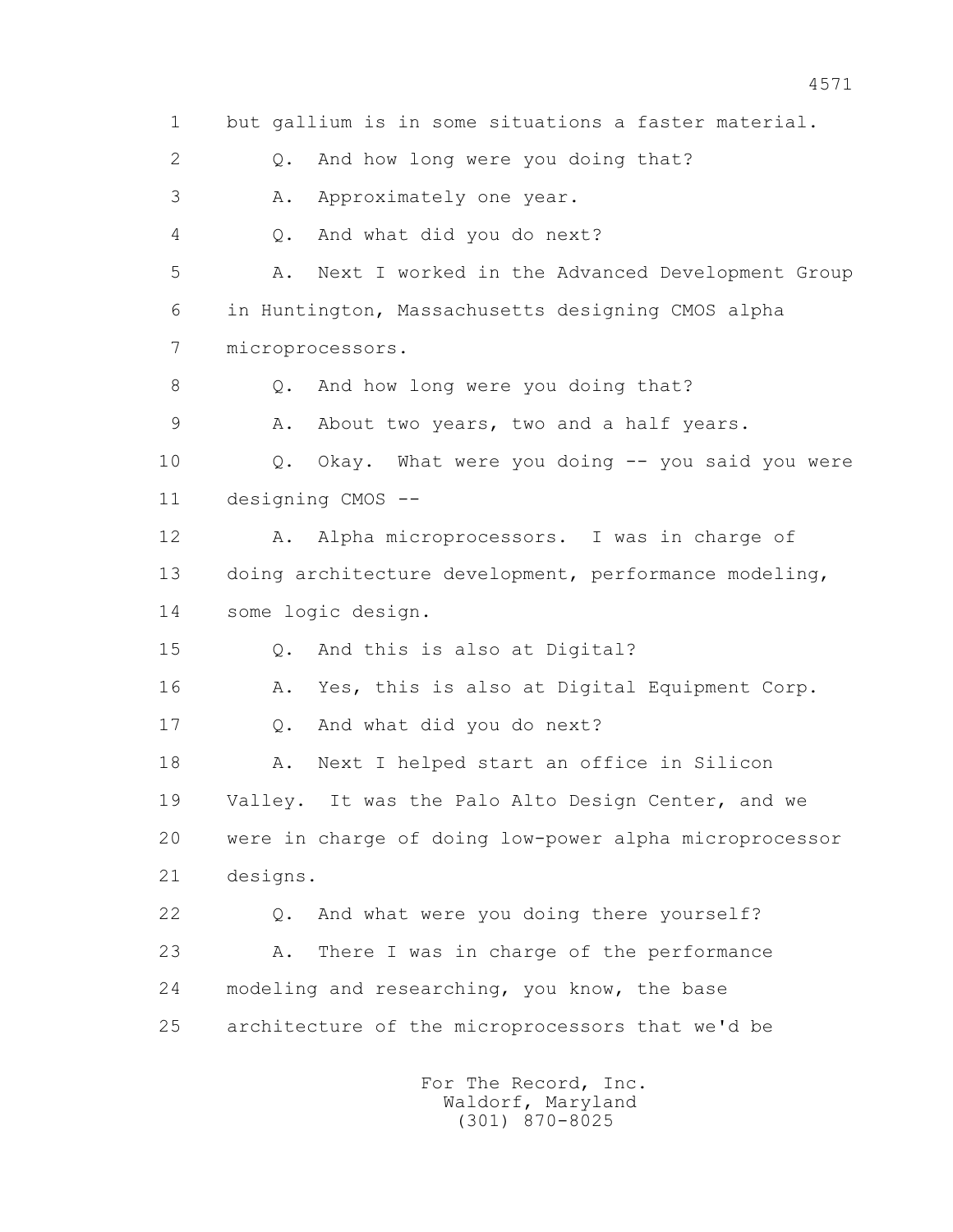1 designing.

2 0. Now, when did you leave Digital?

3 A. It was approximately 1994.

 4 Q. Was this after moving to the Palo Alto Design 5 Group?

6 A. Yes.

 7 Q. Okay. And where did you go after leaving 8 Digital?

9 A. Went to Silicon Graphics.

10 Q. And what were you doing there?

 11 A. There I was working on a high-speed MIPS 12 microprocessor. It's a different architecture than the

13 alpha microprocessors.

 14 Q. And when you say "working on," what were you 15 doing?

16 A. Again, I was doing -- I was in charge of the 17 external interfacing for the cache and memory 18 subsystem.

19 Q. Okay. And when you were there, what was 20 Silicon Graphics' line of business?

21 A. It was, you know, large graphics systems, 22 visual processors, as well as microprocessor design and 23 large service systems and workstations.

 24 Q. And how long were you at Silicon Graphics? 25 A. Approximately three and a half to four years.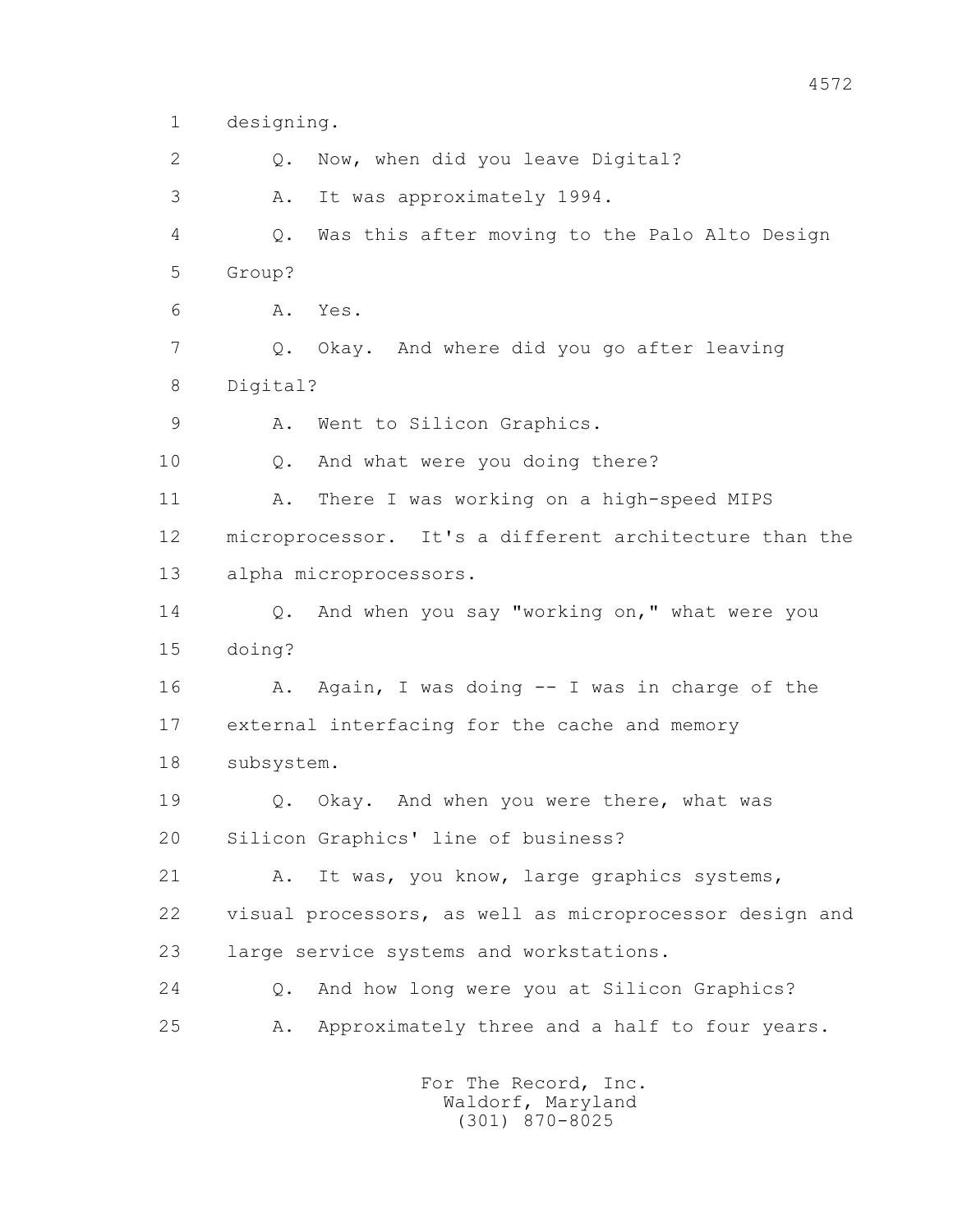1 Q. And when did you leave Silicon Graphics? 2 A. It was 1998. 3 Q. And why did you leave Silicon Graphics? 4 A. I left -- the MIPS division was being spun off, 5 and I decided I wanted to pursue a different -- you 6 know, a different career option. 7 Q. And what was that career option? 8 A. I helped start a company called ArtX. 9 0. And what was ArtX? 10 A. ArtX was a startup that focused on doing the 11 Nintendo Game Cube design for Nintendo as well as 12 integrated north bridge, which is the hub of a PC. 13 Q. And what were you doing at ArtX? 14 A. There I did -- I was in charge of all the 15 external interfaces, circuit design, analyzing buses 16 from a signal integrity and timing point of view, as 17 well as scan insertion and scan methodology, the 18 testing of our devices. 19 Q. And when did you leave ArtX? 20 A. ArtX was purchased by ATI in 2000 -- in 2000. 21 Q. Okay. So, at that point you joined ATI? 22 A. Yeah, joined ATI de facto. While I was at 23 ArtX, I was also in charge of interfacing with other 24 memory companies. 25 Q. Now, what is ATI's line of business?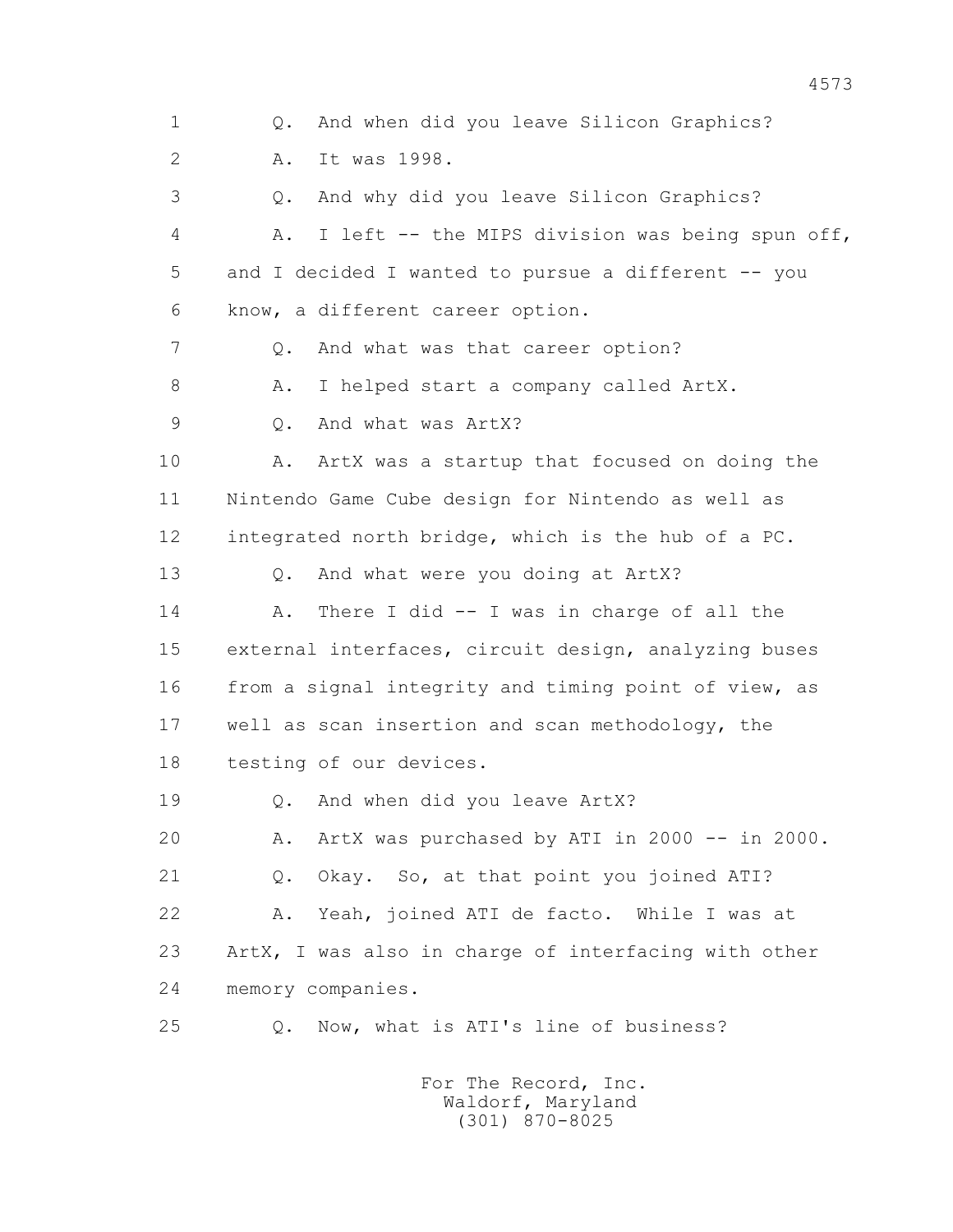1 A. ATI's line of business is primarily graphics 2 design for the PCs, personal computers, as well as 3 set-top boxes, handheld PDAs, but mainly in the area of 4 visual -- visualization.

5 Q. And when did ATI purchase ArtX?

6 A. It was 2000, first quarter of 2000.

7 0. Okay. Now, what are your -- well, first of 8 all, what were your main responsibilities at ATI when 9 you started there?

10 A. I was in charge of the circuit -- circuit team 11 at Silicon Valley. Their task is doing high-speed 12 interfaces, both in the analog and digital area, and 13 analyzing buses and timing of those buses.

 14 I'm also in charge of the relationships with 15 our -- with the DRAM vendors and a general resource for 16 the company in terms of memory system design as well 17 as, you know, providing design and -- circuit design. 18 Q. When you say you're in charge of the 19 relationship with the DRAM vendors, what does that 20 mean?

21 A. Well, memory is extremely important to a 22 graphics system, so we work very closely with the 23 memory vendors on understanding their current 24 technologies, understanding their future plans and 25 working with them to make sure that they line up with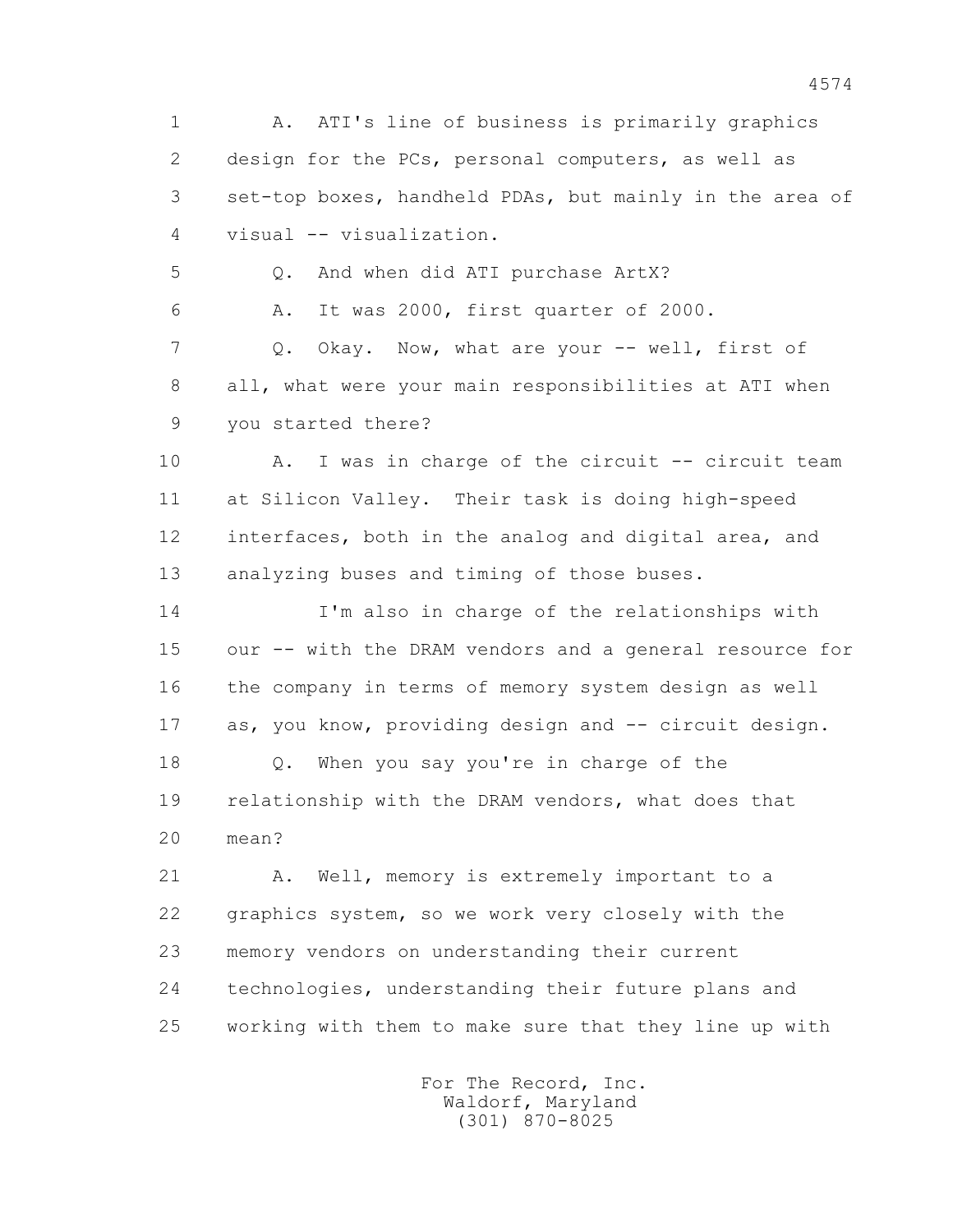1 our products. So, I'm in charge essentially of 2 interfacing on a technical side and providing some 3 insight on the business side.

 4 Q. What kind of technical information do you 5 discuss with the DRAM manufacturers?

 6 A. Oh, it's pretty much all aspects of the memory 7 interface, things that would affect the DRAM core, the 8 interfaces to the DRAM, issues for our interface on our 9 ASICs, the bus topologies, pretty much everything to do 10 with the memory system.

 11 Q. Do you talk about DRAM costs with the DRAM 12 manufacturers?

13 A. Yes, yes, that's very critical.

14 0. And could you describe the discussion that you 15 had with the DRAM manufacturers about cost?

16 A. Cost, very often we're measuring the impact to 17 the area of the silicon, you know, how much larger the 18 die area would grow, the DRAM device would grow or our 19 ASIC would grow in order to interface to a particular 20 DRAM. So, very often we're doing trade-offs of 21 particular concepts to see which would be more 22 expensive, so price/performance analysis.

 23 Also, the physical packaging of those devices 24 impacts cost dramatically, and so we spent a lot of 25 time studying, you know, what our decisions will do in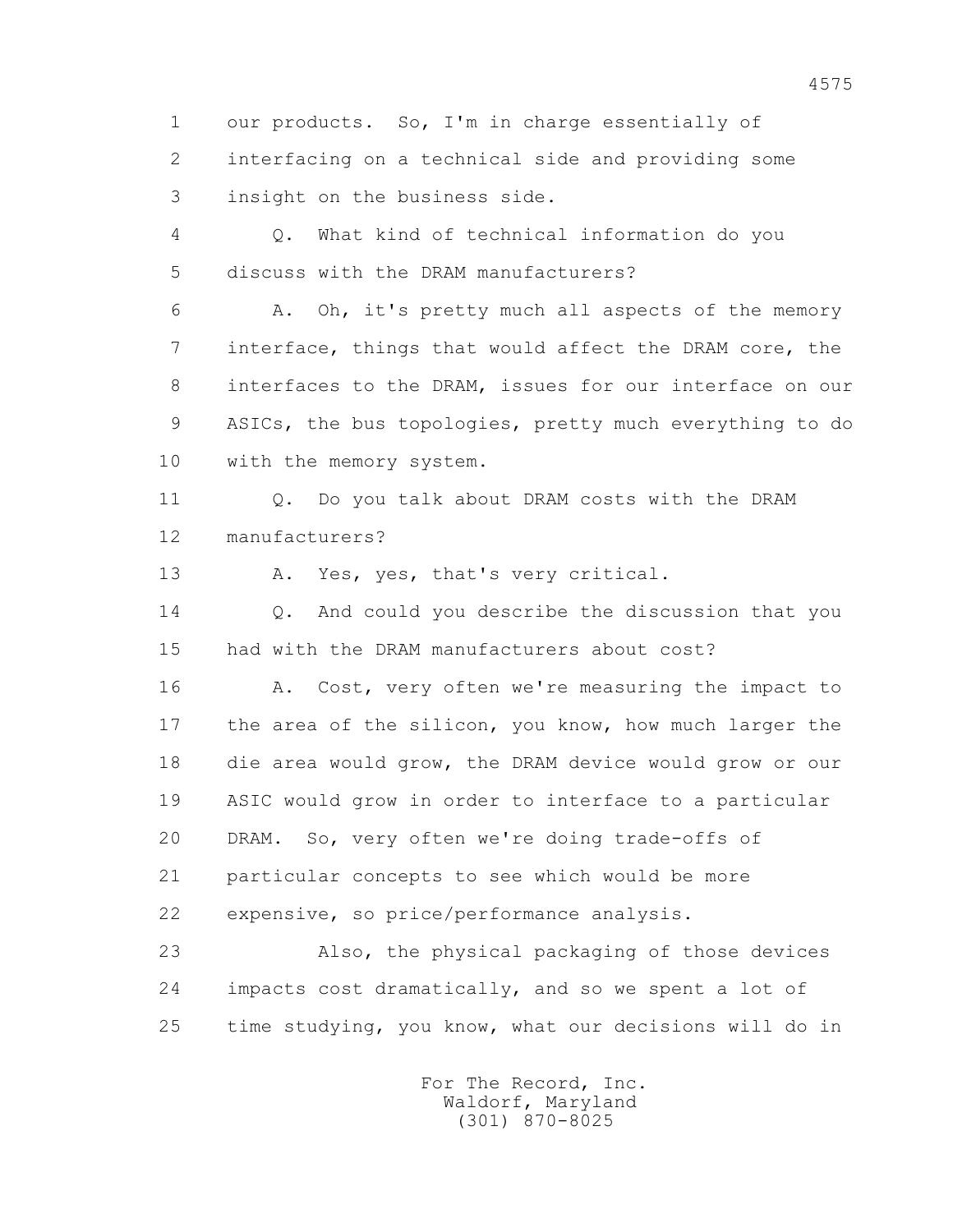1 terms of impacting that package cost.

 2 In addition, we take a look at the test 3 methodology and test costs associated with new concepts 4 and old concepts. We're always trying to simplify, 5 reduce costs, you know, essentially get the most we can 6 for any given dollar. 7 Q. Now, have you ever participated in the design 8 of a DRAM? 9 A. Yes. 10 Q. And what have you -- when was the first time 11 you were participating in that? 12 A. That would have been in the JEDEC committee on 13 the DDR1 SDRAM. 14 0. Could you give me some examples of DRAMs whose 15 design you participated in? 16 A. The DDR1 SDRAM, the DDR2 SDRAM, GDDR2, GDDR2M, 17 GDDR3. 18 Q. Now, when you say you participated in the 19 design of the DRAM, what are you understanding that to 20 mean? 21 A. The majority of the work is going on on the 22 interface, so how you would actually talk to a DRAM. 23 We do get into the core, but it's the major core 24 attributes, like the number of banks that would be in a 25 core, the random accessibility of the core, and some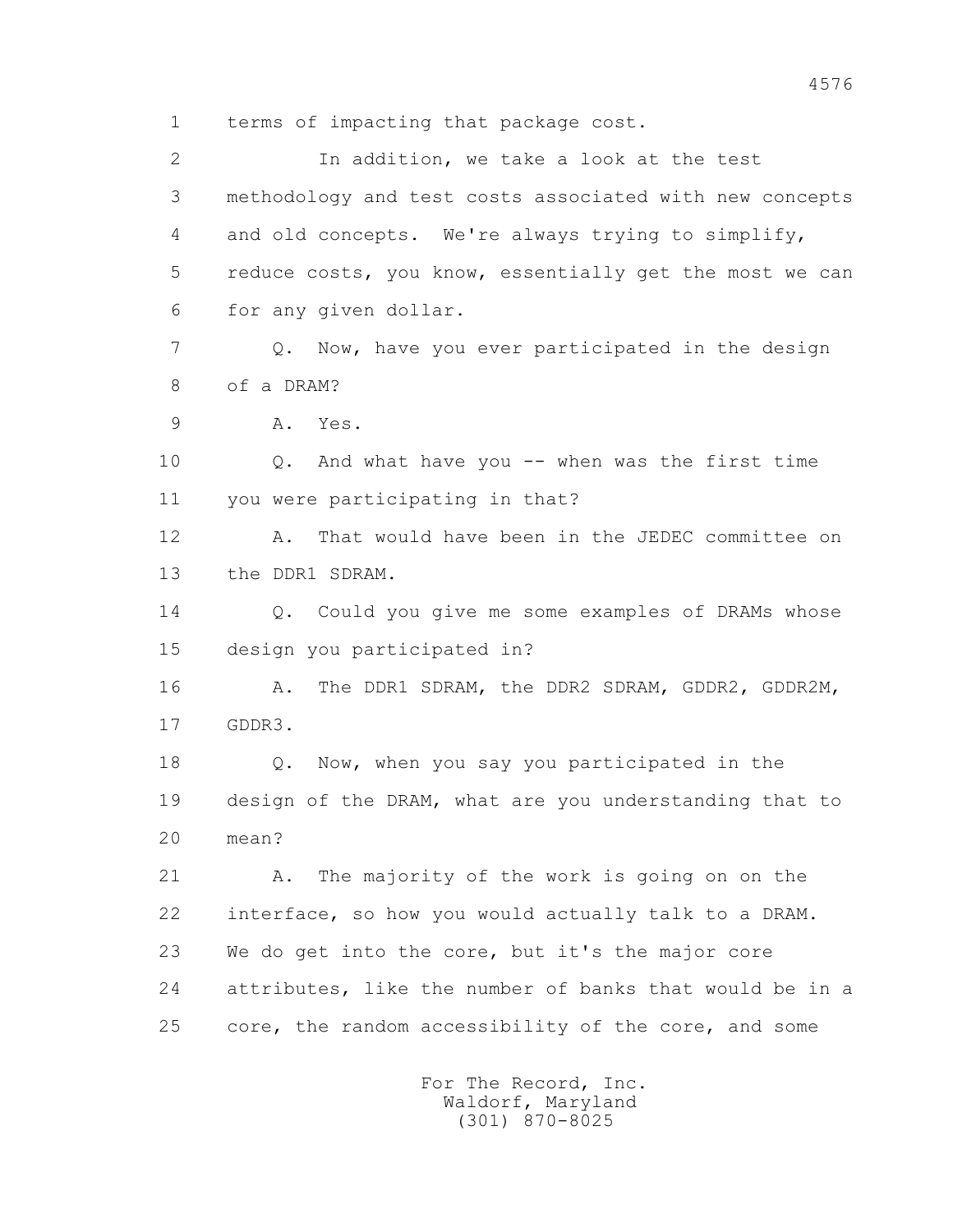1 major attributes in the core, but the majority of the 2 work is by far on the interface.

 3 Q. Now, you were talking about the core. What do 4 you mean by the "core"?

 5 A. The core is the array of cells that, you know, 6 hold the actual bits of data. That's what we would 7 call the core. The interface is what really talks to 8 the outside world off the DRAM.

 9 Q. And you said you were focused more on the 10 interface than on the core?

11 A. Yes, more on the interface than the core.

 12 Q. Okay. You mentioned GDDR2M. What is GDDR2M? 13 A. GDDR2M is a -- it's a variant of the DDR2. We 14 took the DDR2 design and created a new DRAM that would 15 be more applicable for mobile computing, you know, very 16 low-power DRAM.

 17 Q. And what did you do with respect to design of 18 that DRAM?

 19 A. Well, we focused mainly in two areas, the 20 termination method, so the -- that's the method that 21 you'd actually -- in order to receive signals, you must 22 provide some level of termination. So, we modified 23 that to be much lower power.

 24 And we also came up with an architectural 25 enhancement to minimize the number of bits that would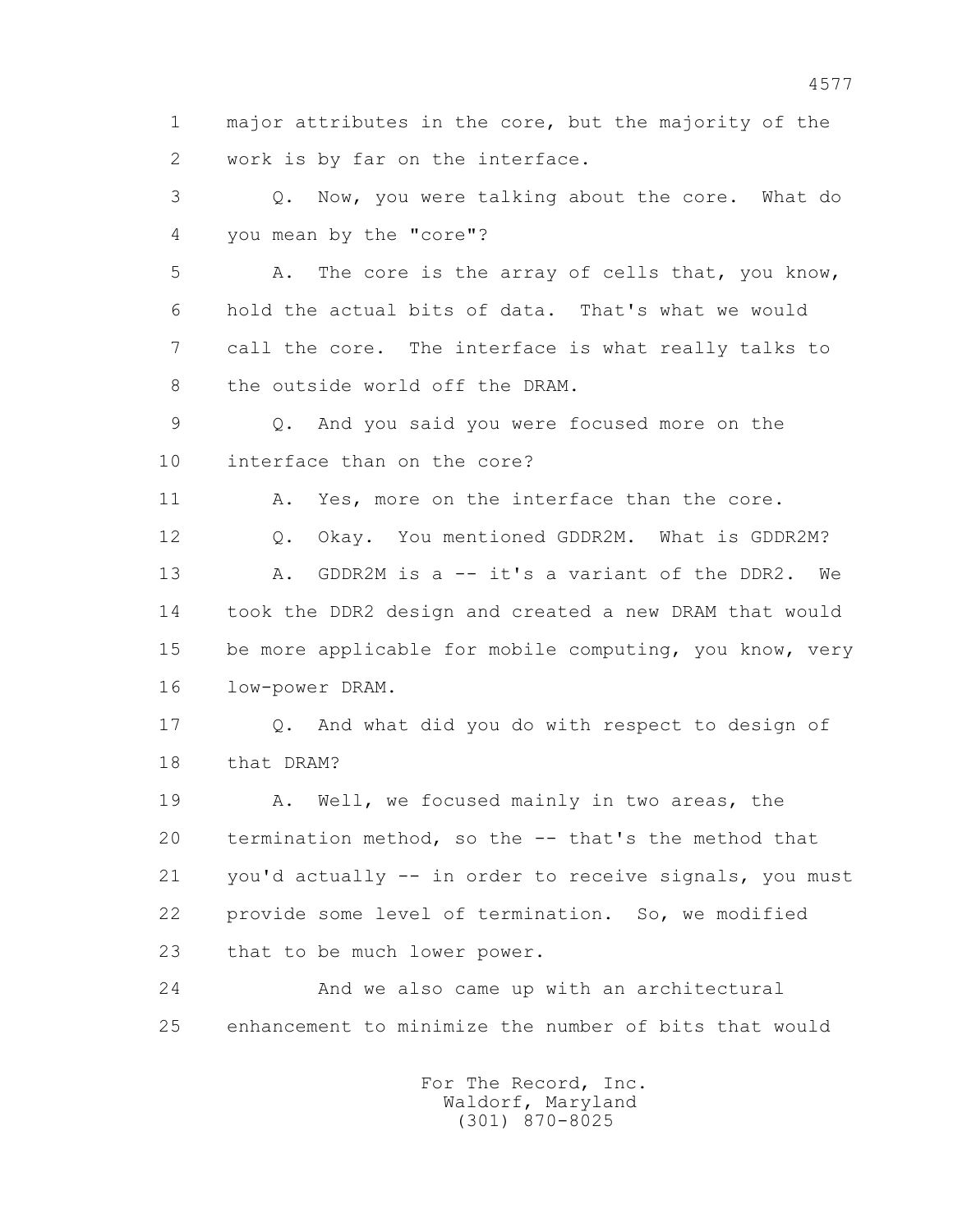1 change on any given cycle, and that can also reduce 2 power, because essentially if things don't change, they 3 don't really use power.

 4 Q. And I'm sorry, when you were saying "we," who 5 were you referring to?

 6 A. It was myself, engineers at ATI, and we 7 partnered with a Japanese company called Elpida.

8 0. How is the DRAM different from DDR2?

 9 A. It's different in the area of termination, DDR2 10 uses a much higher power termination method. And it's 11 different in the area of -- essentially a DDR2 device, 12 every cycle, all of its data bits may change, and a 13 DDR2M device, we use an encoding method to essentially 14 only allow half those bits to change. So, we get a big 15 power savings there.

 16 We also did some minor modification -- you 17 know, froze some core attributes, such as burst size 18 and -- and let's see, we also froze the CAS, the CAS 19 latency.

 20 Q. When you say you froze, what does that mean? 21 A. They were fixed, fixed length.

 22 Q. Okay. Now, in designing that DRAM, the GDDR2M, 23 were you concerned about the cost of that DRAM? 24 A. Oh, yes, that was very critical in the design. 25 Q. And what did you understand to be the important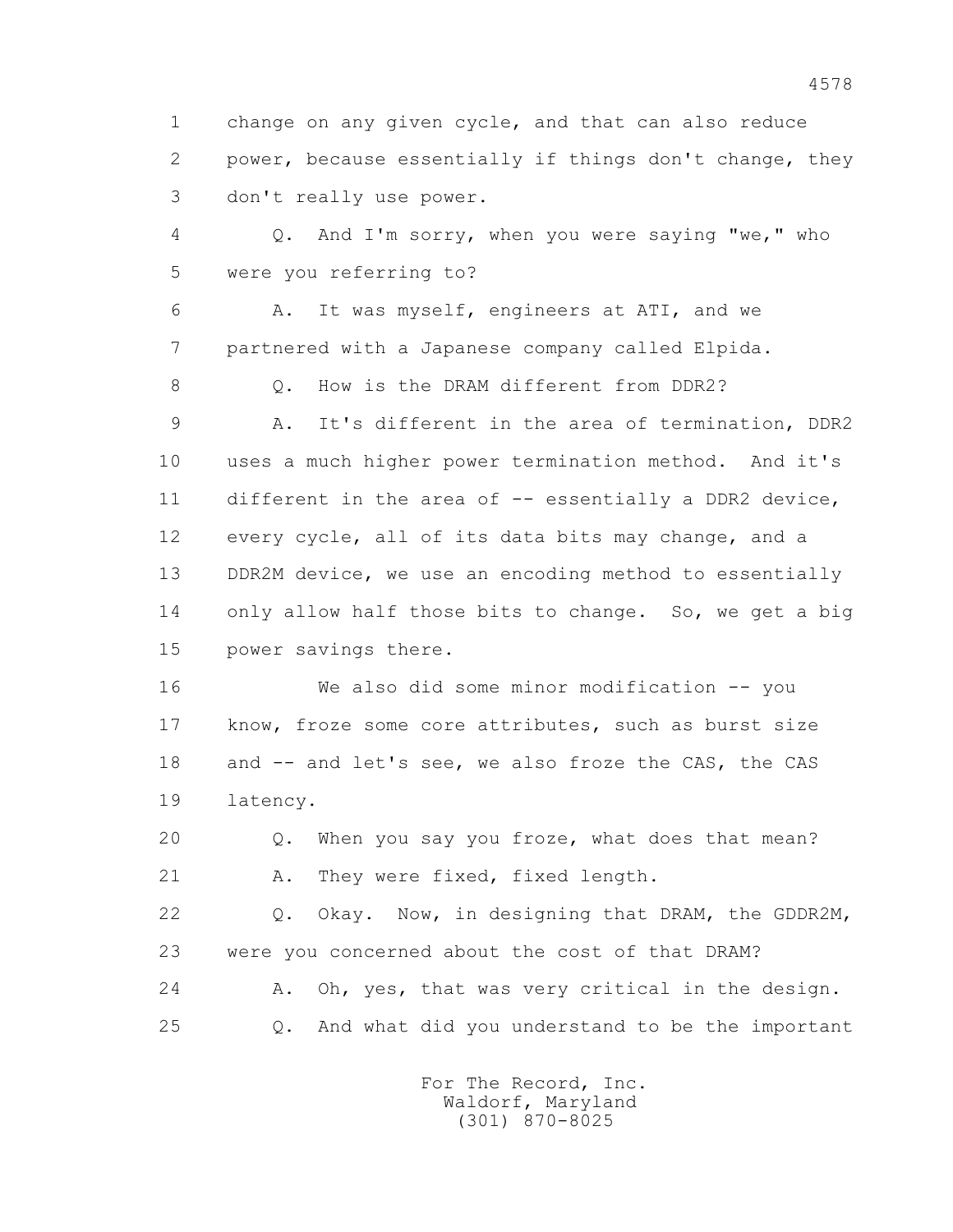1 factors in determining DDR cost? 2 A. Well, the two areas we focus on are die size 3 and package. 4 Q. Okay. And did the changes that you proposed 5 for the DRAM make it more or less expensive to make 6 than GDDR2? 7 A. It was less expensive from a die area point of 8 view. Package was approximately the same. 9 Q. Now, does ATI use GDDR2 in its products today? 10 A. Yes. 11 0. And does ATI use GDDR2M in its products today? 12 A. Yes. 13 Q. Now, you also mentioned GDDR3. What is GDDR3? 14 A. GDDR3 is a device that's evolved from GDDR2, so 15 it's a natural evolution, you know, the next step from 16 GDDR2. 17 Q. Okay. And what did you do with respect to the 18 design of that DRAM? 19 A. We again focused on the interface, you know, 20 the termination method. We wanted -- you know, GDDR2 21 was a device that was really for desktop computing 22 only. We wanted to reduce the power of it so we could 23 also target mobile computing but hit the same level or 24 higher levels of performance, actually significantly 25 higher levels of performance.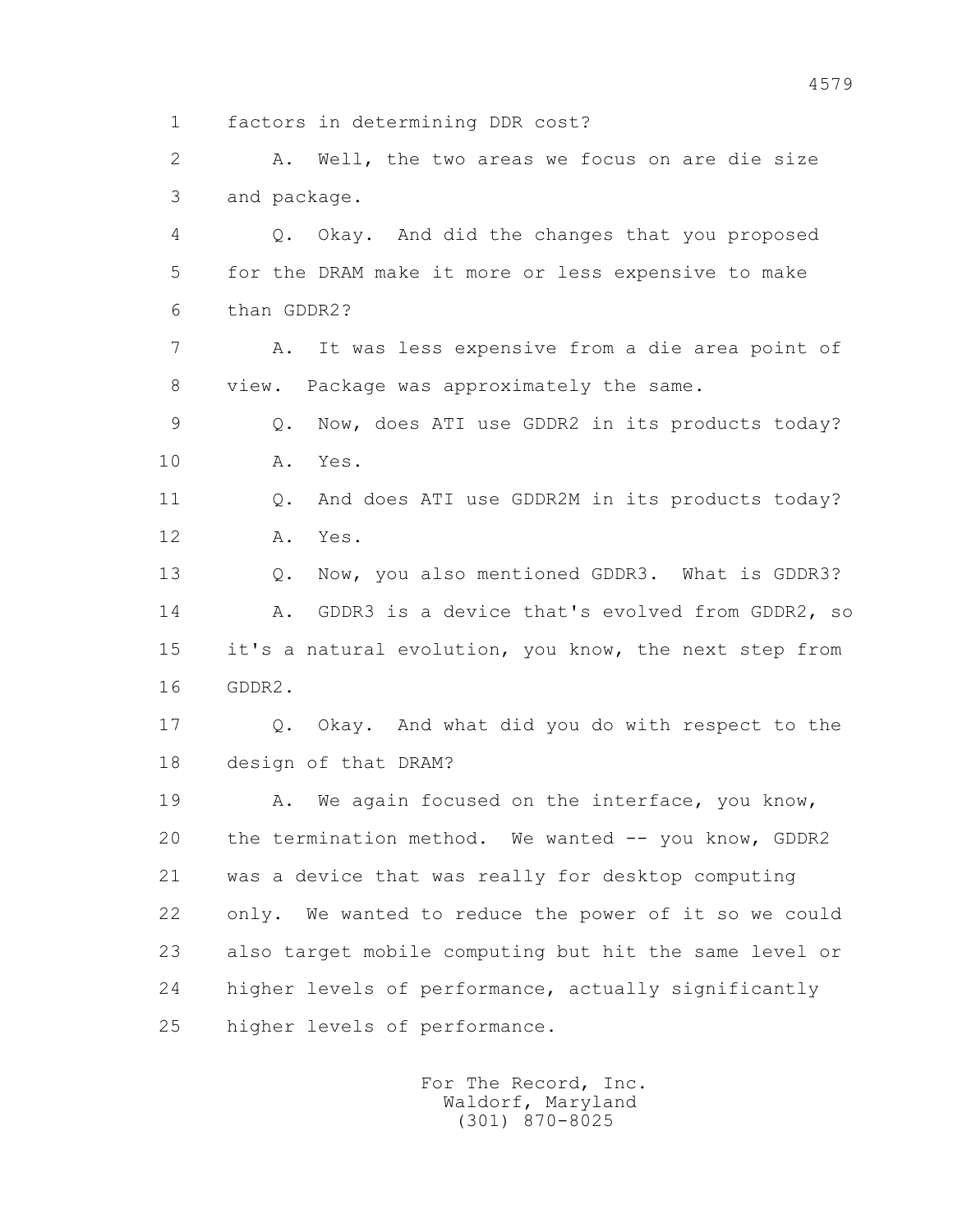1 Q. And what was your involvement in that project? 2 A. My involvement was I was really the -- you 3 know, the focal point to bring together, you know, 4 largely the DRAM vendors to participate in the design 5 of that DRAM. 6 Q. Okay. Did you have any design responsibilities 7 with respect to that DRAM? 8 A. Yes, I was in charge of the majority of the 9 interface changes. They were mostly ideas that came 10 out of myself or my team. 11 O. And when you were designing the DRAM, were 12 there DRAM manufacturers involved in that project? 13 A. Yes. 14 0. Was this the same as the GDDR2, there was only 15 one DRAM manufacturer involved? 16 A. No, there were many. All the major companies 19 Q. In designing that DRAM, were you concerned with 20 the cost of that DRAM? 21 A. Yes, it was very critical. 22 Q. And what were the factors that you considered? 23 A. Again, it was in the areas of die area, that's 24 always the dominant cost, and then, you know, the 25 packaging of that DRAM. For The Record, Inc.

 17 participated, Samsung, Micron, Elpida, Hynix, as well 18 as Taiwanese vendors, such as Nanya, Winbond, Etron.

 Waldorf, Maryland (301) 870-8025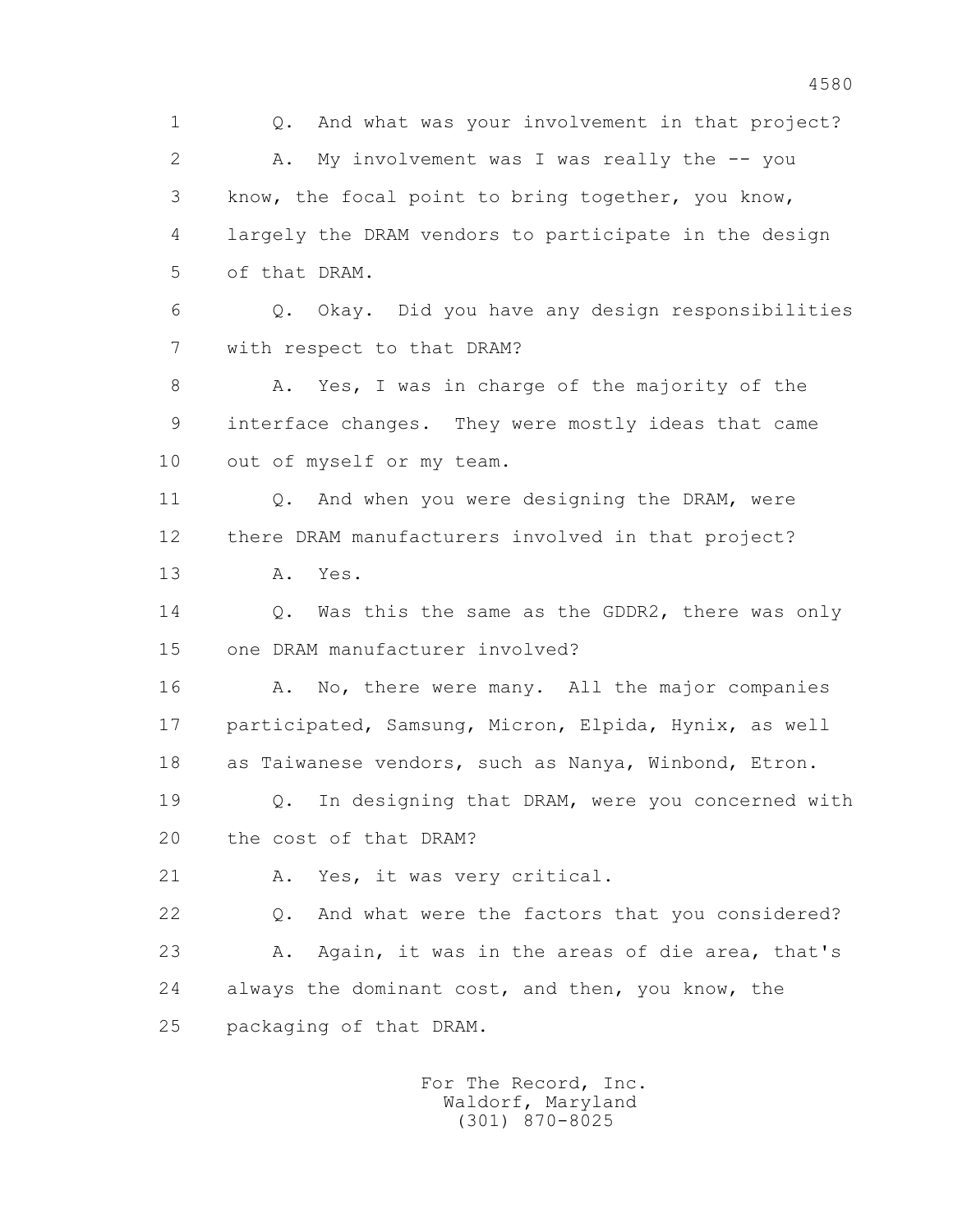1 Q. Okay. Now, when did you first hear of JEDEC? 2 A. That must have been 1997. 3 Q. And how did you come to hear of JEDEC? 4 A. I was working on an SRAM, call it the DDR SRAM, 5 the DDR1 SRAM and a DDR2 SRAM, and I was visiting a 6 company in Japan by the name of Fujitsu, and during -- 7 at some point in the meeting, they disclosed the DDR 8 DRAM that was being discussed in JEDEC, and that was 9 the first time I had heard of it. 10 Q. And what was your involvement in JEDEC in 11 '97-'98? 12 A. Well, I attended the first -- you know, 13 basically as an engineer, when you hear of some 14 concepts that you don't agree with, you always think 15 you could do better, and so we decided to go to a JEDEC 16 meeting and explain to them some of the ways we thought 17 the device could be made better. 18 JUDGE McGUIRE: Who is "we"? 19 THE WITNESS: Myself and another engineer from 20 Silicon Graphics. 21 BY MR. DAVIS: 22 Q. What was the name of the other engineer? 23 A. Marty Deneroff. 24 Q. Now, what's the period in which you've been 25 involved in JEDEC? For The Record, Inc.

 Waldorf, Maryland (301) 870-8025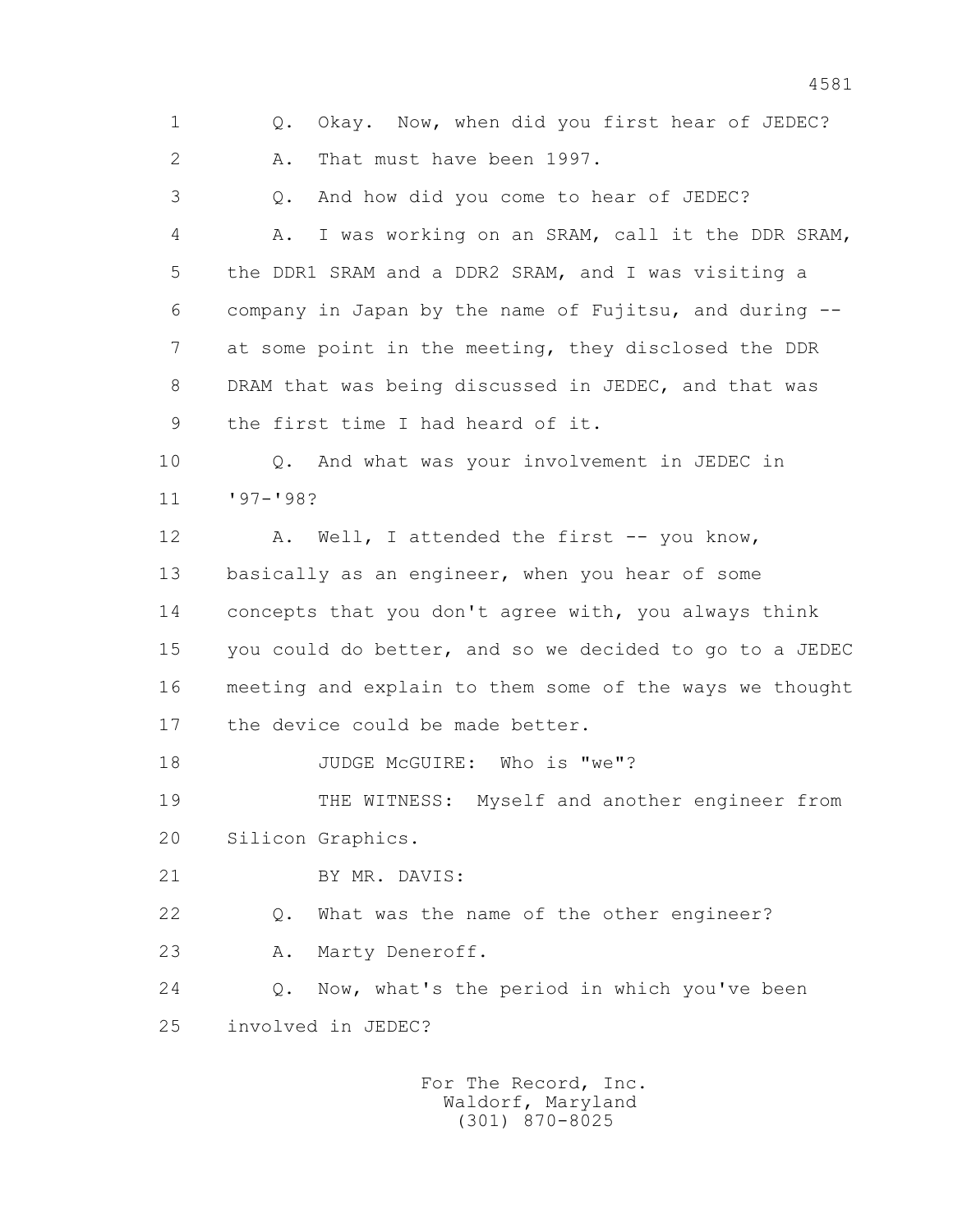1 A. I started at that first meeting in '97. It was 2 the fall of '97.

 3 Q. And you have been involved in JEDEC since that 4 time?

5 A. Yes.

 6 Q. What committees of JEDEC have you attended? 7 A. Predominantly the JC-42.3 committees, JC-42.5, 8 JC-16.1 and .2, and I've attended one or two meetings 9 in JC-40.

 10 Q. Okay. Now, have you ever been a -- had a 11 chairman or vice-chairman position at JEDEC?

 12 A. Yes, I was chairman of the Future DRAM Task 13 Group, and I am currently the chair of JC-42.3, which 14 is the DRAM committee.

 15 Q. Okay. Now, you mentioned the Future DRAM Task 16 Group. What was the Future DRAM Task Group?

17 A. That was a group that was formed in 1998, I 18 believe March of 1998, to focus on the next generation 19 standard DRAM after DDR out of JEDEC.

 20 Q. And you said -- I'm sorry, what was the focus 21 of the Future DRAM Task Group?

22 A. To come up with the next standard DRAM after 23 DDR that JEDEC was going to -- going to work on.

24 Q. And this was in 1998?

25 A. This was in 1998.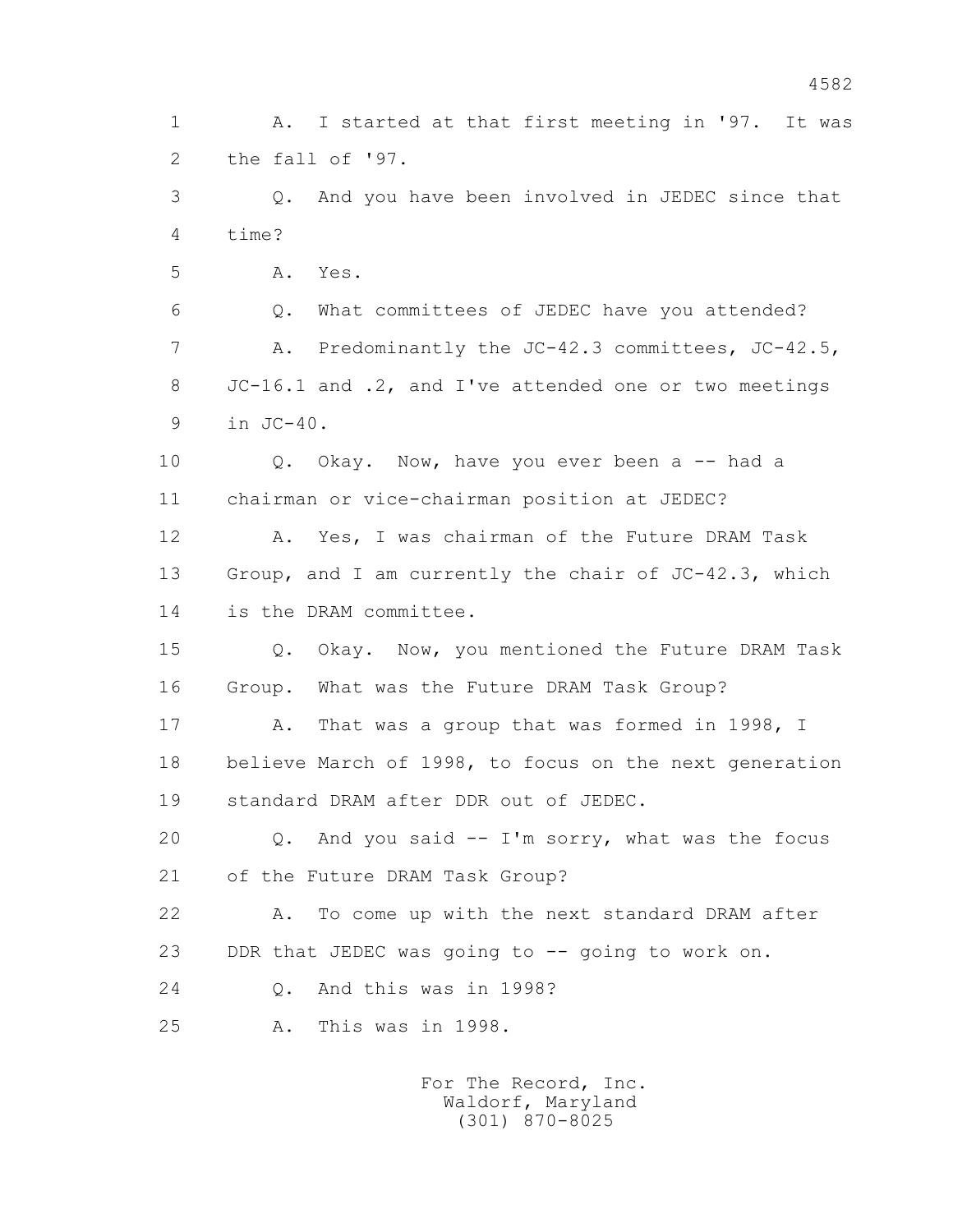1 Q. I'd like to show you what's been marked for 2 identification as CX-398. So, Joe, if you look in that 3 pile there, 398 should be in there. 4 A. They're not in order. 5 Q. The numbers are at the bottom of the document. 6 A. I see CX-128 is the top document. Would this  $7$  be  $CX$  -- 8 Q. No, no, it will say CX-398. It's -- 9 A. 398, okay. 10 MR. OLIVER: Your Honor, could I approach the 11 witness? 12 JUDGE McGUIRE: Sure, go ahead. 13 THE WITNESS: Oh, I see it, it's down here. 14 Okay. 15 BY MR. DAVIS: 16 Q. Do you have CX-398? 17 A. Yes. 18 Q. Do you recognize this email? 19 A. Please give me one moment. 20 Q. Sure. 21 A. (Document review.) Yes, I recognize the 22 document. 23 Q. Okay. I'd like you to turn to the second page 24 of the document and particularly your email in the 25 middle of that page.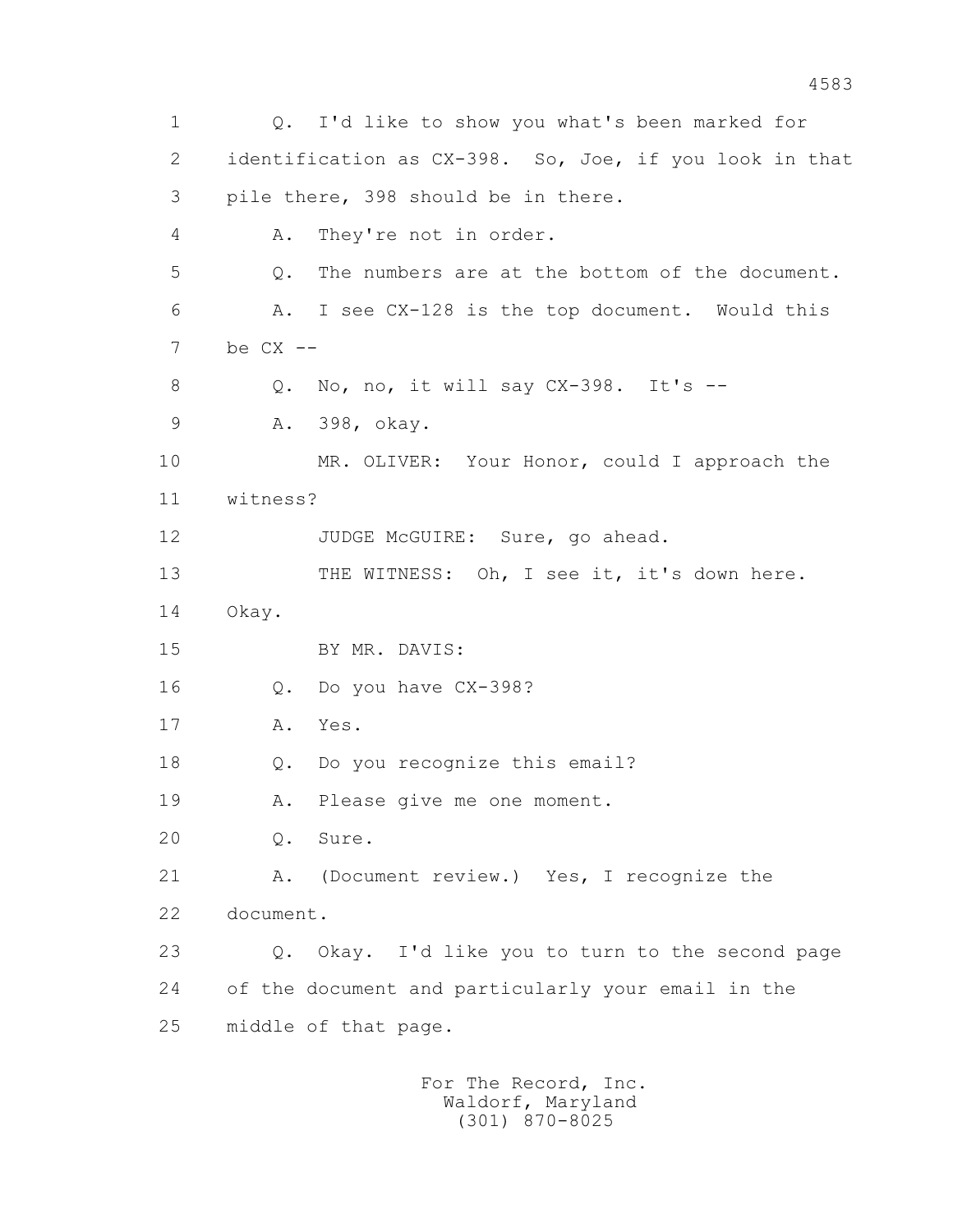1 JUDGE McGUIRE: All right, just so I'm clear on 2 what we're talking about here, Mr. Davis, can you tell 3 me what this is for the record before we go into the 4 contents so I'll know when I go through this transcript 5 what it is that this email purports to show? 6 MR. DAVIS: Okay. Well, my questions will 7 relate to the email starting on the second page of the 8 document. That's what I was going to ask him about. 9 JUDGE McGUIRE: Okay. Well, all I'm asking you 10 to do is lay a foundation as to who this email is from, 11 who it's to and the subject. 12 MR. DAVIS: Okay, okay. 13 BY MR. DAVIS: 14 Q. Mr. Macri, do you recognize the email in the 15 middle of the page there? 16 A. Yes. 17 Q. And who is that email from? 18 A. It's from myself. 19 Q. And who were you sending that email to? 20 A. To Jim Townsend. 21 Q. And why were you sending that email? 22 A. I was sending that email due to some concerns I 23 had concerning concepts that would be developed in the 24 Future DRAM Task Group, and they were in the areas of 25 ownership of patents, and you know, and Jim was someone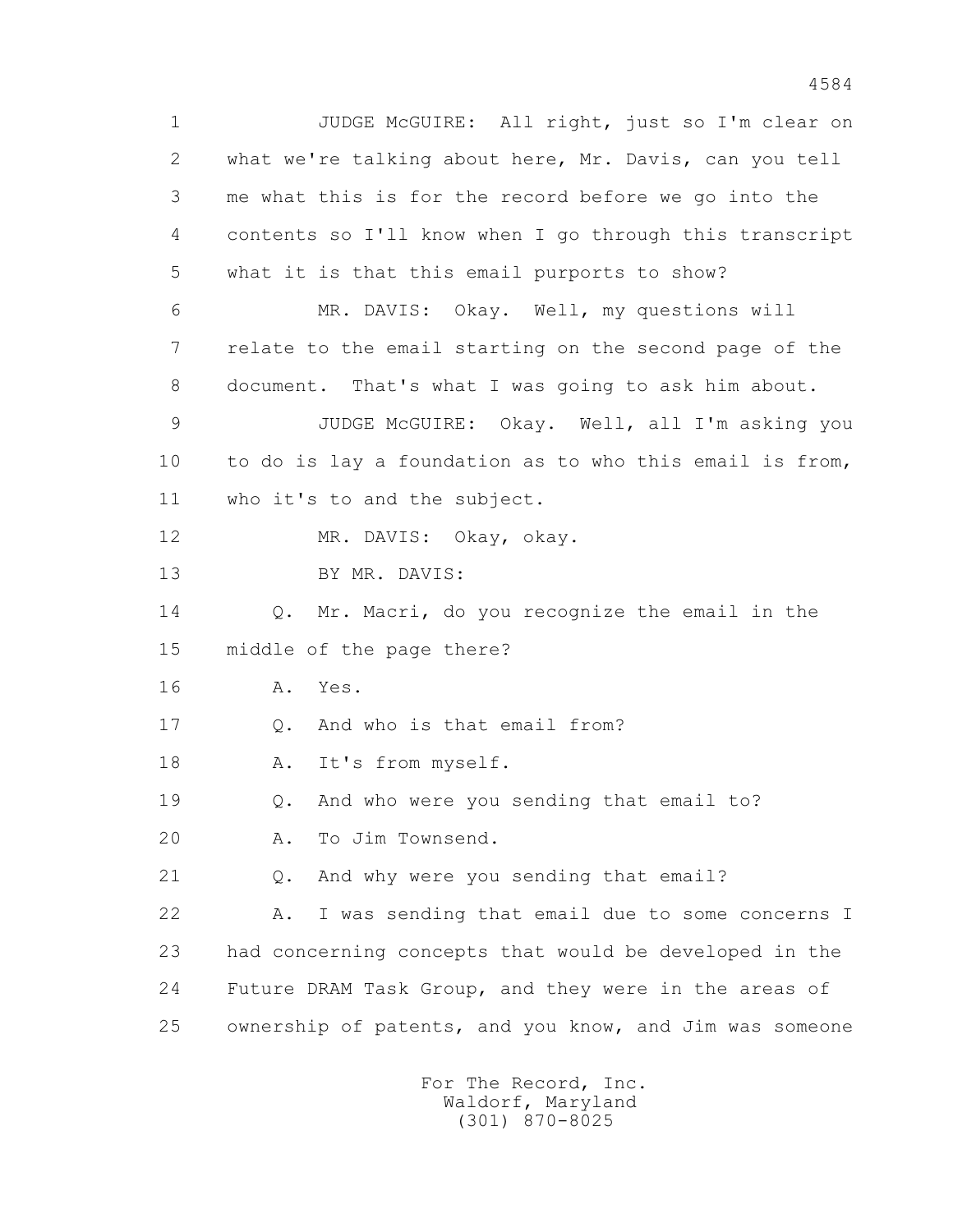1 of a -- kind of a leader of -- you know, an original 2 founder of JEDEC, and so he would be an ideal person to 3 bounce these ideas off of. 4 Q. So, you sent that email to Jim Townsend because 5 of his position at JEDEC? 6 A. Yes, to ask advice in this area. 7 Q. Okay. 8 JUDGE McGUIRE: What's the date of the email, 9 for the record? 10 MR. DAVIS: I'm sorry. 11 BY MR. DAVIS: 12 Q. And could you tell me the date of the email, 13 please? 14 A. May 25th, 1999. 15 JUDGE McGUIRE: Thank you. 16 BY MR. DAVIS: 17 Q. Now, in this email you state, "I am a bit 18 unsure how to approach this whole patent issue. We 19 will have a few concepts that could be patented but who 20 will end up owning the patent and paying for the 21 process? It would be best if JEDEC owned all the DDR2 22 patents and then gave them away to all the world for 23 free. Could we do this?" 24 Why did you think it would be best if JEDEC 25 owned all the DDR2 patents and gave them away to all For The Record, Inc.

 Waldorf, Maryland (301) 870-8025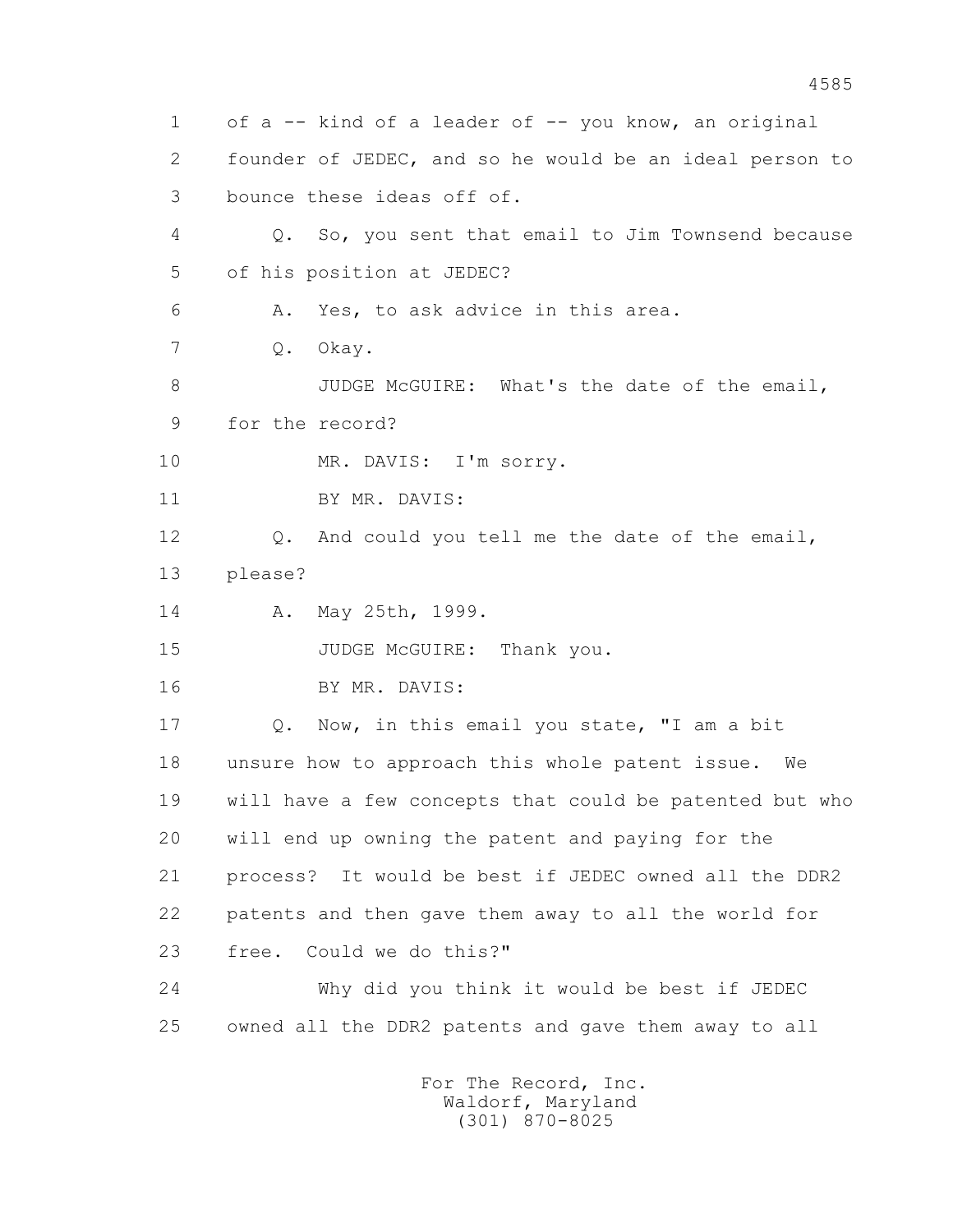1 the world for free?

 2 A. Well, we -- you know, our goal was to create an 3 open standard, and it's very critical in an open 4 standard that it becomes widely adapted. Obviously 5 costs that would be related to IP in that standard 6 could prevent the wide adoption of it. So, you know, 7 one thought I had was if JEDEC would own all of the 8 patents and they would be given away to the world for 9 free, that would eliminate a barrier for the wide 10 adoption of the DDR2 standard. 11 MR. DAVIS: I would like to move CX-398 into 12 evidence. 13 JUDGE McGUIRE: Objection? 14 MR. STONE: No objection, Your Honor. 15 JUDGE McGUIRE: Entered. 16 (CX Exhibit Number 398 was admitted into 17 evidence.) 18 BY MR. DAVIS: 19 0. Now, I would like to show you what's been 20 marked for identification as RX-2234. You should find 21 it in your pile there. 22 The very last document in the pile. 23 JUDGE McGUIRE: It always is. 24 BY MR. DAVIS: 25 Q. Have you found the document?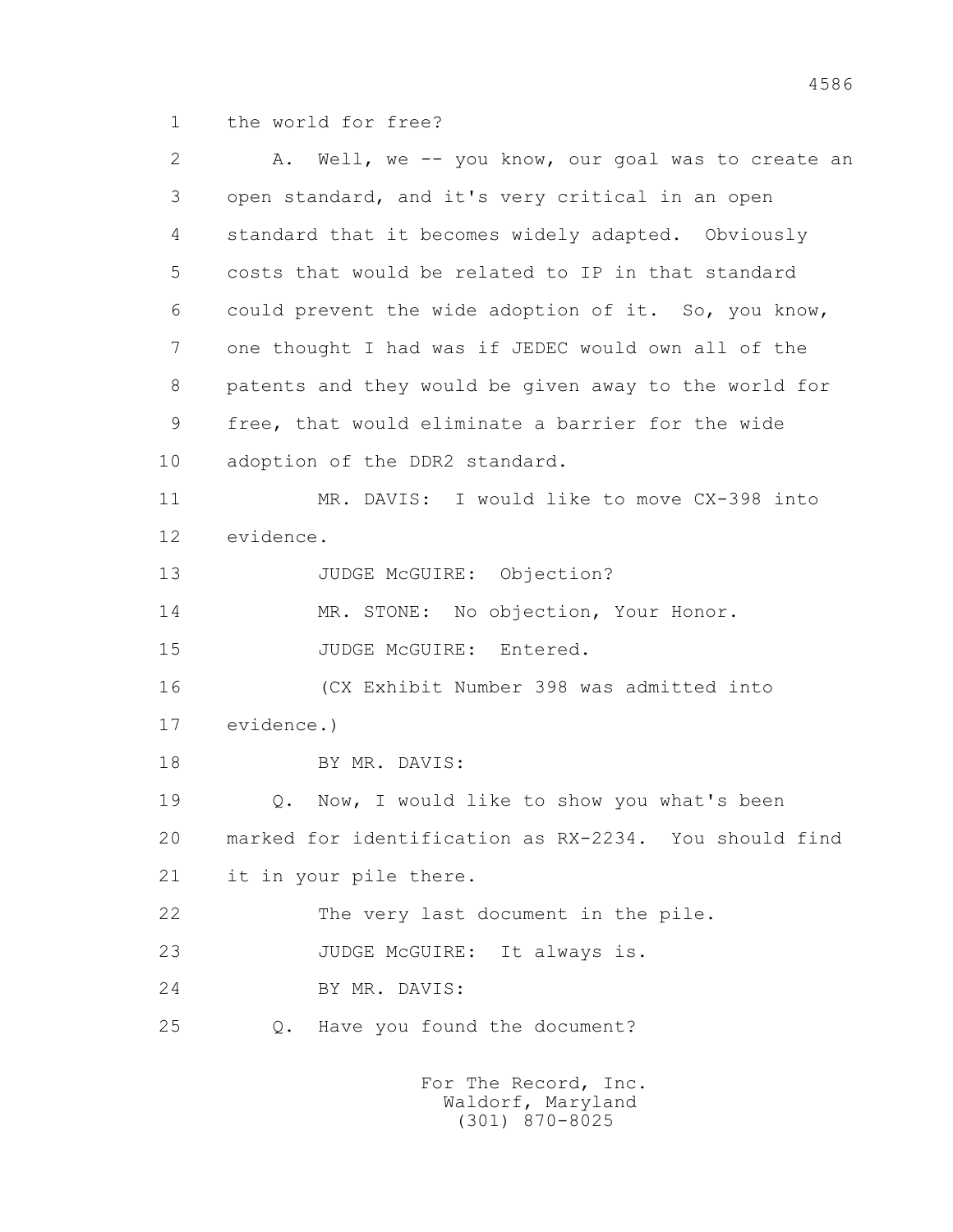1 A. Yes.

 2 Q. Could you describe what this document is? 3 A. This is a presentation I gave at the Platform 4 '99 Conference.

5 0. And did you write this document?

6 A. Yes.

 7 Q. And when did you write this document? 8 A. Let's see, probably the night before I gave 9 this talk.

 10 Q. And about when did you give this talk? 11 A. It was in 1999.

 12 Q. Okay. And what was this presentation about? 13 A. This presentation was, you know, kind of a 14 description of where we were in defining the DDR2 15 device. I wanted to give -- you know, the Platform 16 Conference was a public conference, and this was an 17 opportunity to describe to the world, you know, what we 18 were up to.

 19 Q. Could you describe what a Platform Conference 20 is?

21 A. This was a conference that was created by a man 22 by the name of Burt McComis to provide an open forum 23 that, you know, where companies could come and present 24 concepts relating to personal computers.

25 Q. Okay. Could you turn to page 14 of the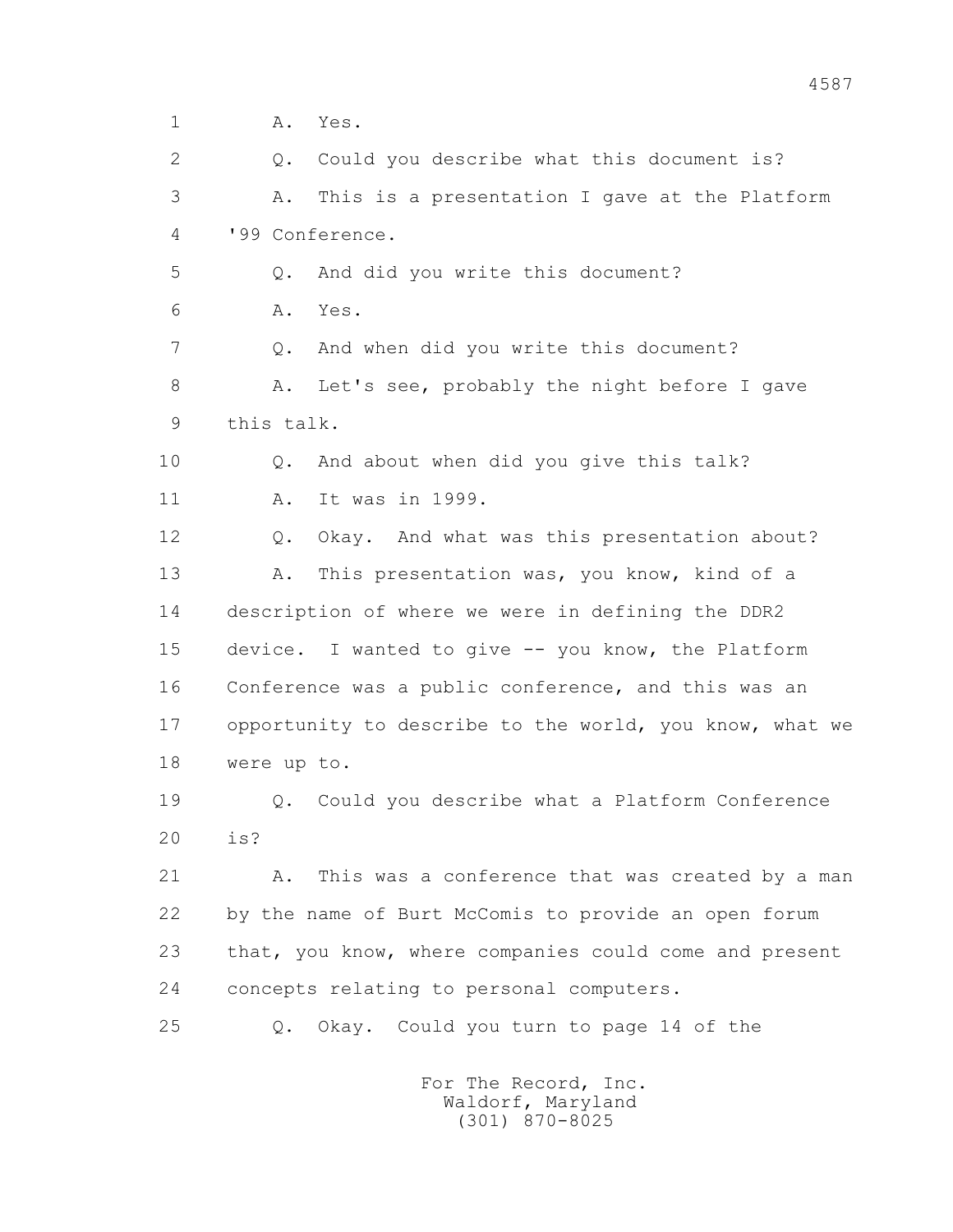1 document?

2 Did you make this figure?

3 A. Yes.

 4 Q. What did you intend this figure to describe? 5 A. This figure was my personal view of what the 6 standards process entailed.

 7 Q. Could you describe how this describes the -- 8 how the standards process works?

 9 A. Well, basically we start out with what we call 10 a task group, which is a collection of people that 11 would get together within JEDEC to start a definition 12 of a device. The goal of the task group is to create a 13 standard. In order to create a standard in JEDEC, you 14 must write ballots, and those ballots need to be voted 15 on. And so that's what's labeled as the ballot 16 process, the creation of those ballots and the actual 17 voting procedures.

18 Now, it's not a closed-loop system. We 19 actually have this, you know, large oval that's called 20 system implementation, and that goes outside of that 21 dotted box. The dotted box is intended to show what 22 happens within JEDEC versus what appears outside of 23 JEDEC. So, the -- you know, the -- we're taking 24 feedback in from the outside world as well as from 25 within JEDEC, constantly refining the ballots and the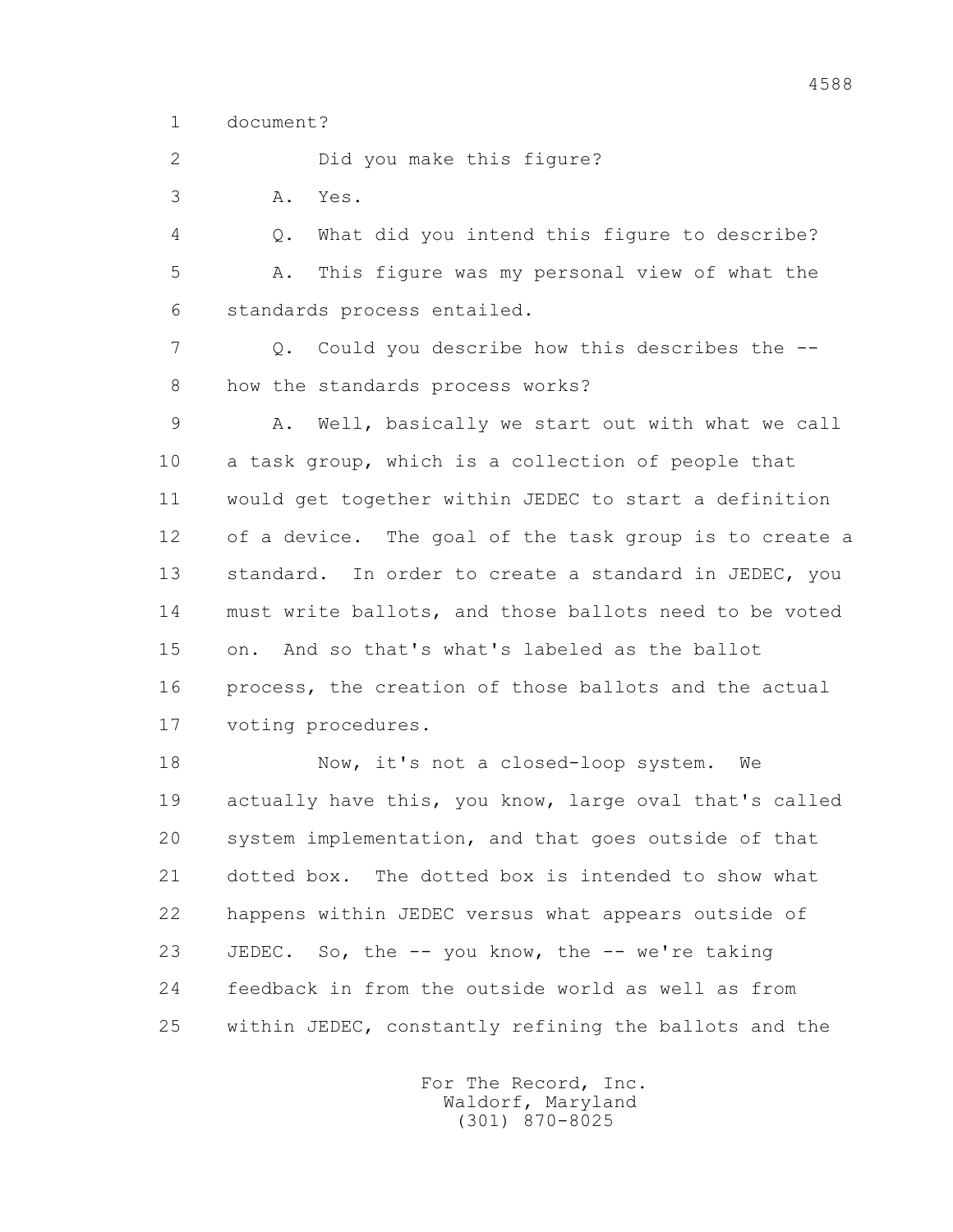1 concepts until eventually a standard is produced, and 2 then people go off and build systems based on that 3 standard.

 4 Q. Okay. So, when you say the system 5 implementation in that large oval, what does that refer 6 to?

 7 A. That refers to the actual use of the device, 8 the DRAM device, in a larger system. A DRAM alone 9 doesn't really do anything. It needs to talk to other 10 things, and there's a vast array of, you know, system 11 types, from like a personal computer to a digital 12 television, they all use the DRAM a bit differently.

 13 And so the system implementation process is 14 essentially users of the DRAM using the device, finding 15 issues with the standard, and then feeding that data 16 back into JEDEC so we can refine the standard to 17 satisfy, you know, a wide array of things for the DRAM. 18 MR. DAVIS: I would move RX-2234 into evidence. 19 MR. STONE: No objection.

20 JUDGE McGUIRE: So entered.

 21 (RX Number 2234 was admitted into evidence.) 22 BY MR. DAVIS:

 23 Q. I'd like to show you what's been marked for 24 identification as CX-376A. Do you recognize this 25 email?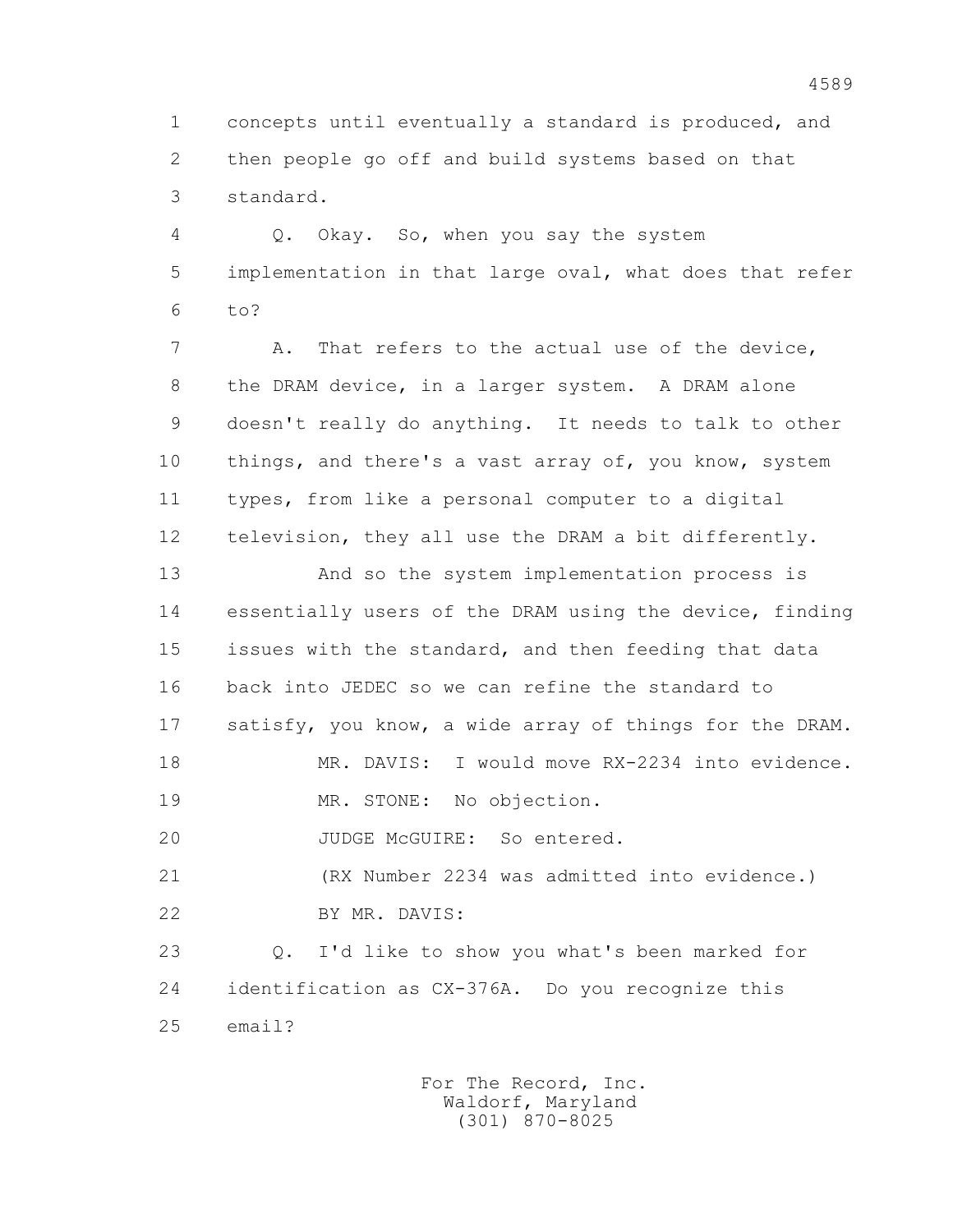1 A. Please give me one moment. (Document review.) 2 Yes. 3 Q. And what's the -- who is this email from? 4 A. This email is from myself. 5 Q. And who were you sending this email to? 6 A. To the task group, the Future DRAM Task Group. 7 Q. So, this large list of people here next to the 8 "To" line, that was the Future DRAM Task Group? 9 A. Yes, that was the email list. 10 Q. And the date of this email? 11 A. Is 3/18/1998. 12 Q. And what was this email about? 13 A. Well, it was -- the main subject matter of the 14 email was to, you know, announce, you know, really the 15 start of the task group and a set of goals, initial 16 goals, mission statement, method outline, and also 17 informing the group that, you know, I had left Silicon 18 Graphics and had joined ArtX. 19 Q. So, that's in the first paragraph? 20 A. That's in the first paragraph, but the main -- 21 the meat of this email was really the other stuff that 22 I mentioned. 23 Q. If you turn to page 2 of CX-376A, there's that 24 mission statement you were referring to, and it says, 25 "Define and develop a long term roadmap detailing the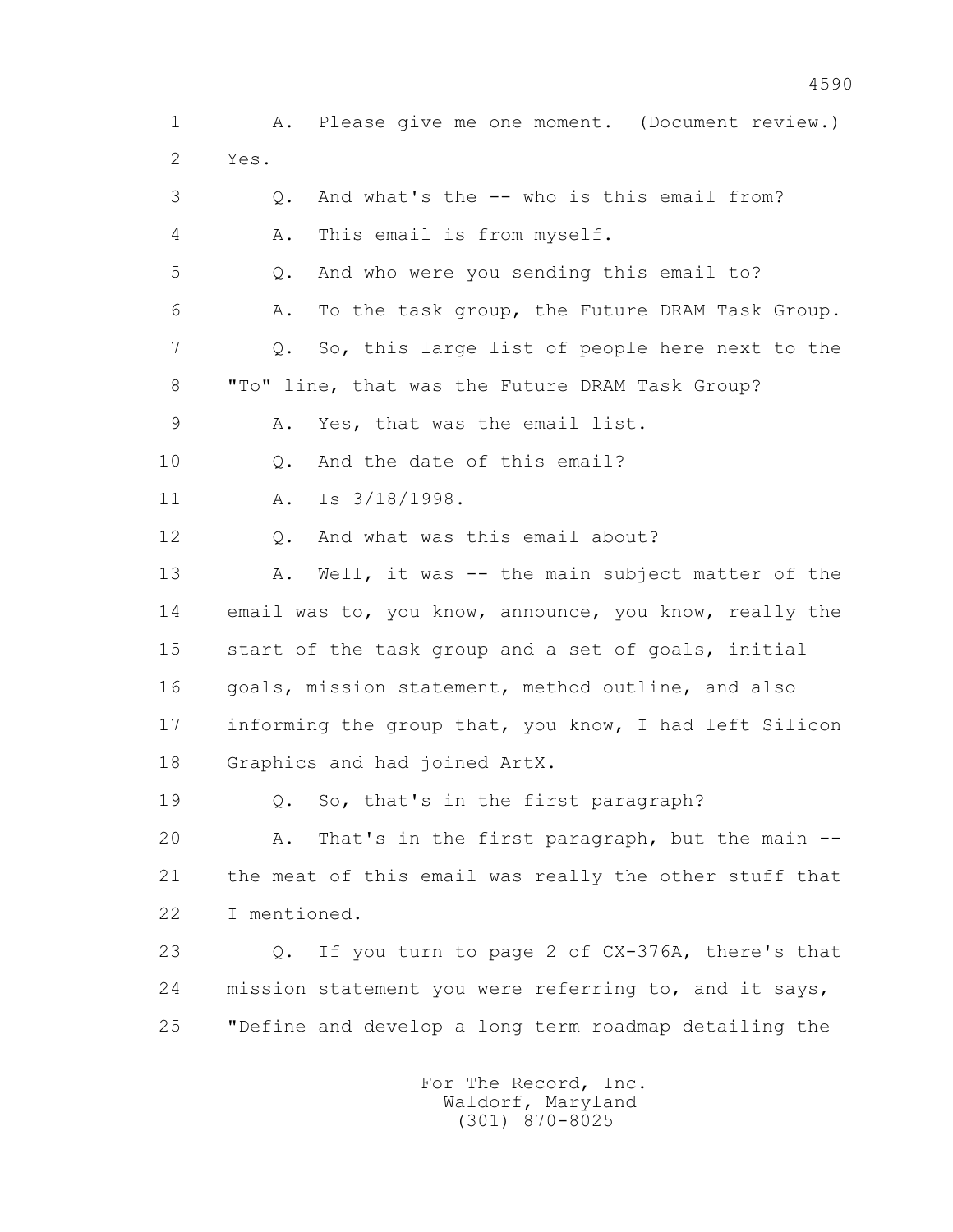1 logical, physical and electrical interfaces for future 2 DRAMs. In addition the group is tasked with providing 3 the initial specification for each device specified on 4 the roadmap."

 5 Could you tell me what the differences between 6 logical, physical and electrical interfaces are? What 7 do those terms mean?

8 A. Okay, an electrical interface would be, for 9 example, the number of volts that a signal would 10 represent on a wire. So, it's literally the, you know, 11 the voltage, the currents, you know, those electrical 12 attributes of the signaling interface.

 13 The logical interface is, for example, you 14 know, that we would have a RAS signal to latch to a row 15 address, so it's functional, very functional on how -- 16 on the description of that interface. The encodings of 17 a command, for example, would be part of the logical 18 interface.

 19 The physical interface is literally the number 20 of pins, you know, how you would actually connect it 21 down to a circuit board, so physically how you would 22 interface to that -- to that DRAM.

 23 Q. Now, in the last sentence of the mission 24 statement, you refer to a written specification for 25 each device. What is a specification?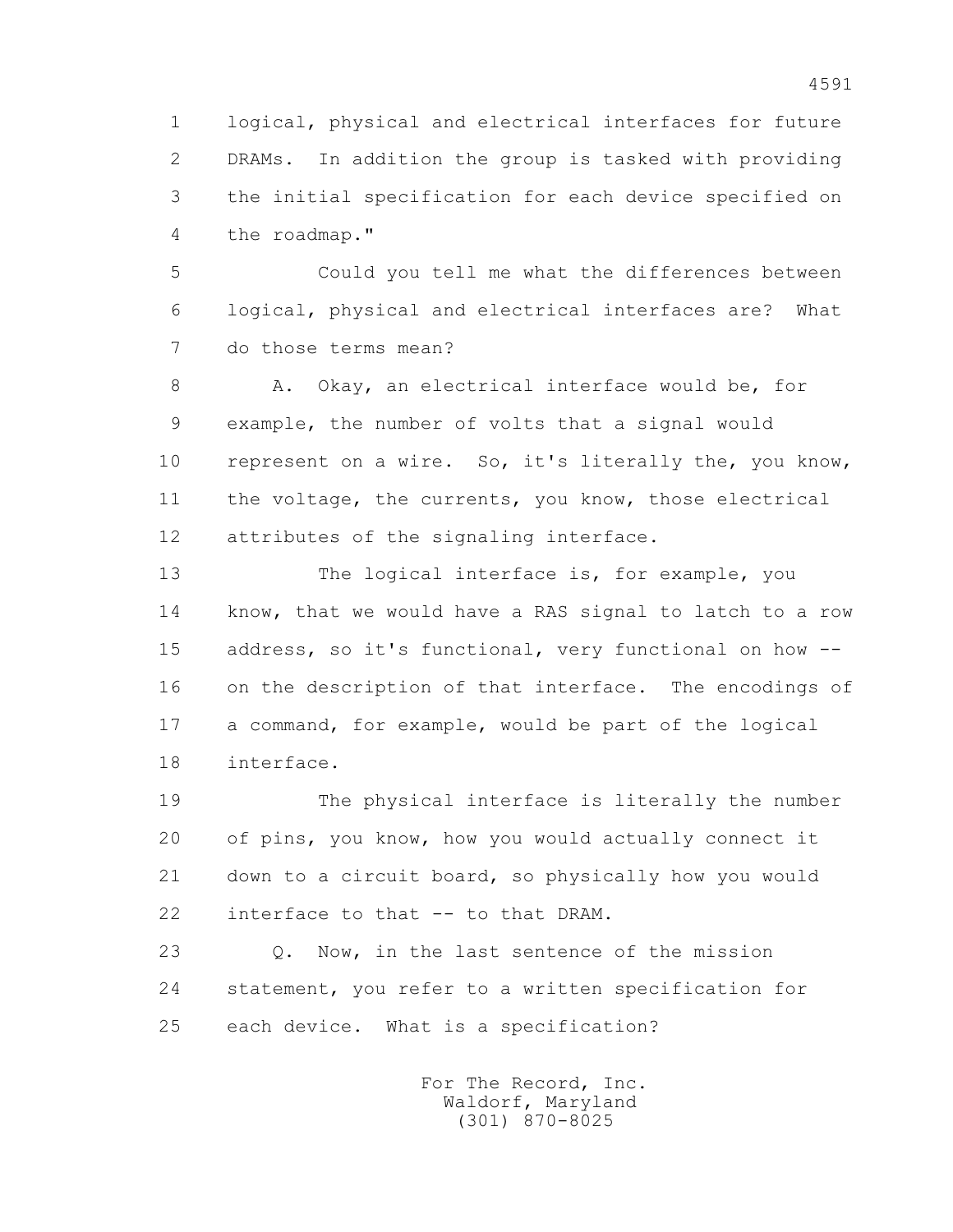1 A. A specification is a document -- you know, a 2 very detailed document, goes into absolutely all of the 3 details needed to understand the device and use the 4 device in a real system. So, it's -- would include 5 everything, all the electrical characteristics, as well 6 as the physical and logical characteristics. 7 Q. Does the specification relate to other parts of 8 the DRAM system as well besides the DRAM?

 9 A. At times it does, but just as background 10 information. I mean, the specification is really 11 focusing on the device alone, not so much how you would 12 go and use the device.

 13 Q. Okay. Now, under Initial Goals in the middle 14 of the page -- do you see that, where it says "Initial 15 Goals"?

16 A. Yes.

 17 Q. You list a presentation of initial roadmap at 18 6/98 and then a strawman specification in 9/98.

 19 What is a strawman specification? 20 A. A strawman specification would be a first -- 21 you know, a first attempt at a specification, you know, 22 all of the detail wouldn't be outlined, but it would 23 provide, you know, enough logical detail and some 24 electrical detail so you can understand what the device 25 would be.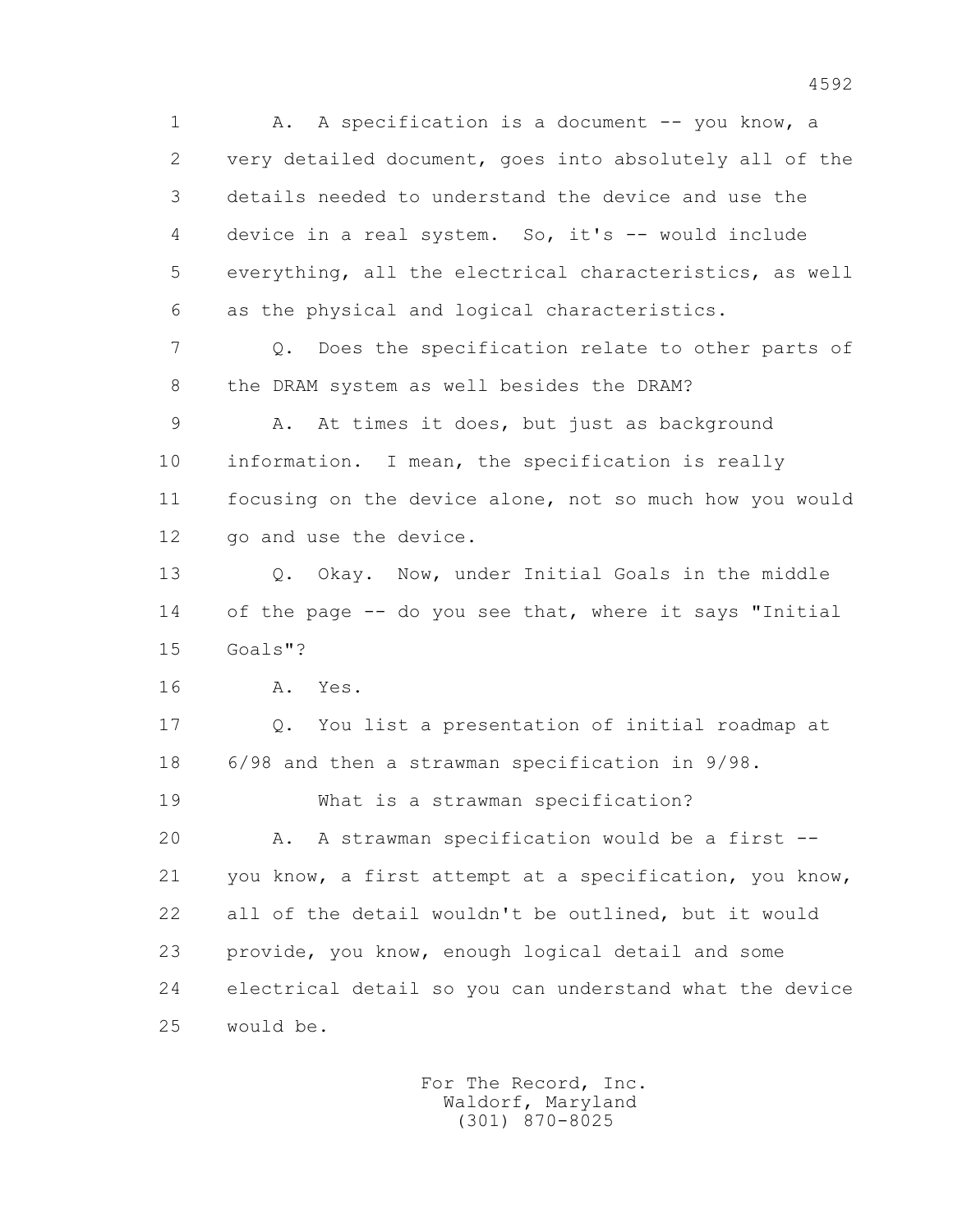1 Q. Okay. And next you describe an agenda for 2 April 16th, 1998. What was this agenda for? 3 A. This was for the first meeting of the Future

 5 MR. DAVIS: I'd like to move CX-376A into 6 evidence.

4 DRAM Task Group.

7 MR. STONE: Your Honor, Exhibit CX-376 is 8 already in evidence, so I'm not sure whether this is 9 meant to replace 376 or to be in addition to it. I 10 believe they have the same production numbers on the 11 pages between 376 and 376A.

 12 My understanding of the difference is, but I 13 could be incorrect, is that when Hynix originally 14 produced the document, their email search engine, which 15 was searching for words in email, resulted in whatever 16 words they were searching for being blacked out in the 17 one that was produced and that this has eliminated the 18 black-outs. I could be wrong, but that's what I think.

 19 So, I thought maybe it makes sense to simply 20 move this into evidence in replacement of 376, which I 21 don't know that we need two copies of the same 22 document.

23 JUDGE McGUIRE: All right, Mr. Davis? 24 MR. DAVIS: I have no objection. 25 JUDGE McGUIRE: Then how is it going to be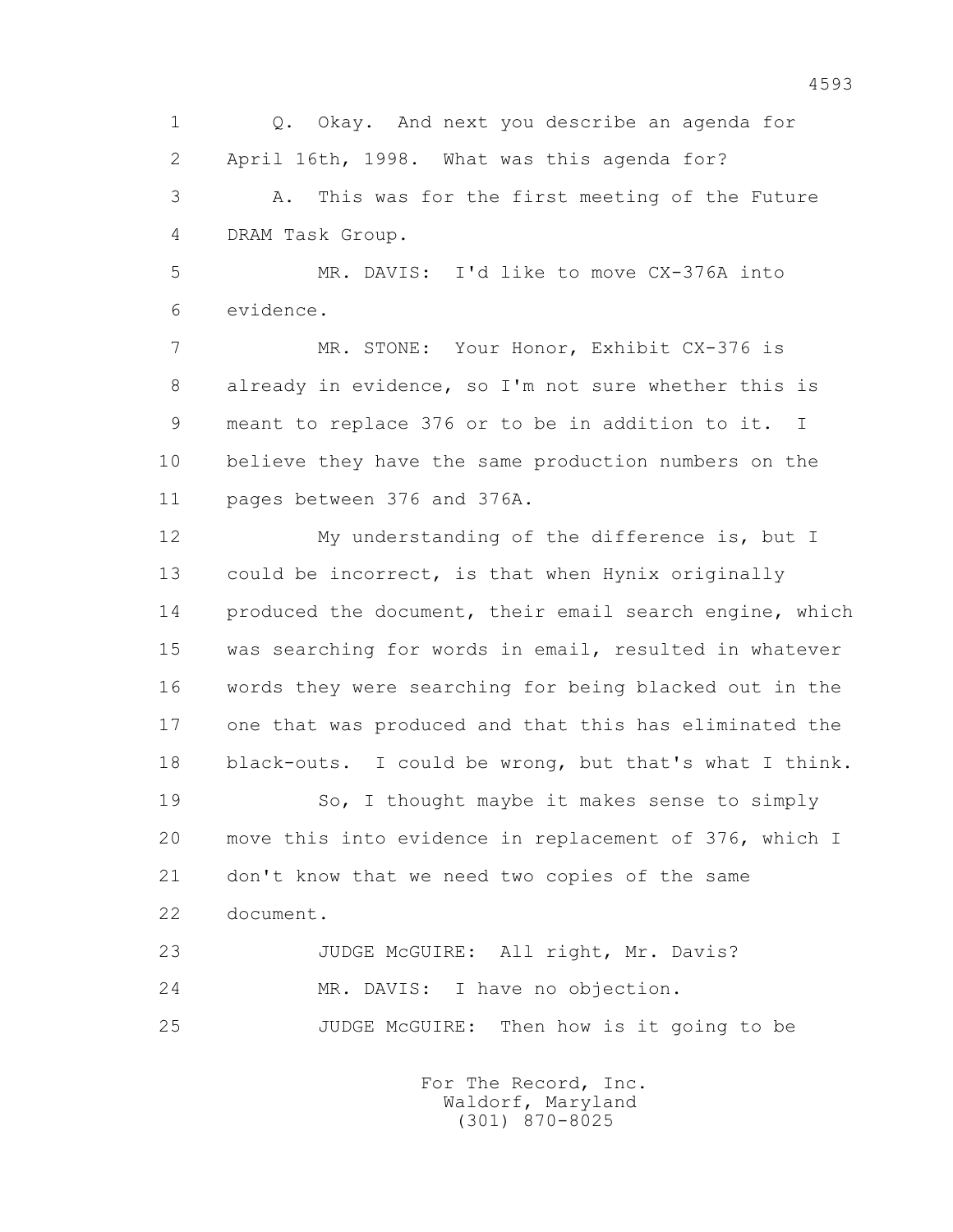1 entered? It's CX -- I'm sorry, it's CX-376? 2 MR. DAVIS: Yes. 3 JUDGE McGUIRE: And that's going to be entered 4 in lieu of the previous exhibit? 5 MR. STONE: I think since this one is marked A, 6 Your Honor, we should simply move in 376A to replace 7 376, which then we don't -- we won't need to refer to 8 376 hereafter. 9 JUDGE McGUIRE: Okay, Mr. Davis, is that all 10 right with you? 11 MR. STONE: That's fine. 12 JUDGE McGUIRE: So entered. 13 (CX Exhibit Number 376A was admitted into 14 evidence.) 15 JUDGE McGUIRE: Thank you, Mr. Stone. 16 BY MR. DAVIS: 17 Q. Now I'd like to show you what's been marked for 18 identification as CX-378. Have you seen this email 19 before? 20 A. Just give me one more moment to finish it. 21 (Document review.) Yes, I've seen this. 22 Q. Now, who is the top email from? 23 A. The top email is from Desi Rhoden. 24 Q. And who is it to? 25 A. Myself as well as what could be described as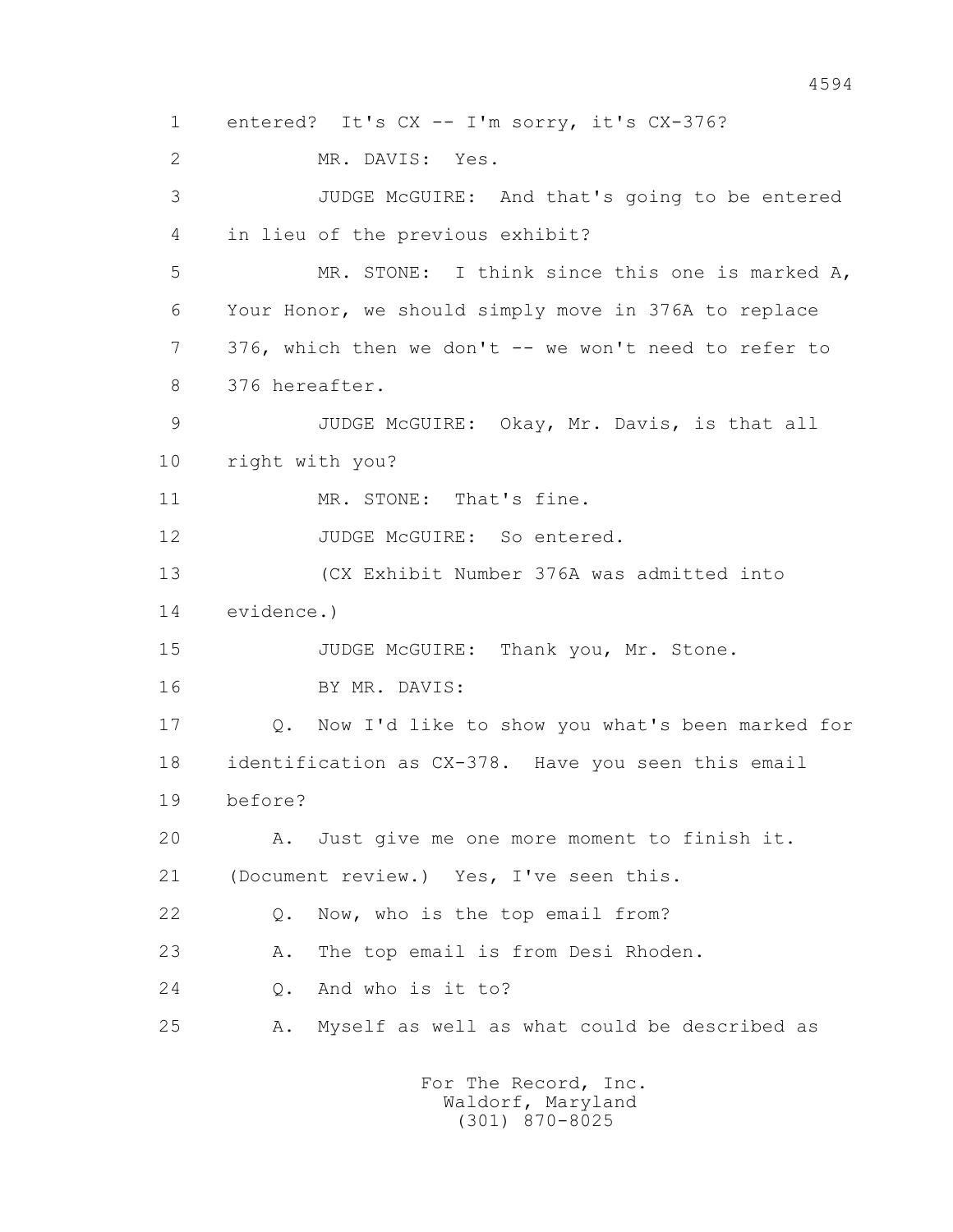1 the JEDEC chairs and leadership at the time of this 2 email. 3 Q. And what was the date of his email to you? 4 A. It was 4/8/1998. 5 Q. Okay. Do you have an understanding of why Desi 6 Rhoden was sending you this email? 7 A. Yes. 8 Q. And what's your understanding? 9 A. He was informing me of the rules regarding 10 inviting nonmembers to participate in the Future DRAM 11 Task Group. 12 Q. And if you look right below his email, 13 there's -- it looks like another email. Do you see 14 that? 15 A. Yes. 16 Q. And who is that email from? 17 A. Myself. 18 Q. Was Mr. Rhoden responding to your email to him? 19 A. Yes. 20 Q. Now -- 21 A. Not only to him, but to Jim as well as Ken. 22 Q. Jim being Jim Townsend? 23 A. Jim Townsend and Ken McGhee. 24 Q. Now, in your email to, among other people, Desi 25 Rhoden, you state, "It is my opinion we should get as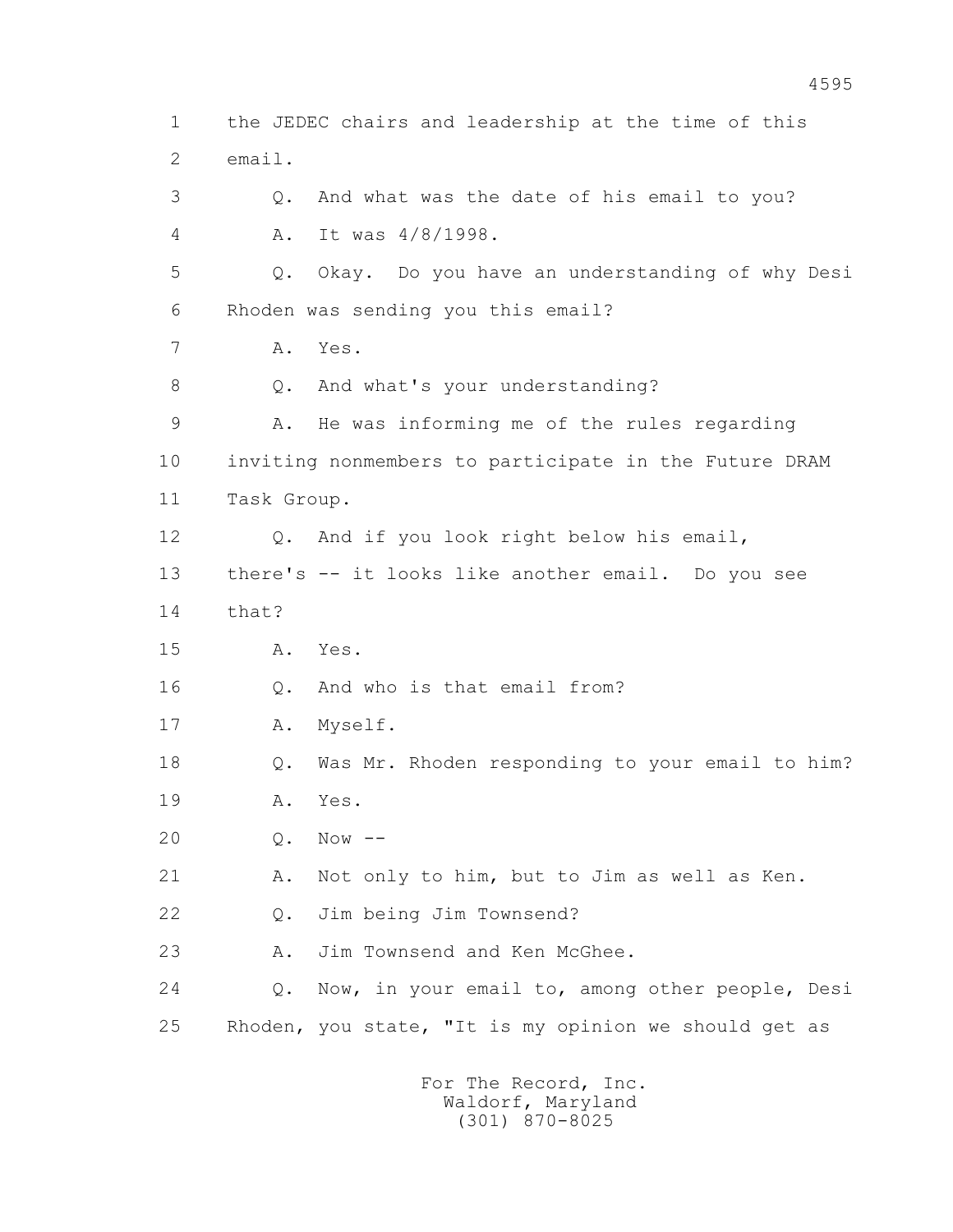1 many parties to come as possible."

 2 What are you referring to there? 3 A. To come to the Future DRAM Task Group. 4 Q. And you say, "So I encourage you all to invite 5 those that you deem appropriate. I am not fully aware 6 of all the rules surrounding JEDEC but I hope that the 7 rules would allow non-members to come as quests." 8 Why did you want as many members -- as many 9 parties to come as possible? 10 A. Well, our goal was to create a broad enough 11 standard to be used by as many people as possible in 12 the world, so it made sense that if that was our goal, 13 we would have as many people attend the meeting from as 14 many different, you know, applications of DRAMs as well 15 as builders of DRAMs, everything surrounding DRAM, so 16 that the final standard would have, you know, the 17 consensus of the world, so that it would become widely 18 adopted and used throughout the world. 19 MR. DAVIS: I'd like to move 378 into evidence. 20 MR. STONE: No objection. 21 JUDGE McGUIRE: Entered. 22 (CX Exhibit Number 378 was admitted into 23 evidence.) 24 BY MR. DAVIS: 25 Q. Now, Mr. Macri, have you created a document For The Record, Inc.

 Waldorf, Maryland (301) 870-8025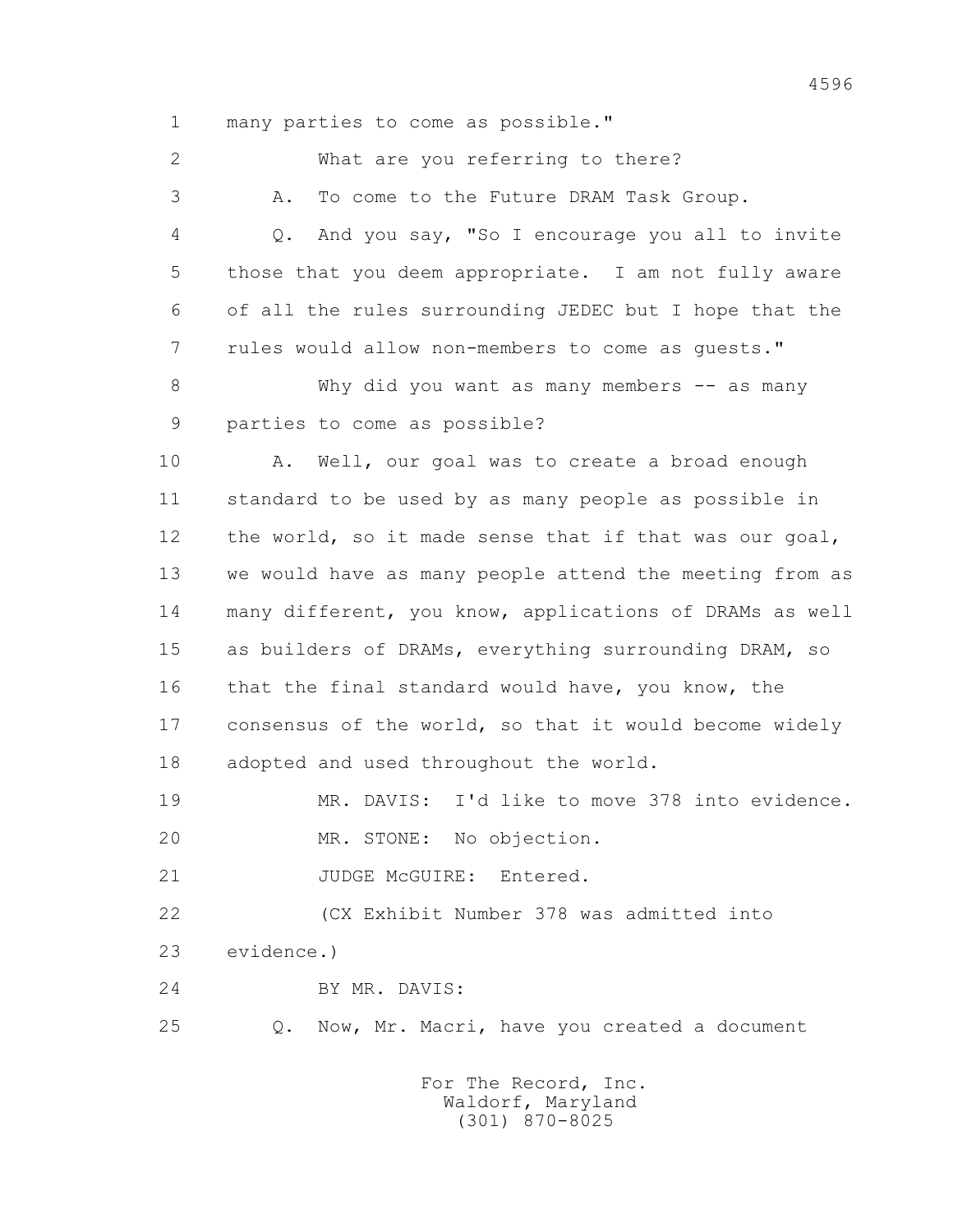3 Q. And do you have that in front of you? 4 A. Yes, I do. 5 Q. Okay, that is -- I think we notified -- 6 Your Honor, may I approach? 7 JUDGE McGUIRE: Yes. 8 MR. DAVIS: Your Honor, I would like to use 9 this as a demonstrative. 10 JUDGE McGUIRE: What is that, DX-46? 11 MR. STONE: I believe you're right, this will 12 be 46. 13 JUDGE McGUIRE: It will be 47? 14 MR. STONE: I believe this will be 46, Your 15 Honor. 16 JUDGE McGUIRE: Okay, 46. That's what I was 17 thinking. If it's not, we will change it later. Okay, 18 DX-46. 19 (DX Exhibit Number 46 was marked for 20 identification.) 21 BY MR. DAVIS: 22 Q. Mr. Macri, could you describe what DX-46 is? 23 A. Yes, this is a presentation that I created for

1 that describes the DDR2 history?

2 A. Yes.

25 the history of what the task group went through as we

24 the JEDEC conference in San Jose describing essentially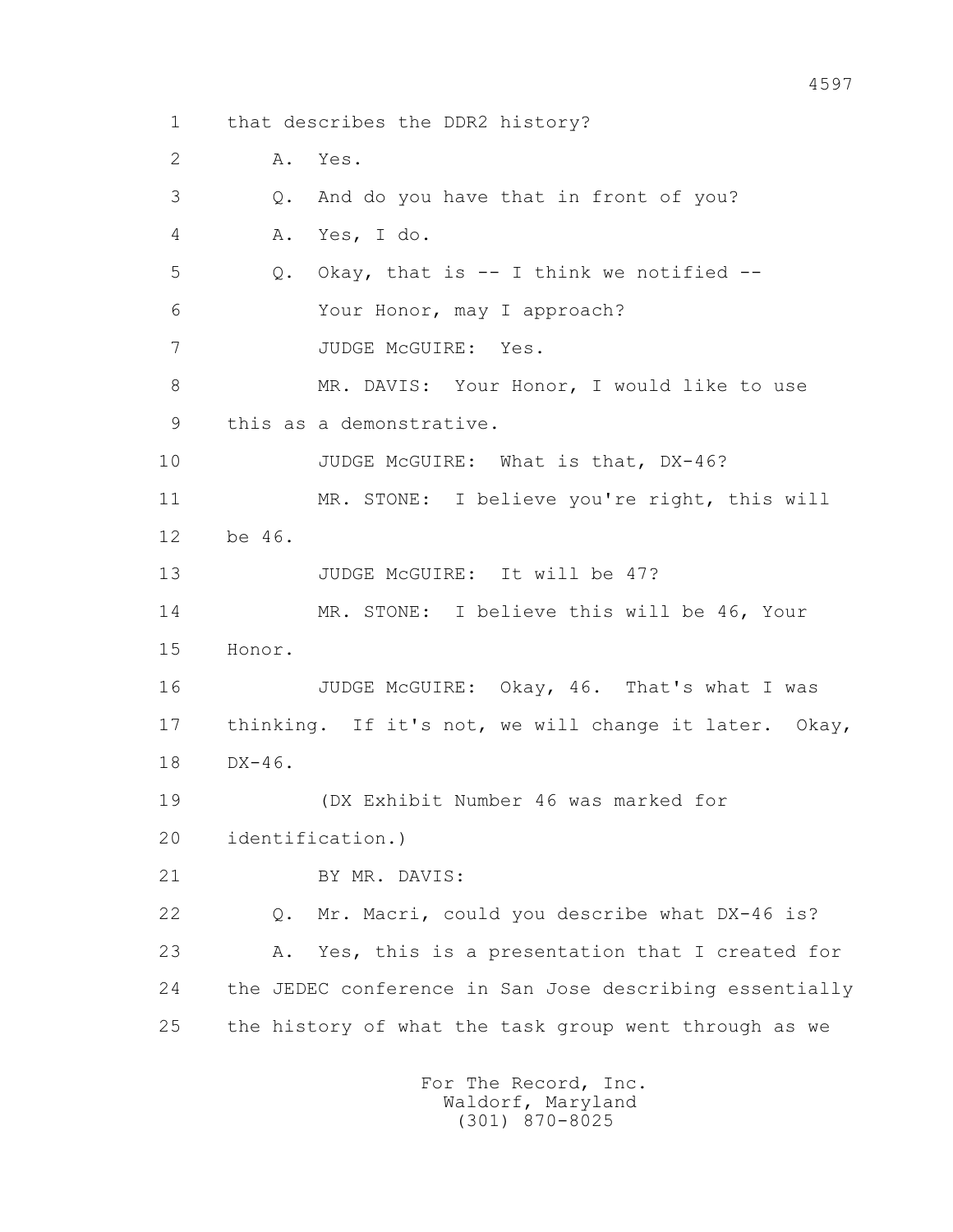1 were creating DDR2, the DDR2 standard.

2 0. Okay. Since we're talking about the history, 3 would you turn to the fourth page into the document. 4 Could you describe what that is?

 5 A. Okay, this is a chart that's showing in the 6 vertical axis essentially change. So, when there's -- 7 when the line is -- you know, when the line is slanted, 8 that means there's architectural change. There's 9 actual changes to the DRAM going on.

 10 The horizontal axis is time, so to the left is 11 earlier in time and to the right is later in time. So, 12 it's change in time. So -- yeah, that's essentially, 13 you know --

14 0. Okay. Could you describe the work that was 15 done between April 1998 and June of 2000?

 16 A. Okay, so this was the initial set of 17 discussions on the DDR2 standard. This is where we set 18 down a lot of the -- you know, the basics for the DRAM 19 standard, a lot of its attributes, its architectural 20 attributes, and you know, much discussion went on, 21 things came in, things came out, but by June 2000, we, 22 you know, we had hit a -- kind of a stable point.

 23 Q. Okay. And so what was going on at the Future 24 DRAM Task Group between June of 2000 and June of 2001? 25 A. Well, once you have kind of a -- you know, a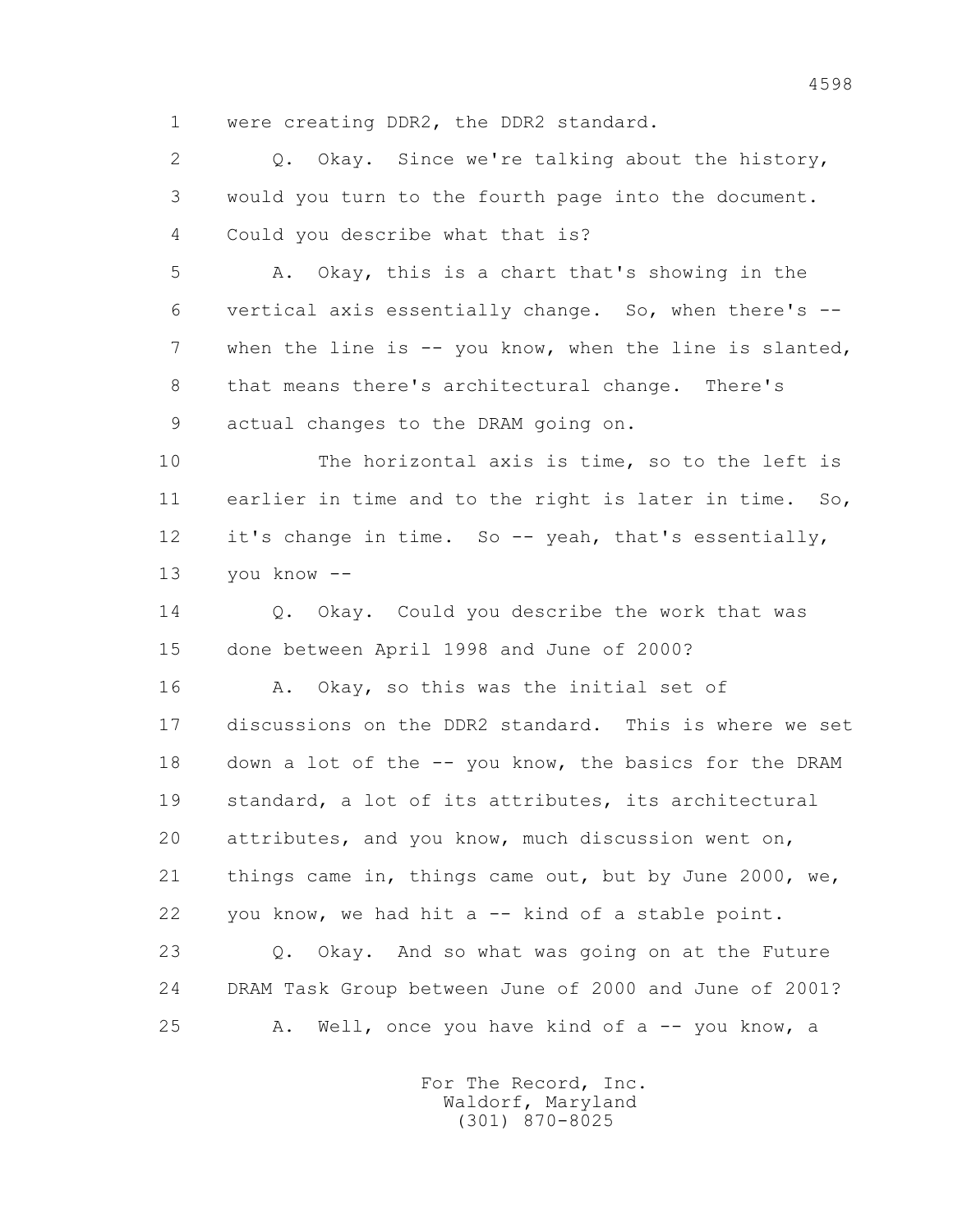1 list of attributes, major attributes, to create a, you 2 know, a real standard which is in the end a 3 specification, you must add an infinite amount of 4 detail to those attributes. So, this was -- during 5 June of 2000 to June of 2001, we were adding the meat, 6 you know, the real description that an engineer would 7 need to truly understand these -- these concepts.

 8 Q. Now, between June of 2001 and September of 9 2001, as I'm reading this, it seems like there were 10 some architectural changes that happened to the DDR2 11 standard as well?

 12 A. Yes, there were presentations by Intel, the ADT 13 Group, and AMD that convinced the standards committee 14 that some changes were needed for the DRAM, and we 15 executed on those changes.

16 0. Okay. Now, by June of 2001, did you have any 17 understanding of whether companies outside of JEDEC 18 were working on products that used DDR2?

19 A. Yes, there were companies working on products.

20 Q. And how did you know that?

21 A. Well, it was part of the -- you know, part of 22 my role within the task group, you know, I would work 23 with many companies to give them insight into this 24 standard, and therefore, you know, I became aware of a 25 lot of the development that was happening around the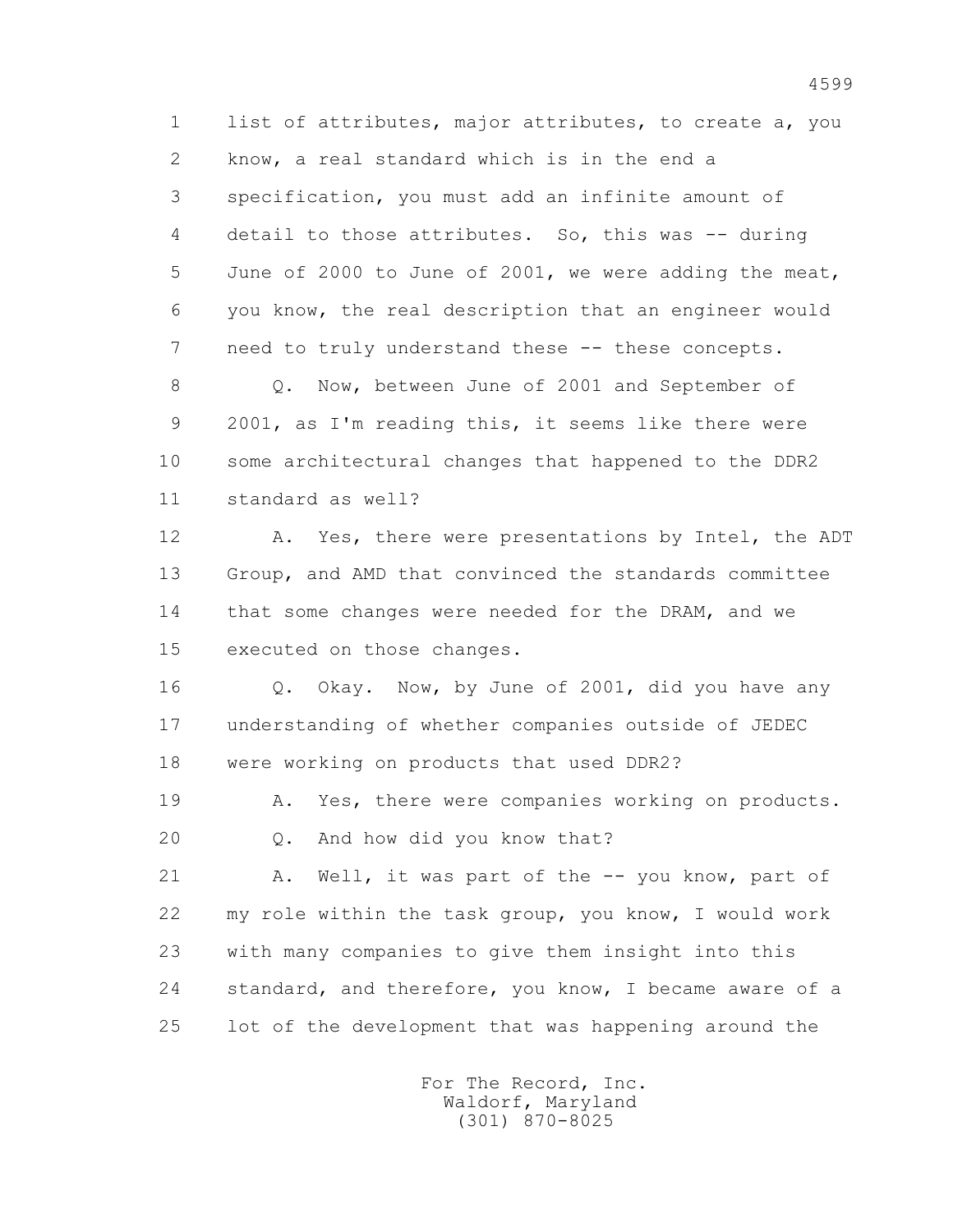1 DRAM, you know, systems using that DRAM.

2 0. Now, the changes that occurred in -- the 3 architectural changes between June of 2001 and 4 September of 2001, did they affect the work that was 5 going on inside of JEDEC at those companies?

 6 A. No, not really, because the changes we put in 7 were changes that could be turned on or off. So, 8 designs that were already in flight, they didn't need 9 to be started over or be, you know, changed in any 10 significant way. So, these were really changes that 11 were made -- they were made consciously not to cause 12 damage to the development that had already started.

13 Q. And why was that important?

14 A. Well, you know, many -- some systems take a 15 very long time to design, and it's really important 16 that, you know, we provide stability to the designers. 17 If we were to make a change that would cause them to go 18 back and essentially tear up their design, we would be 19 forcing companies to incur great expense, enormous 20 expense, not only on the design period but also on 21 their product lines.

 22 Time to market is extremely critical in this 23 world. You could really devastate a company, even a 24 large company. You could cause such an economic impact 25 to it that, you know, it's possible they may not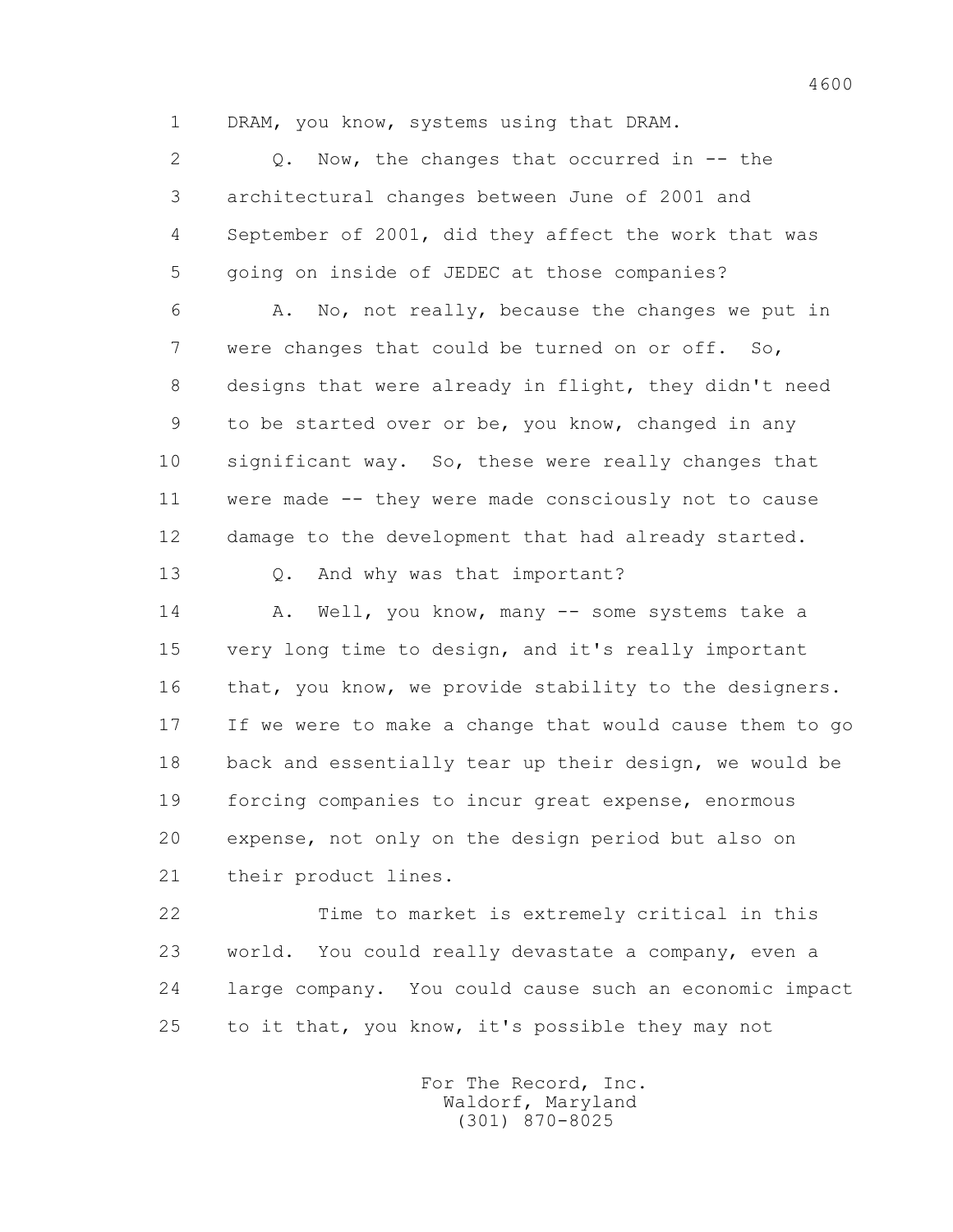1 recover.

 2 MR. STONE: Your Honor, I move to strike the 3 last two sentences of the witness' answer on the 4 grounds that he lacks foundation to express opinions 5 about what causes companies to go out of business or 6 not, at least if he has that personal experience in 7 that area, it's not part of the foundation that has 8 been laid. 9 MR. DAVIS: He has been working at a number of 10 companies for a while, including a startup that -- that 11 dealt with this sort of a risk. 12 JUDGE McGUIRE: I'll let it in and then I'll 13 give it its due weight. Overruled. 14 MR. STONE: Thank you, Your Honor. 15 BY MR. DAVIS: 16 Q. Now, you explained that the new -- the 17 architectural changes that occurred between June of 18 2001 and September of 2001 related to presentations 19 made by I think you said Intel and ADT and AMD? 20 A. Yes. 21 Q. And why were those changes made to the 22 standard? 23 A. They justified that with performance 24 improvement, and the committee, you know, came up with 25 a set of changes that would allow those performance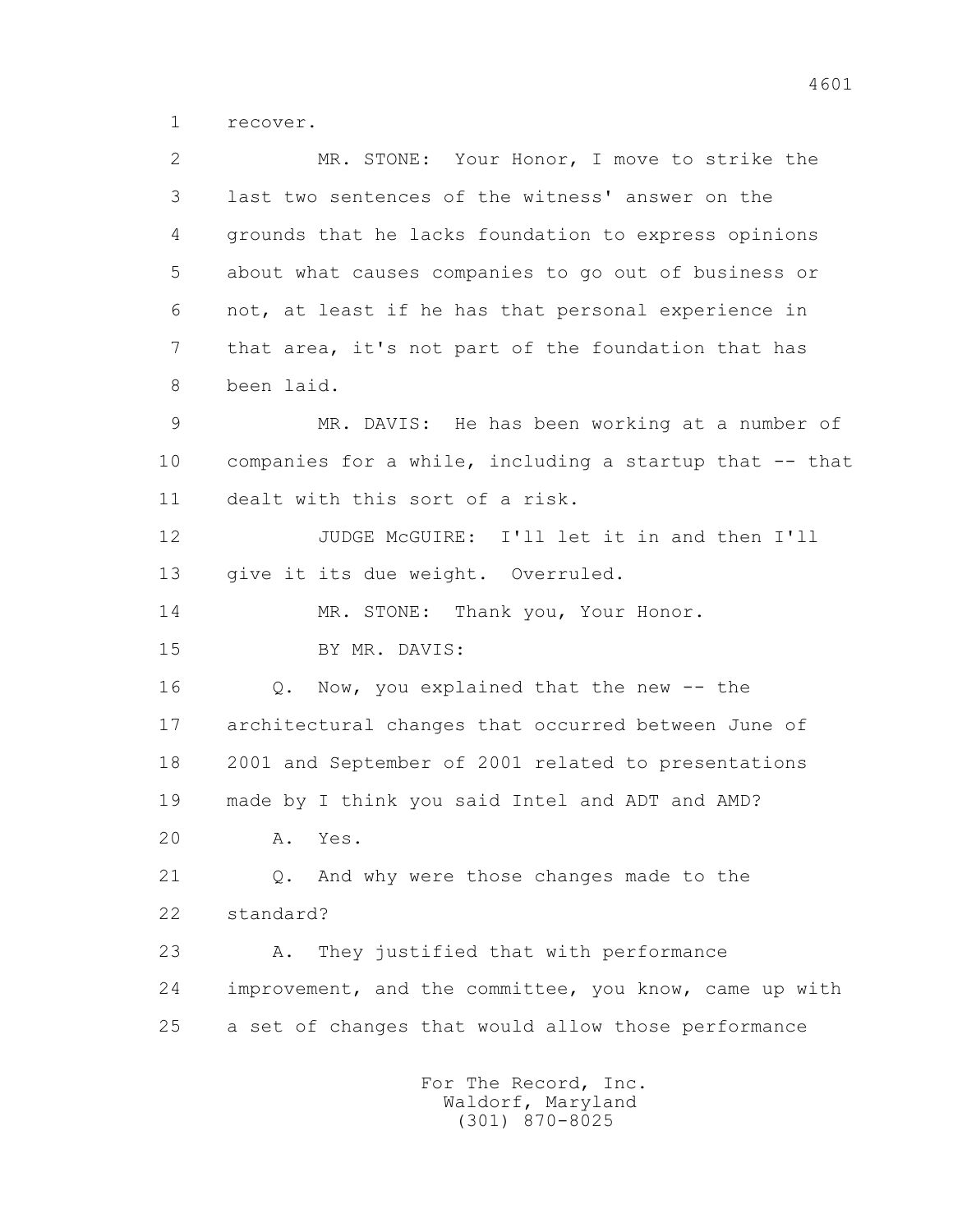1 improvements to be realized but in a way that wouldn't, 2 you know, destroy the development that was already 3 started. So, that's how they got justified.

 4 Q. Did you understand that those changes would 5 lead to performance improvements in the standard?

6 A. Yes, I was convinced.

 7 Q. Okay. I'd like to show you what's been marked 8 for identification as CX-128. Do you recognize this 9 document?

10 A. Yes.

11 0. And could you describe what this document is? 12 A. This document is the -- a compilation of the 13 presentations at the first Future DRAM Task Group 14 meeting. I'm not sure if it's a complete compilation. 15 My memory is not that good. I didn't go through every 16 page in great detail.

 17 Then at the end, it looks like there's an email 18 from myself to the Future DRAM Task Group outlining 19 the -- I have to say it looks like there's a random 20 page stuck in the middle. The second to the last pages 21 overlap.

 22 Q. CX-128, page 48 is what you're referring to? 23 A. Yes, it's -- I don't know what it is, but that 24 page after that is a continuation of that agenda. 25 Q. Okay. Is the -- are the minutes of this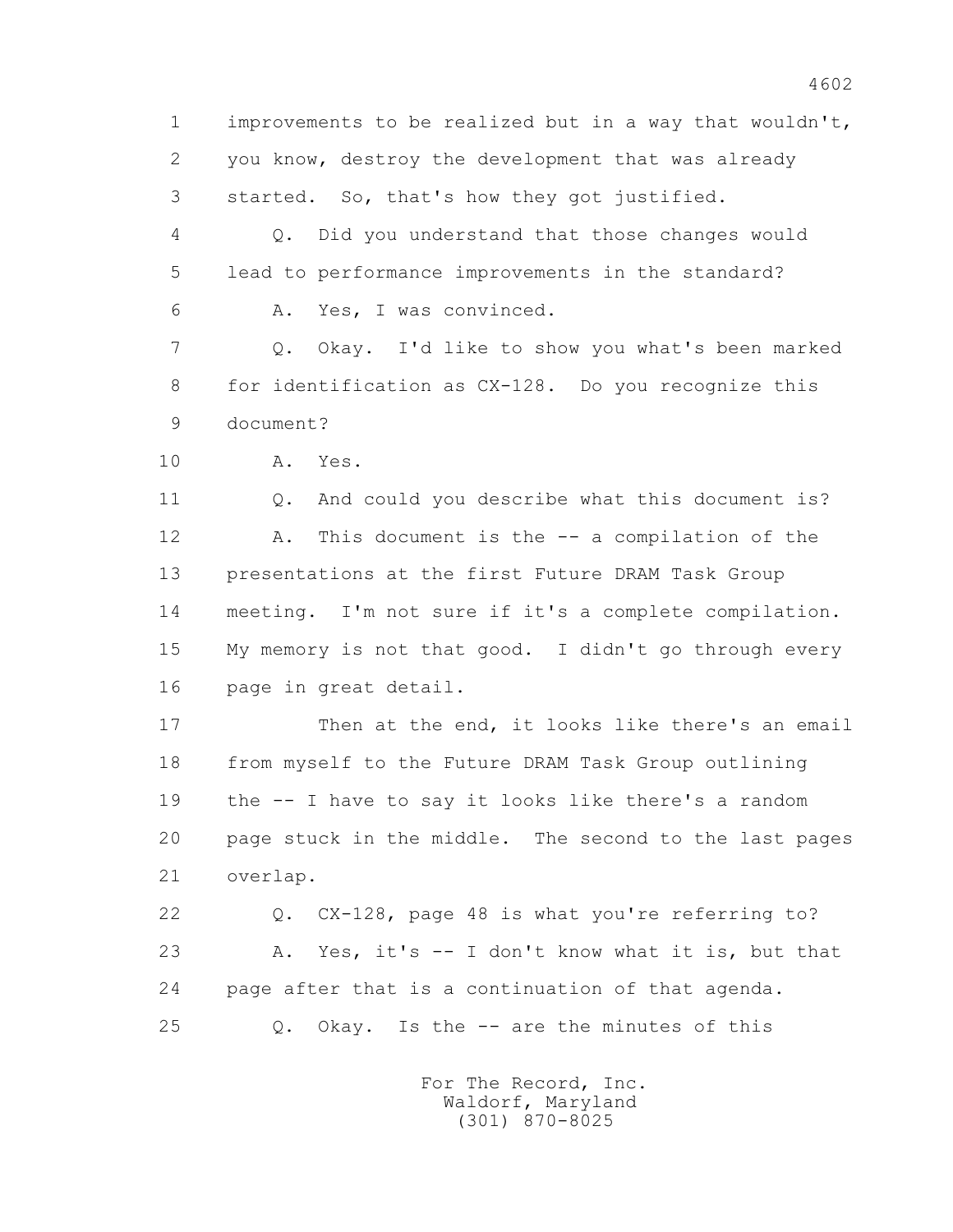1 meeting, the April 16th, 1998 Future DRAM Task Group 2 meeting, are they included in this document? 3 A. I do not see the actual meeting minutes. I see 4 the meeting agenda, and I see all the presentations. I 5 don't see a copy of -- you know, a detailed copy of the 6 minutes. 7 Q. Okay, but the presentations are the 8 presentations that were given at the Future DRAM Task 9 Group meeting? 10 A. Yes. I'm not sure if this is all of them, but 11 these are presentations that were given at the meeting. 12 Q. Okay. 13 I'd move to admit  $CX-128$ . 14 MR. STONE: Your Honor, I just -- I'm confused, 15 because there's a part of the document dated May of 16 '98, which is page 7 and maybe some of the pages 17 following, so I'm just concerned whether the document 18 is a complete set of materials as the witness described 19 them, presentations in April. So, I just wonder if the 20 description of the document is consistent with the 21 contents. 22 I don't object to the admission of it, but I do 23 think there might be a question as to whether the 24 document has some -- 25 JUDGE McGUIRE: Is complete?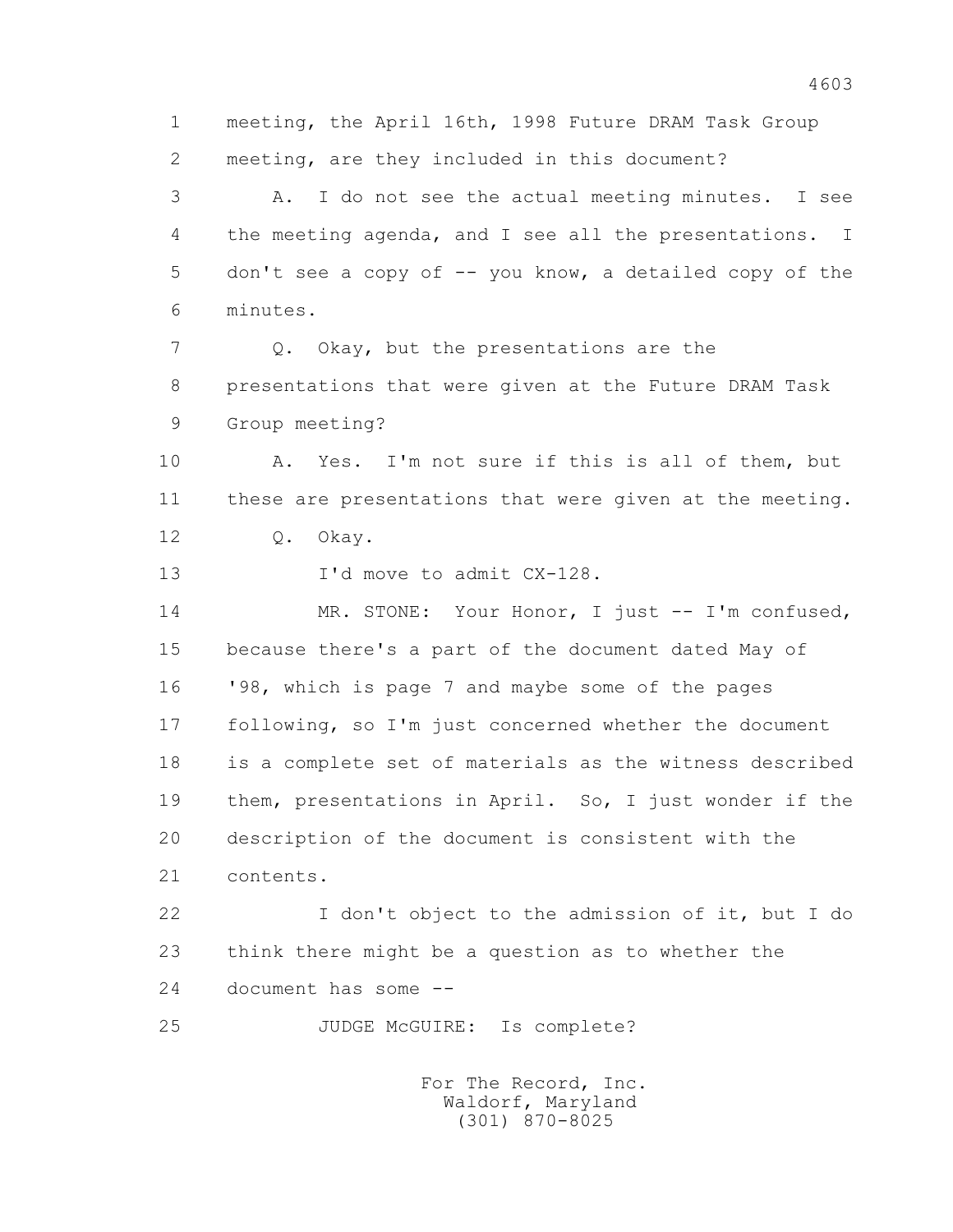1 MR. STONE: -- extraneous pages in it. 2 JUDGE McGUIRE: Do you want to comment on that, 3 Mr. Davis? 4 MR. DAVIS: Well, I'll ask Mr. Macri about the 5 presentations. 6 JUDGE McGUIRE: All right. 7 BY MR. DAVIS: 8 Q. If you turn to CX-128, page 7, this is a 9 presentation that runs on for -- it looks like through 10 page 13. 11 A. Yeah. 12 Q. Do you have an understanding of whether that 13 presentation was given at the JEDEC Future DRAM Task 14 Group or was given sometime later? 15 A. It was given at the JEDEC Future DRAM Task 16 Group. It is stated quite clearly on the first page 17 that it was, and I do remember discussing all these 18 concepts, you know, not only -- you know, at a number 19 of meetings. These were not concepts that were just 20 discussed once. 21 Q. Do you have an understanding of why it says 22 "5-98 Santa Clara Meeting" on that? 23 A. Well, the first meeting I know was held in 24 Santa Clara at the Silicon Graphics facility. I mean, 25 it would be consistent with that meeting that we held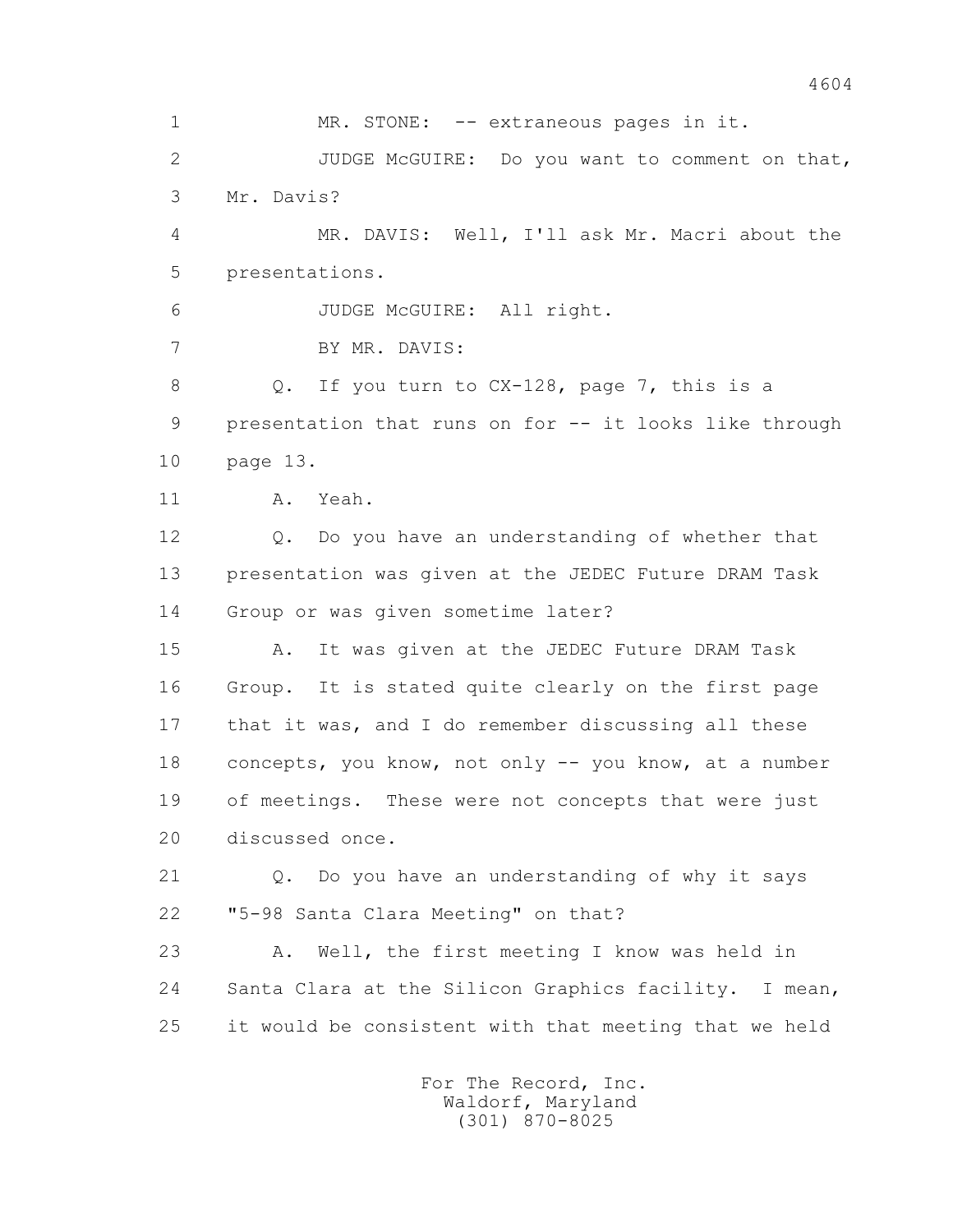1 at Silicon Graphics.

 2 JUDGE McGUIRE: You know, it is what it is, Mr. 3 Stone. 4 MR. STONE: It is what it is, Your Honor. 5 JUDGE McGUIRE: I will take note of your 6 statement, but otherwise, entered. 7 MR. STONE: Thank you. 8 (CX Exhibit Number 128 was admitted into 9 evidence.) 10 BY MR. DAVIS: 11 Q. Now, I'd like to show you what's been marked 12 for identification as CX-379A. 13 This is a document that was already entered as 14 CX-379, and it has the same black-out problem as the 15 earlier document. I would propose that we treat it the 16 same. 17 MR. STONE: I agree with that. 18 JUDGE McGUIRE: Is that to say, then, that it's 19 being offered at this time, Mr. Davis? 20 MR. DAVIS: No, I'll -- 21 JUDGE McGUIRE: You are just showing it at this 22 time? 23 MR. DAVIS: Yes, sir. 24 JUDGE McGUIRE: Okay. 25 THE WITNESS: Yes, I have the document.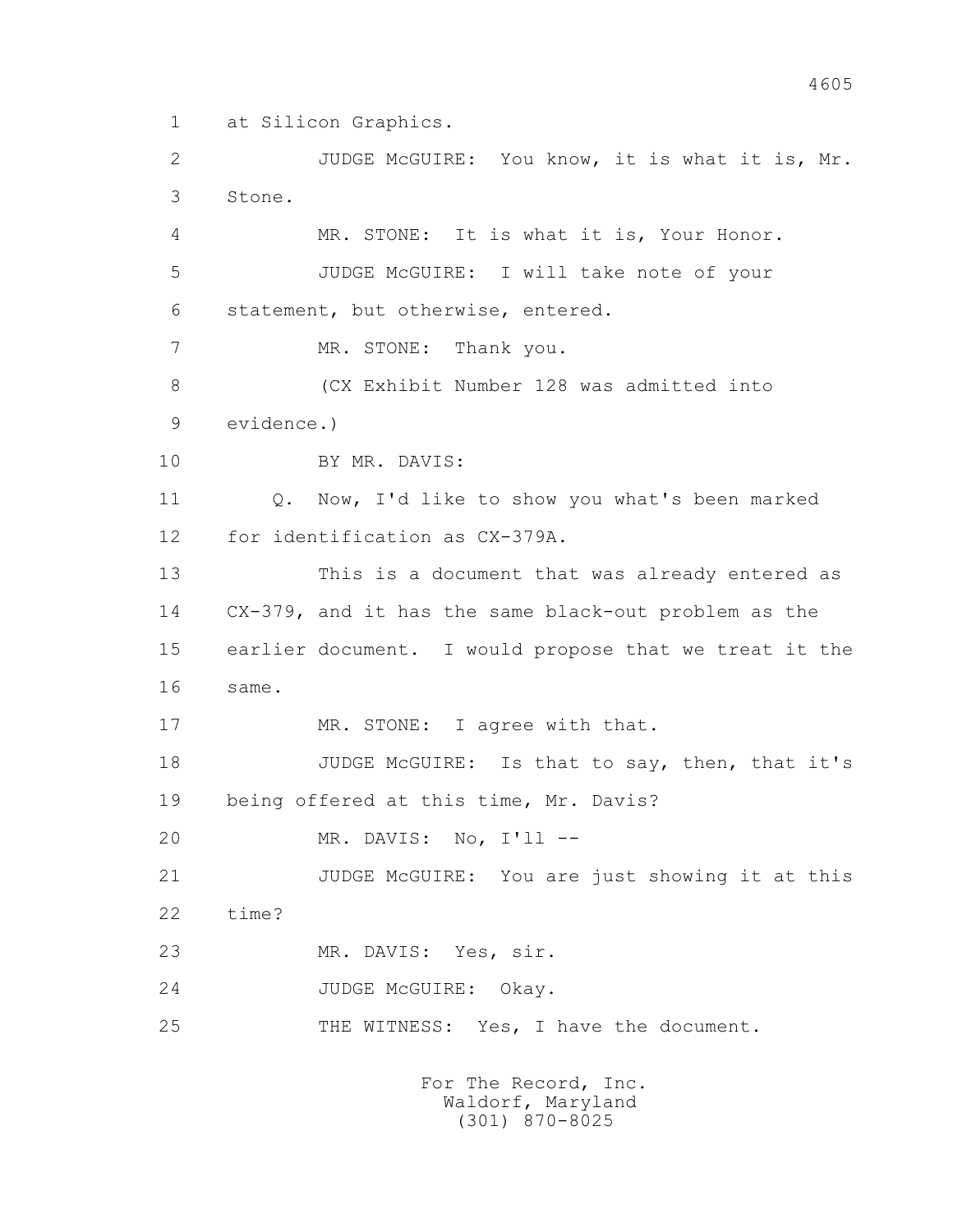| $\mathbf 1$ | BY MR. DAVIS:                                           |
|-------------|---------------------------------------------------------|
| 2           | I'm sorry?<br>$Q$ .                                     |
| 3           | I have it.<br>Α.                                        |
| 4           | Have you looked at it?<br>Q.                            |
| 5           | Yes.<br>Α.                                              |
| 6           | Now, is this -- who is this email from?<br>Q.           |
| 7           | It's from myself.<br>Α.                                 |
| 8           | And when did you send it?<br>Q.                         |
| 9           | 4/28/1998.<br>Α.                                        |
| 10          | And who were you sending it to?<br>Q.                   |
| 11          | I was sending it to the Future DRAM Task Group.<br>Α.   |
| 12          | Okay. And why were you sending this email to<br>Q.      |
| 13          | the Future DRAM Task Group?                             |
| 14          | It was an email that, you know, outlined action<br>Α.   |
| 15          | items from our -- from our meeting, as well as having a |
| 16          | copy of the meeting minutes, and at the beginning, I    |
| 17          | think I was prodding some of the companies to forward   |
| 18          | their presentations back to the JEDEC office.           |
| 19          | Q. And when you were talking about a meeting,           |
| 20          | which meeting were you referring to?                    |
| 21          | That initial meeting of the Future DRAM Task<br>Α.      |
| 22          | Group.                                                  |
| 23          | And that was the same meeting at which the<br>Q.        |
| 24          | presentations described in the CX-128 were presented?   |
| 25          | Α.<br>Yes.                                              |
|             | For The Record, Inc.                                    |
|             |                                                         |

Waldorf, Maryland (301) 870-8025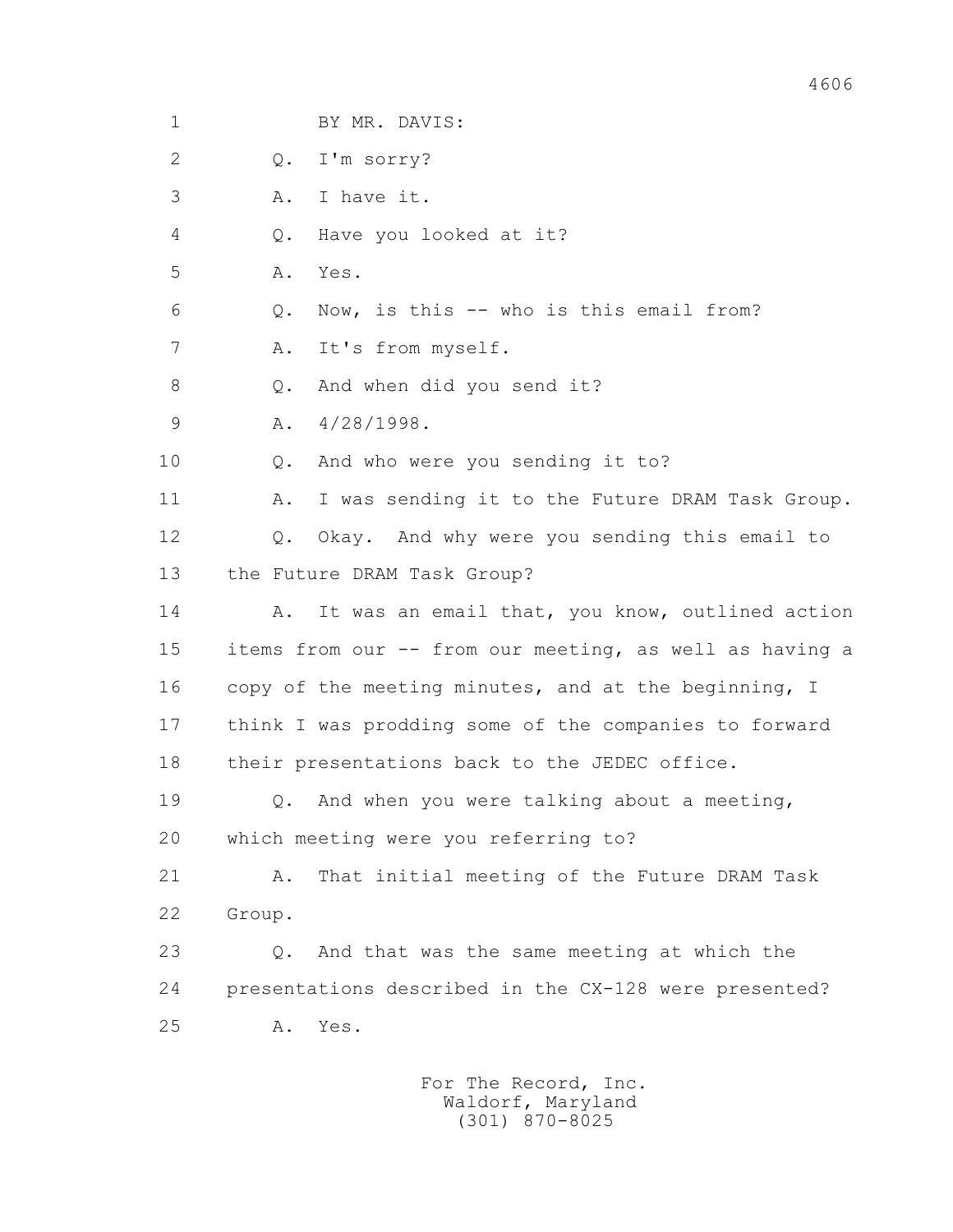1 Q. Okay. Do you know who wrote these notes? 2 A. Some of the notes -- well, some of this is just 3 from myself, and the meeting minutes are -- were taken 4 by -- let's see, it looks like Jim Rogers actually took 5 some notes, but I know Ken McGhee generally takes 6 the -- you know, takes the meeting minutes.

 7 Q. Do you remember reviewing these minutes before 8 sending them out?

9 A. Yes.

 10 Q. If you could turn to page 2 of CX-379A, now, in 11 the middle of the page under Brief Meeting Summary, it 12 says, "The first JEDEC DRAM Futures Taskgroup meeting 13 was held on April 23rd. The purpose of the meeting was 14 to start the definition of a high speed DRAM type which 15 would follow DDR SDRAM."

 16 Now, you stated earlier that the date of this 17 email is April 1998. Do you know if DDR SDRAM at this 18 point was being sold in volume at the time?

 19 A. It was -- it was not being sold in large volume 20 at the time.

 21 Q. Well, why were you and other engineers getting 22 involved in trying to define the DRAM that was going to 23 come after DDR if DDR wasn't even being sold in volume 24 at the time?

25 A. Well, the design process is long, and we needed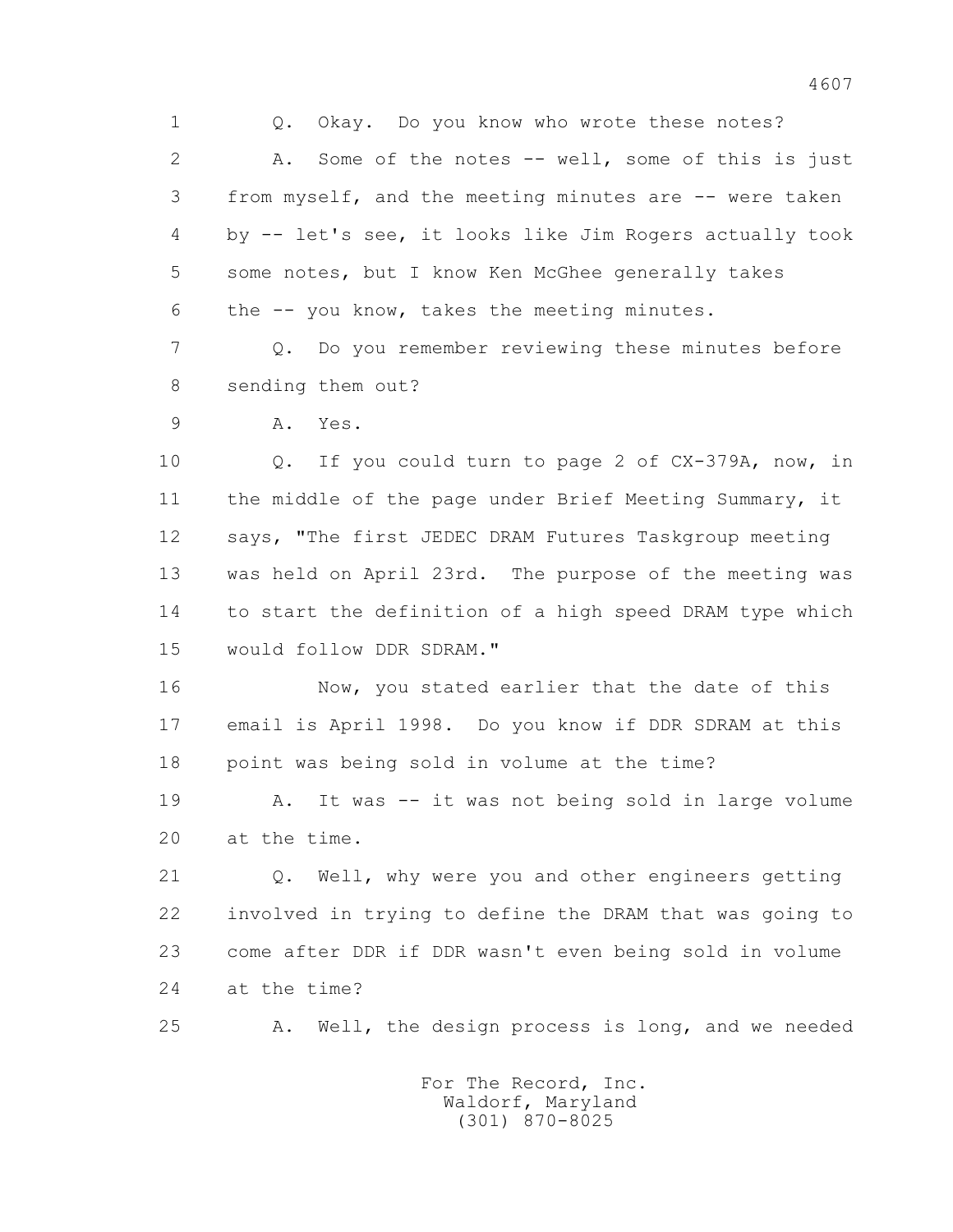1 to be proactive. You know, the definition for DDR at 2 that point was pretty much complete, and so we decided 3 that we should start the -- the definition of the next 4 DRAM so we could, one, have the luxury of some time, 5 because these things -- you know, they're complicated, 6 and to actually complete a full standard and have it 7 cover a large number of markets takes quite a bit of 8 time. So, we needed to start early.

9 We also wanted to, you know, provide, you know, 10 a forum where we could bring in industry experts to 11 educate the committee so that the standard we did 12 produce would be a better standard at the end of the 13 day. So, that, again, added time.

 14 The design cycle was long, so we needed to do 15 this very early so that systems could be started to be 16 designed -- DRAMs could be designed such that when the 17 DDR1 standard, you know, ended its life, the DDR2 18 standard and its systems would be ready to take over in 19 a seamless fashion. So, we -- you know, we needed to 20 be proactive purely because you can't build these 21 things in a day. It takes quite a bit of time.

 22 Q. You said the design cycle was long. What did 23 you mean by the term "design cycle"?

 24 A. Well, design cycle is the design cycle of the 25 systems that use a DRAM, you know, the actual ASICs,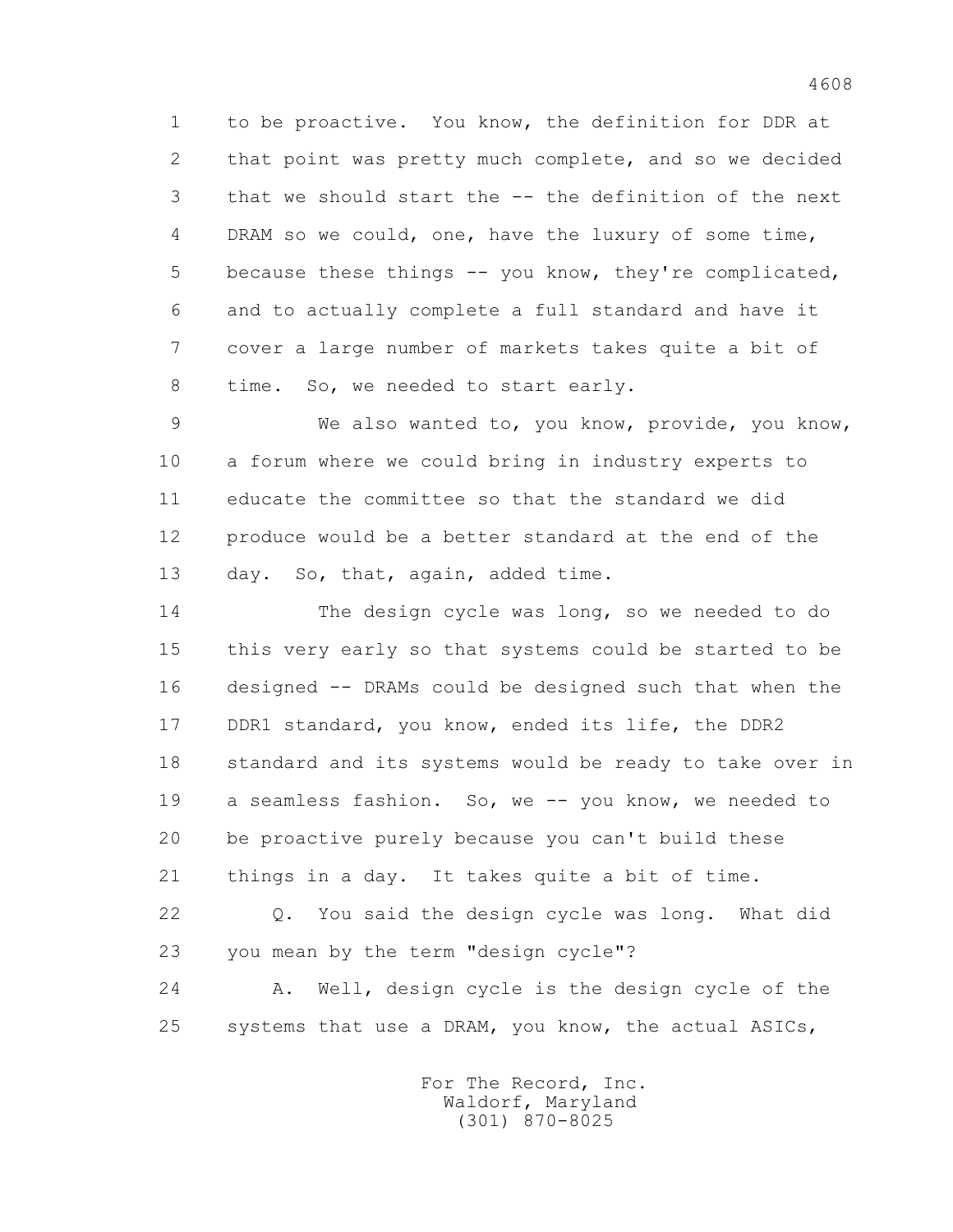1 the full systems that surround those ASICs, as well as 2 the DRAM itself. You know, DRAMs do take time to 3 design, so the design cycle is -- refers to all -- you 4 know, every component of the system.

 5 Q. Okay. Next I'd like you to focus at the bottom 6 of the same page at the list following this statement. 7 "The following are some common themes/features of a 8 future DRAM that were generally agreed upon during the 9 meeting."

10 Do you see that?

11 A. Yes.

12 Q. What's the importance of this list?

 13 A. I would say, you know, the goal is, you know, 14 when you have a design task, you want to create a set 15 of boundaries so you can start focusing on more 16 specific issues. So, this would be in some ways a 17 start of a consensus list so that we could then start 18 focusing the group rather than having the group looking 19 at a pure -- you know, an infinite number of options. 20 Q. Okay. If you look at the first item, it says, 21 "Minimal to no system cost adder over PC100." 22 What does that mean?

23 A. It was a goal that we set forth to the group 24 to, you know, not make it inherently more costly to use 25 a DDR2 SDRAM than it was to use a PC-100 SDRAM. So,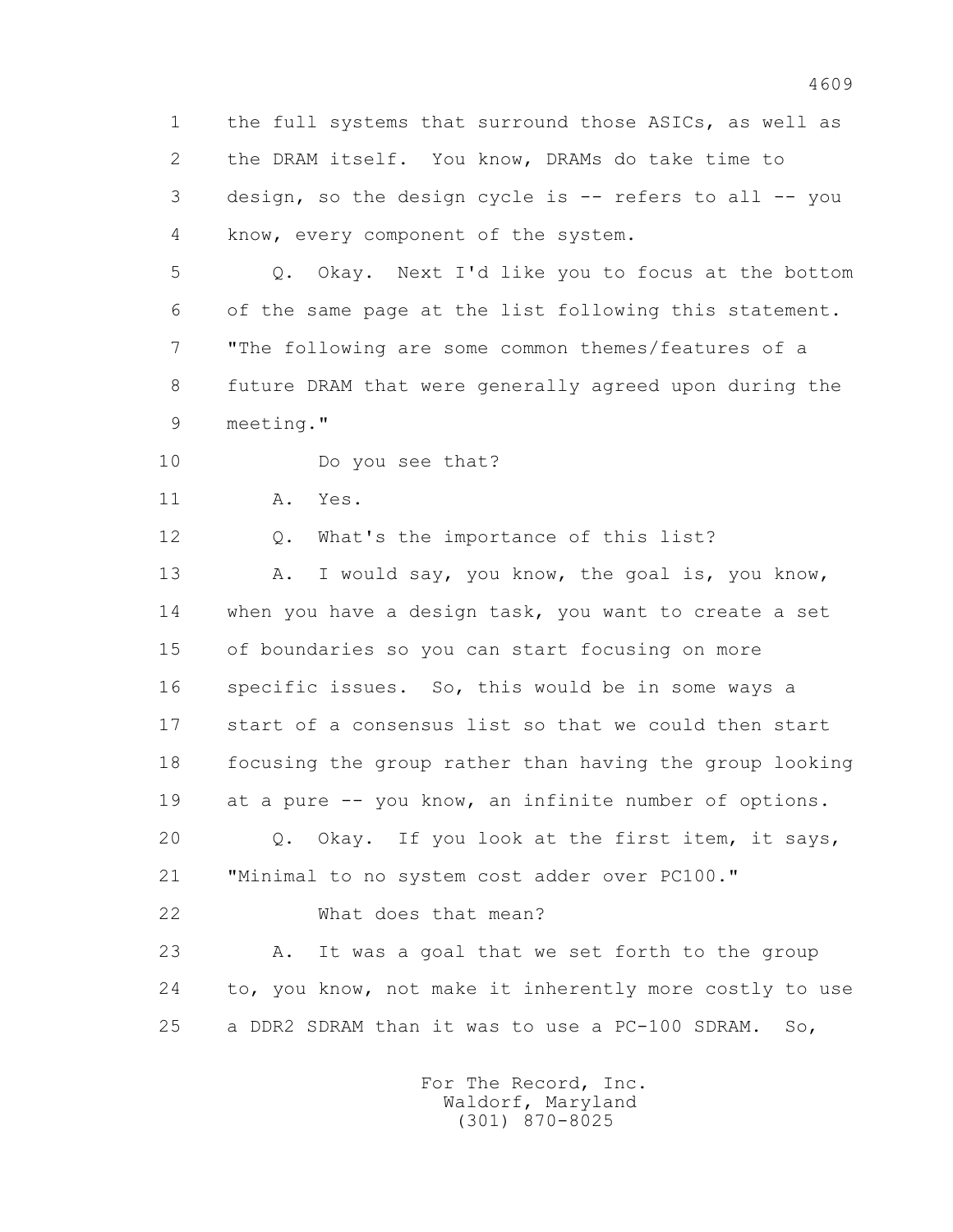1 minimal cost adder means, you know, you wouldn't 2 have -- you know, from the system point of view, the 3 system wouldn't take very much more or no more dollars 4 to build. 5 Q. Next, the next bullet states, "Must have a 6 lifetime of 3 DRAM density generations." 7 What does that mean? 8 A. A DRAM density is the number of bits in a DRAM; 9 for example, a 256-megabit DRAM, a 512-megabit DRAM. 10 DRAM density generations in some way map back to time, 11 and so three generations is typically the minimum a 12 standard would survive, and so we set that as, you 13 know, as the -- as essentially the minimum lifetime 14 goal. 15 Q. Now, you said that the DRAM density generations 16 map back to time. How long is three generations 17 approximately in calendar time? 18 A. It's approximately six years. 19 Q. And why was it important that the DRAM 20 generation have a lifetime of three DRAM density 21 generations or six years? 22 A. Well, you know, it's very costly to, you know, 23 do a large-scale development of systems, of DRAMs, and 24 so it's important that, you know, the manufacturers, 25 regardless of where you are in the -- in the chain,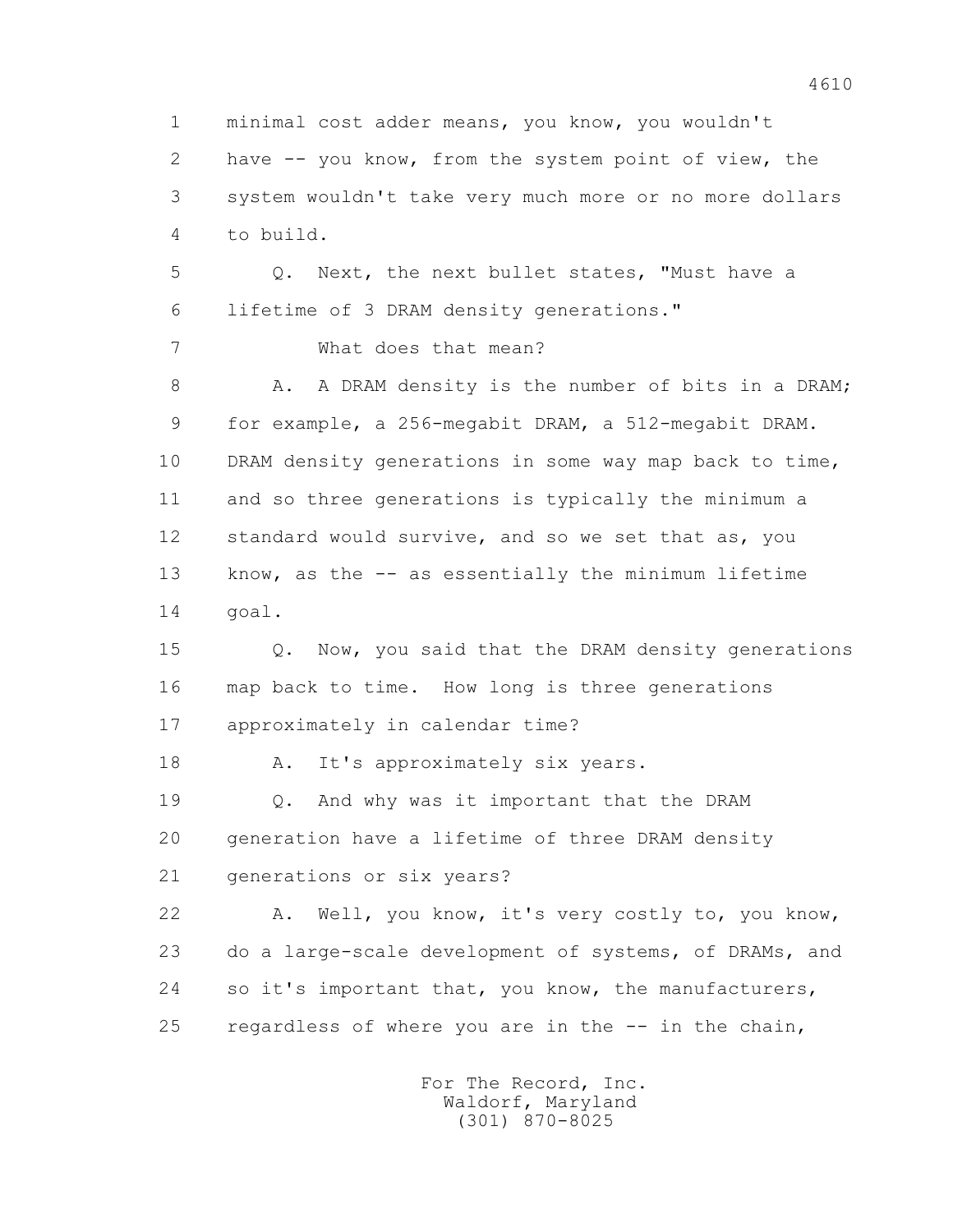1 have the ability to amortize the development costs over 2 a large number of years so there can be profit. 3 Q. Okay. Now, if you could turn to page 9 of 4 CX-379A, and I'm referring to the statement, "Which 5 architecture should the solution be based on?" That's 6 followed by a list of it looks like three different 7 DRAM types, Rambus, SLDRAM, DDR SDRAM. 8 Do you see that? 9 A. Yes. 10 Q. What does that refer to? 11 A. By architecture, these Rambus, SLDRAM and DDR 12 were what we would call base architectures. They would 13 be a -- you know, a different style of device. That's 14 what base architecture means or architecture means in 15 this case. 16 Q. And what is base architecture? Why were you -- 17 why was the JEDEC DRAM Future Task Group deciding about 18 a base architecture? 19 A. Well, we wanted to -- we didn't want to start 20 with a clean sheet of paper. We wanted to evolve a 21 current DRAM so we could take that user base and move 22 them as seamlessly as possible into the future. So, we 23 needed to pick the DRAM we would start with and then 24 evolve it. 25 Q. Why was it important to evolve the DRAM?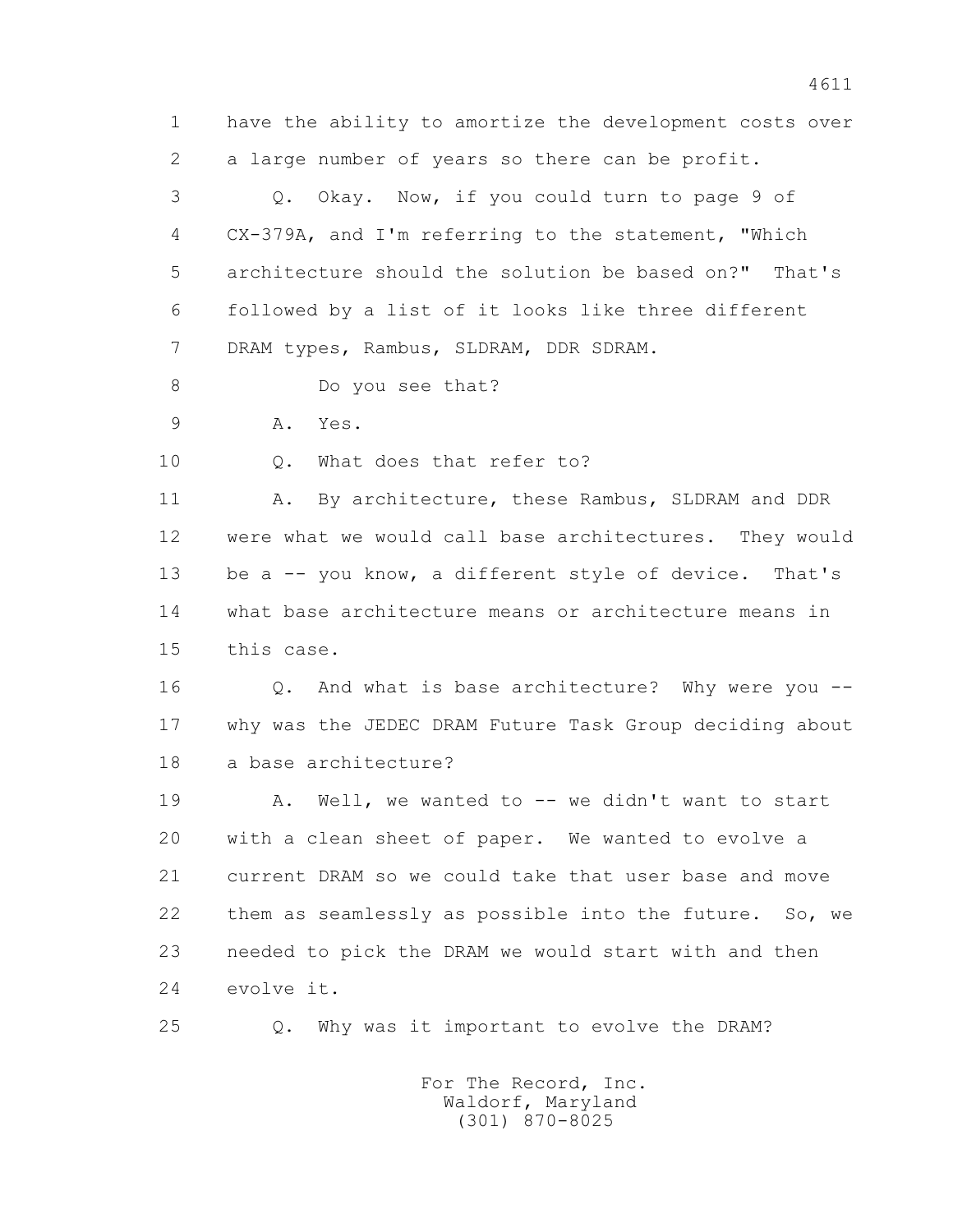1 A. One of the most critical really design 2 attributes is backwards compatibility. What we do, we 3 don't want to change everything such that when you 4 would design a new system for this DDR2 SDRAM, that it 5 would be absolutely incompatible with the past. So, 6 we -- you know, we need backwards compatibility. 7 If you're looking from the back forward, it's

 8 kind of forward compatibility. This is probably one of 9 the most important design attributes, you know, that we 10 needed to keep focused on.

 11 Q. Now, what actually is going on in this? It 12 says that there's Rambus, zero votes, SLDRAM, 12 votes, 13 DDR SDRAM, 22 votes.

14 A. Well, we're trying to -- you know, this was a 15 straw poll. A straw poll is used in a JEDEC committee 16 to identify a path, to identify, you know, which -- you 17 know, for a question that's given to the committee, 18 which way the committee should head. It's not the same 19 as a ballot to go into a standard, but what it's used 20 as is a way that during the group discussion to send us 21 down a fork in the road, you know, decide which fork we 22 should take, which path we should take.

 23 MR. DAVIS: I think we're having a little bit 24 of trouble with our --

25 MR. OLIVER: Could we go off the record for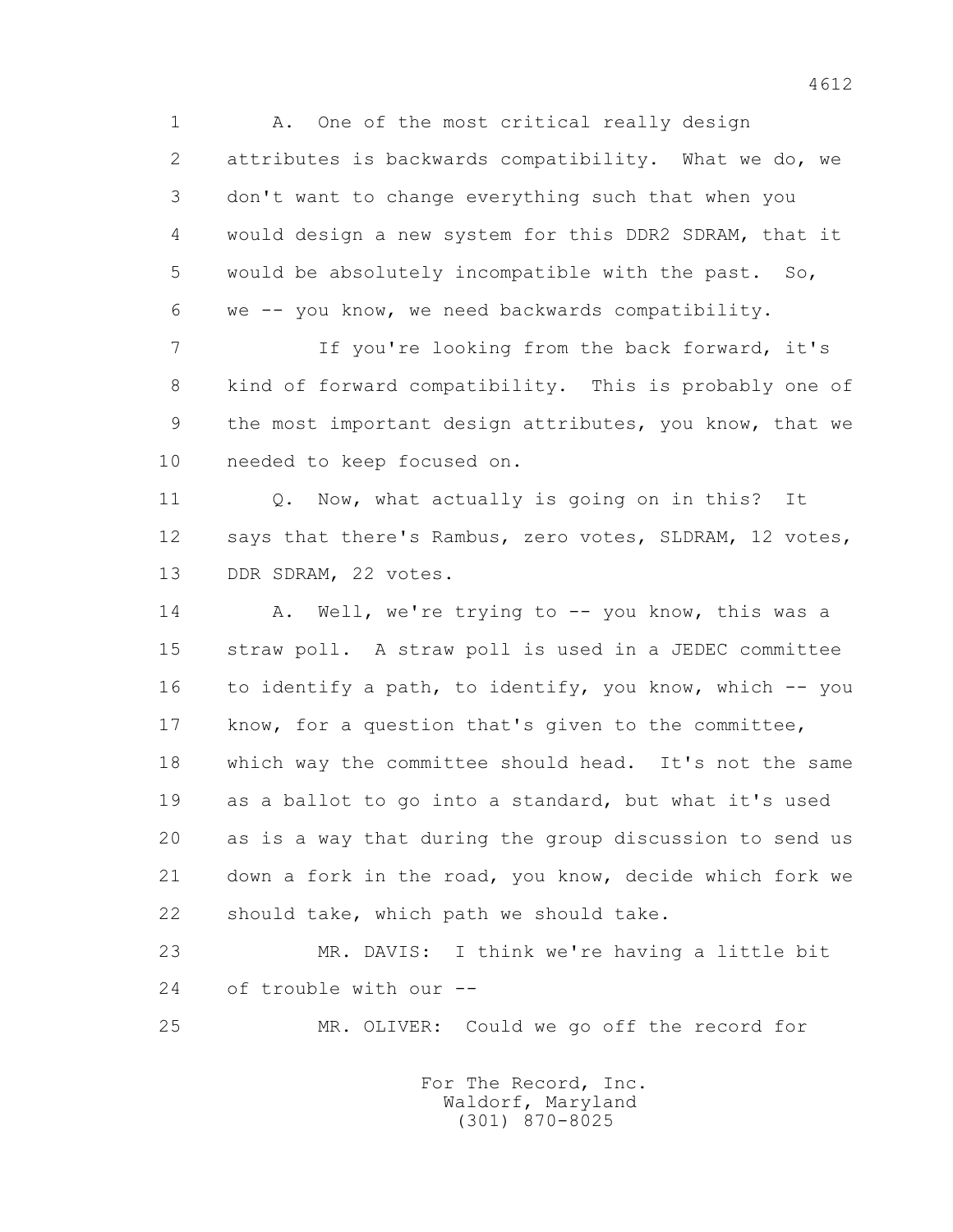1 just a moment, Your Honor, to fix our computer here? 2 JUDGE McGUIRE: Sure, we will go off the record 3 so you can iron that out. 4 (Pause in the proceedings.) 5 JUDGE McGUIRE: All right, on the record. 6 Mr. Davis, you may proceed. 7 MR. DAVIS: Thank you, Your Honor. 8 BY MR. DAVIS: 9 Q. Now, before the break, you were referring to a 10 vote on the architecture that the solution should be 11 based on. Now, what was the importance of that vote to 12 the development of the standard? 13 A. Well, as I said, we need -- we wanted to pick 14 the base architecture of the device, the previous -- 15 you know, the DRAM we would start with, and then modify 16 it to form the standard, the new standard, DDR2. 17 Q. Okay. Now, halfway down that page, you state 18 that, "The current consensus is nonpacket solution, DDR 19 evolution and three to four-year time frame." 20 Was that consensus based in part on votes like 21 the one we were just talking about? 22 A. Yes, that would be based on those type of 23 votes. 24 MR. DAVIS: I'd like to -- Your Honor, I would 25 like to move CX-379A into evidence.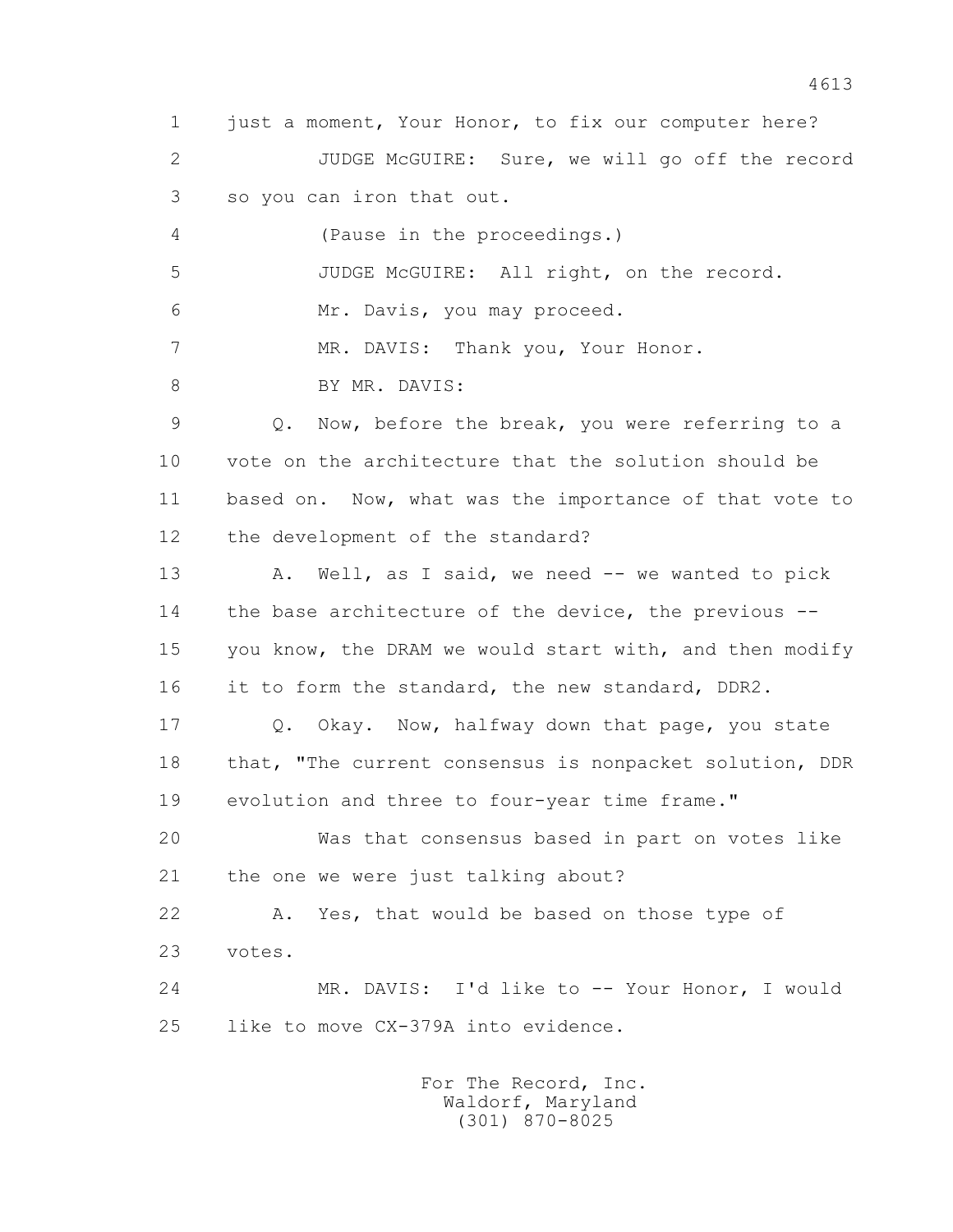1 MR. STONE: No objection. 2 JUDGE McGUIRE: Entered. 3 (CX Exhibit Number 379A was admitted into 4 evidence.) 5 BY MR. DAVIS: 6 Q. Now, I'd like to show you what's been marked 7 for identification as CX-132. 8 A. (Document review.) 9 Q. Okay, do you know what this is? 10 A. Yes. 11 0. Could you describe what this document is? 12 A. This is the meeting minutes of the Future DRAM 13 Task Group from July 23rd, 1998. 14 Q. And how is this -- how were these minutes 15 compiled? 16 A. These minutes were compiled by most likely Ken 17 McGhee from the JEDEC office or -- or it could have 18 been another person, you know, taking these. 19 Q. But you have reviewed these minutes? 20 A. Yes. 21 Q. And why would you have reviewed these minutes? 22 A. It is a task of the JEDEC chairman to review 23 the minutes. 24 Q. And why would the -- I'm sorry. Why would the 25 JEDEC chairman review these minutes?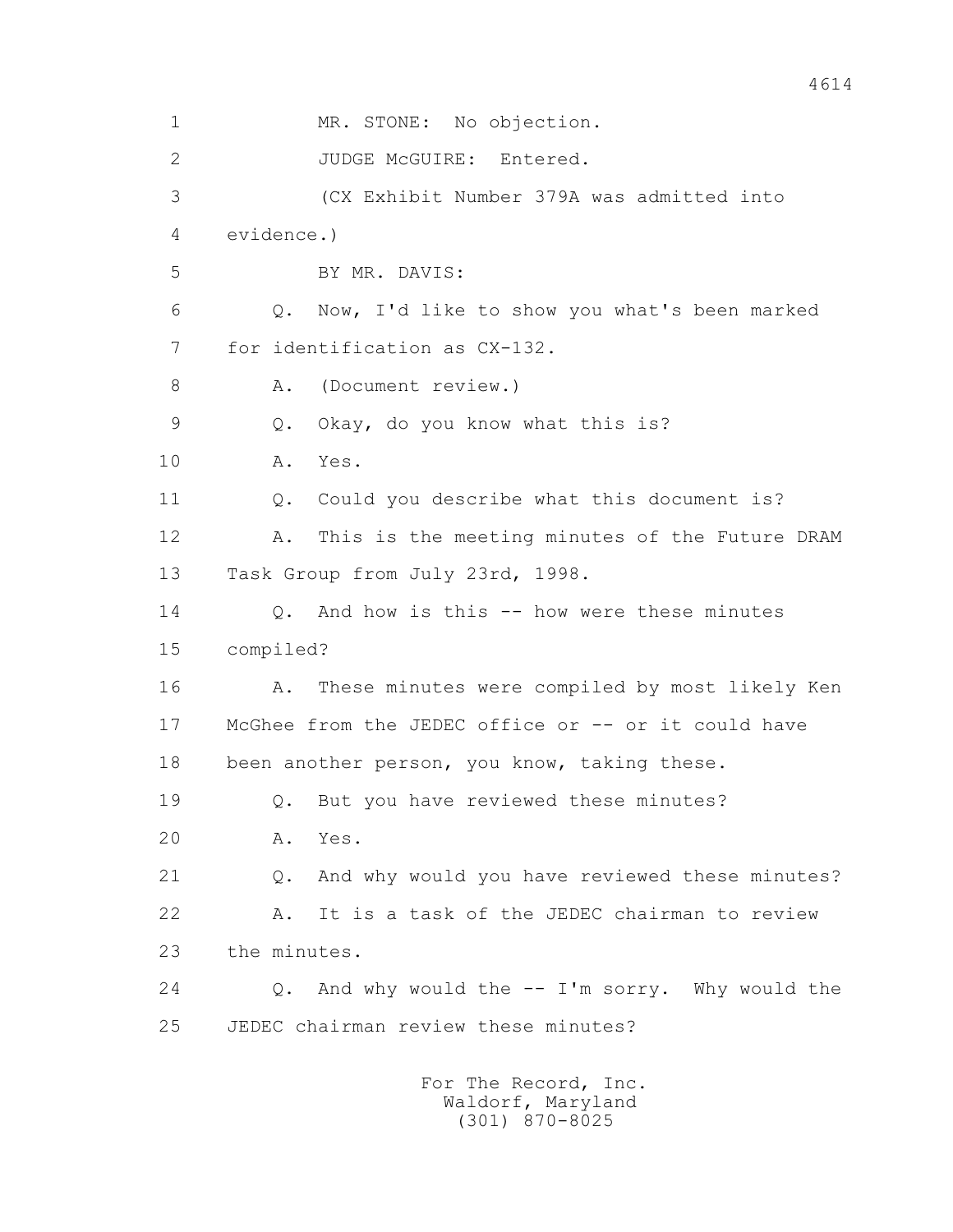1 A. Well, the JEDEC chairman first reviews the 2 minutes to ensure accuracy before they're presented to 3 the entire committee, and then, you know, they're 4 eventually accepted by the committee itself through a, 5 you know, a process of, you know, someone makes a 6 motion and a second and then a vote is taken. 7 Q. Now, if you could turn to page 4 of CX-132, 8 item 6 is listed as Current Consensus. Now, there were 9 items listed as current consensus in the previous 10 meeting minutes. Is that something that you listed in 11 every meeting minute, the current consensus? 12 A. Yes, at the beginning of every meeting, we 13 would review the current consensus. 14 0. And what was meant by the current consensus? 15 A. It is the attributes of the DRAM that were 16 agreed upon by the task group, the committee. 17 Q. Okay. And then the first item in that current 18 consensus says, "DDR Based." 19 A. Yes. 20 Q. And what does it mean that the future would be 21 DDR based? 22 A. It means that we would use the DDR1 SDRAM as 23 the basic architecture for the DDR2 SDRAM. 24 Q. Did you agree that DDR1 should be the basis for 25 the future DRAM?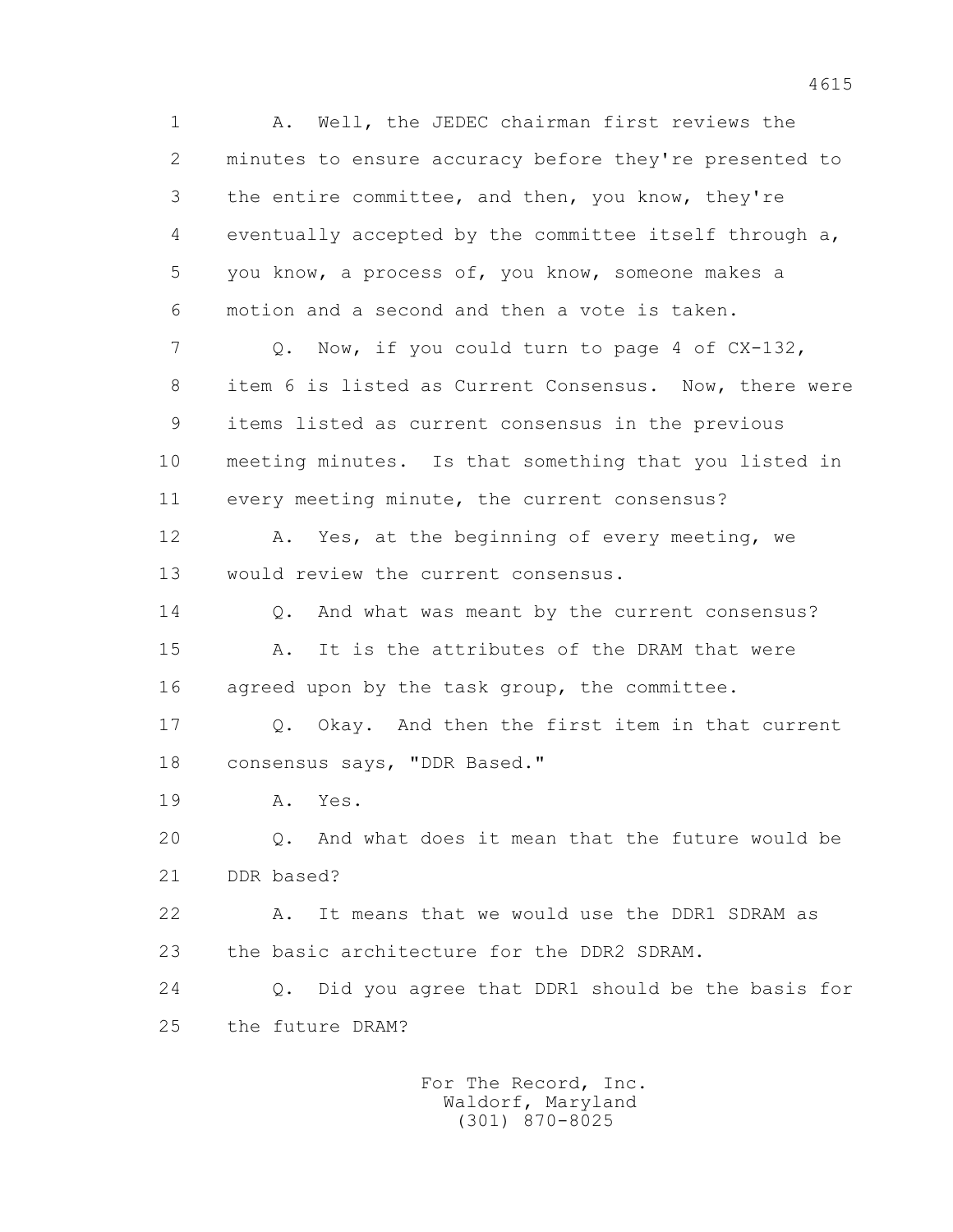1 A. Yes, I did.

2 Q. Why?

 3 A. It was my belief that the DDR SDRAM covered a 4 broad range of markets and that it would be a success 5 in the industry, and therefore, we should base our -- 6 our new design on it. 7 MR. DAVIS: I'd like to move CX-132 into 8 evidence. 9 MR. STONE: No objection. 10 JUDGE McGUIRE: Entered. 11 (CX Exhibit Number 132 was admitted into 12 evidence.) 13 BY MR. DAVIS: 14 Q. Now, I'd like you to look at CX-2315. Do you 15 have it? 16 A. Yes. 17 Q. Would you like to look at it before -- 18 A. Yes, please give me one moment. (Document 19 review.) Okay. 20 Q. Could you describe what this document is? 21 A. This is an email exchange, you know, talking 22 about, you know, essentially the success of the DDR 23 SDRAM and how it plays into, you know, the possible 24 success of the DDR2 SDRAM. 25 Q. And who is this email exchange between?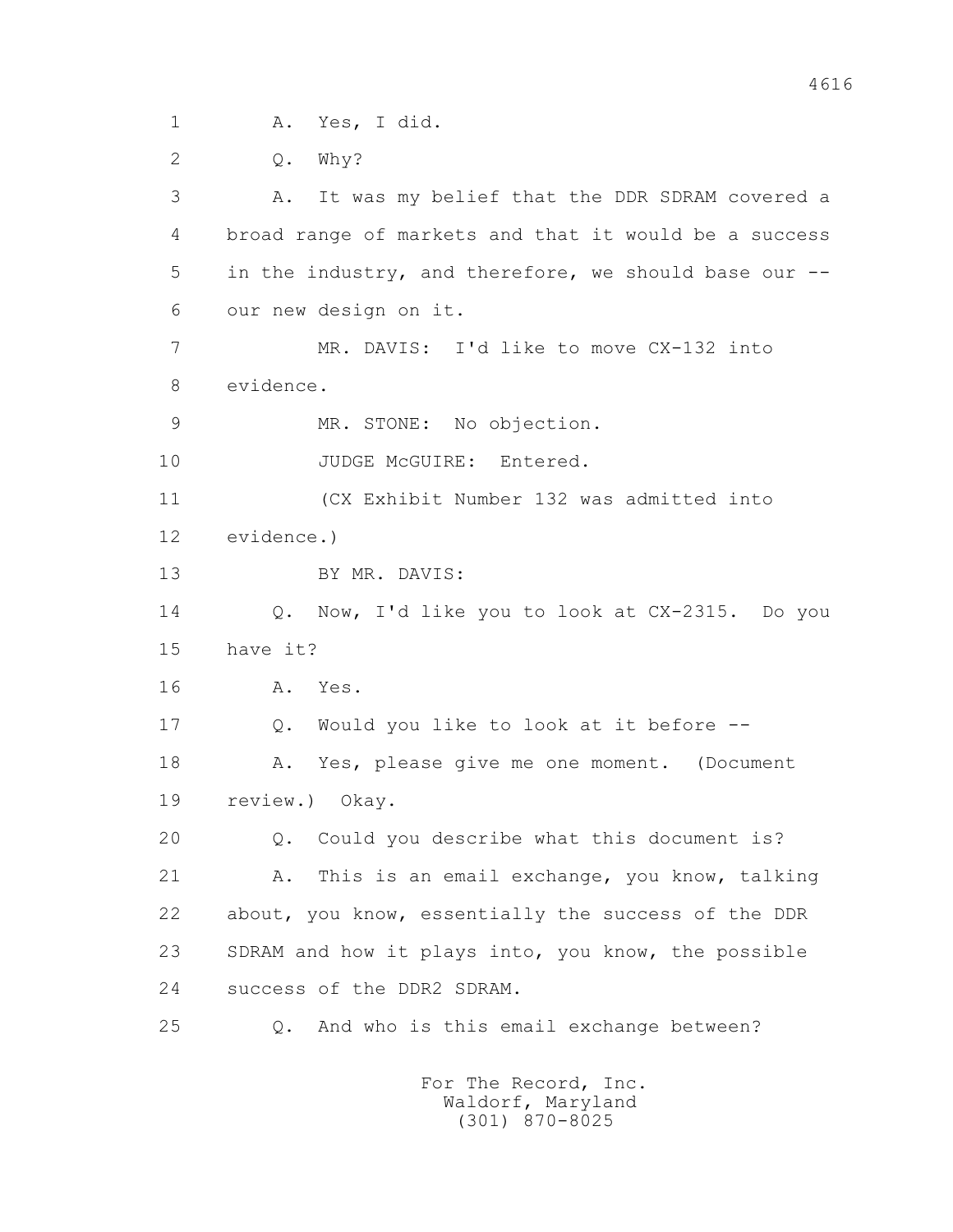1 A. The last "To" section -- the top section is 2 from Jim Townsend, and in part he's responding to an 3 email I sent to him and a number of other people, 4 essentially the JEDEC leadership, and then after that, 5 it's emails that I -- that were from Jim Townsend to 6 myself as well as Desi Rhoden and Gordon Kelley, and at 7 the absolute end was a -- some drafts of an email 8 concerning the drafts of a JC-42 agenda and some 9 discussion of attending the leadership meeting. 10 Q. I'd like to focus you on page 1 of 2315, 11 CX-2315, and the line that starts, "At 02:36 p.m., 12 8/10/98, you wrote." 13 Are you there? 14 A. Yes. 15 Q. What follows that, that line? 16 A. "Hello, Jim." 17 Q. Yes. The first line or so -- you don't have to 18 read it. I just wanted you to identify what that was. 19 A. This was an email from myself that, you know, 20 talked through the way I would  $--$  you know, the way  $--$  21 my interpretation of the status of current DRAMs in the 22 world and where, you know, the world may go and 23 describes, you know, essentially a chicken and egg 24 problem concerning the DDR SDRAM. 25 Q. Why don't we go to that.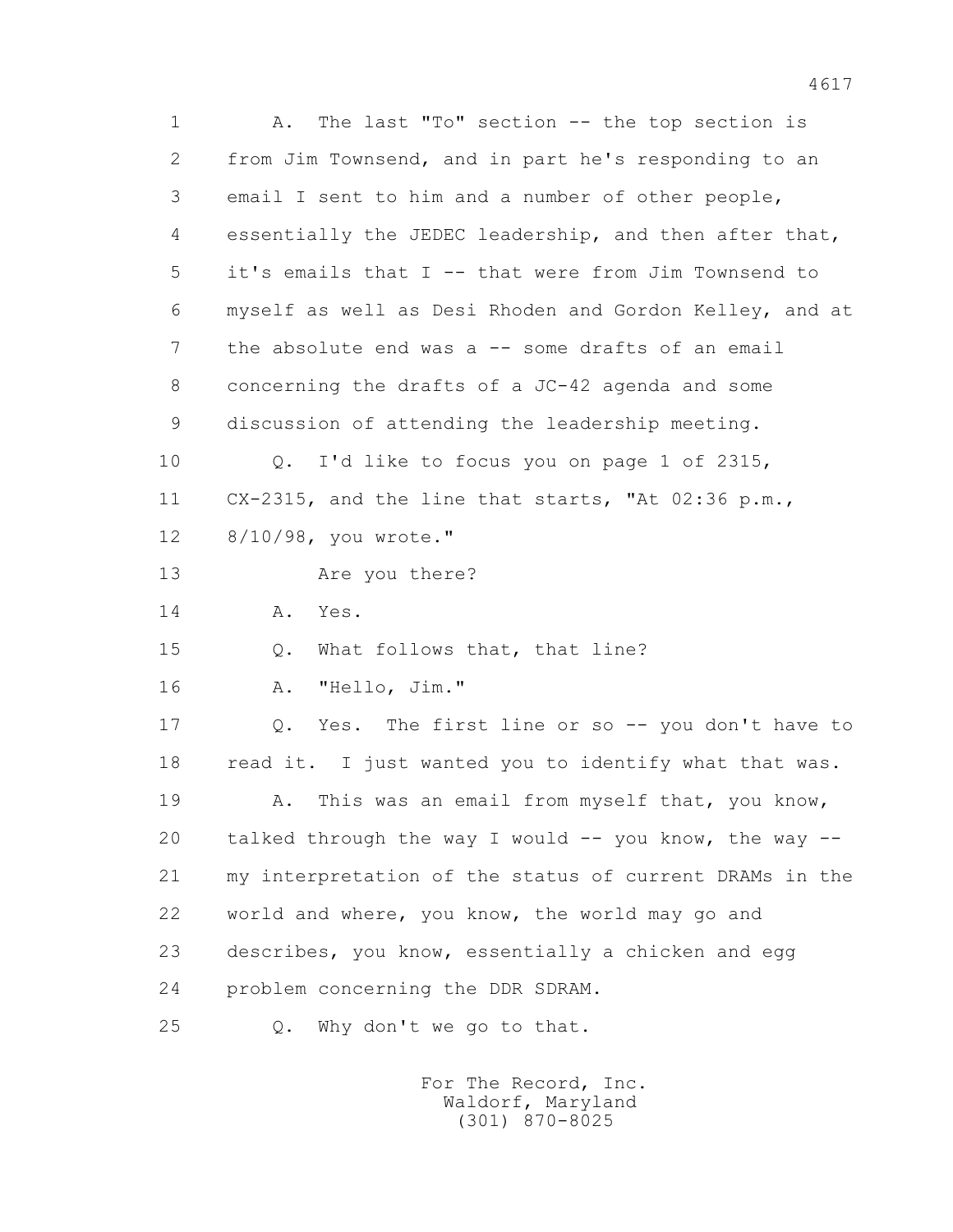1 Now, first of all, you described who Jim 2 Townsend was earlier. You start the email with, "A lot 3 of what we are doing in the Future DRAM Task group 4 relies on the success of DDR SDRAM."

 5 Why did the work on the DDR2 SDRAM rely on the 6 success of the DDR SDRAM?

 7 A. Well, firstly, we based the DDR2 SDRAM on the 8 DDR SDRAM, and you know, that was very -- you know, 9 that was very important for backwards compatibility, 10 you know, to make it easy to transition from one DRAM 11 to the next, and that was true of the SDRAM to the DDR 12 SDRAM.

13 So, if the DDR SDRAM wasn't successful, it 14 would only make sense to me that any device based on it 15 also wouldn't be successful, because there wouldn't be 16 a large number of designers in the world that would be 17 designing to the previous generation, the DDR, so why 18 would a large number of people then start designing to 19 the DDR2 SDRAM?

 20 Q. Okay. Next you say, "With the info I have to 21 date it is starting to look like the world may stay SDR 22 until Rambus is available."

23 By "SDR," what were you referring to? 24 A. SDRAM.

25 Q. So, single data rate --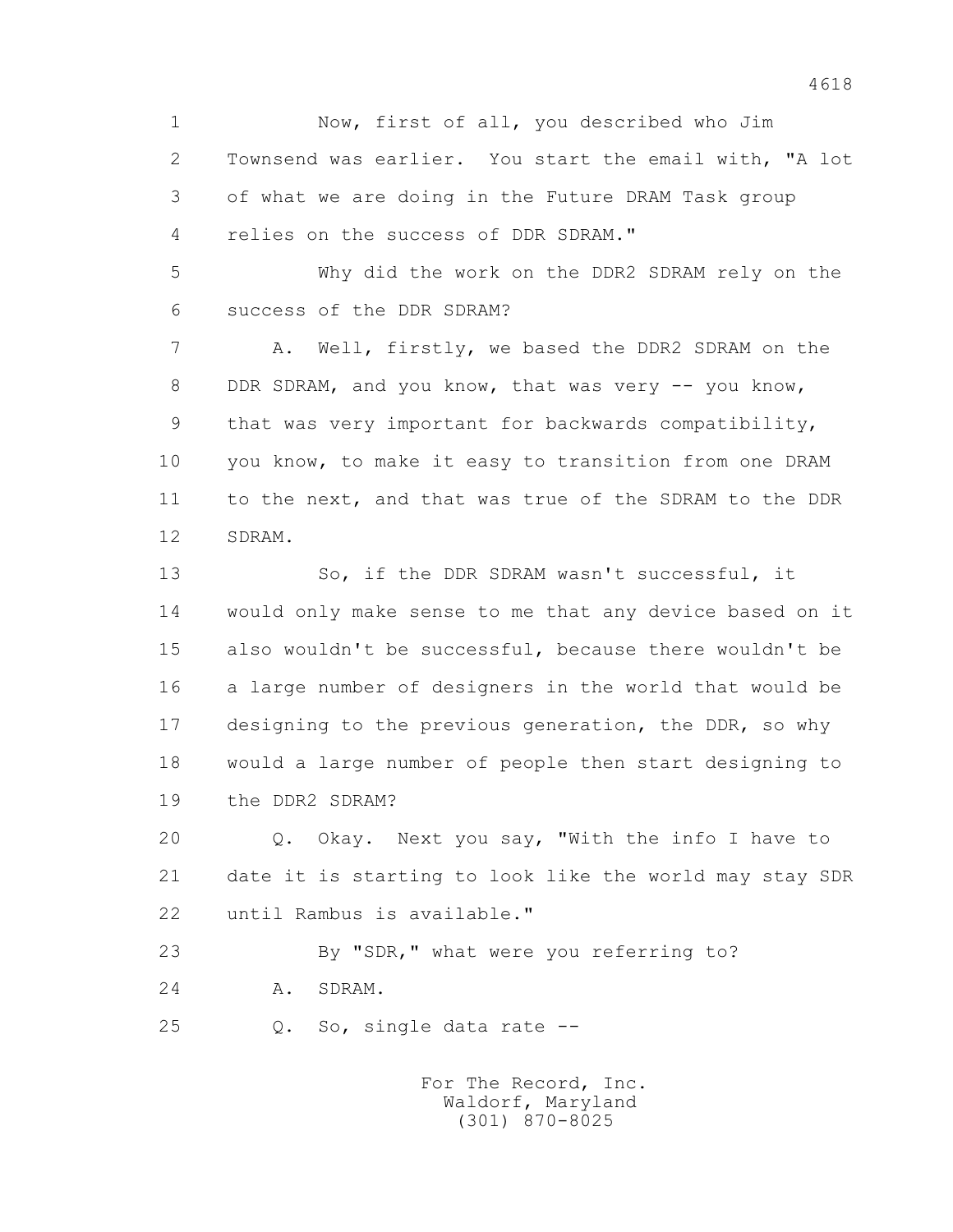1 A. The JEDEC single data rate SDRAM.

 2 Q. Then you say, "This is mainly due to a supplier 3 commitment to SDR and Rambus."

 4 What information did you have that indicated 5 that the DDR manufacturers were going to produce SDRAM 6 and then move to Rambus?

 7 A. It was information widely available in the 8 public domain, as well as information from DRAM vendors 9 on their road maps.

 10 Q. You referred to information from DRAM vendors 11 on the road maps. What road maps are you referring to?

 12 A. These are road maps that are made available to 13 me both under NDA and non-NDA. I'd say no details were 14 shown here, so there was no violation of the NDAs.

 15 Q. Then you say, "This includes the memory 16 suppliers as well as the companies that support the 17 underlying infrastructure. It is a chicken and an egg 18 problem... The vendors won't line up to produce the 19 device unless there are users... But the users won't 20 consider the part unless the suppliers/infrastructure 21 is in place."

 22 Could you describe what you meant by this 23 problem is a chicken and egg problem?

 24 A. Well, the user of a DRAM can't commit to a DRAM 25 unless they are sure that the DRAM suppliers are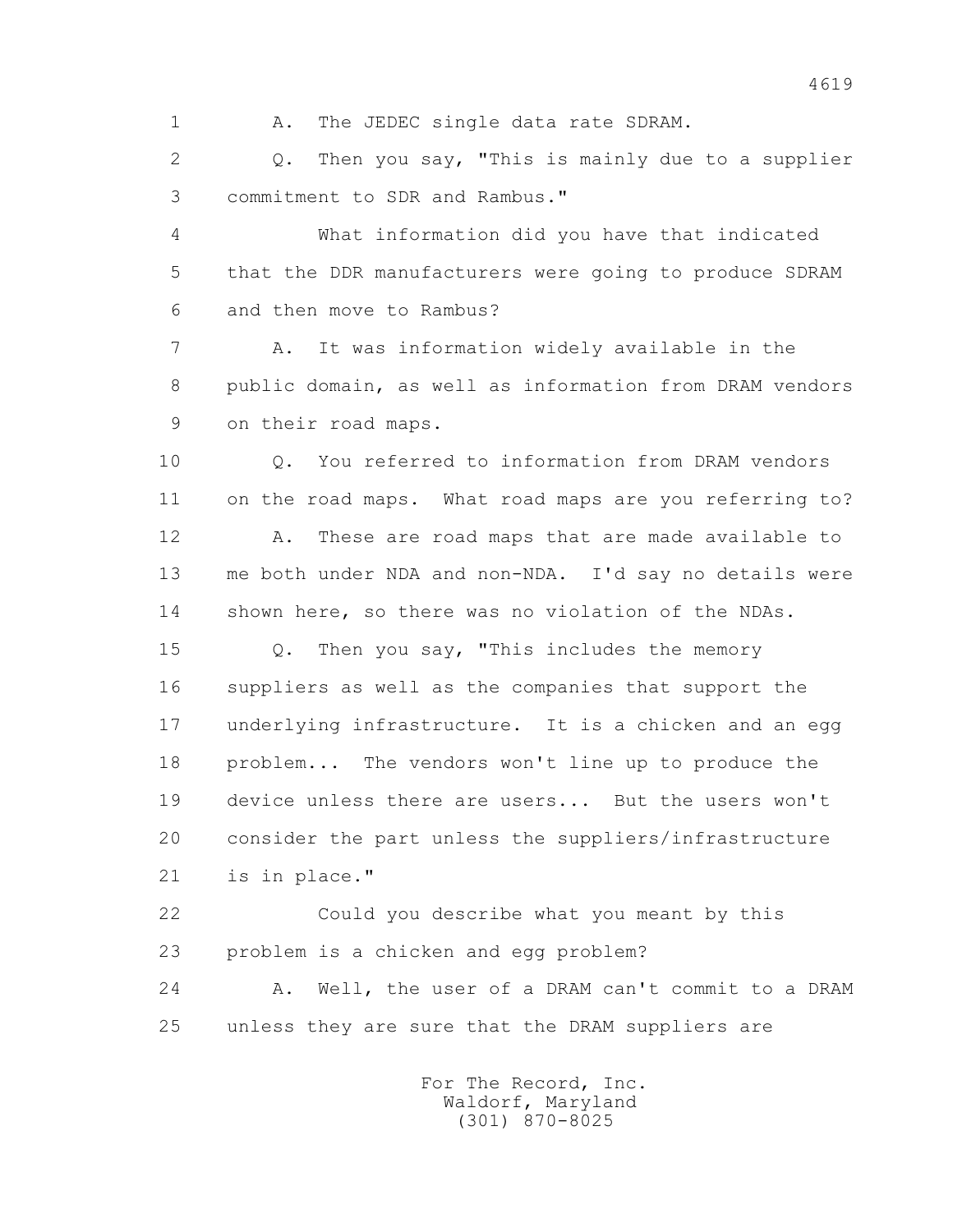1 actually going to build it. As I said earlier, there's 2 a long design cycle, so you're committing to something 3 years in advance. And this includes also the 4 infrastructure surrounding it, so beyond just the DRAM. 5 The support components as well as DIMMs, et cetera.

 6 Now, the DRAM suppliers, they don't want to 7 build the device unless the users are committed to it, 8 because again, it takes a long time to design a device, 9 and if the users aren't there, then you have a dead 10 device. There's no market for it. So, it's -- you 11 know, someone has to go first. It's a classic chicken 12 and egg problem.

 13 Q. And how does the industry usually resolve that 14 problem?

15 A. Well, usually in the DRAM world, there is only 16 one choice. You know, it's not a matter of what; it's 17 a matter of when. So, users, they can plan their 18 transition based on their own -- you know, their own 19 internal decision-making process, plan their transition 20 to meet their own business needs.

 21 The suppliers, they know making the investment 22 up front is going to be realized, because they know the 23 users will eventually move over. It may not all be at 24 once, but over a period of time, they can count on the 25 market slowly building up.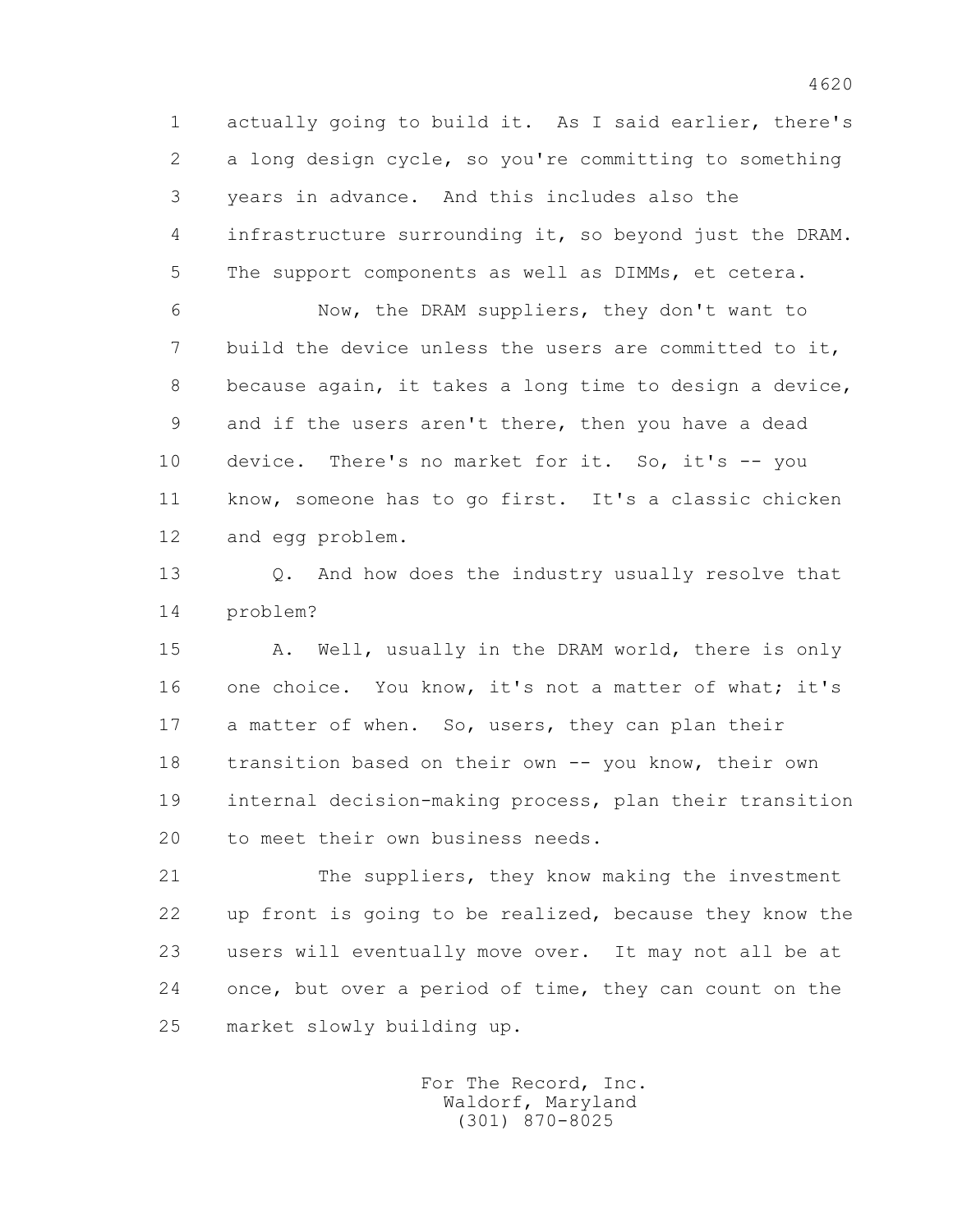1 In this particular case, there were two 2 choices, and it was very unclear which way the world 3 would go.

 4 Q. And is that what you are referring to when you 5 state next, "I understand that when the world 6 transitioned from EDO to SDR, it was slow and unclear 7 when the PC world would move over... However, since 8 there was only one alternative, then it was only a 9 matter of when not if"? 10 A. Yes.

 11 Q. Okay, I'd like to have you look at RX-1306, 12 please.

 13 JUDGE McGUIRE: Mr. Davis, did you offer 14 CX-2315?

 15 MR. DAVIS: No, my understanding is it's 16 already in evidence.

 17 JUDGE McGUIRE: It's already in? Okay, good 18 enough.

19 BY MR. DAVIS:

20 Q. Do you recognize this document?

21 A. Yes.

22 Q. Could you describe what it is?

 23 A. These are meeting minutes for two Future DRAM 24 Task Group meetings, one on 9/18/1998 and one on 25 10/12/1998.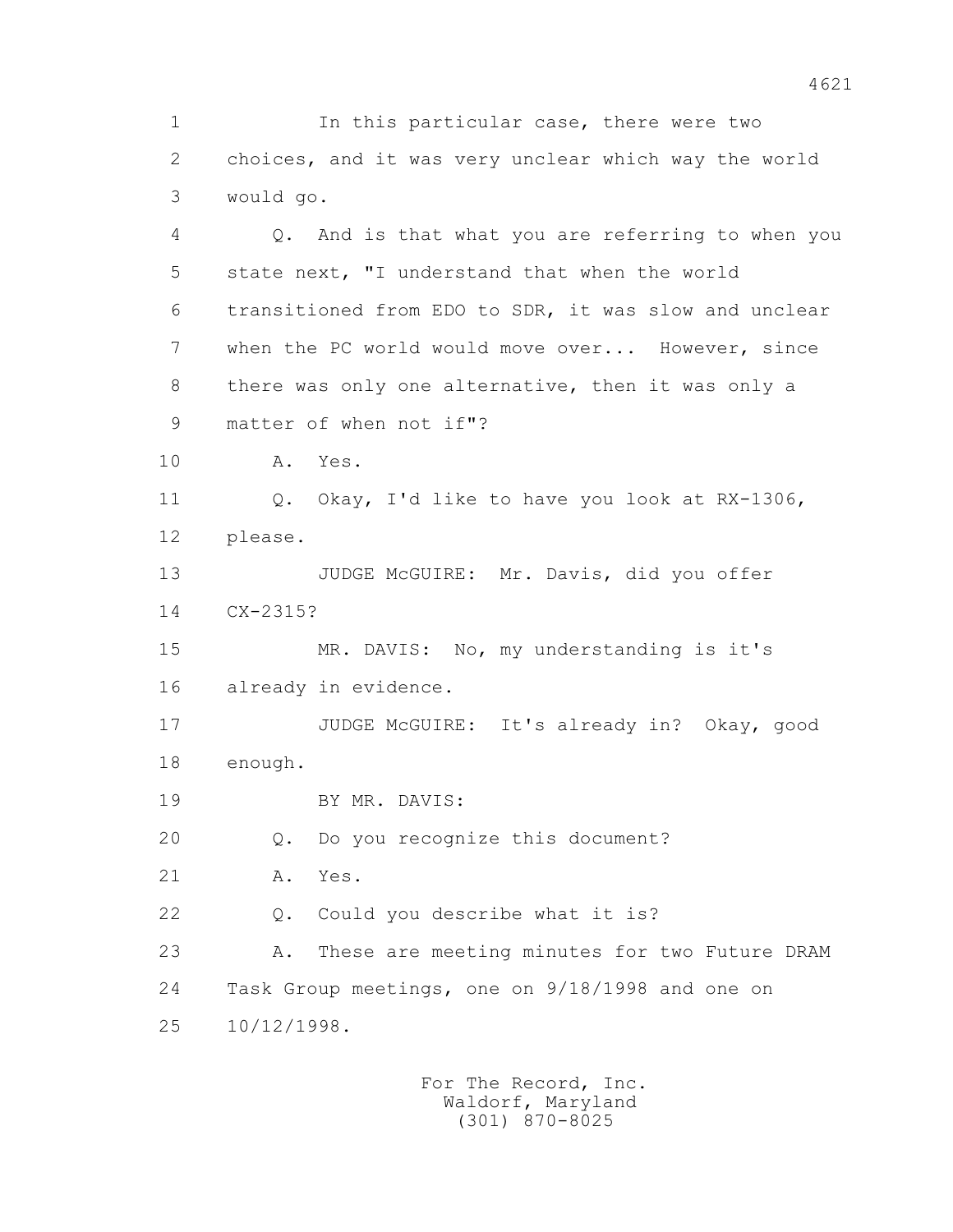1 Q. So, to be clear, this is an email from you to a 2 number of people -- 3 A. Yes, distributing the meeting minutes. 4 Q. And when was this email sent? 5 A. Let's see, it looks like it was sent Thursday, 6 November 5th, 1998. 7 Q. And who were you sending it to? 8 A. The task group, the Future DRAM Task Group. 9 Q. And why were you sending the -- this email to 10 the Future DRAM Task Group? 11 A. It is a matter of JEDEC policy that the meeting 12 minutes are distributed to the task -- to the task 13 group members. 14 Q. Okay. I'd like to turn to page 8 of RX-1306, 15 okay, and on page 8 is a list of action items. 16 Do you see that? 17 A. Yes. 18 Q. What does that mean, "action items"? 19 A. Action items are essentially work tasks that 20 are assigned to either an individual or a company or 21 multiple individuals or multiple companies to be 22 completed by the next meeting. 23 Q. Okay. If you look at item number -- I'm sorry, 24 action item number 3, it says, "Removing DLL and impact 25 on turn around time HP."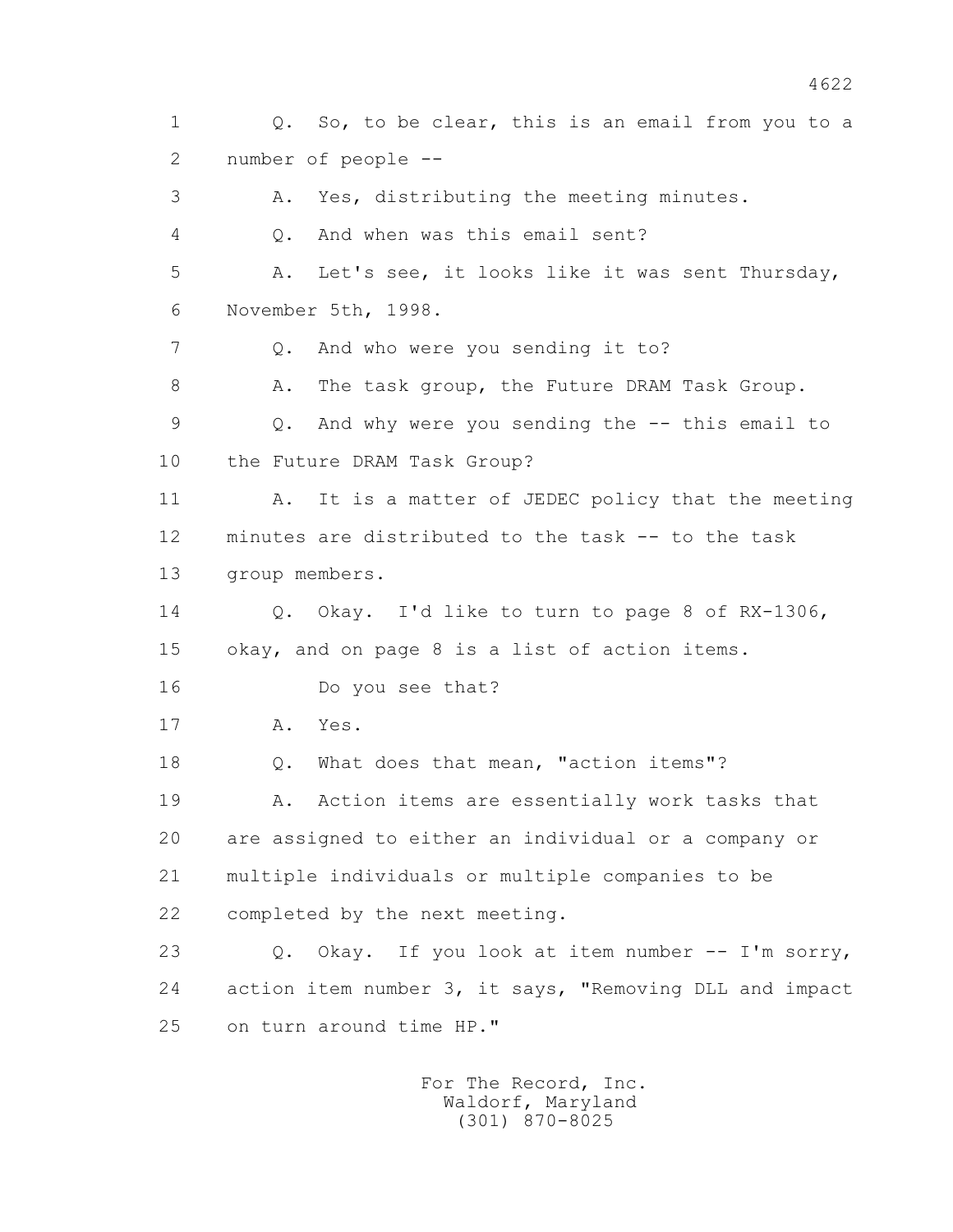1 Could you describe what that means? 2 A. Okay, first I need to define "turnaround time." 3 Turnaround time is, you know, a DRAM really has two 4 basic functions. You send data to it on writes; you 5 receive data from it on reads. And the turnaround time 6 is when you do the transition from a write to a read or 7 a read to a write, essentially some time that is left 8 dead on the bus to allow the bus to change direction. 9 So, this task was to investigate what would -- 10 you know, what would be the impact of the turnaround 11 time if the DLL was removed from the DDR2 SDRAM. 12 Q. Okay. And why was this action item being 13 considered? 14 A. You know, one of the overriding goals of the 15 D -- of the task group, the Future DRAM Task Group, was 16 simplification, and so any time you remove something 17 from a DRAM device, you're going to make it simpler. 18 So, we were obviously looking at this for simplicity. 19 DLLs, their nature, you know, they're 20 complicated little circuits, and so if we could 21 eliminate the circuit, you know, we would simplify the 22 DRAM significantly. 23 Q. Okay. And was the DLL or has the DLL been 24 removed from the DDR2 standard? 25 A. No.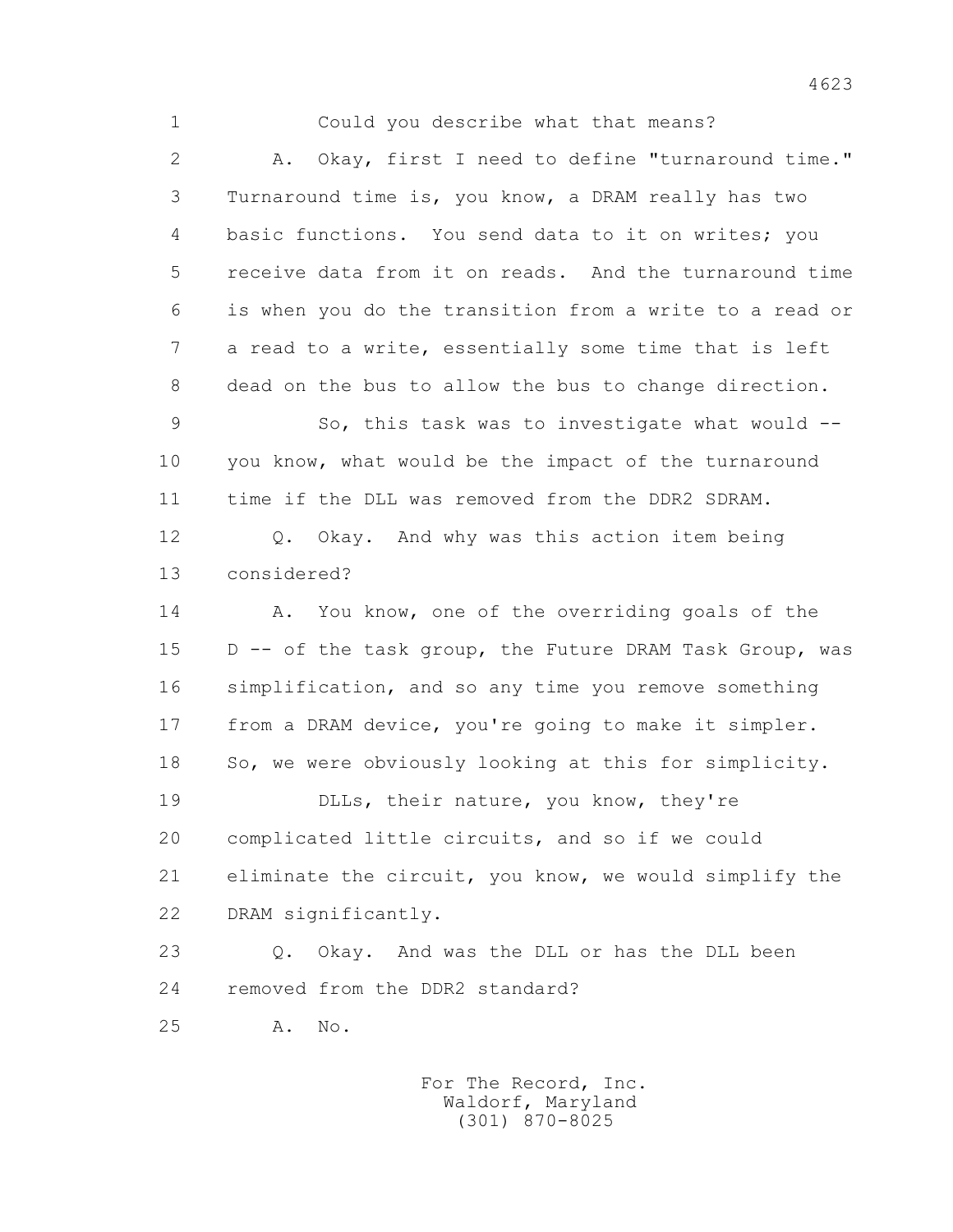1 Q. And why not?

 2 A. Well, we were DDR-based, and you know, the DLL 3 is a part of the clock system of the DDR SDRAM 4 standard, and the clock system is -- it's, you know, 5 one of the most fundamental aspects of the standard, 6 and it was decided since we were DDR-based that we 7 should preserve the clock system to keep the backwards 8 compatibility, that overriding issue of backwards 9 compatibility, you know, keep that easy, and that's why 10 the DLL was left in. 11 0. Okav. 12 I believe that also is already in. 13 JUDGE McGUIRE: Thank you. 14 BY MR. DAVIS: 15 Q. I'd like to show you what has been marked for 16 identification as CX-392. I think you've passed it. 17 A. Is it CX-390? 18 Q. 392. 19 A. Oh, 392, sorry. 20 0. Who is Paul Coteus? 21 A. Paul Coteus was the vice-chair of the Future 22 DRAM Task Group. 23 Q. And why would he be sending out a Future DRAM 24 Task Group -- or it says task force, sorry, status 25 report?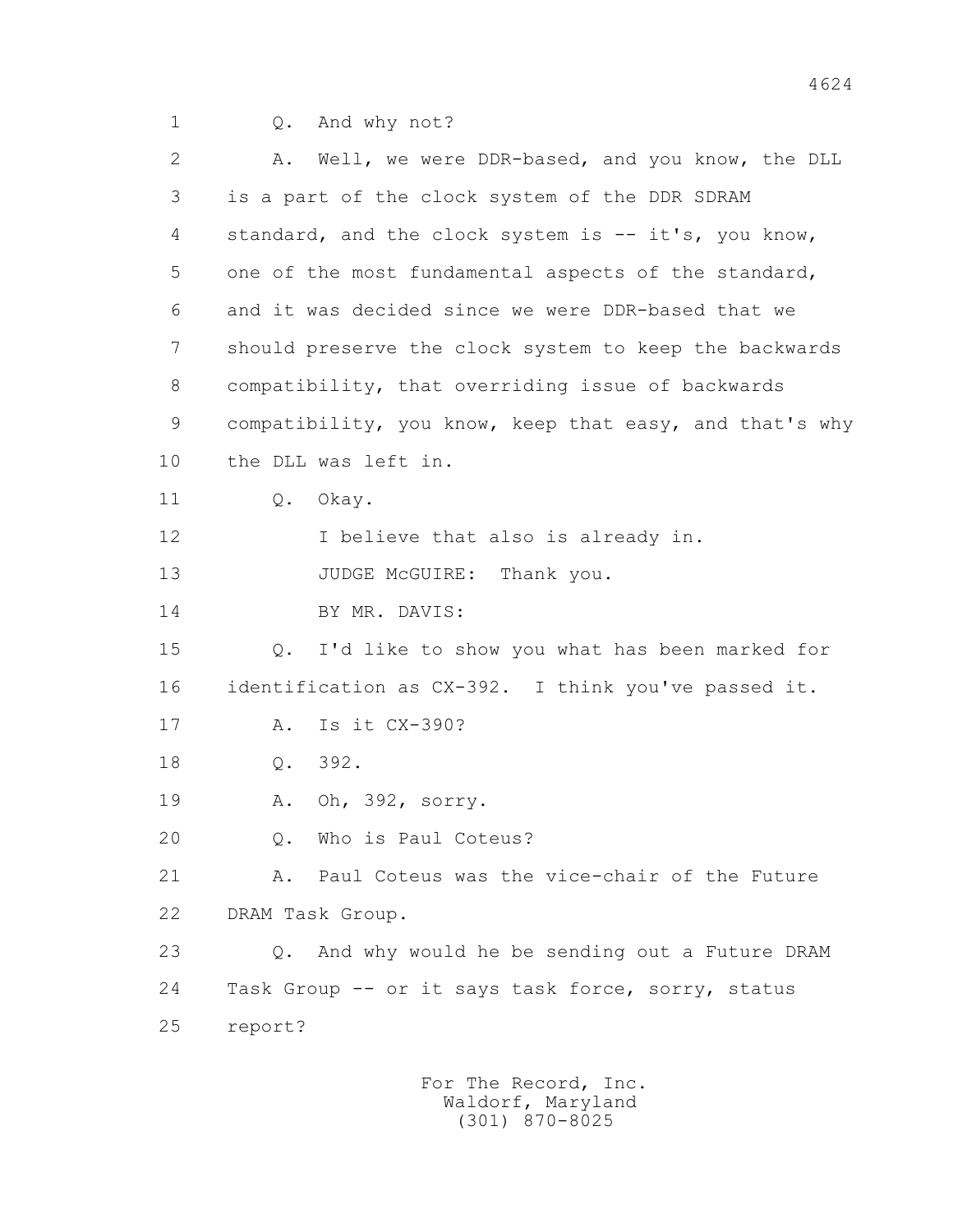1 A. I mean, as vice-chair, he may have -- you know, 2 he probably was sending out a status of the group. He 3 may have also been sending it out just through his 4 position in IBM.

 5 Q. And if you look at the date, it's January of 6 1999. Is that close in time to another Future DRAM 7 Task Group meeting?

8 A. Yes, we had a meeting in December of '98, and 9 we typically -- and we also had a meeting scheduled 10 that -- in March of '99. Typically we did a meeting in 11 between those two dates. We typically met eight times 12 a year, at every JEDEC meeting and then in between 13 every JEDEC meeting.

14 0. Okay. If you would turn to the bottom of page 15 3 of CX-392, there's the bullet that states, "DDR 16 Based."

17 A. Um-hum.

 18 Q. It states -- and underneath that bullet, it 19 says, "This means that we stay backward compatible if 20 at all possible with DDR. A controller should be able 21 to support both DDR and DDR-II."

 22 What was your understanding of the term 23 "backward compatible" as referred to DRAM controllers? 24 A. Well, that it would be possible to design a 25 DRAM controller that could talk to both the JEDEC DDR1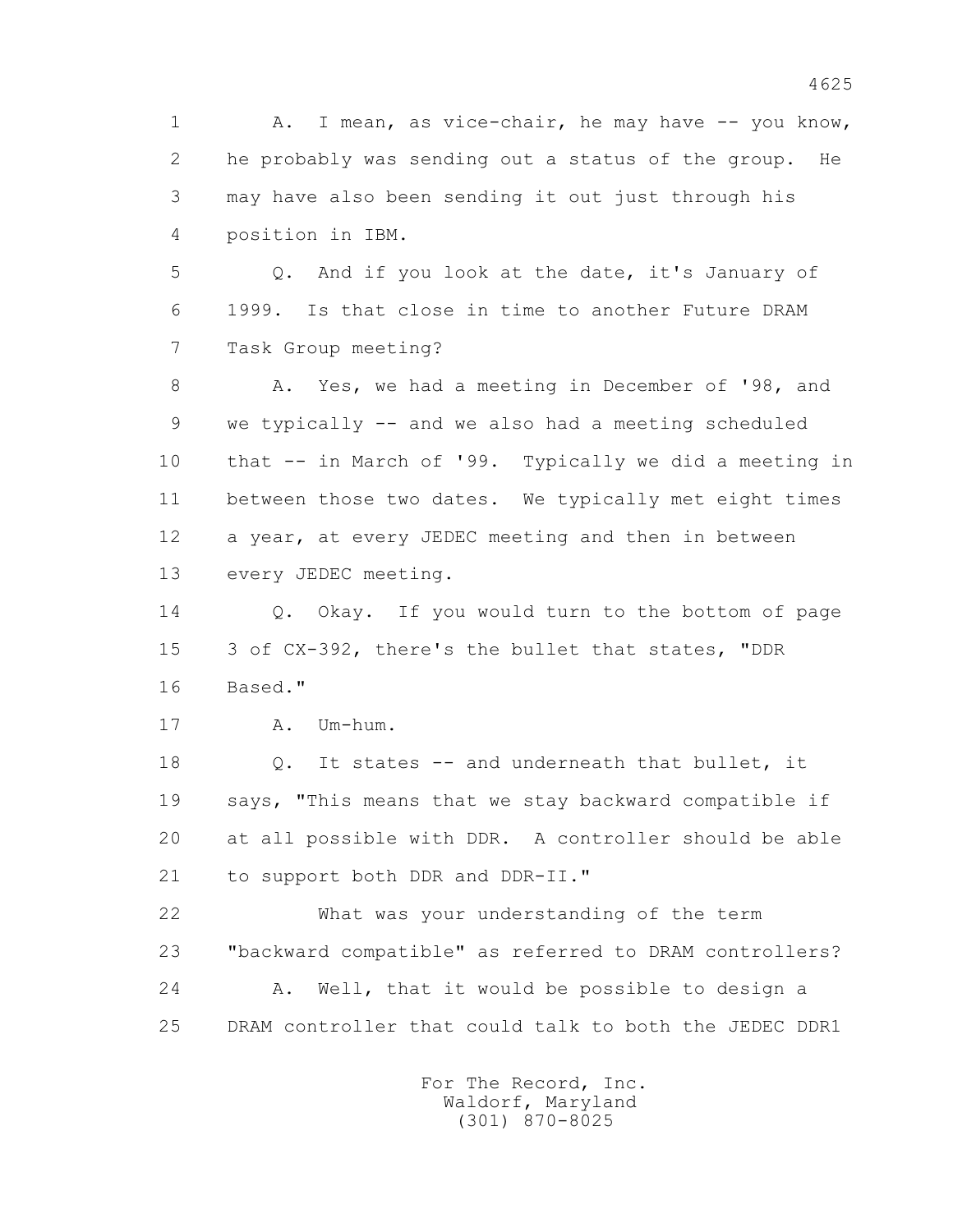1 standard and the DDR2 standard in a way that, you know, 2 wouldn't be unduly costly. You know, you could do it 3 in a way that would be, you know, easy.

 4 Q. And why was that important to the Future DRAM 5 Task Group?

 6 A. Well, it's important because when you 7 transition to a new technology, it is very critical 8 that we have risk mitigation. We mitigate the risk in 9 moving ahead to new technology. A new technology could 10 be delayed, so it's important if you're designing a 11 system to use that new technology, if that technology 12 was delayed for any reason, that it would be easy to 13 use the old technology so you could still bring it to 14 market.

15 Q. Now -- thank you.

16 Now, when you're saying the future technology 17 may be delayed, what future technology are you 18 referring to?

19 A. This would be the DDR2 standard.

 20 Q. Okay. So, if you have a controller that has 21 both DDR and DDR2 on it, then you're saying that if the 22 DDR2 standard is delayed somehow, that that --

 23 A. Well, really that the device is based on that 24 standard or perhaps the courtships and infrastructure 25 to implement the DDR2 standard -- you know,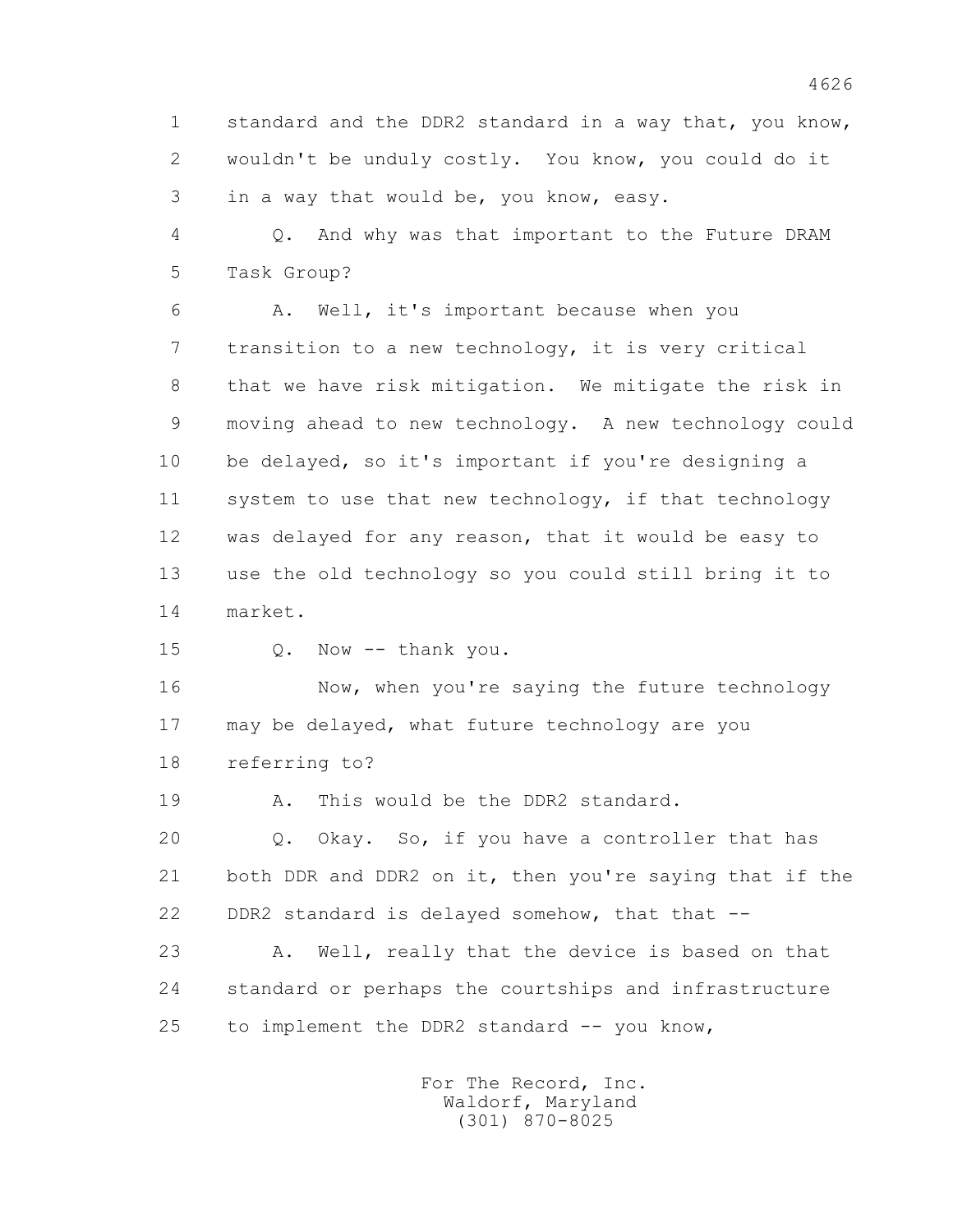1 unfortunately, sometimes things don't work, you know, 2 there's issues. There may be supply issues. There may 3 be -- you know, very often you need multiple sourcing 4 in order to satisfy -- you know, again, for a risk 5 reason, you know, from a business point of view.

 6 If there weren't multiple sources, quite 7 possibly the OEMs wouldn't allow you to sell that -- 8 that particular style of system at a particular time. 9 So, you know, it's purely -- you know, even though 10 you're in control of the DDR, the rest of the world may 11 not have caught up, and so you might just have to wait 12 longer, so picking an exact date when you don't have 13 total control of your own destiny, and in this kind of 14 world, you don't. You're depending on many companies. 15 It's very risky. So, this backwards compatibility is 16 the way that we mitigate that risk.

 17 Q. And I just want to make sure I understand this. 18 If you have a controller that's compatible with both 19 DDR and DDR2 SDRAM, all right, that benefits the 20 controller manufacturer if DDR2 is delayed because they 21 could still sell it with DDR1?

22 A. Yes.

 23 Q. And next it says, "Initial RAMs might support 24 DDR and DDR-II on the same die."

25 What does that mean?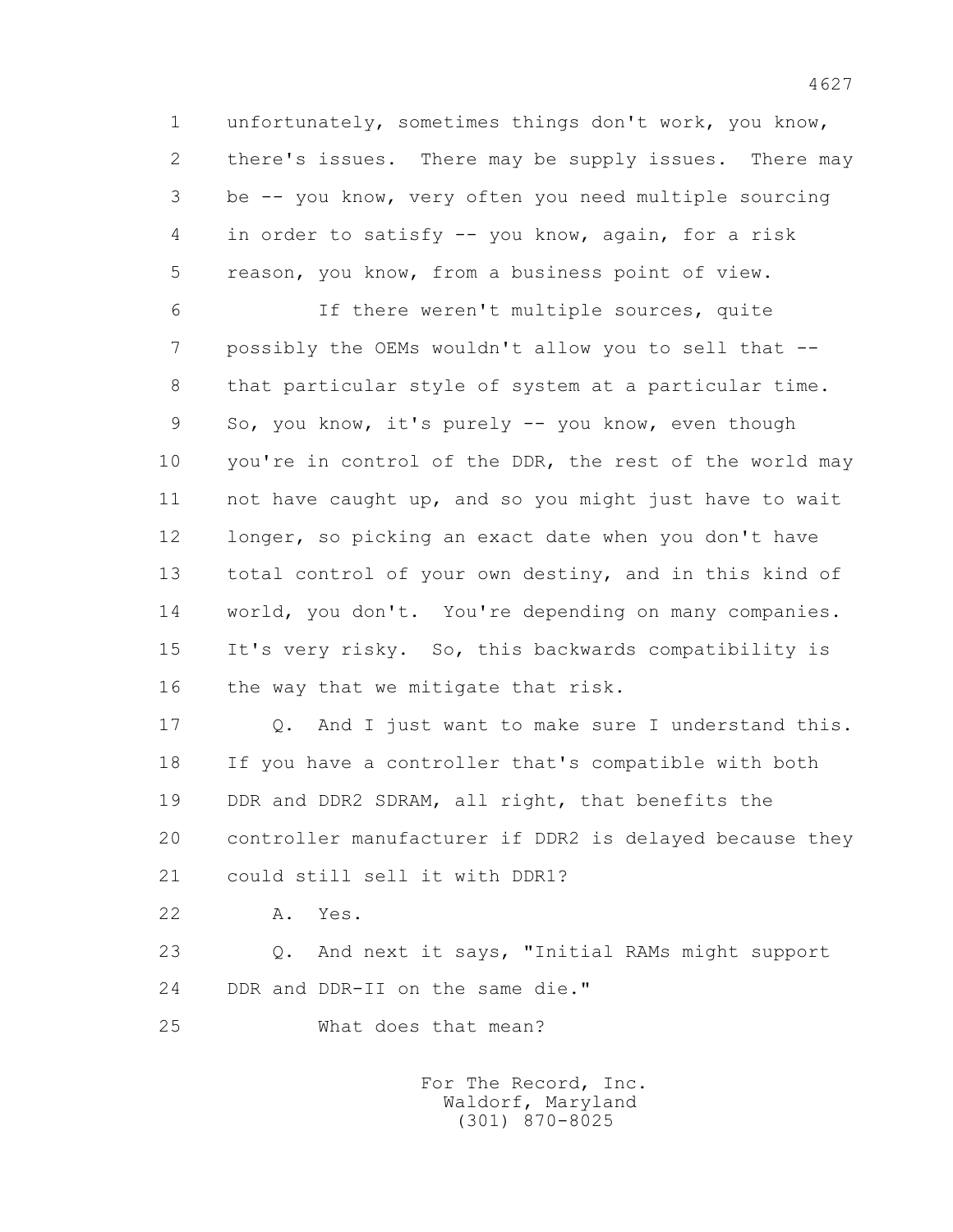1 A. This means that a DRAM manufacturer would 2 design their DRAM such that it would have both the DDR 3 functionality and the DDR2 functionality on the same 4 piece of silicon, on the same die. There could then 5 be, you know, a metal change, you know, a piece of 6 metal on the die, configure that piece of silicon to 7 either be a DDR1 or a DDR2, and that could be done very 8 late in the manufacturing process.

 9 You could also use a fuse to do it. There's a 10 number of ways to do that, that late bonding, and this 11 is, again -- well, that's what it is.

 12 Q. Okay. You said metal -- a piece of metal. 13 What were you referring to there, that would be able to 14 set between the DDR and DDR2 device?

 15 A. Well, there would be a piece of metal just 16 like, you know, a wire from a microphone to the 17 speaker. There's metal on silicon to allow the 18 electronics to flow from one place to another. It's 19 quite possible with a piece of metal that you could 20 configure the DRAM device to have the DDR1 attributes 21 or the DDR2 attributes by connecting things slightly 22 differently.

 23 Q. And why was that important to the -- to the 24 Future DRAM Task Group?

25 A. Well, it's important to the task group because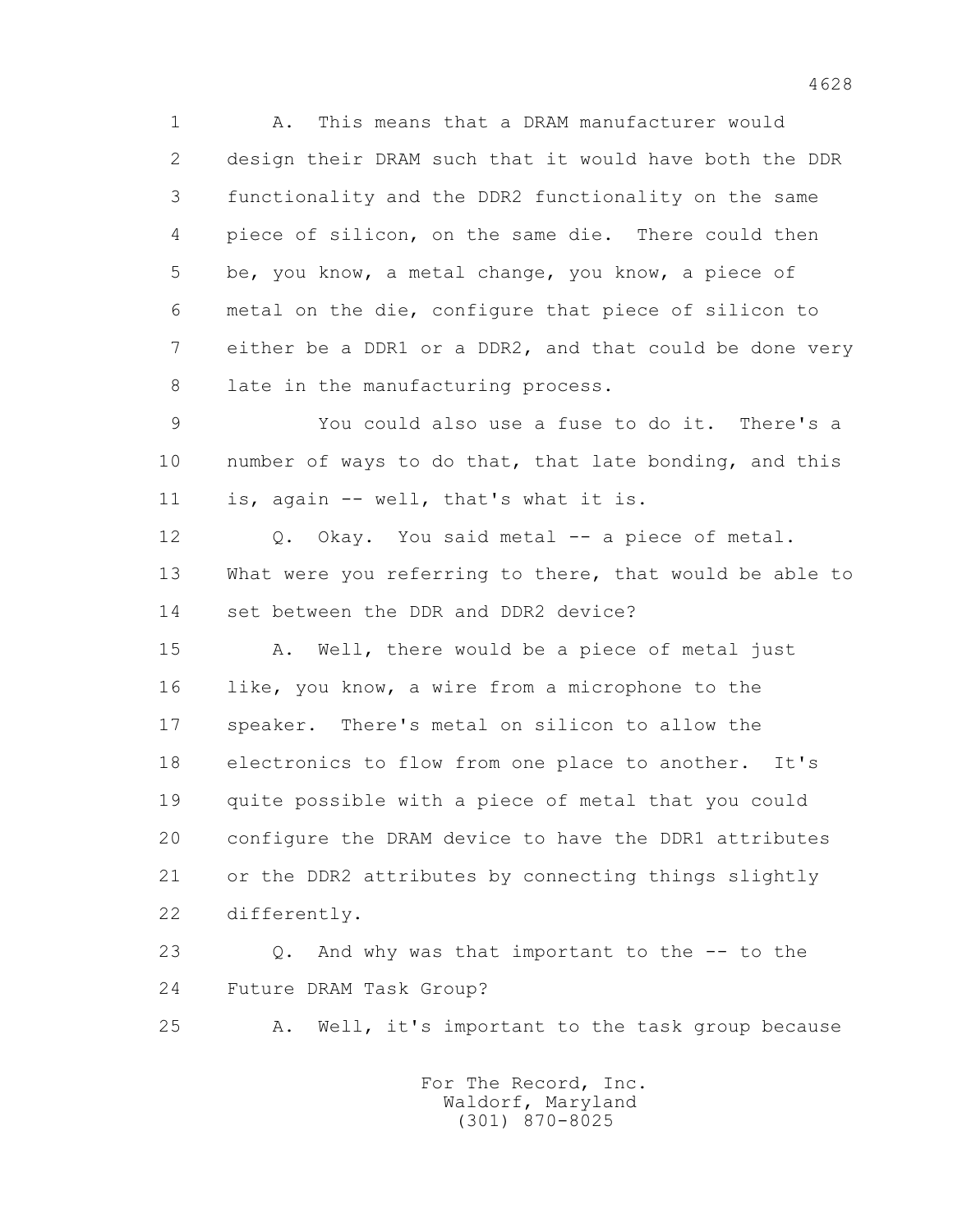1 it's important to the DRAM manufacturers.

 2 Q. Okay. And why was it important to the DRAM 3 manufacturers that they be able to support DDR and DDR2 4 at the same time?

 5 A. Well, again, it's risk mitigation. They're 6 doing a design, believing the user community will be 7 there ready to accept it, but they, too, don't have 8 control of their destiny. They're dependent on the 9 users and other people to build the infrastructure. 10 So, they want to make sure that the design they do 11 still has a market, and this allows them to more 12 seam -- you know, to manage that transition from the 13 previous technology to the new technology with a 14 minimum amount of risk.

 15 Q. Okay. Now, if you'd turn to page 5 of the 16 document, and I'm referring to the very bottom header, 17 it says, "No read or write burst interrupt commands," 18 and then it states that, "At high data writes, burst 19 interrupt commands are of less value, and are more 20 difficult to engineer. The perceived engineering and 21 test costs were higher than the perceived value of the 22 commands."

 23 At the time, what was your perception of the 24 engineering and test costs for burst interrupt at that 25 time?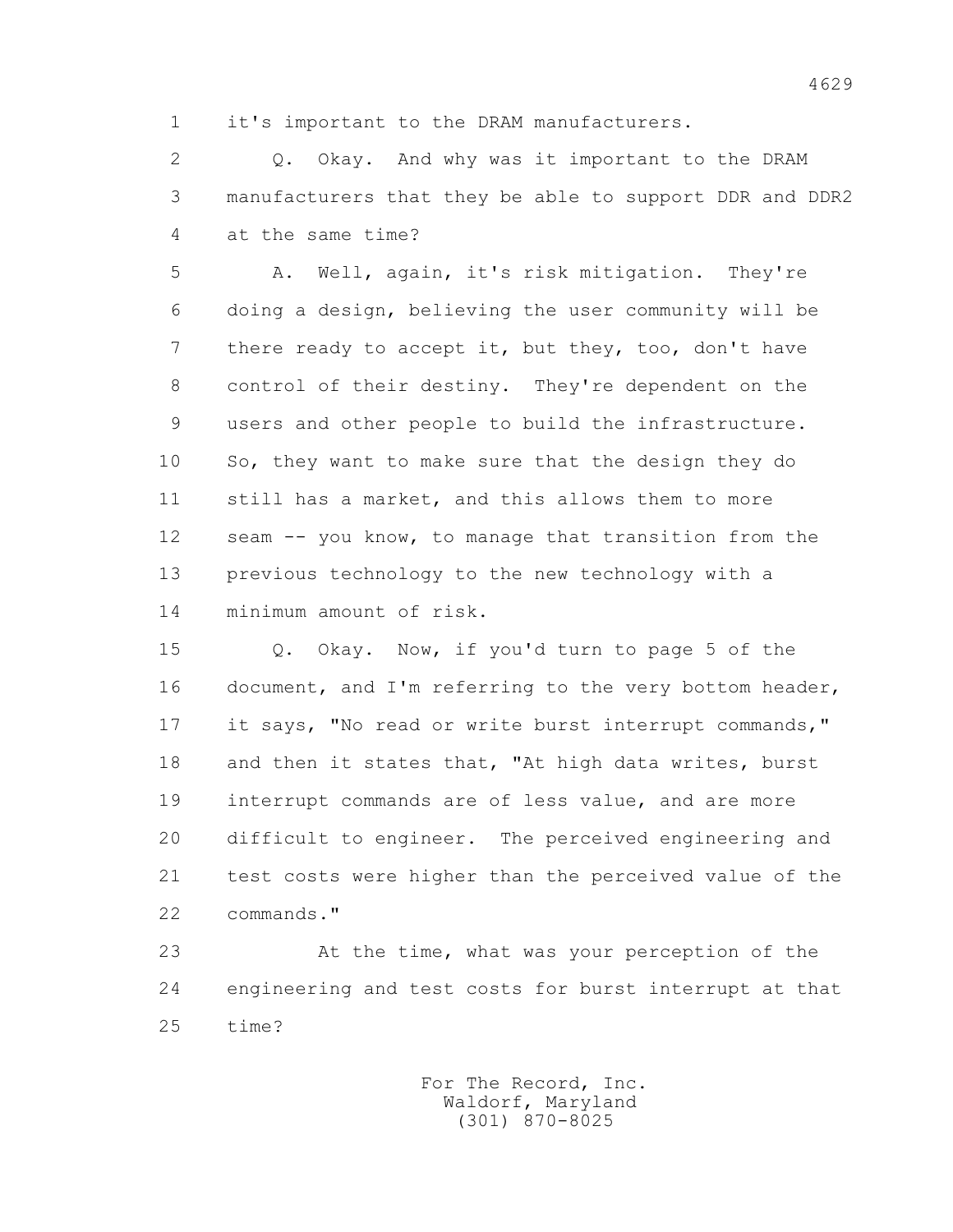1 A. Well, it was burst interrupt in the JEDEC SDRAM 2 standard, the single data rate standard, as well as the 3 DDR1 standard. The way the burst interrupt was 4 standardized provided the most flexibility to the user, 5 and all that flexibility had a cost to the DRAM 6 designer. It was -- it proved to be difficult to 7 implement that flexibility and implement it in a way 8 that did not affect the speed of the DRAM. So, that's 9 where, you know, it was difficult to engineer.

 10 Q. And what was your perception of the value of 11 the burst interrupt command at that time?

12 A. The value, you know, was limited. It really 13 depended on the use of the DRAM. In some cases, there 14 would be absolutely no benefit to the burst interrupt, 15 and in other cases, the benefit was extremely small, 16 and there were very, very few cases where, you know, 17 this very general purpose burst interrupt provided, you 18 know, a significant boost.

 19 Q. Okay. Was it part of your perception of the 20 value of the burst interrupt command that it would 21 potentially avoid Rambus patents?

22 A. That was never discussed.

 23 MR. DAVIS: I'd like to move -- I think, 24 actually, CX-392 has been already moved into evidence. 25 BY MR. DAVIS: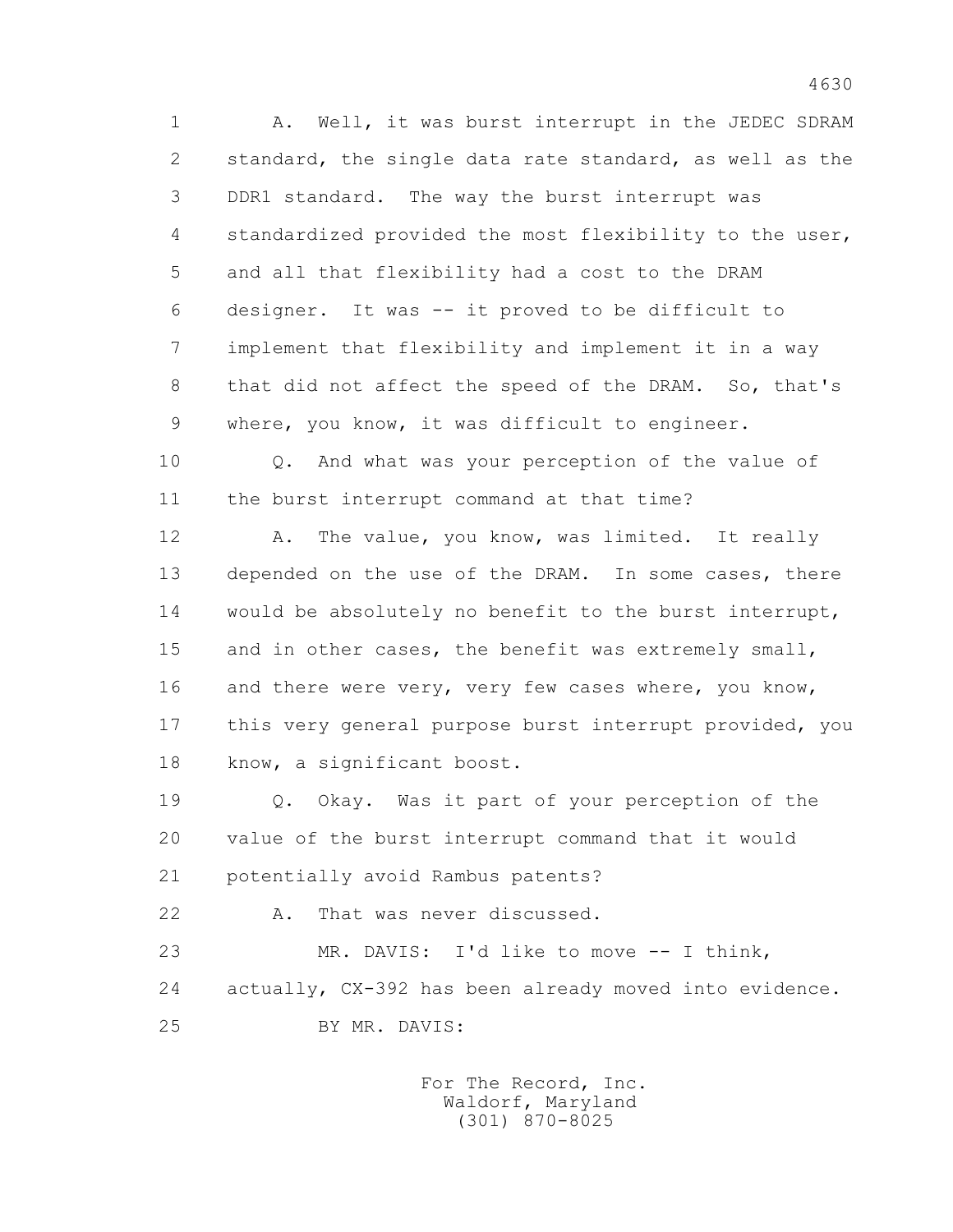1 Q. I'd like you to look at what's been marked for 2 identification as CX-397. Mr. Macri, it looks like 3 this (indicating). 4 A. Okay. 397? 5 Q. CX-397. 6 A. Did we already discuss it once or -- no? 7 MR. DAVIS: Your Honor, may I approach? 8 JUDGE McGUIRE: Go ahead. 9 THE WITNESS: Thank you. 10 BY MR. DAVIS: 11 Q. Could you identify the cover page for me before 12 we get into the document? 13 A. It's an email from Paul Coteus to myself as 14 well as a number of IBM people and Ken McGhee. 15 0. And when was that sent? 16 A. Monday, April 12th, 1999. 17 Q. Do you have an understanding of why it was 18 sent? 19 A. I believe I must have assigned Paul Coteus the 20 action to create a package of information to be 21 distributed before our Tokyo JEDEC meeting. 22 Q. Okay, why don't you look at the document. 23 A. (Document review.) Okay. 24 Q. Okay. Do you recall whether that's the package 25 that you assigned Paul Coteus to provide?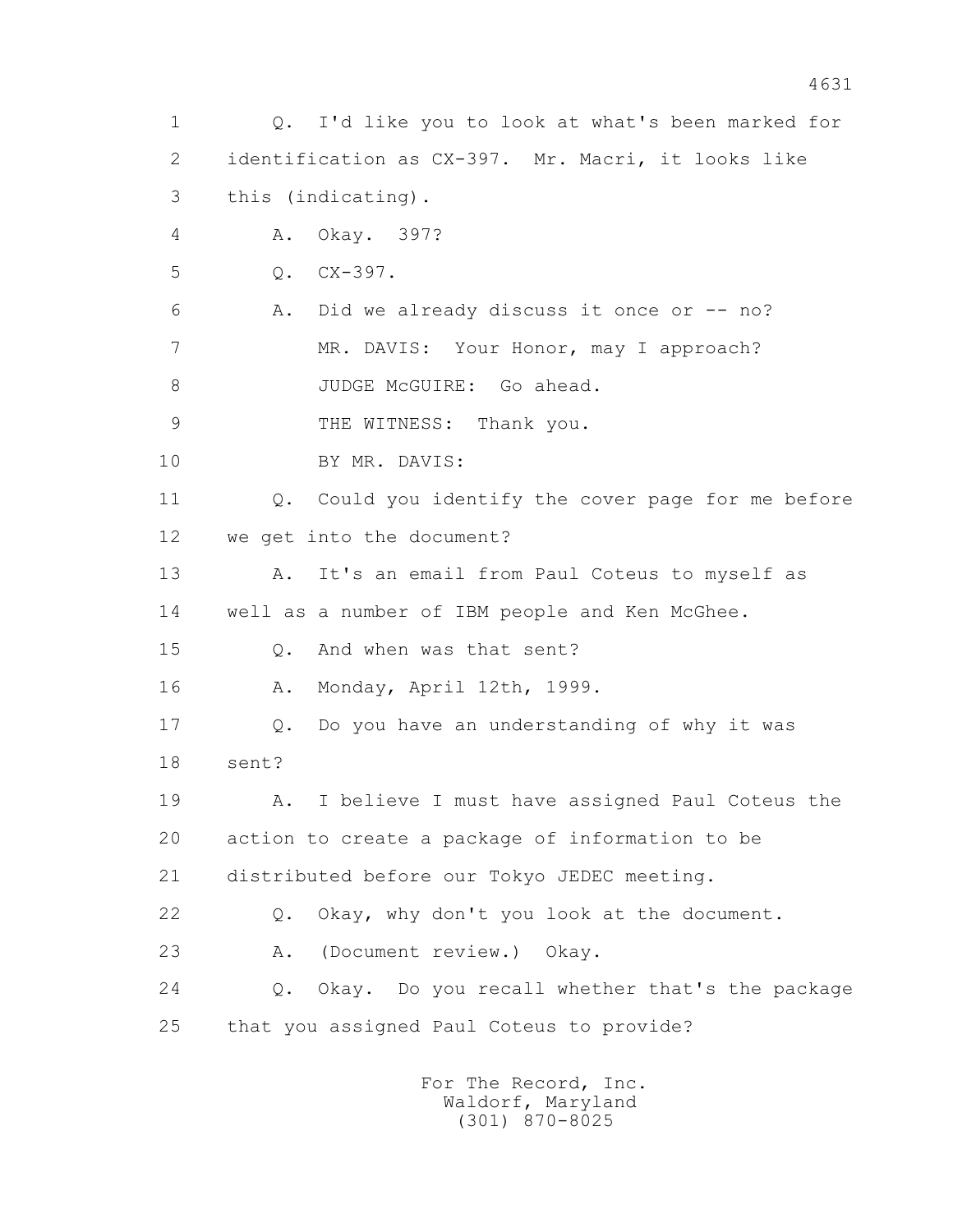1 A. Yes, it seems like it's the information. 2 Q. Okay. Now, if you look at the first page of 3 that package, it's page 2 of the document, there's a 4 figure at the top with a line above it stating, 5 "Evolutionary design, building on tradition of SDR and 6 DDR SDRAM." 7 Now, what does "evolutionary design" mean in 8 that sentence? 9 A. Evolutionary design is when you start with 10 something and you modify it to get something else, so 11 it evolves, just like monkeys to humans. 12 MR. STONE: That was a long trial, too, Your 13 Honor. 14 JUDGE McGUIRE: Noted. 15 THE WITNESS: I guess it depends on how you 16 look at it. 17 BY MR. DAVIS: 18 Q. Now, in the figure below, there are arrows 19 going from boxes with the terms PC-100, PC-133, DDR and 20 DDR-II, and those boxes represent the DDR -- I'm sorry, 21 the JEDEC standards. Is that accurate? 22 A. Yes. 23 Q. And what do the arrows represent? 24 A. They represent the change from one standard to 25 the next.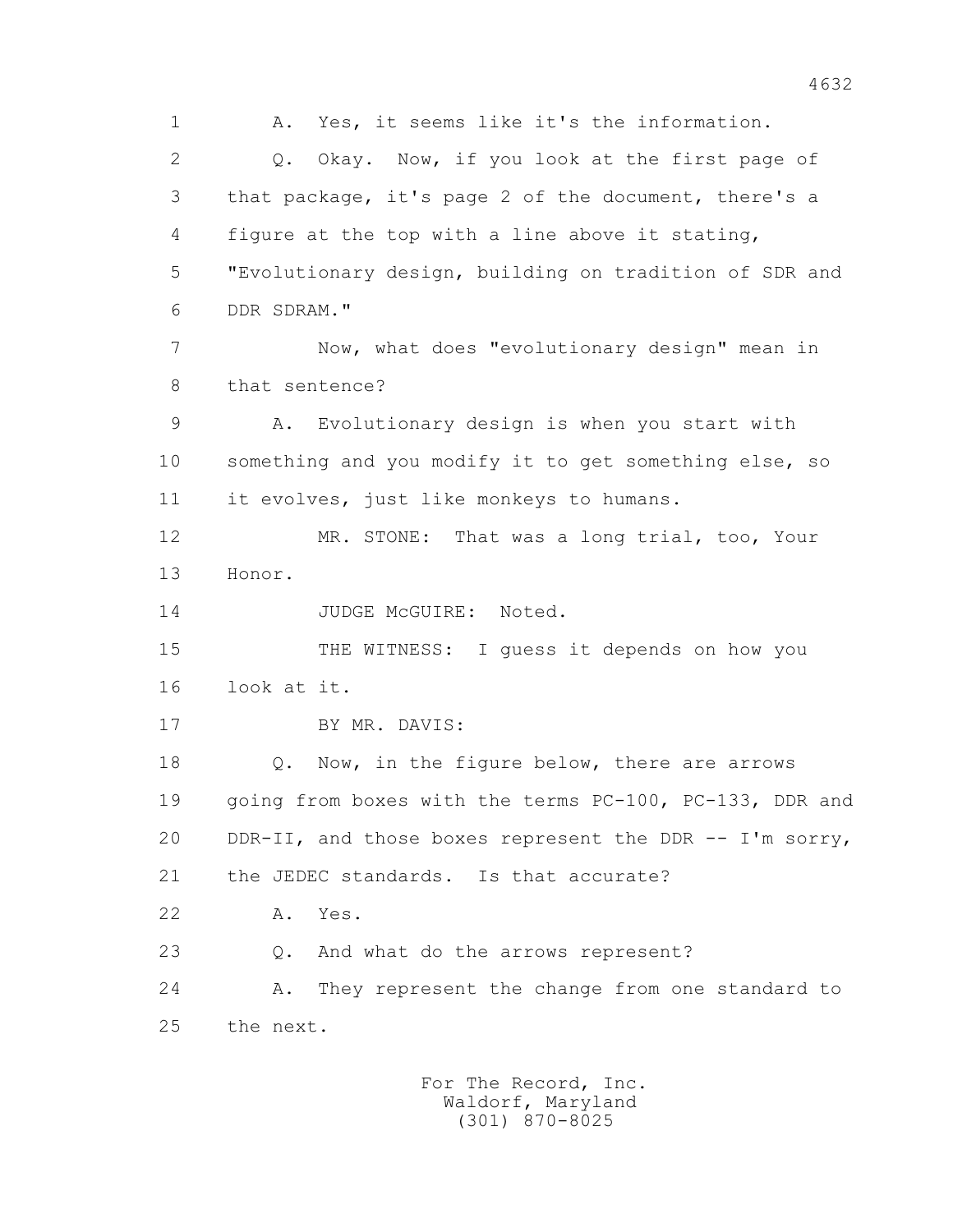1 Q. Okay. Now, is programmable CAS latency using 2 the mode register part of the proposed DDR2 standard? 3 A. Yes. 4 Q. And how did programmable CAS latency become 5 part of the proposed DDR2 standard? 6 A. Well, it was inherited from the PC-100, the 7 PC-133 and the DDR standard. 8 0. So, it's in the DDR2 standard because it was in 9 the previous standards? 10 A. Yes. 11 Q. Is programmable burst length using the mode 12 register part of the proposed DDR2 standard? 13 A. Yes. 14 Q. And how did programmable burst length become 15 part of the DDR2 standard? 16 A. It was used in the PC-100, the PC-133 and in 17 the DDR SDRAM standard. 18 Q. Okay. Now, is dual edge clocking part of the 19 proposed DDR2 standard? 20 A. Yes. 21 Q. And how did that develop -- 22 A. Well, clocking -- we call it dual edge strobing 23 instead of clocking, because it's the strobe that is -- 24 the data is associated with on dual edge. 25 Q. Okay, thank you.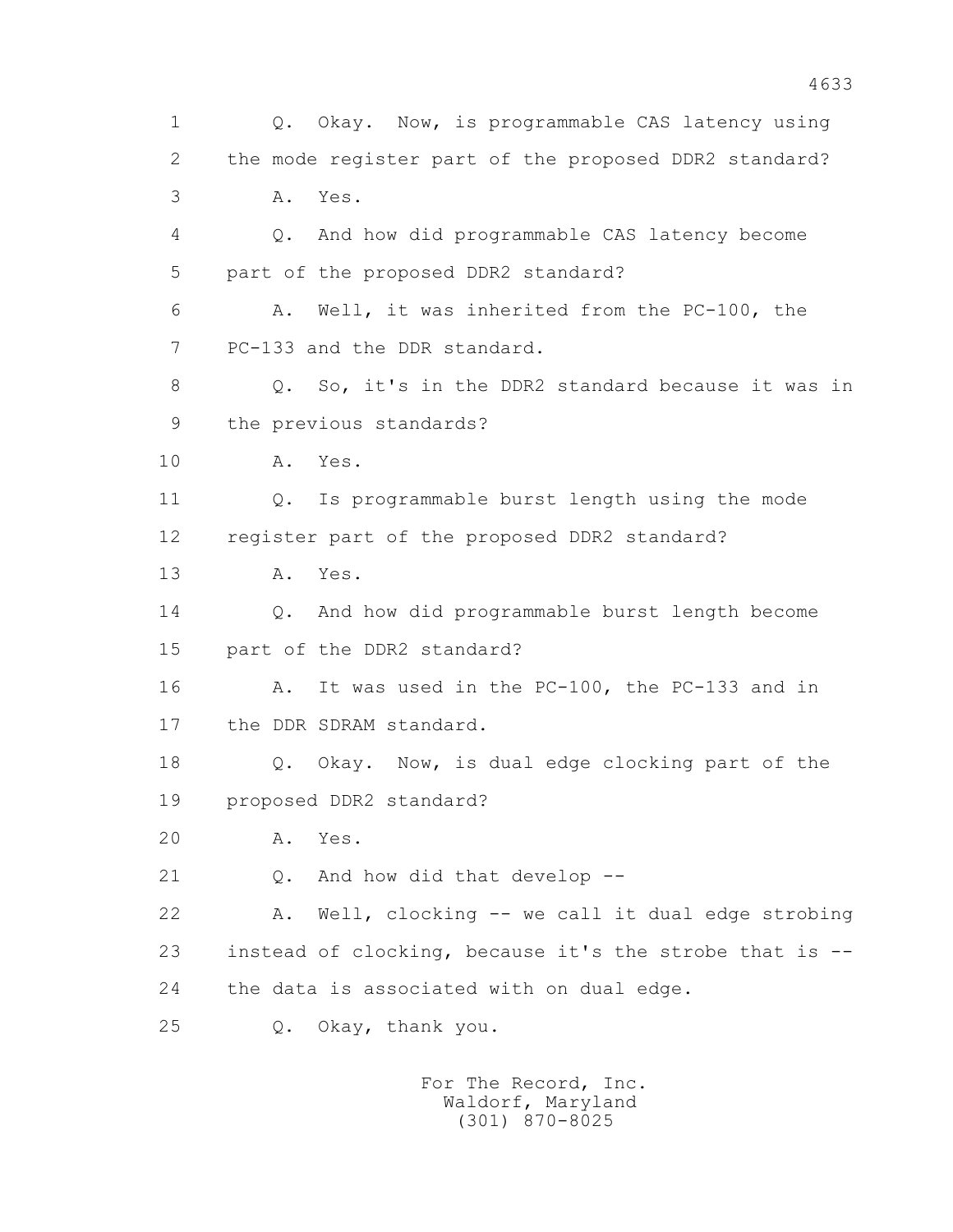1 Could you describe what you mean by a strobe so 2 we understand?

 3 A. Well, the strobe is a signal that is timed with 4 the data, but it's not the same as the clock that goes 5 to the SDRAM. The data is not tightly coupled to the 6 DDR SDRAM clock. It's tightly coupled to the DDR SDRAM 7 strobe.

8 0. And so the difference between a clock and a 9 strobe, could you describe the difference between --

 10 A. A clock is a free-running signal that forms 11 kind of the watch of the system, whereas strobe can be 12 loosely related to the clock, may or may not be free 13 running -- in the case of DDR SDRAM it's not free 14 running, it's not always moving -- and it is very 15 tightly coupled to the data.

 16 Q. And by "free running," you mean running all the 17 time?

18 A. Running all the time, like a wrist watch.

 19 Q. Now, how did dual edge strobing become part of 20 the proposed DDR2 standard?

21 A. It was in the DDR SDRAM standard.

 22 Q. Now, finally, is the use of DLL on a DRAM part 23 of the proposed DDR2 standard?

24 A. Yes.

25 Q. And how did the use of DLL on a DRAM become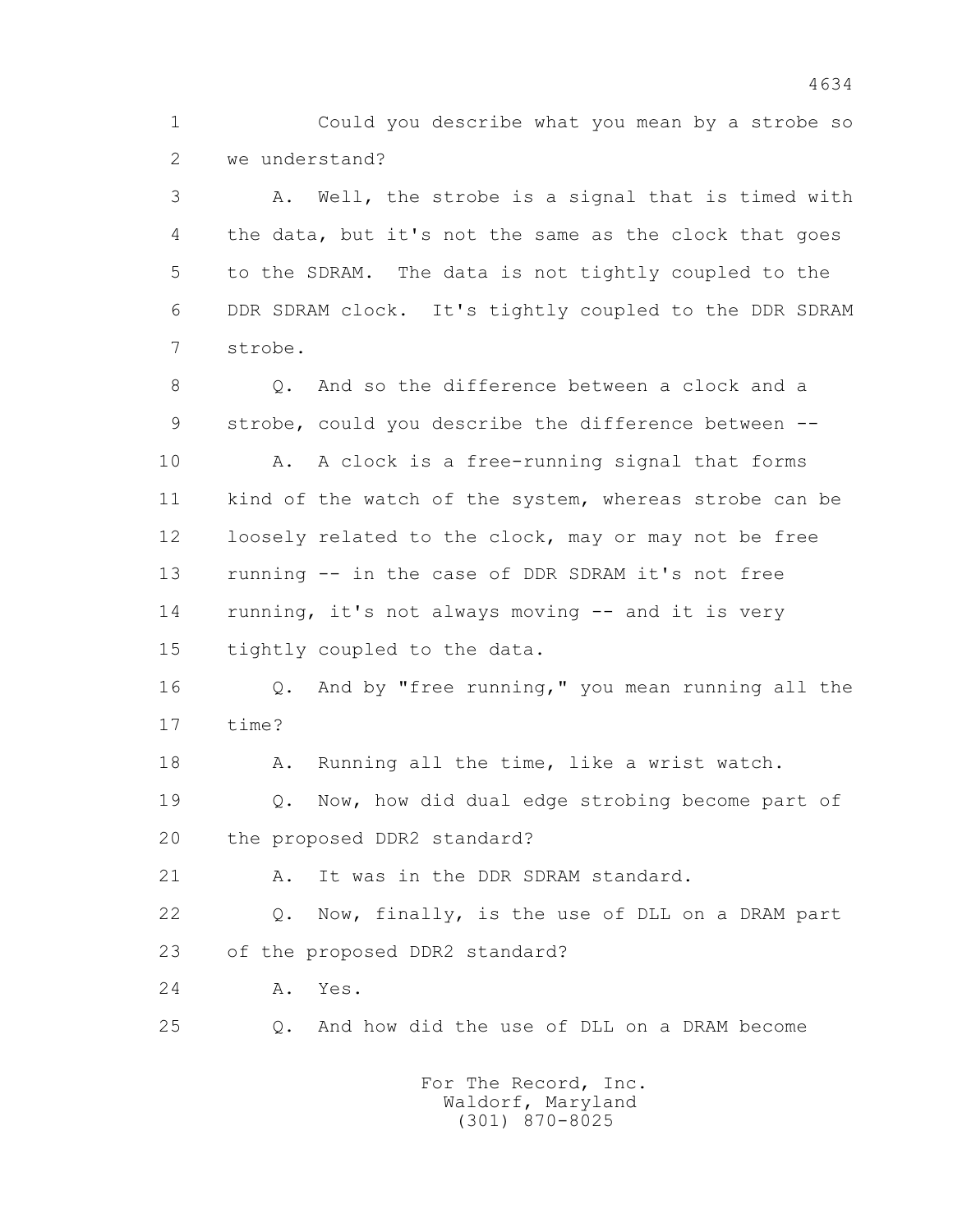1 part of the DDR2 standard?

2 A. It was in the DDR SDRAM standard.

 3 Q. Now, below that on the same page, there's a 4 statement, "Designed by users and suppliers in JEDEC 5 Future DRAM Task Group," and the third bullet below 6 that lists a number of organizations, M14, SL-DRAM 7 consortium, PC/Graphics/Server companies.

8 Do you see that?

9 A. Yes.

 10 Q. What's the value, if there is any, of having 11 all these different types of firms involved with the 12 standards-setting activity?

13 A. Well, we were, you know, designing a DRAM that 14 we wanted to be an open standard and an open standard 15 that covered a vast array of markets, so it would be 16 used by, you know, essentially the entire world. By 17 having all of the, you know, major and minor 18 companies -- for example, ArtX, the company I worked 19 at, was just a little 25-person startup. So, to have 20 as many possible companies working on it, you have 21 consensus, and so when the device is eventually 22 produced, you have a -- you already have people that 23 agree with it and agree to use it, so it becomes 24 widely, widely used.

25 Q. Okay. If you could turn to page 12 of the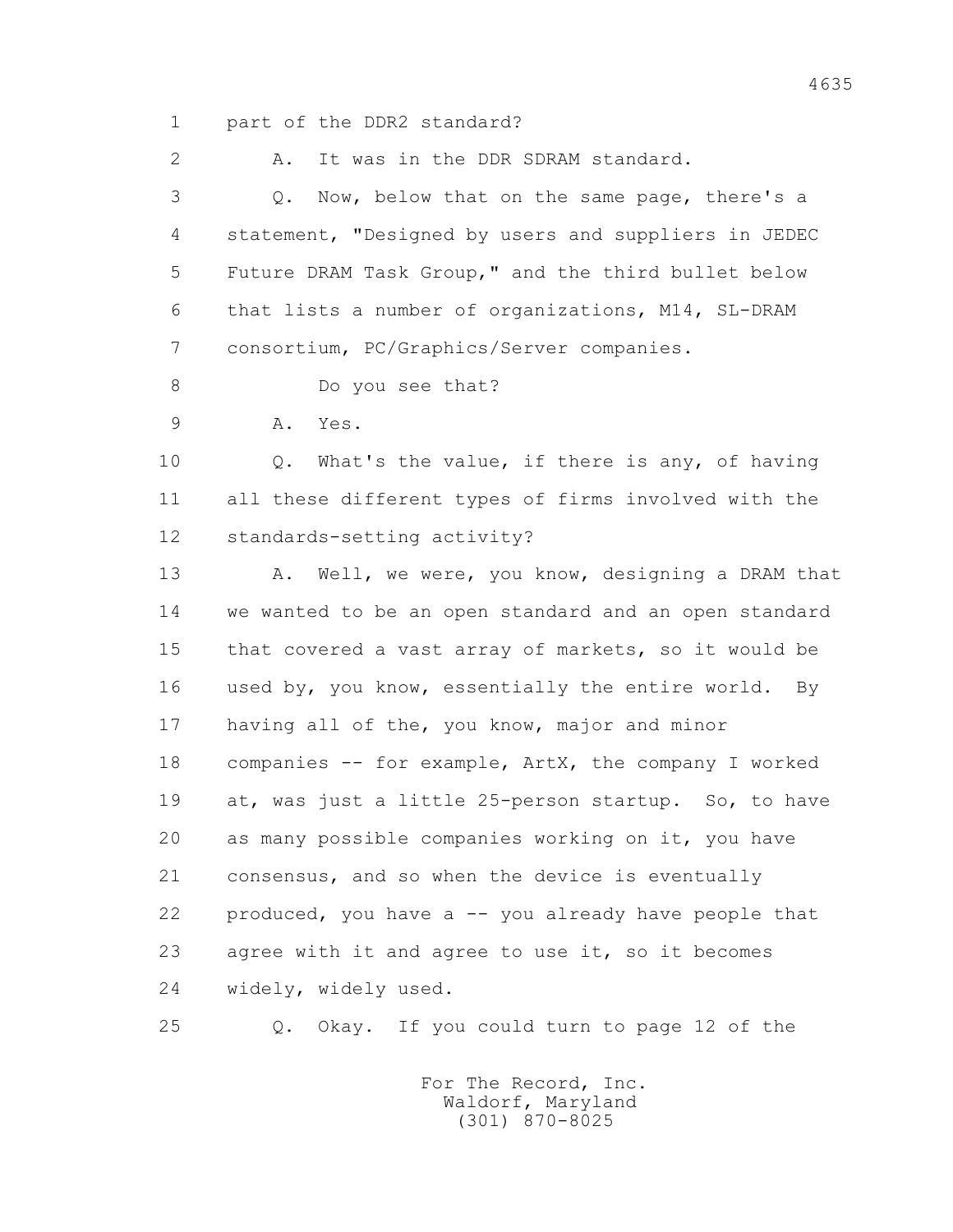1 document, now there's a page that's titled Command 2 Encoding. What does "command encoding" mean? 3 A. Command encoding is, you know, when you have a 4 number of bits of signals that are encoded to specify a 5 specific command, such as a read or a write.  $6$  Q. So, the encoding tells the DRAM that, hey, this 7 is a write or tells the DRAM this is a write? 8 A. Yes. 9 Q. And on page 13, it says, "Command Encoding -- 10 Another Option." 11 Do you see that? 12 A. Yes. 13 Q. What's the difference between the command 14 encoding schemes on page 12 and page 13? 15 A. On page 13, it's essentially the historical 16 standard command encoding for a DRAM that's been 17 adopted by JEDEC for -- you know, and DRAM designers 18 for, you know, many, many, many years, going back -- 19 you know, even prior to synchronous DRAM, going back to 20 fast page DRAM, EDO, you know, it's been essentially 21 the way everybody has talked to a DRAM. 22 Page 12 was the actual future DRAM the task 23 group considered in breaking that historical trend, so 24 instead of having the traditional encodings, we wanted 25 to explore to see if there was a better way.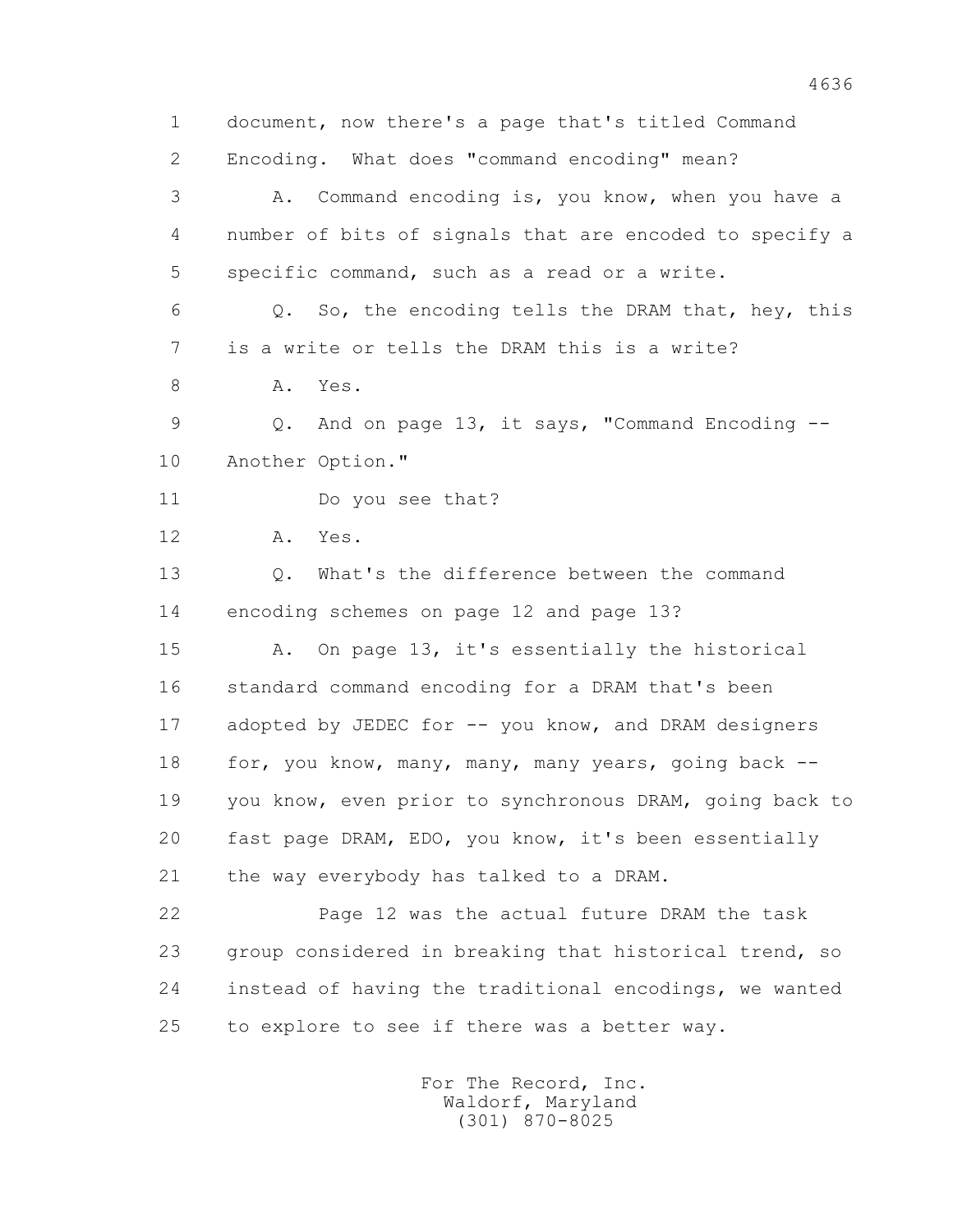1 0. Now, what were the benefits of sort of the new 2 scheme that's described on page 12?

 3 A. Well, page 12, because of its -- you know, the 4 historical nature of it, you know, was very 5 restrictive, and -- I'm sorry, page 13, correct myself, 6 due to the historical nature of the way we used the 7 bits, it was very restrictive, and so on page 12, we 8 kind of broke history. We said, well, let's see if we 9 broke history, if we could come up with something that 10 could be compelling.

 11 So, you know, when you start with a cleaner 12 sheet of paper, you can, you know, do things that are 13 maybe more compact, maybe save pins, provide additional 14 encodings for future options, for example.

 15 Q. Now, do you know if the command encoding scheme 16 that's being proposed here saved any pins in relation 17 to the command codes on page 13?

 18 A. Yes, it did save one or two pins, if I recall 19 correctly.

 20 Q. So, if you look on page 13, in the -- sort of 21 the paragraph right before the table, it says -- the 22 very last sentence, it says, "This is like DDR today, 23 and requires 2 more pins," and it says that's a 24 consensus proposal, but --

25 A. Two pins.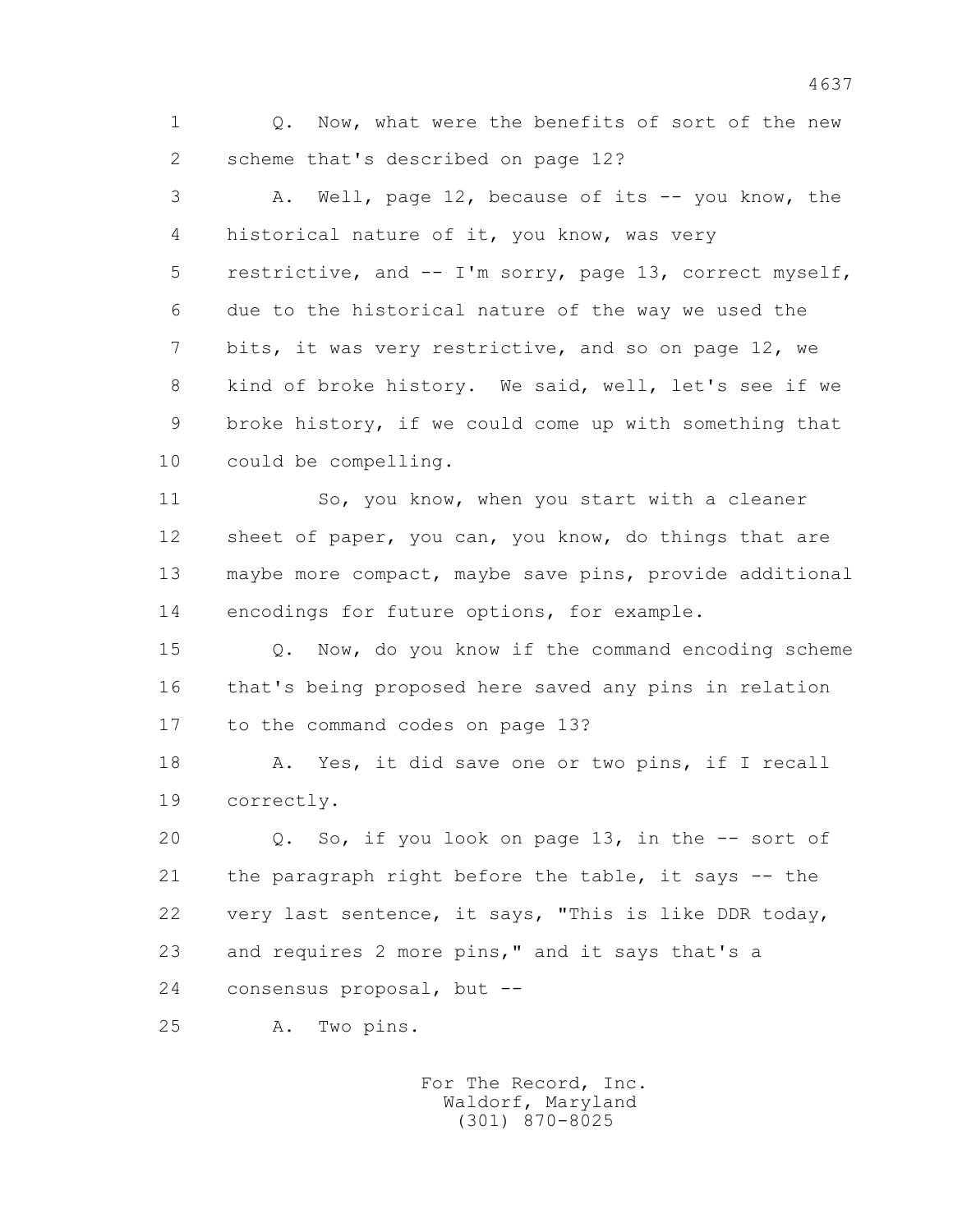1 Q. -- when that says it was a consensus proposal, 2 was that referring to the proposal on page 12? 3 A. Yes. 4 Q. Now, which proposal ended up being used in 5 DDR2? 6 A. The one on page 13. 7 Q. Okay. The one on page 13, the one that used 8 two additional pins? 9 A. Yes. 10 Q. And it had a less efficient -- well, why was 11 the -- why was the page -- why was the scheme described 12 on page 13 chosen above the scheme that was described 13 on page 12? 14 A. Primarily for backwards compatibility. In 15 order to support -- you know, if we went with the 16 scheme on page 12, it would have forced the designers 17 to put into the command path, which is the critical 18 path in getting a command off the controller to the 19 DRAM, additional circuitry to deal with both the old 20 scheme, the DDR1 scheme, and then the new scheme if you 21 wanted to design a compatible controller, and instead 22 of creating this natural critical path, this timing 23 path, the committee decided that backwards 24 compatibility was far more important than any potential 25 pin savings.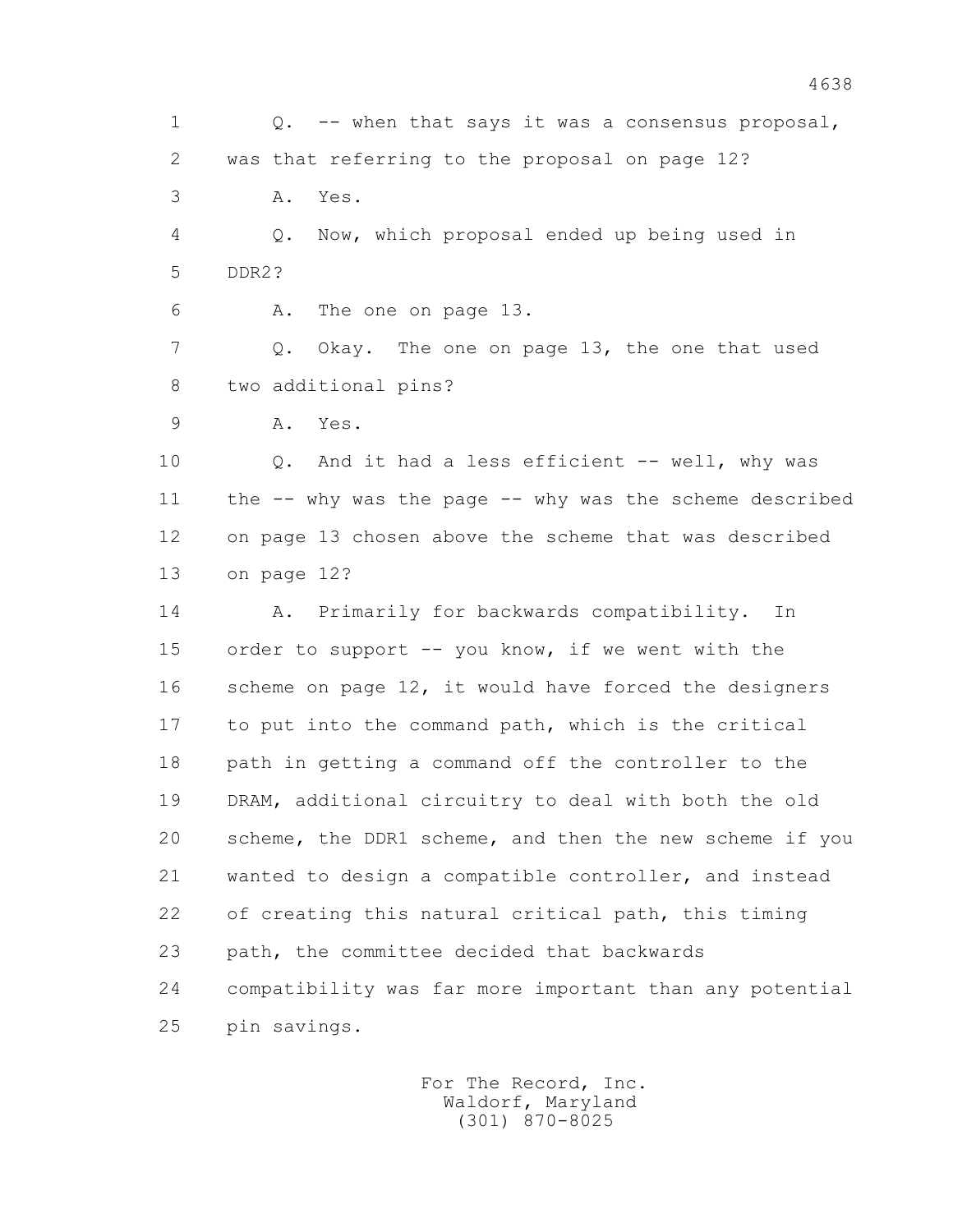1 Q. Okay. 2 I'm trying to determine whether CX-397 is 3 admitted or not. 4 MR. STONE: It is. 5 BY MR. DAVIS: 6 Q. Now, I'd like you to look at CX-426, please. 7 A. (Document review.) 8 Q. Okay, could you describe what 426 -- first of 9 all, have you seen 426 before? 10 A. Yes, I did. 11 Q. And what is 426? 12 A. This seems like a set of emails and meeting 13 notes on it looks like a task group or a sub-task group 14 in this case of the Future DRAM Task Group to look at 15 clocking schemes for DDR2. 16 0. And when was this email sent? 17 A. November 29th, 2000. 18 Q. And -- I'm sorry? 19 A. That was the top email. 20 Q. And who was that from? 21 A. That was from Terry Lee. 22 Q. And who was he sending that to? 23 A. The sub-task group. 24 Q. And were you one of the members of that 25 sub-task group?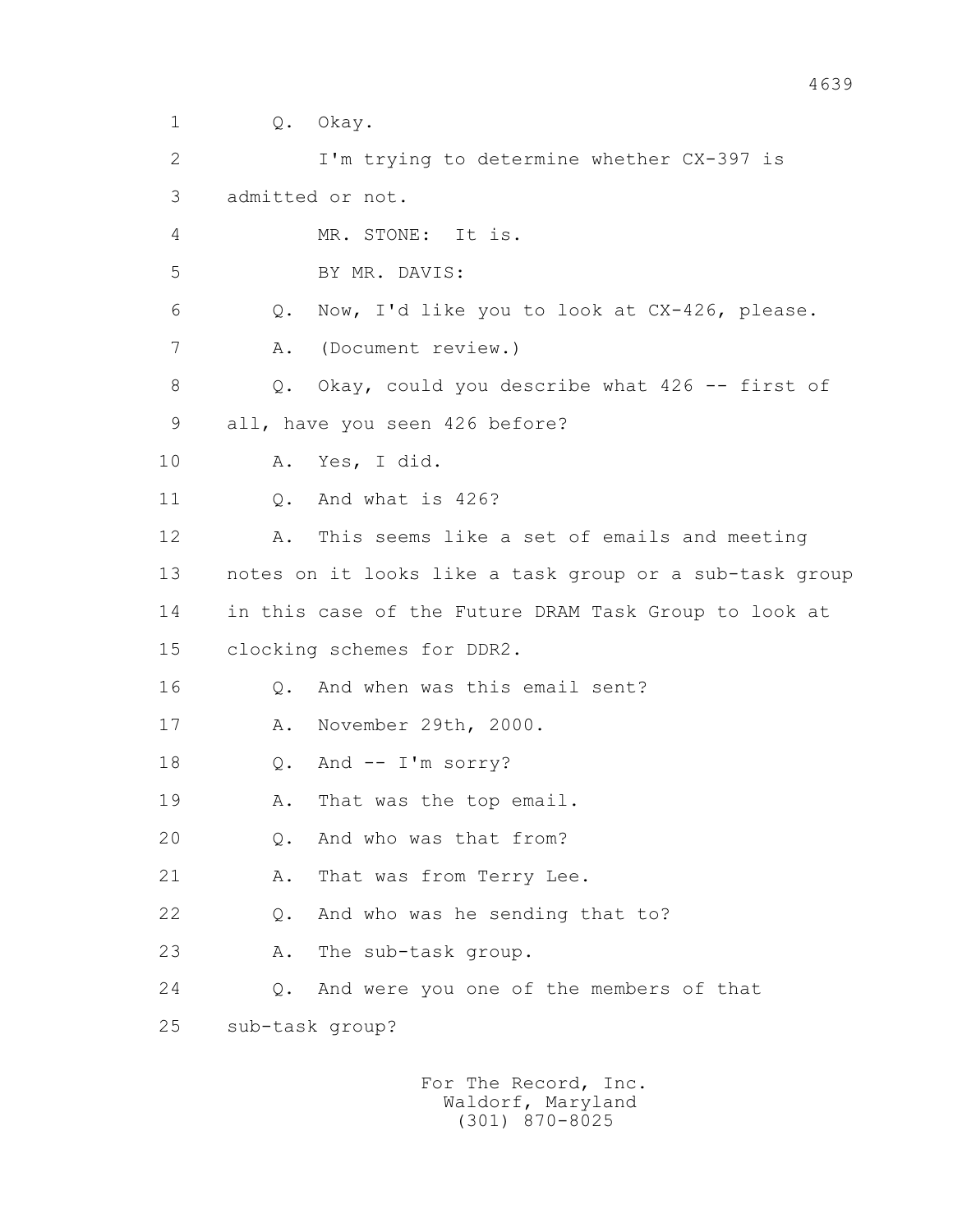1 **A.** Yes.

 2 Q. Now, were you involved in this conference call? 3 A. Yes, I was.

 4 Q. And what was the reason for the conference 5 call?

 6 A. It was to discuss DDR2 clocking schemes. 7 Q. Was one of the topics relating to whether there 8 was going to be a single data rate or double data rate 9 clock being used for DDR2?

10 A. That was one of the alternatives discussed.

11 Q. And why was that being discussed?

 12 A. During one of the task group meetings, the 13 Future DRAM Task Group meetings, a presentation was 14 made on clocking alternatives, and you know, it was 15 decided that, you know, we needed to form a sub-task 16 group to kind of open the door to all alternatives if 17 we were going to take a look at any alternative at that 18 point in time, and so that's why we formed this group.

 19 Q. Okay. Now, on page 2 of CX-426, it looks like 20 the first entry below that dotted line, where it says, 21 "Survey on elimination of strobes," and then it 22 mentions ATI, was that where you were working at that 23 time?

24 A. Yes.

25 Q. Does this refer to you?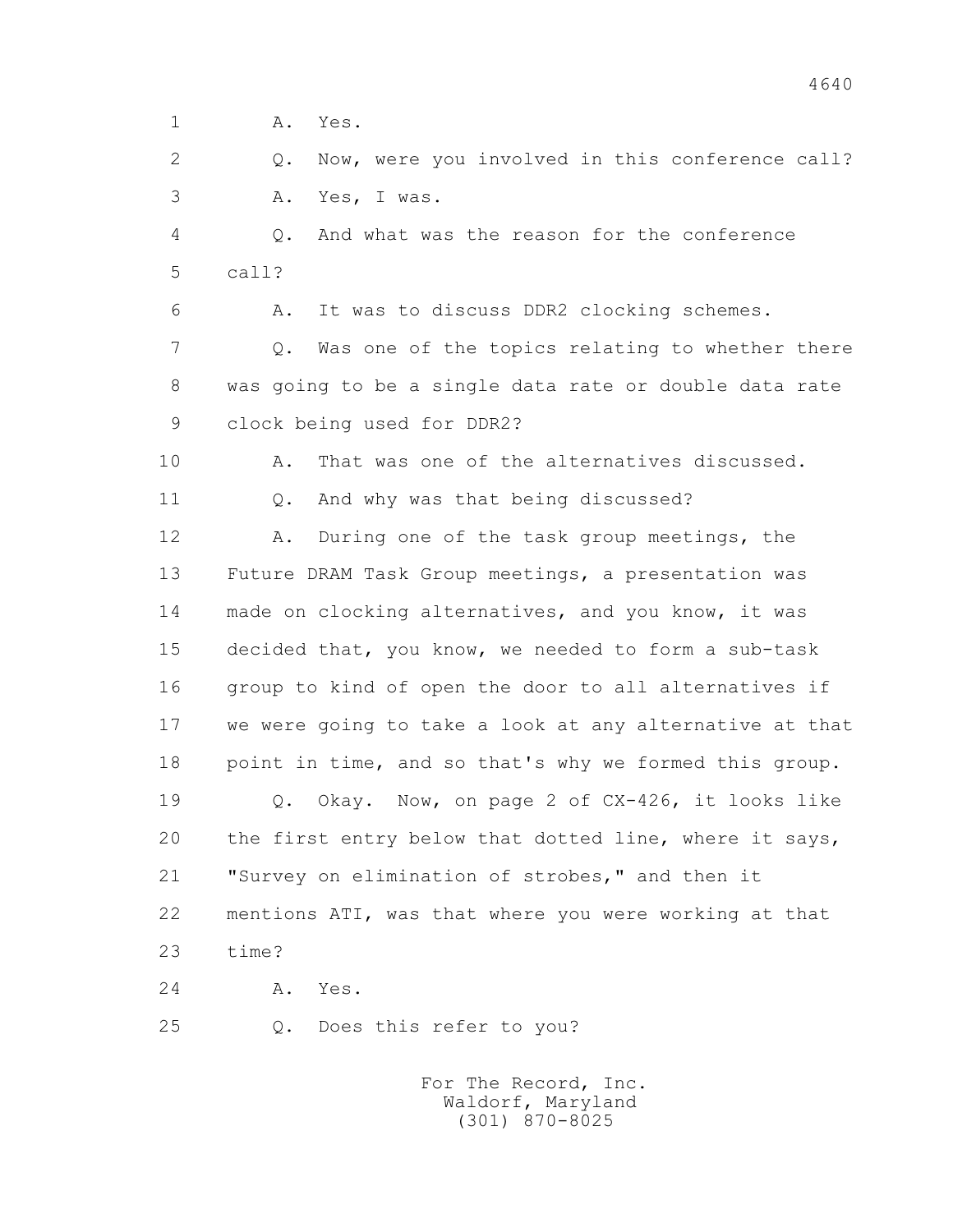1 A. Yes.

 2 Q. Okay. It says after that, "Likes to keep 3 strobe for compatibility between DDR I and DDR II. 4 Acknowledges unidirectional idea and likes pin count 5 saving by removing strobes. Prefers single data rate. 6 Prefers common C/A and write clock." 7 So, first of all, what does that first sentence 8 mean where it says, "Likes to keep strobe for 9 compatibility between DDR I and DDR2 II"? 10 A. Basically I wanted to keep the same clocking 11 scheme that DDR1 had for compatibility reasons. 12 Q. Okay, but below that you say in the first 13 bullet, "Prefers Single data rate." 14 What was that referring to? 15 A. Well, this -- you know, it was kind of the 16 sub-bullet under the "acknowledges" part. Single data 17 rate -- if we were going to make a change, I thought 18 going with a single data rate, you know, a higher speed 19 single data rate clock was the way to go. 20 Q. Okay. Now, do you remember what happened to 21 this proposal, the idea of going to a single data rate? 22 A. It -- after, you know, some discussion, I mean, 23 this conference call, it was the majority of 24 discussion, you know, the committee decided to not 25 consider the alternative -- you know, to keep the DDR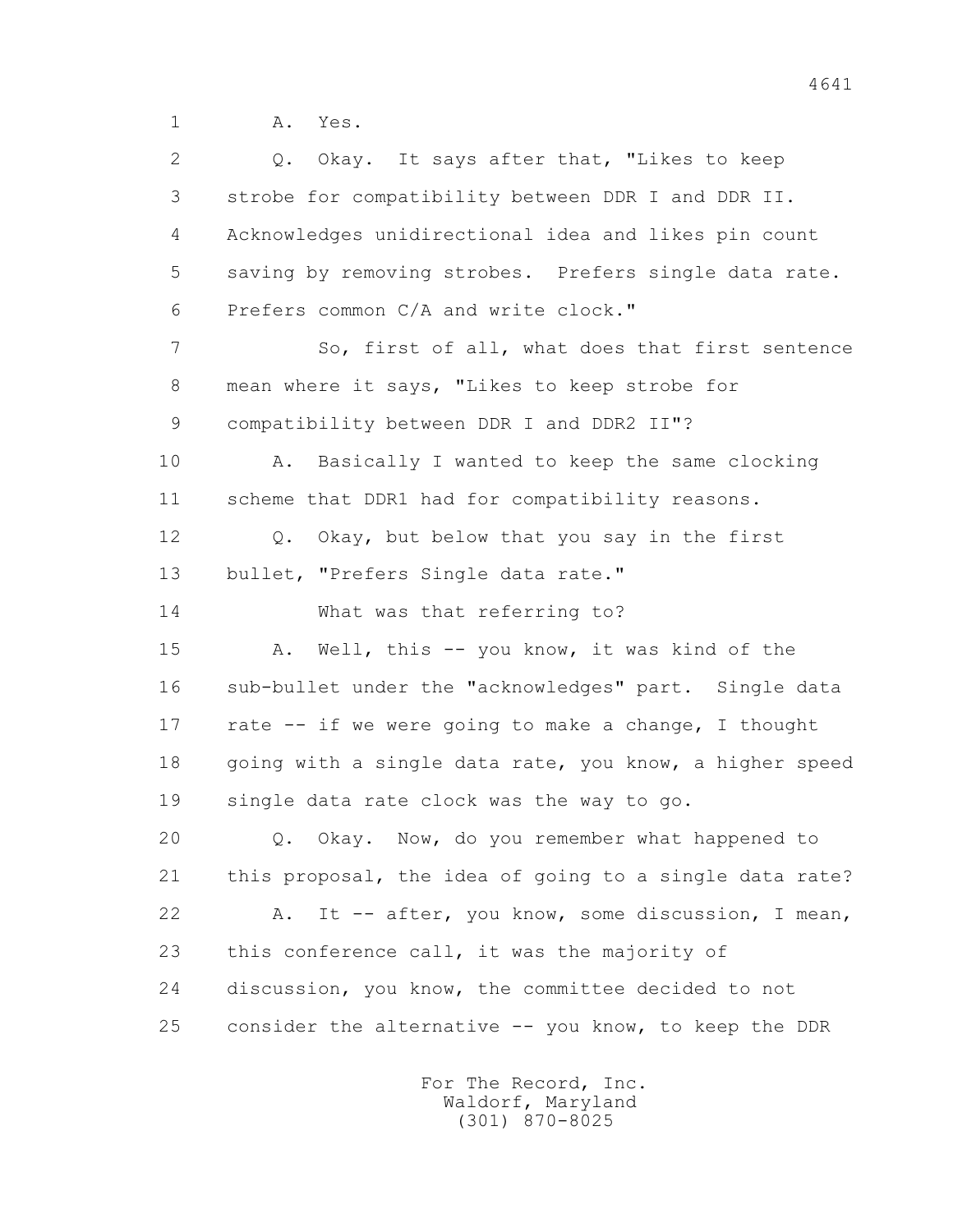1 style of clocking for the compatibility reasons. 2 0. I'm sorry, for the which reasons? 3 A. For backwards compatibility. 4 Q. So, it was your -- I'm sorry? 5 A. To state that clearly, the committee decided 6 that DDR2 would keep the DDR1 style of clocking for 7 backwards compatibility. 8 Q. Okay. So, in order for the DDR2 standard to be 9 backward compatible with DDR1, you wanted to maintain 10 the dual edge clocking aspect of the standard? 11 A. Yeah, the same DDR1 style of clocking, correct. 12 Q. Dual edge strobe? 13 A. Dual edge strobe, correct. 14 Q. Okay. Now, you testified that you joined ATI 15 in 2000. Is that right? 16 A. Yes. 17 (The in camera testimony continued in Volume 18 25, Part 2, Pages 4749 through 4782, then resumed as 19 follows.) 20 JUDGE McGUIRE: Thank you, Mr. Davis. You may 21 proceed. 22 MR. DAVIS: Thank you, Your Honor. 23 BY MR. DAVIS: 24 Q. Could you describe what this presentation was 25 about?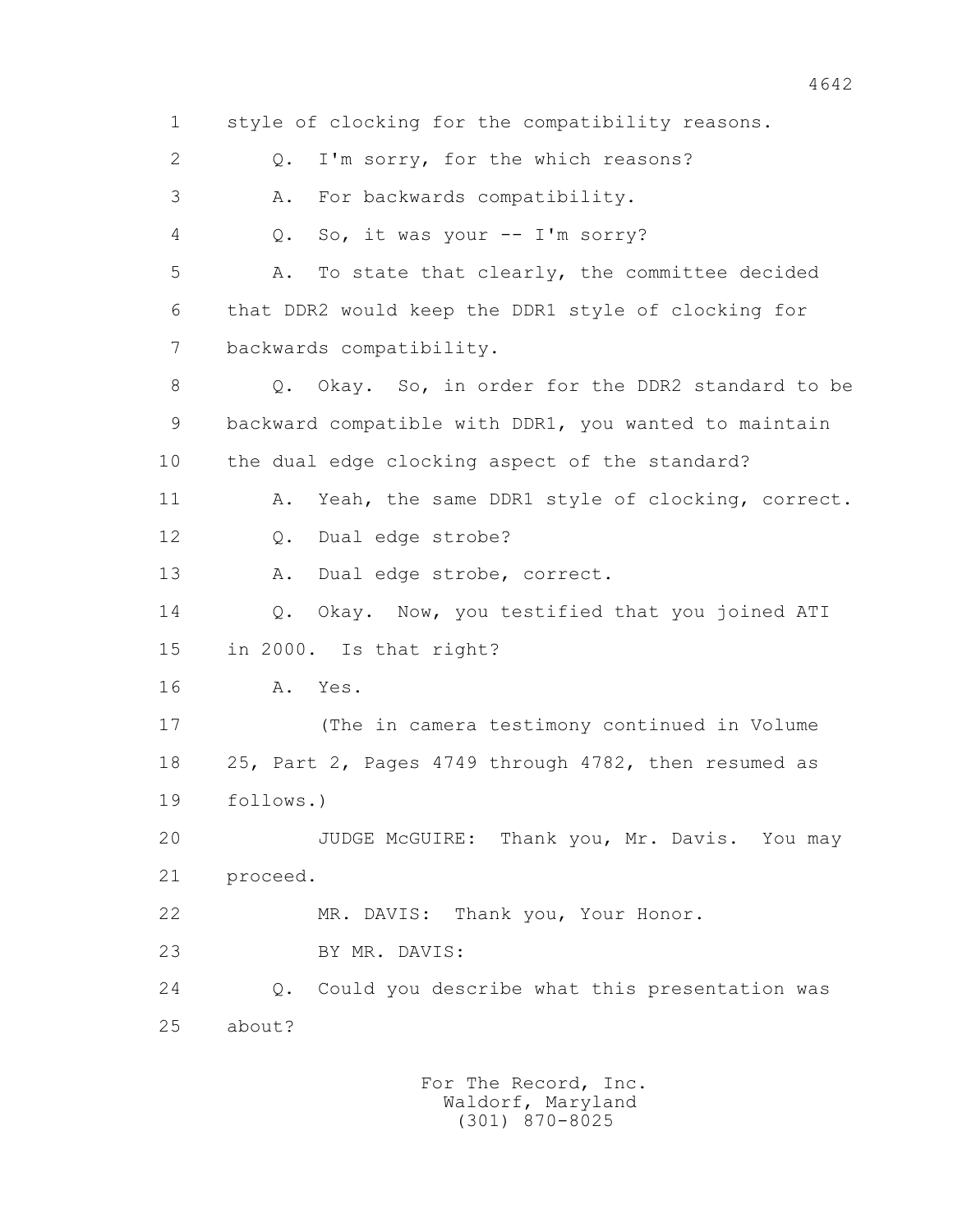1 A. Well, we -- we at Silicon Graphics, we looked 2 through the existing DDR proposals that were being 3 presented. We created a presentation to give at JEDEC 4 to give some other options, some ideas that we thought 5 may be better than the existing proposals. 6 Q. This was the presentation you were talking 7 about earlier regarding -- with Mr. Deneroff? 8 A. Yes. 9 Q. Okay. What was the focus of these -- of this 10 presentation? 11 A. Well, we focused on clocking, how the data move 12 relative to strobes and clocks was occurring between 13 the controllers and the DRAM. 14 Q. Was part of the presentation in relation to 15 having the DLL on the DRAM? 16 A. Part of it was concerning the DLL, yes. 17 Q. And what was that -- what was that part about? 18 A. Well, we were concerned with the DLL -- the 19 ability of the DRAM designers to put the DLL onto the 20 DRAM and have it function as predicted. So, we really 21 wanted to ensure that if the DLL was there, that it 22 could be turned off for at least the initial DDR, that 23 we could operate our system with the DLL disabled. 24 Q. Now, actually, what was the purpose of having 25 the DLL on the DDR SDRAM?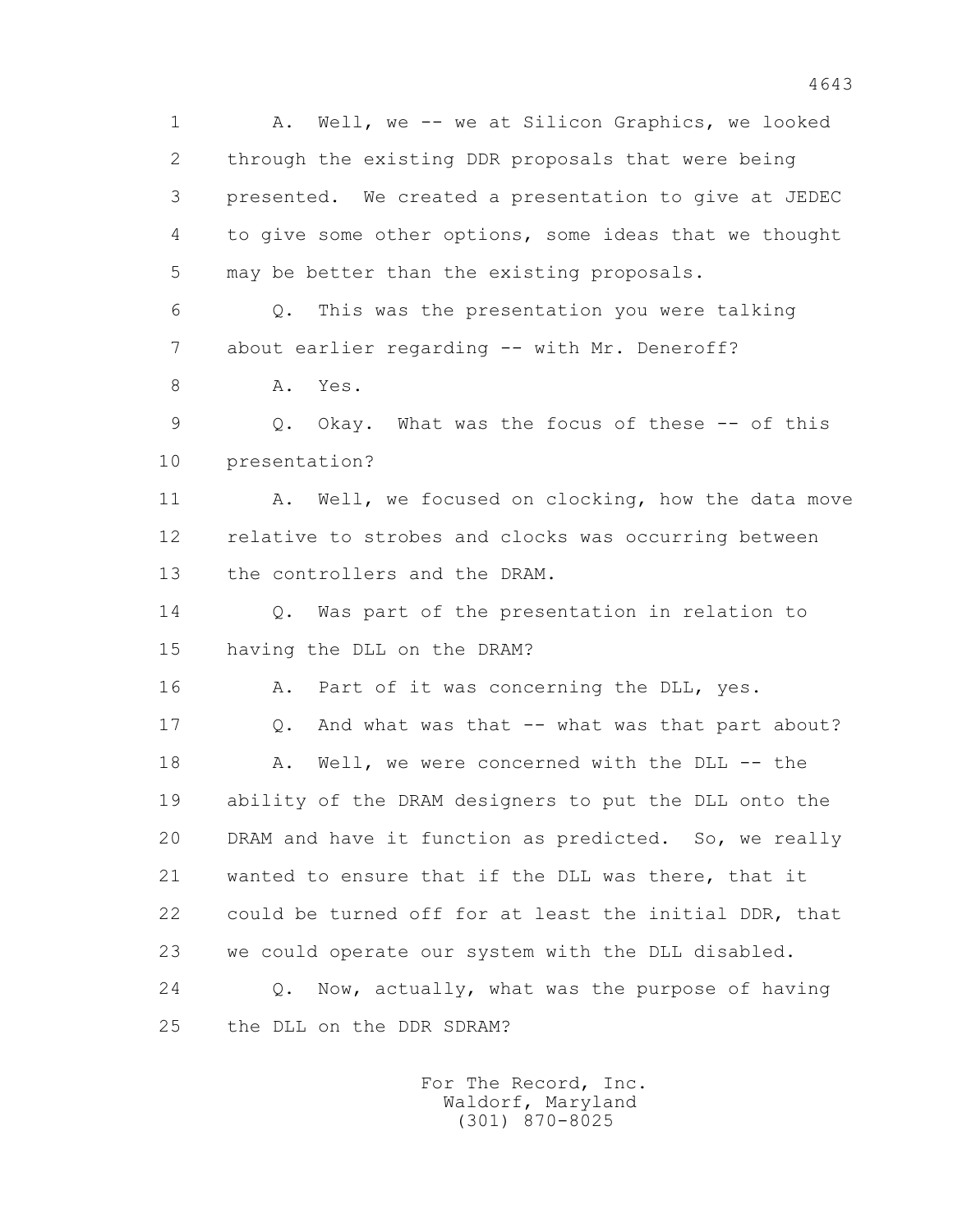1 A. The purpose is that it aligns the -- loosely 2 aligns the read data strobes, the output strobes, to 3 the dual edge clock, and by realigning that, it gives 4 you a better idea of where the data is on the data bus. 5 So, earlier I described this concept of turning around 6 the data bus. Well, that can aid in minimizing that 7 turnaround time.

 8 In addition, the strobe architecture had this 9 concept called preamble pulse, and by loosely aligning 10 the strobe to the input clock, it made it easier to 11 find this preamble pulse, so then the controller knew 12 when to look for the strobe edges that were going to be 13 tightly coupled to the data.

14 0. Now, did you have an understanding at the time 15 of whether the DLL was necessary?

16 A. Well, for the data rates that we were looking 17 at initially with DDR, we at Silicon Graphics 18 determined that the system would work fine with the 19 current strobe methodology and the defined preamble 20 pulse -- preamble size at speeds of 200 megahertz data 21 rates, 200 mbps.

 22 Q. Okay. So, did you think at the time that if 23 the DRAM was going to go faster than 200 megahertz, 24 that a DLL was going to be required?

25 A. You know, we felt that the 266 mbps rate, the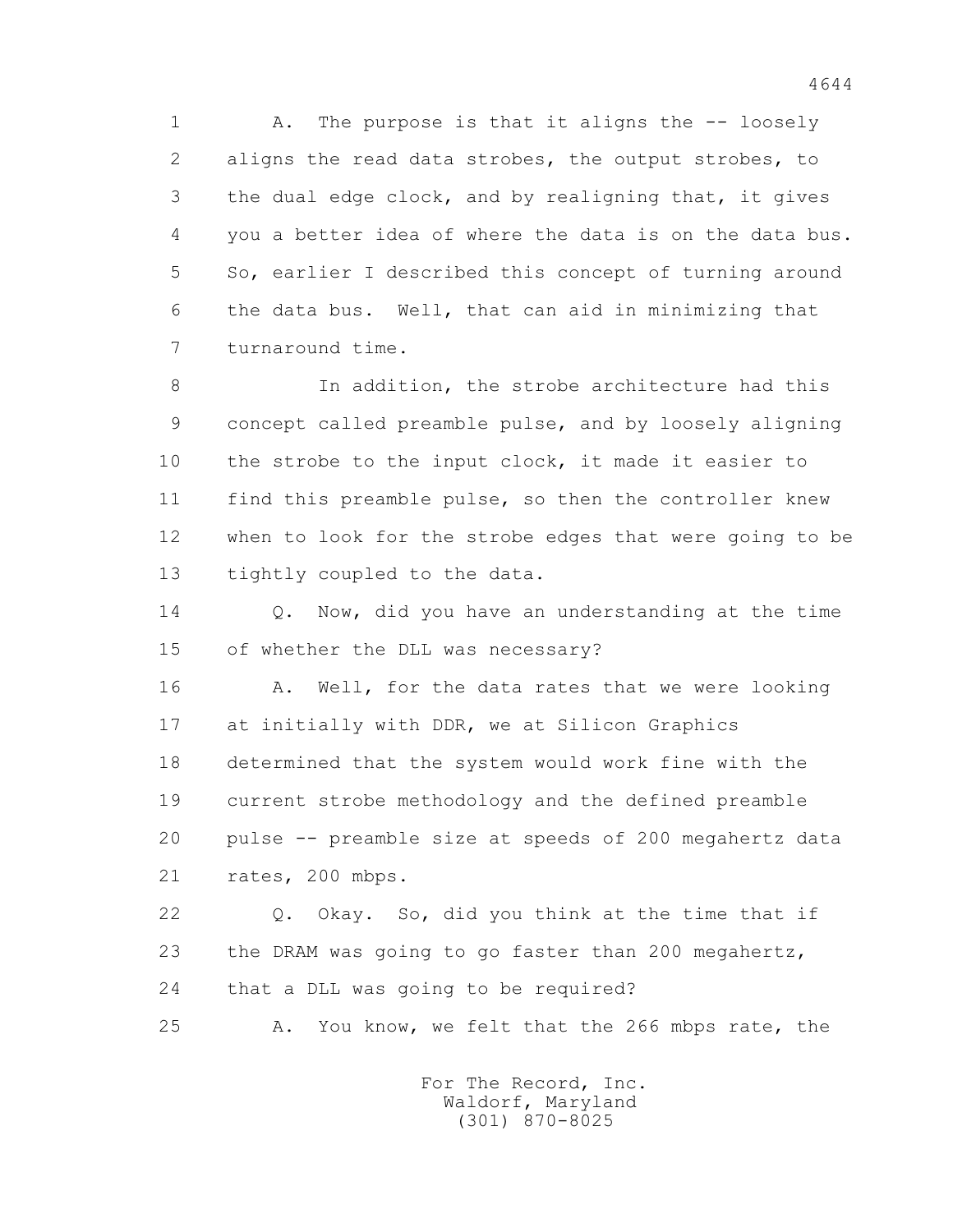1 DLL might be needed. It was more probable than at the 2 200 mbps rate. At above that, we started to believe, 3 with the architectural definition of the preamble 4 pulse, you know, as it was, that, you know, you would 5 probably, you know, strongly consider having the DLL 6 there.

 7 Q. Now, you said with the architectural definition 8 as it was. What were you referring to?

 9 A. Well, I mean, the preamble pulse was 10 approximately one DRAM cycle as defined at that point 11 by JEDEC. Now, obviously you can design systems 12 without the DLL being there at all, but with the DLL 13 there, it led to certain conclusions, certain 14 architectural decisions.

 15 If we didn't want to have the DLL there at all, 16 we could easily come up with methods that -- a 17 different set of architectural solutions to solve that. 18 This was just, you know, we were coming in not at the 19 beginning of the discussions but kind of two-thirds of 20 the way through the discussions. It's how much 21 disruption on the standards-making process did we want 22 to cause?

 23 We wanted to minimize that disruption so that 24 we would have the devices to meet our schedule or our 25 systems. So, we didn't want to go and cause everything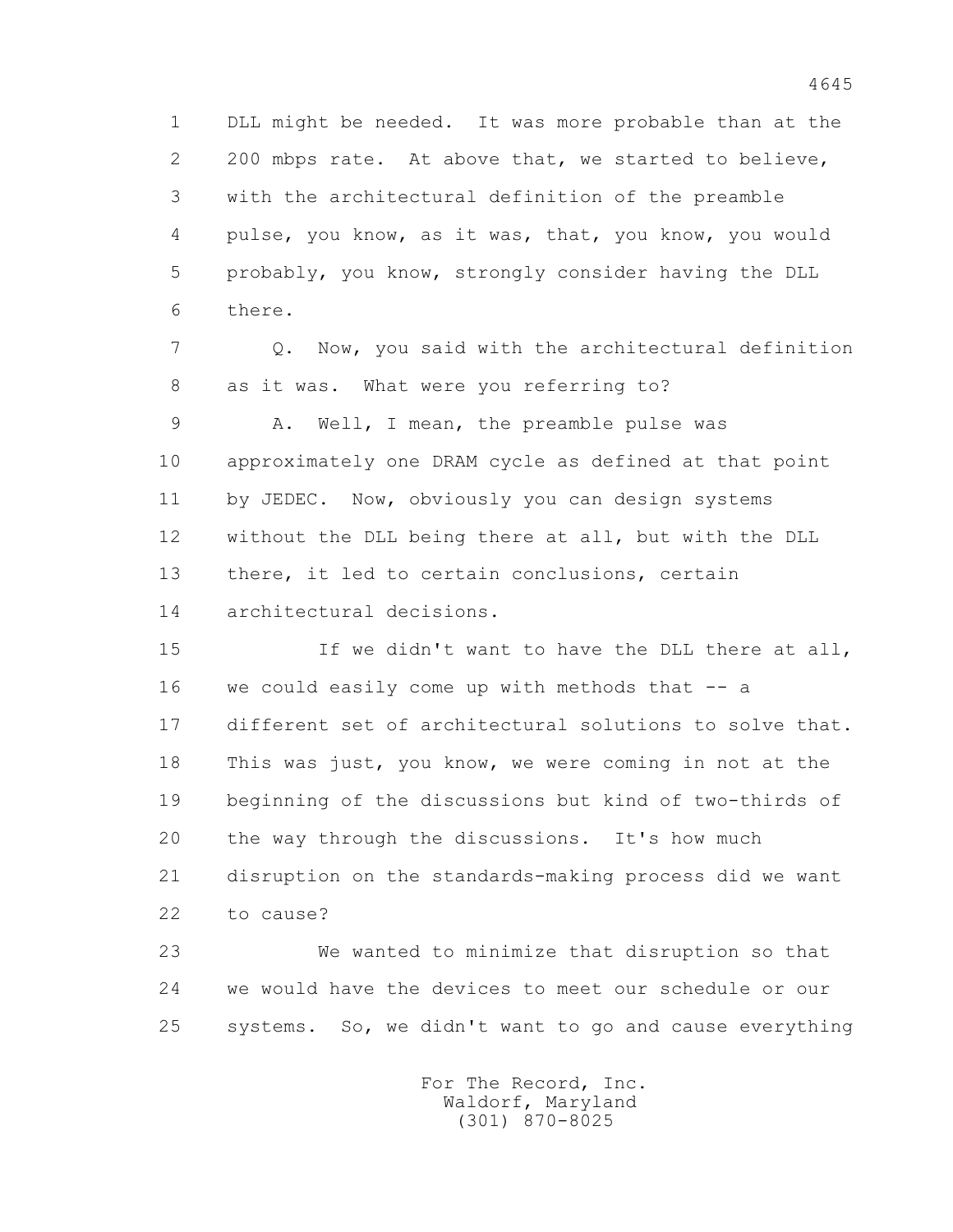1 to start over. We really wanted to cause people to 2 pause and think. You can kind of tell by that first 3 set of words on the slide, you know, they're pretty 4 strong words, "Existing DDR proposals do not work." 5 Well, the goal there was to get people to pause and 6 think, and I believe we were successful in that. 7 MR. DAVIS: Okay, I believe 370 has already 8 been admitted. 9 JUDGE McGUIRE: All right, noted. 10 BY MR. DAVIS: 11 Q. Now, you testified at -- that the meeting with 12 Rambus over the patents happened in September of 2000. 13 Is that right? 14 A. Yes. 15 Q. And you also testified that the 16 standard-setting process for DDR2 started in April of 17 1998? 18 A. Yes. 19 Q. At the time you met with Rambus or you were 20 involved in that meeting with Rambus in September of 21 2000, was the DDR standard finished? 22 A. Yes, for all intents and purposes. 23 Q. I'm sorry, the DDR2 standard. 24 A. Oh, the DDR2 standard? No. 25 Q. Okay. Is the DDR2 standard finished yet?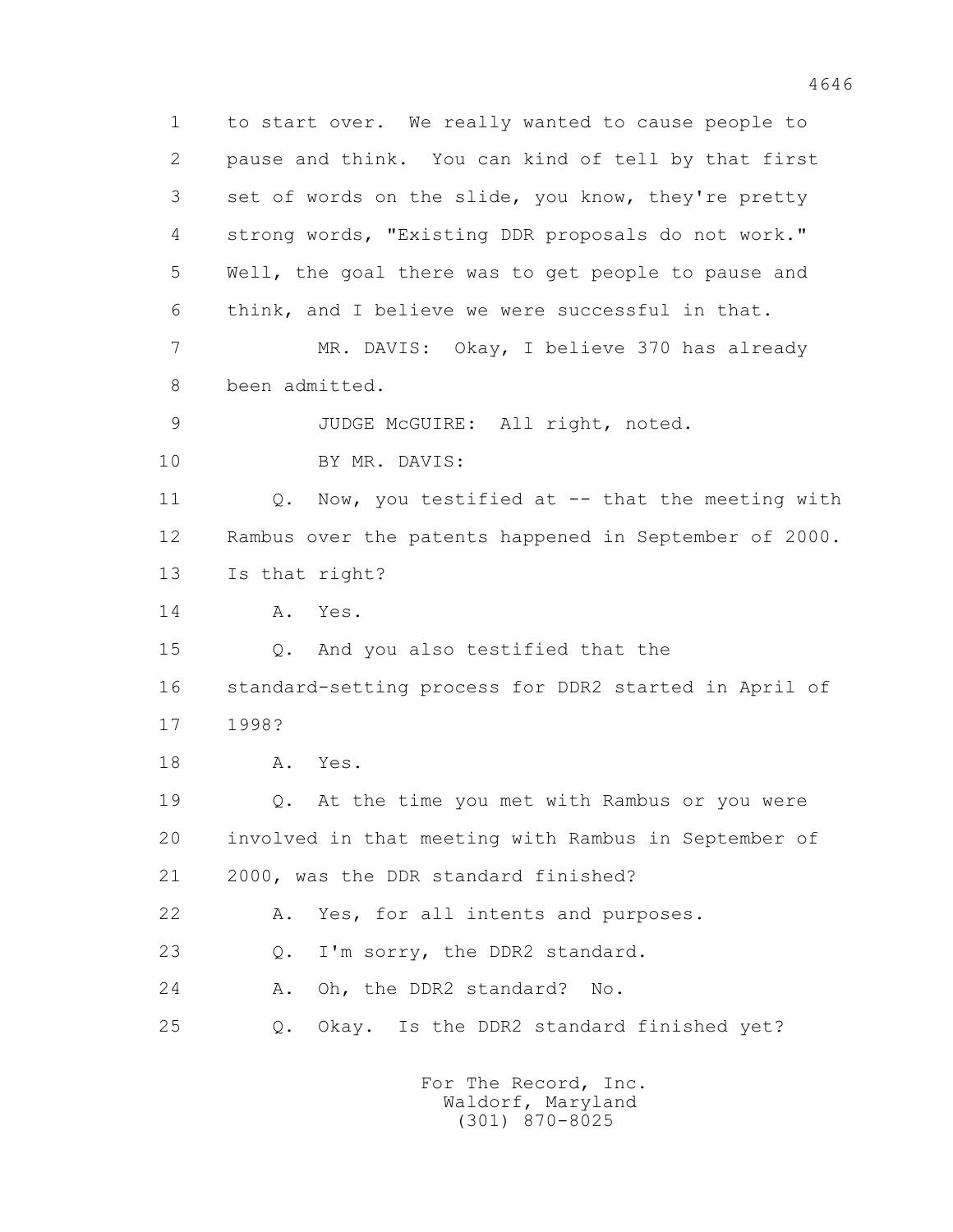1 A. Ah, for all intents and purposes, yes. It's 2 not as simple as a yes or no question, because 3 standards -- they're living. We are constantly 4 updating them to include faster end points, taking 5 feedback from real world experiences to clarify the 6 specification, but you know, for all intents and 7 purposes, the specification is finished.

 8 Q. Okay. Now, did you propose to change the DDR2 9 standard to remove the DLL or the DRAM standard? 10 A. No.

11 0. Why not?

 12 A. Well, it was already in the DDR1 JEDEC 13 standard. Backwards compatibility was extremely 14 important to our products, and we would have then 15 forced ourselves to make a fundamental change in the 16 clocking methodology, which is the most important -- 17 it's the thing we focus on first, because it is the 18 most important feature of any system.

 19 So, an incompatibility at the clock level, the 20 architectural clocking level, is a huge

21 incompatibility. It's not a minor incompatibility.

 22 Q. Now -- and what would have been the effect on 23 the industry had you changed that?

24 A. Well, it would have forced us to -- you know, 25 in order to keep compatibility, we would have had to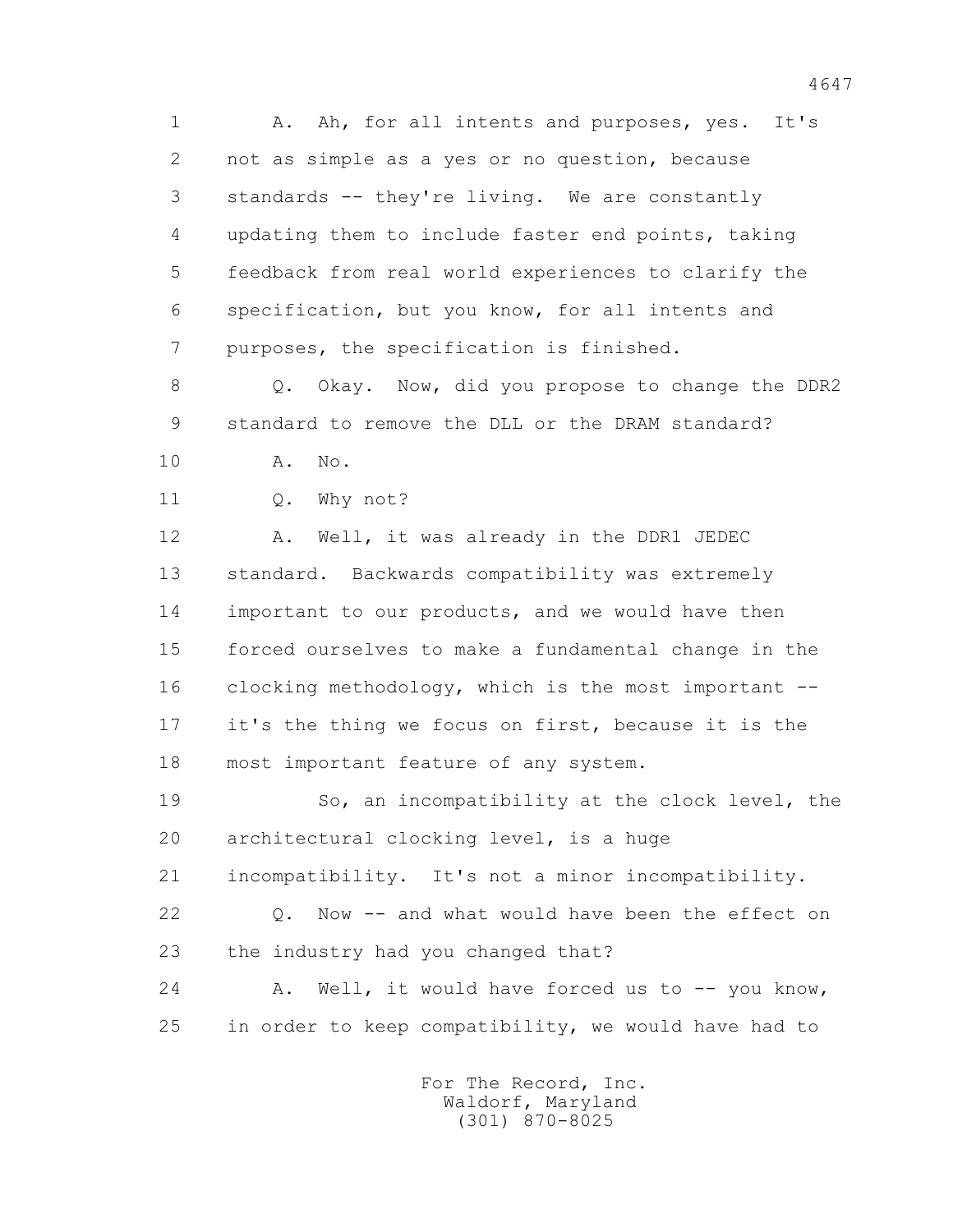1 have created circuits to talk both ways. This may 2 have, you know, may have caused increases in die areas, 3 possibly increases in pin count, would have complicated 4 things in an area where you're striving towards 5 simplicity.

 6 I mean, in clocking, you know, elegant 7 simplicity is what we're after. We're not after 8 complications.

 9 Q. Now, at the time in, say, starting in September 10 of 2000, did you have any understanding of whether 11 companies were designing to the DDR2 standard at that 12 point?

 13 A. Yes, there were already companies in design on 14 both the DRAM and the systems side.

15 Q. And how do you know that?

16 A. Through my role in JEDEC, you know, I 17 interfaced with many of the system companies to help 18 them understand the specification, and you know, 19 through that, you know, I got a fairly good feel for 20 where they were. And then through my role in JEDEC and 21 through my work through ATI and ArtX, you know, 22 interfacing with the DRAM companies for my own product, 23 products, you know, we really understood what the DRAM 24 values were, you know, the NDA underscored pretty much 25 everything about their design so we could plan our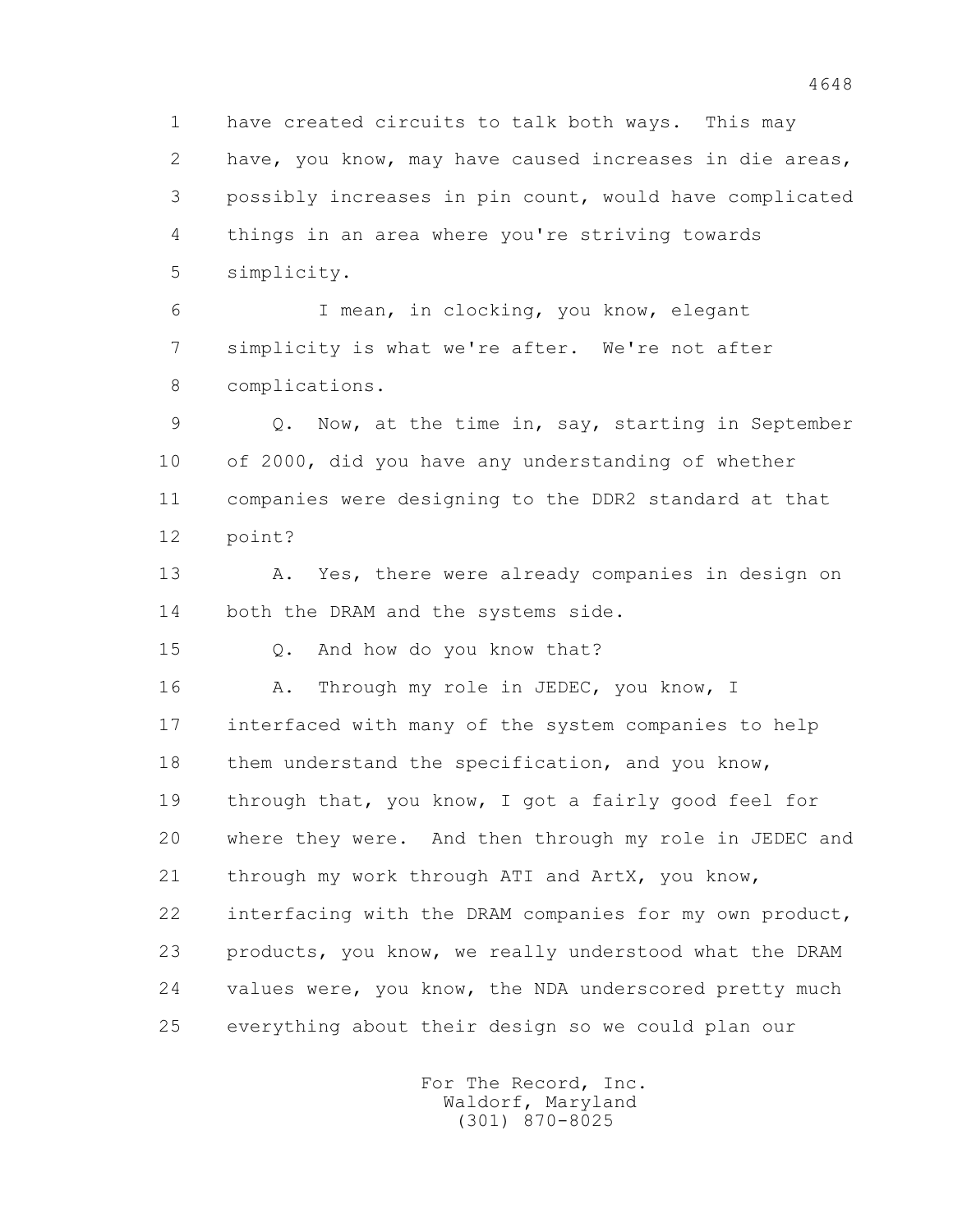1 designs around them so we would meet up in time to have 2 a product that we could both ship.

 3 Q. Did you have an understanding at the time of 4 the effect a change to the DDR2 standard to remove the 5 DLL, what effect that would have on these companies 6 that were designing to the standard?

7 A. I mean, it was a -- you know, basically the 8 earliest adopters would have had to go back to the 9 design stage. Clocking is not something they can 10 change in a trivial manner. You know, I'm sure it 11 would have ranged from medium to large impacts. You 12 know, depending on the size of the company, you know, 13 the impact could have, you know, been much, much 14 greater.

 15 Small companies would have been impacted far 16 more than large companies. Resources are just less in 17 small companies. So, I mean, it's not something you 18 want to go change at that point in time. You really 19 need a gun to your head.

 20 Q. Did you propose to change the DDR2 standard in 21 order to remove dual edge clocking from the standard? 22 A. No.

23 Q. And why not?

 24 A. Forward and backward compatibility reasons. As 25 I said, clocking is extremely important. We always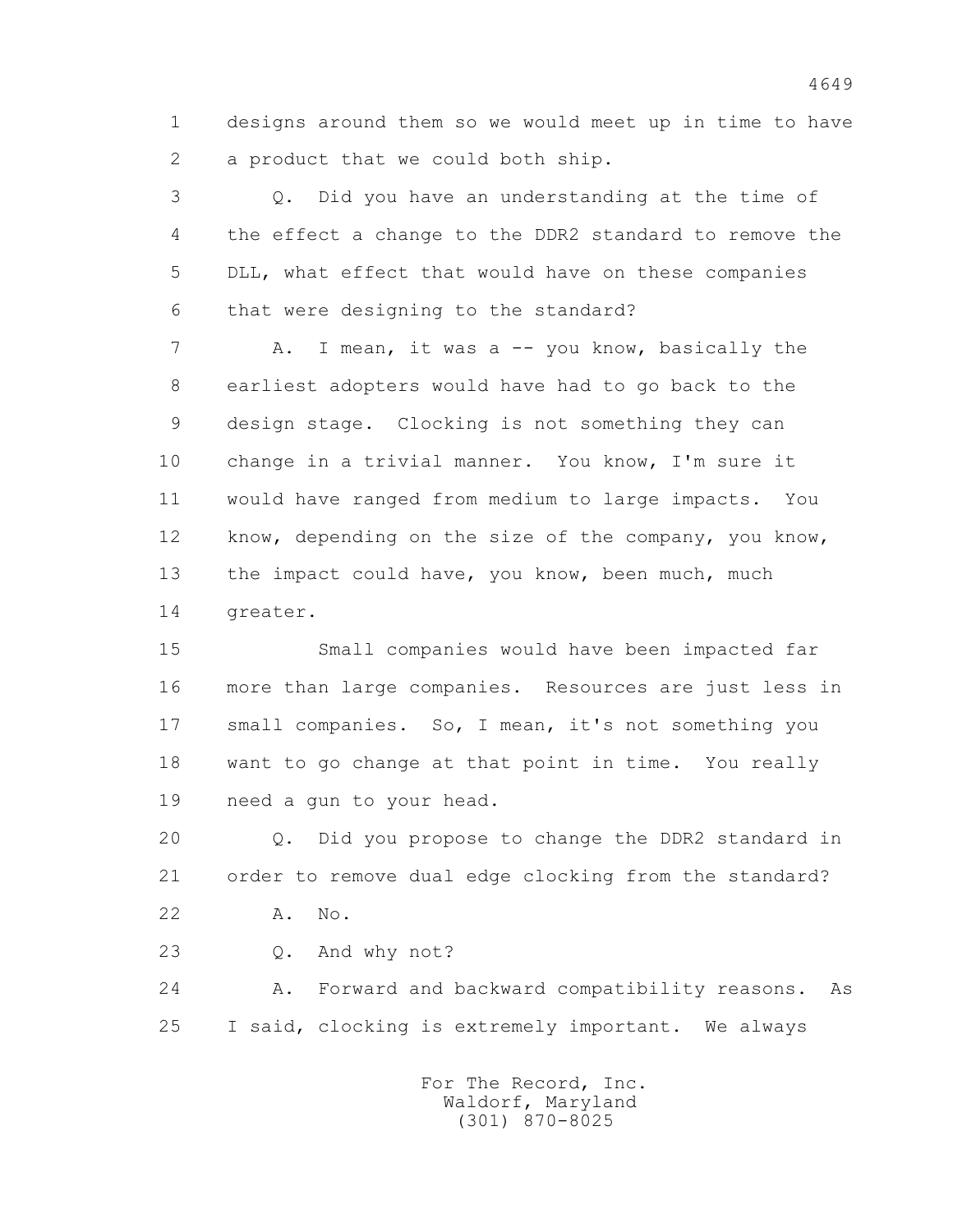1 strive to keep the clock system simple. You know, we 2 would only make a change to clocking when we had to, 3 when the physics of the situation, you know, literally 4 the physics, you know, the physics we live in drive us 5 to make that change. We don't make that change for 6 trivial reasons.

 7 Q. Now, would changing the DDR2 standard to remove 8 dual edge clocking have had any effect on those 9 companies that were designing to the DDR2 standard in 10 September of 2000?

11 A. Yes.

12 Q. And what is that?

13 A. Well, it would have caused them to go back to a 14 redesign, both from the DRAM side and the user side, 15 you know, the support component side would have 16 probably been affected, and it would have -- you know, 17 it -- again, you're shaking the foundations of the -- 18 of the standard and not changing a minor piece of the 19 standard. It's one of the foundations.

 20 Q. And you said support components, what were you 21 referring to?

 22 A. Like, for example, a POLL on a register, you 23 know, they're designed to produce, you know, certain 24 frequency ranges of clocks with certain attributes. 25 Those attributes most likely would have had to have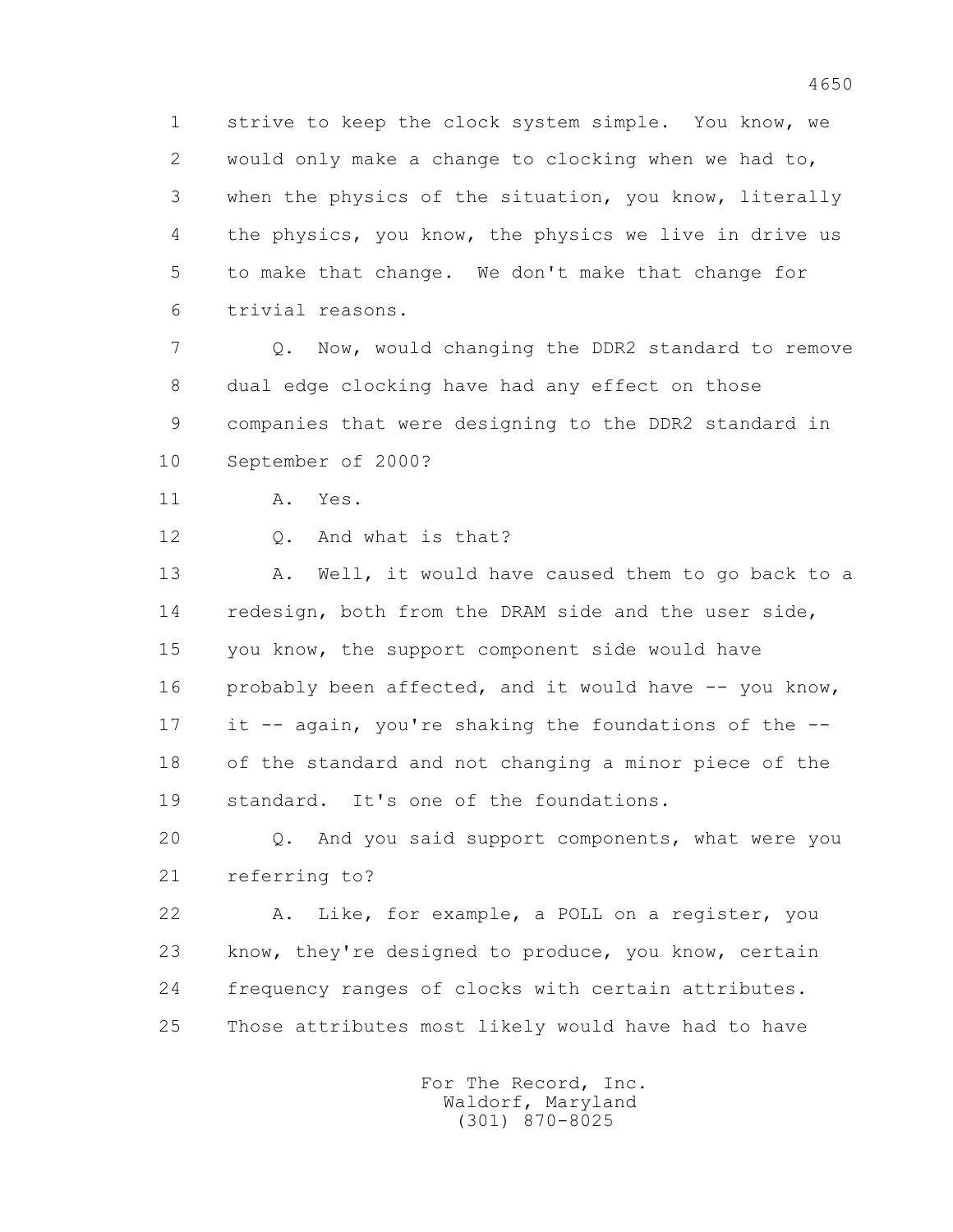1 changed.

 2 Q. Okay. Would that have affected the companies 3 manufacturing those components? 4 A. Of course. 5 MR. DAVIS: Thank you, Your Honor. I don't 6 have any more questions. 7 JUDGE McGUIRE: Okay, thank you very much. I 8 think this is a pretty good time to take a break for 9 lunch. It's almost 12:30. What if we convene back at 10 1:45? 11 MR. STONE: That's fine, Your Honor. 12 JUDGE McGUIRE: At that time, we will begin the 13 cross examination. Hearing in recess. 14 (Whereupon, at 12:27 p.m., a lunch recess was 15 taken.) 16 17 18 19 20 21 22 23 24 25 For The Record, Inc. Waldorf, Maryland (301) 870-8025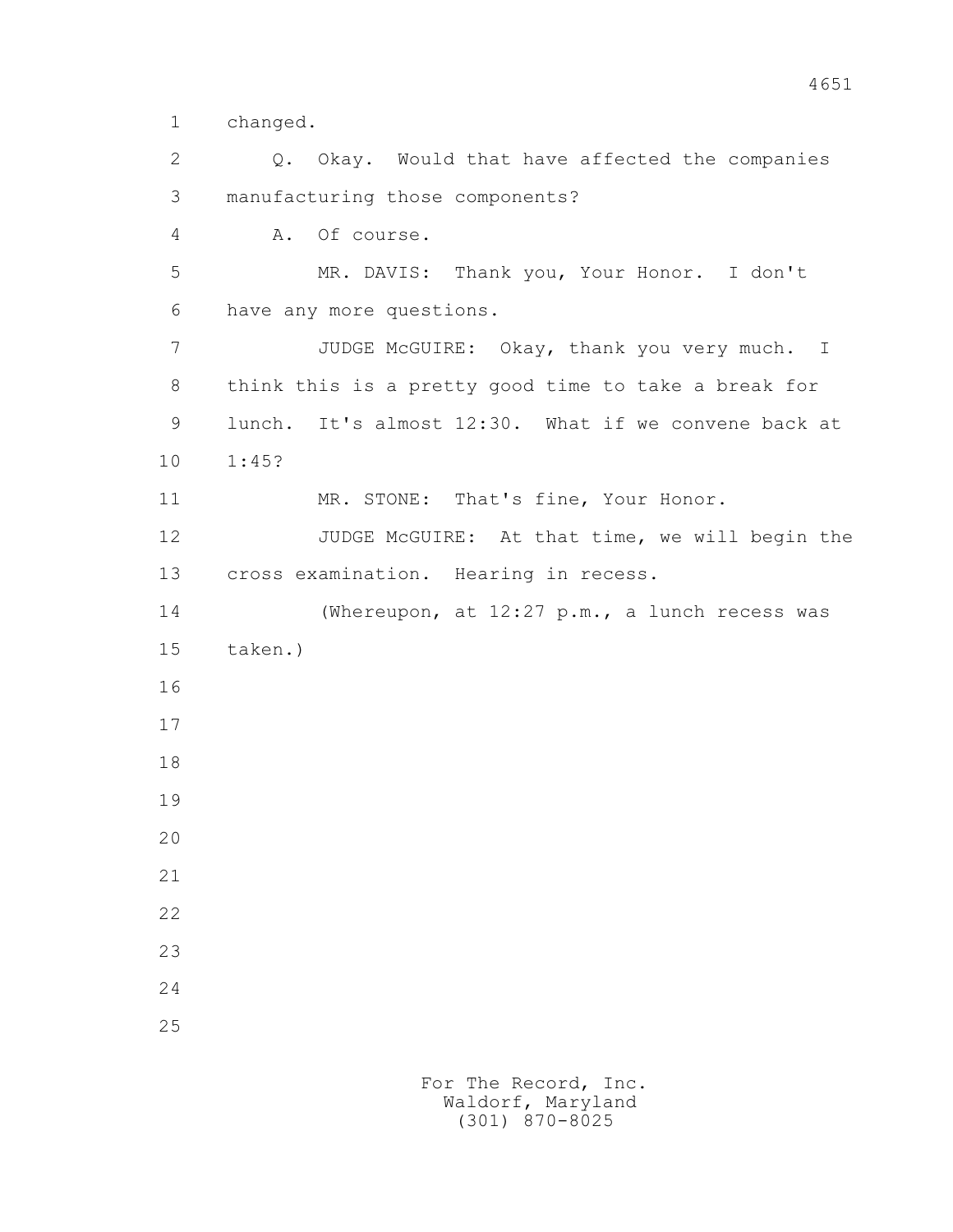| $\mathbf 1$  | AFTERNOON SESSION                                                |
|--------------|------------------------------------------------------------------|
| $\mathbf{2}$ | (1:45 p.m.)                                                      |
| 3            | JUDGE McGUIRE: This hearing is now in order.                     |
| 4            | At this time, you may begin your cross                           |
| 5            | examination, Mr. Stone.                                          |
| 6            | MR. STONE: Mr. Macri, would you like to take                     |
| 7            | the stand?                                                       |
| 8            | CROSS EXAMINATION                                                |
| 9            | BY MR. STONE:                                                    |
| 10           | Good afternoon, Mr. Macri.<br>Q.                                 |
| 11           | Hello.<br>Α.                                                     |
| 12           | Who do you work for?<br>Q.                                       |
| 13           | ATI.<br>Α.                                                       |
| 14           | And when you say ATI, is there a corporate<br>Q.                 |
| 15           | name, a correct, proper name?                                    |
| 16           | Yeah, AT -- I must be honest, it's a Canadian<br>Α.              |
| 17           | company. It might be ATI Technologies, I believe.                |
| 18           | $\mathbb Q$ .<br>Okay.                                           |
| 19           | And I work for the American subsidiary out of<br>Α.              |
| 20           | Silicon Valley, the Santa Clara office.                          |
| 21           | $Q_{\bullet}$<br>And your office is on Bowers Avenue in Santa    |
| 22           | Clara?                                                           |
| 23           | Correct.<br>Α.                                                   |
| 24           | And when we served a subpoena on that office in<br>$Q_{\bullet}$ |
| 25           | connection with this case, were you made aware of it?            |
|              | For The Record, Inc.<br>Waldorf, Maryland                        |

4652

(301) 870-8025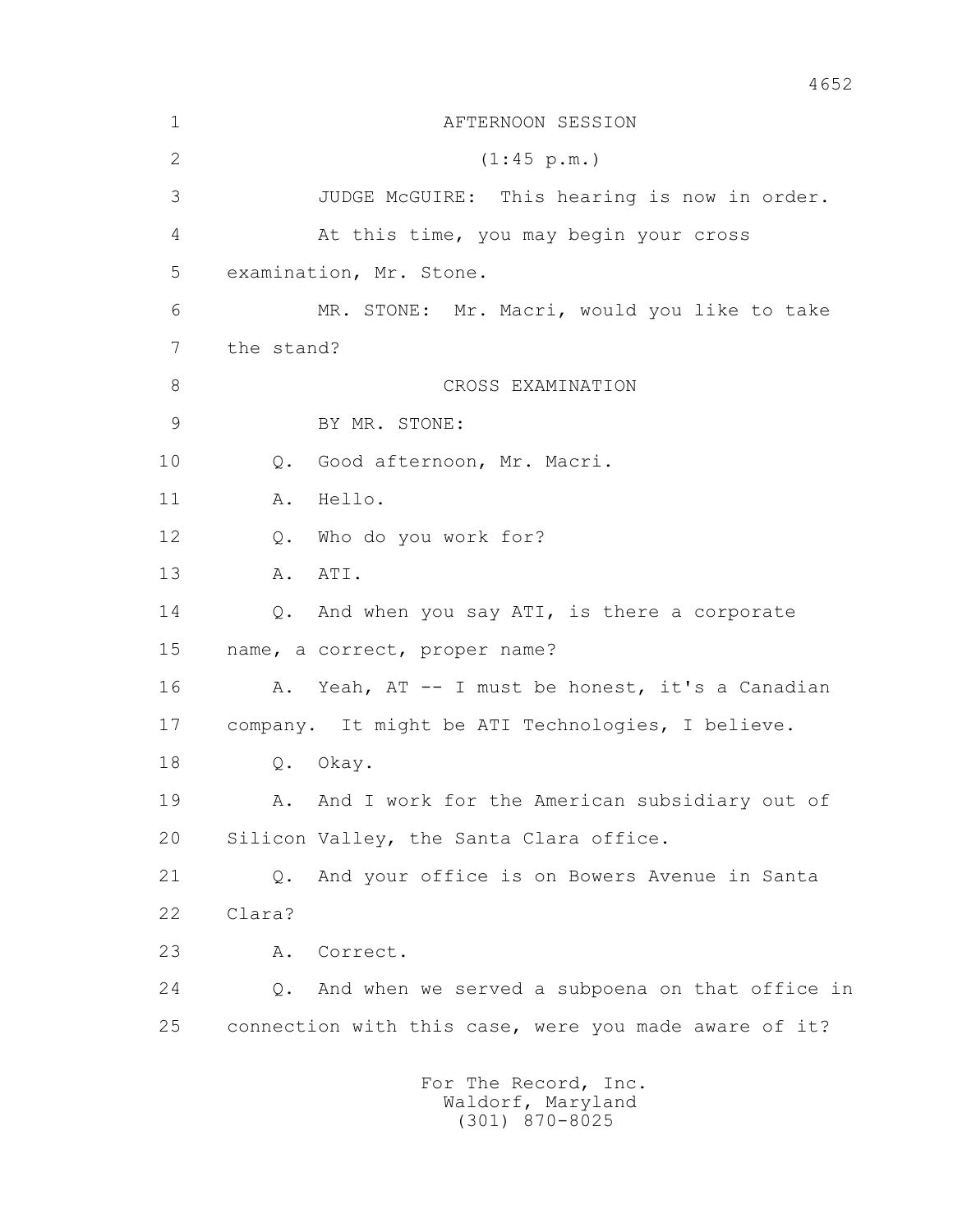1 **A.** No.

 2 Q. You have documents at your office in Santa 3 Clara that relate to the things you've testified to 4 today, don't you? 5 A. Can you be more specific? I have a subpoena of 6 some sort? 7 Q. Well, you were shown some emails today that you 8 were copied on. 9 A. Oh, yes, of course. 10 Q. You have those emails in Santa Clara? 11 A. Yes. 12 Q. And you generated documents in connection with 13 your work on the Future DRAM Task Group, did you not? 14 A. Correct. 15 Q. And those documents would be at your office in 16 Santa Clara? 17 A. Yes. 18 Q. And mailings that you would receive from the 19 JEDEC office would be in your files in Santa Clara? 20 A. Yes, in my computer actually. 21 Q. You told us earlier today about a meeting you 22 attended in September of 2000. Do you recall that? 23 A. Yes. 24 Q. And then after that meeting, you told us you 25 thought about alternative ways to do things. Do you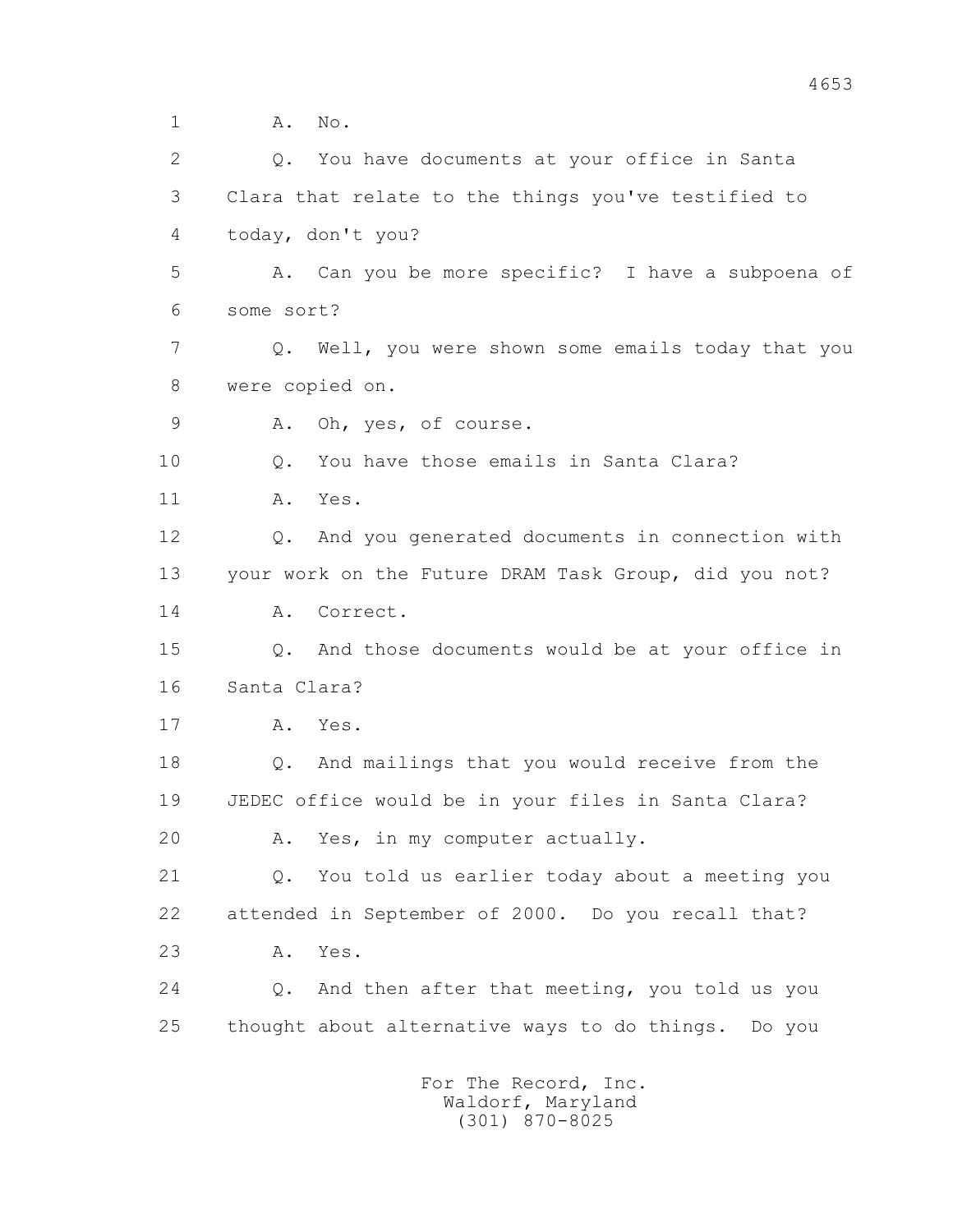1 recall that?

2 A. Yes.

 3 Q. Did you write down -- 4 MS. KORDZIEL: I'm sorry, if you are going to 5 go into that meeting and the discussions, could we have 6 the Court be in camera again? 7 MR. STONE: Your Honor, all I was asking is 8 what he did after the meeting. I thought what he did 9 afterwards was not subject to the in camera order. 10 JUDGE McGUIRE: You are not going to get into 11 the merits of the discussion, right? 12 MR. STONE: Not at this time. 13 MS. KORDZIEL: The activities were still part  $14$  of the  $-$ 15 JUDGE McGUIRE: You know, I can't hear you, 16 ma'am, if you would please step forward. 17 MS. KORDZIEL: What he did afterwards, the 18 activities, that was actually all part of the in camera 19 portion of his testimony from this morning. 20 MR. STONE: That's fine. I don't want to go 21 into in camera, Your Honor, and in fact, if that's the 22 position, that what he did is -- should not be 23 considered public, I'll just defer that and come back 24 to it. 25 JUDGE McGUIRE: Okay, very good.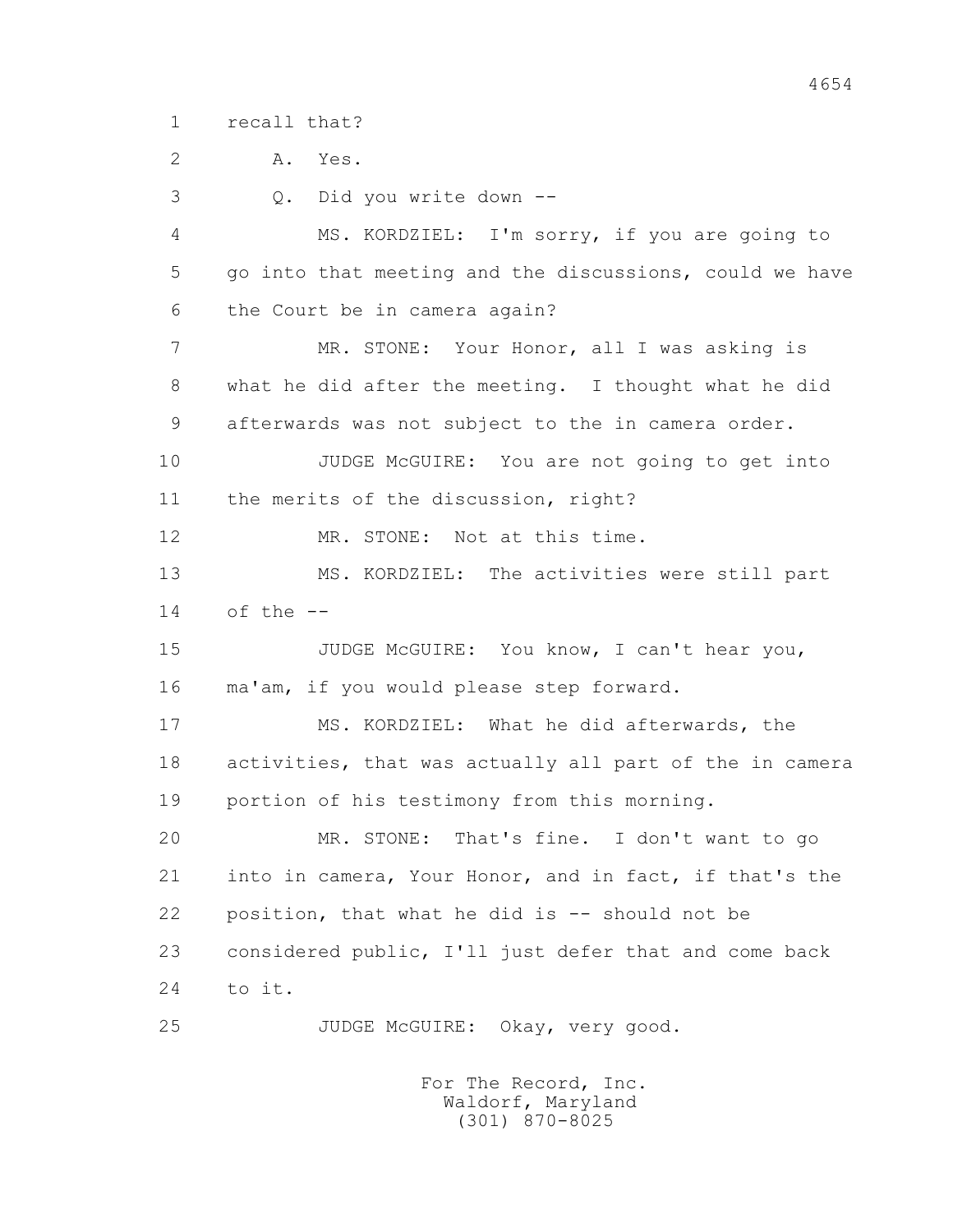1 Ma'am, what's your name again for the record? 2 MS. KORDZIEL: Linda Kordziel, K O R D Z I E L. 3 JUDGE McGUIRE: Okay, thank you. 4 MS. KORDZIEL: I also wanted to raise one 5 thing, because I wasn't sure, but to the extent that -- 6 the documents 1383 and 1384, can I have those deemed 7 confidential? I'm not sure if they are marked that or 8 not. 9 JUDGE McGUIRE: It would have been also easier 10 if you would have brought that up when they were 11 introduced. 12 MS. KORDZIEL: I didn't realize that -- I 13 didn't have the documents. 14 JUDGE McGUIRE: Have these already been 15 introduced in the record previously or were they 16 offered and accepted this morning? 17 MR. STONE: Those documents were produced by 18 Rambus, but -- they were produced by Rambus, not by 19 your client. 20 MS. KORDZIEL: Right. 21 MR. STONE: So, they are Rambus' documents, but 22 they are already subject to the in camera order. 23 JUDGE McGUIRE: All right, if they are already 24 treated in camera, then they are already protected. 25 MS. KORDZIEL: I just wasn't sure. For The Record, Inc.

 Waldorf, Maryland (301) 870-8025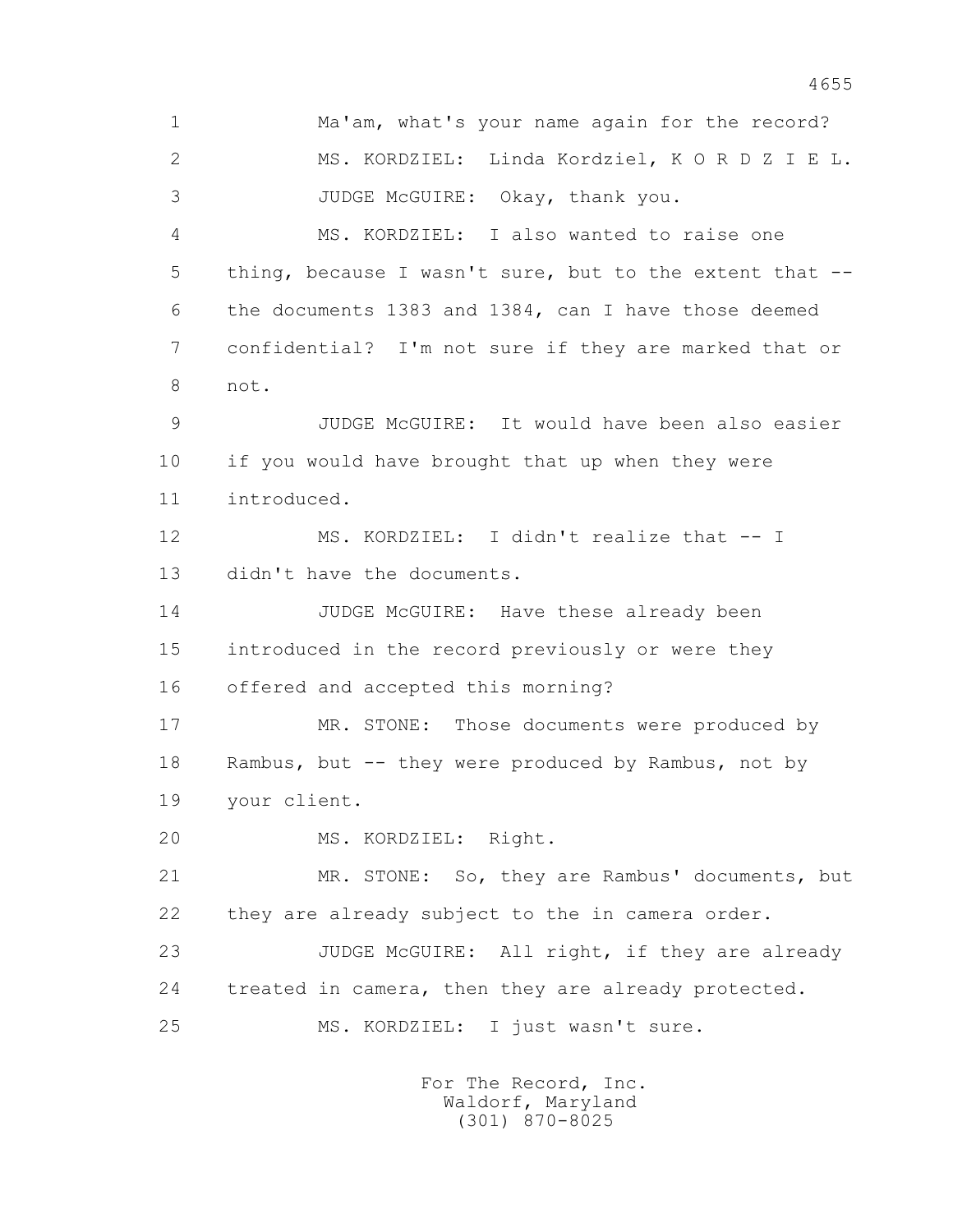1 JUDGE McGUIRE: Mr. Stone, if I understand what 2 you're going to do now is go into other areas and then 3 come back to this, and at that time we will go into in 4 camera session, correct? 5 MR. STONE: That's acceptable, Your Honor. 6 JUDGE McGUIRE: Okay, go ahead. 7 BY MR. STONE: 8 Q. Let me go to a different subject, Mr. Macri. 9 You talked quite a bit earlier today about the 10 phrase "backward compatible," correct? 11 A. Yes. 12 Q. And I want to ask you some questions about that 13 to make sure we understand what "backward compatible" 14 means, if I might. 15 Let me ask you if you would turn to RX-2234, 16 which I put on the top stack on the left for you. If 17 you would, turn to the third page, and look at the 18 chart at the top of the third page. As you define 19 backward compatible, were -- was EDO -- the EDO product 20 backward compatible with fast page? 21 A. Yes, they would be -- they would be considered 22 an evolutionary change. 23 Q. And to you, then, "backward compatible" and 24 "evolutionary change" mean the same thing? 25 A. Not in all situations, but in the situation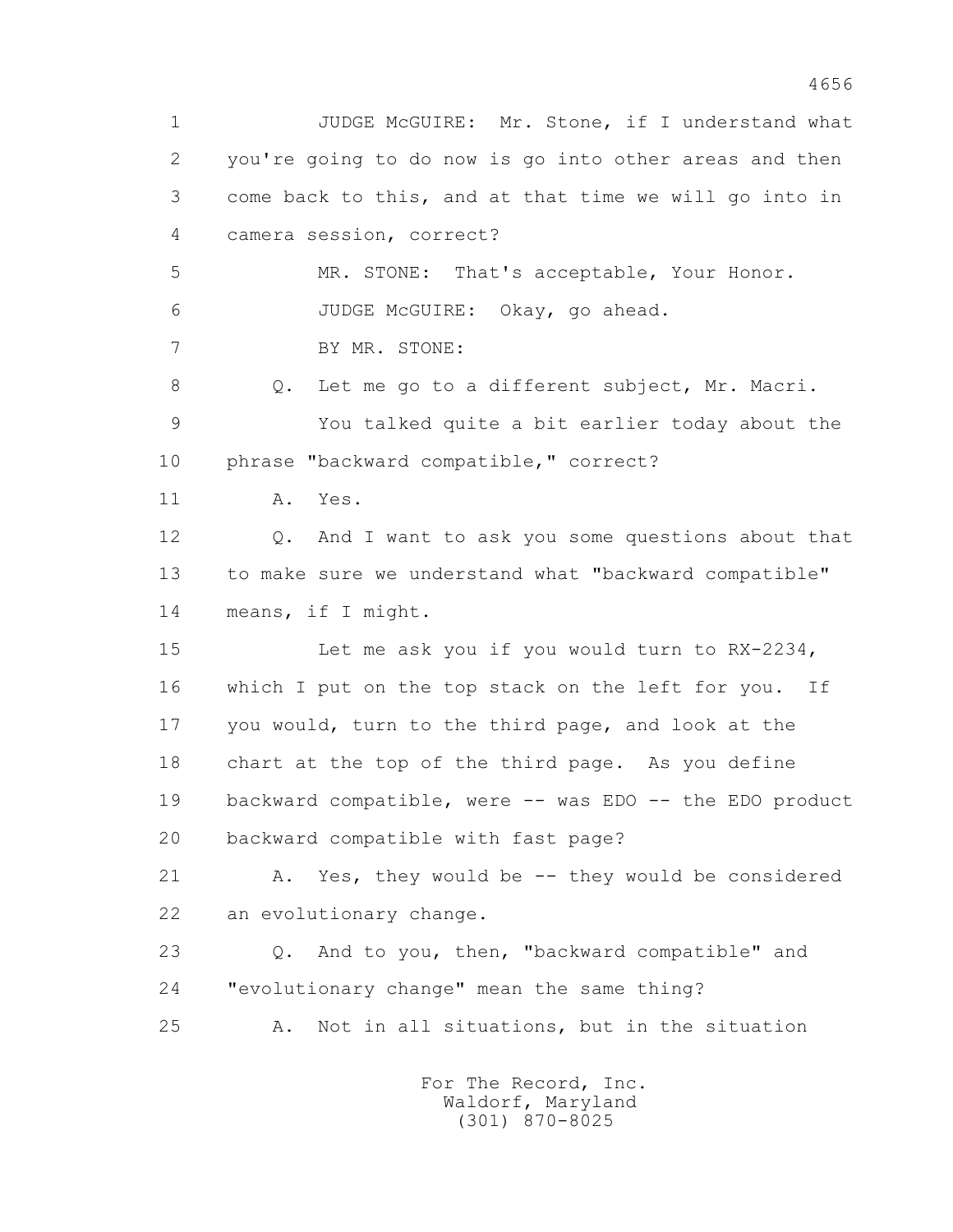1 that you just asked the question, yes.

2 0. Okay. And are each of the products along this 3 line, then, backward compatible, as you use the phrase, 4 with the term that just -- with the product that just 5 precedes it to the left? 6 A. Yes, it's the product that precedes it to the 7 left you could call to be in some ways the basis for 8 the following generation. 9 Q. Okay. And your testimony today is that DDR2 is 10 backward compatible with DDR, correct? 11 A. Yes. 12 Q. Now, am I correct that DDR2 requires the use of 13 a different motherboard than DDR? 14 A. Ah, well, I wouldn't say that it's impossible 15 to design a motherboard that would be compatible with 16 both DDR2 and DDR1. 17 Q. No, sir. 18 A. Okay, then I don't understand your question. 19 Q. There are motherboards that were designed for 20 use with DDR, correct? 21 A. Yes. 22 Q. Those motherboards cannot be used with DDR2, 23 can they? 24 A. Not if they were designed before DDR2 was 25 understood.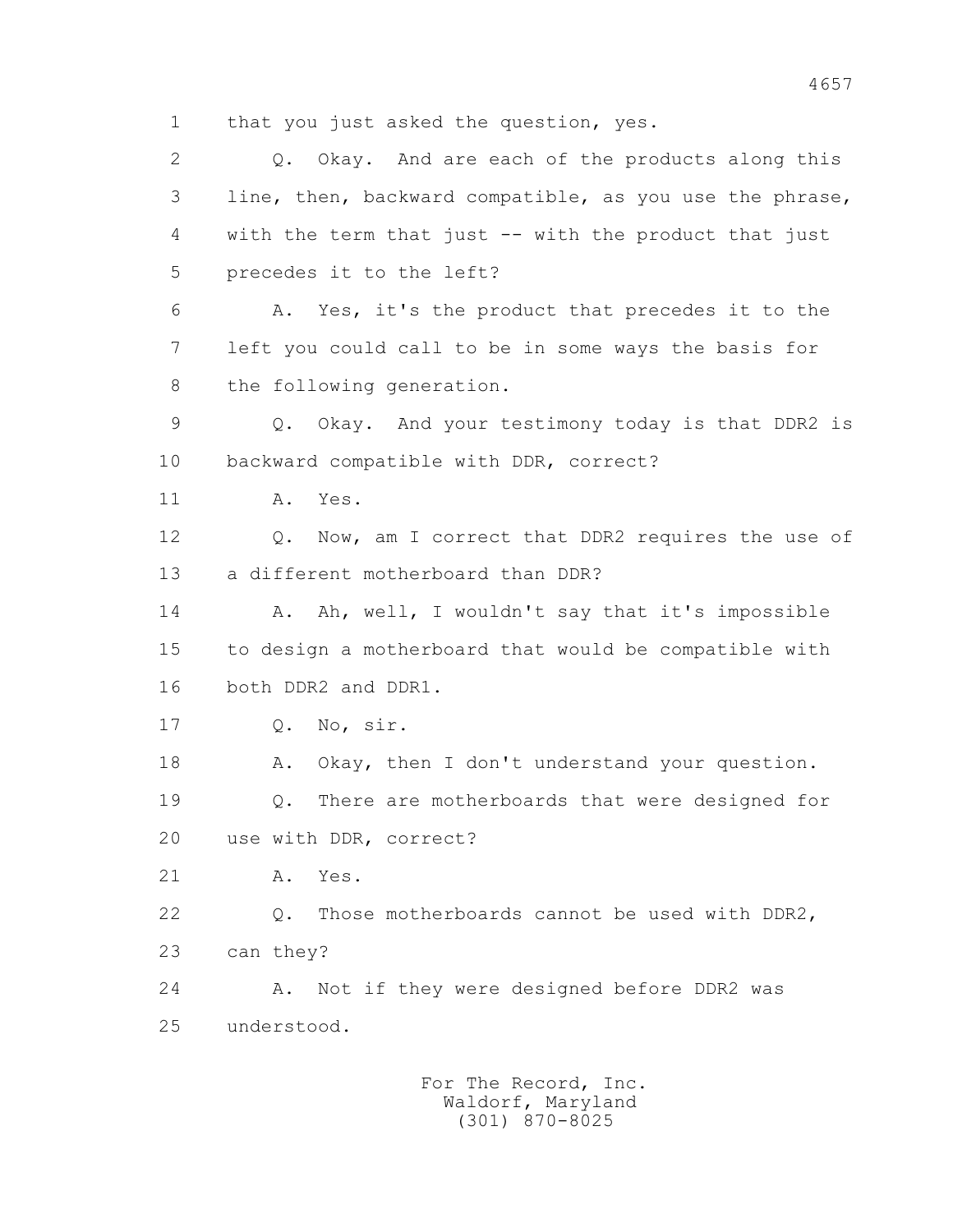1 Q. And are there any motherboards in the market 2 today that are designed for both DDR and DDR2 so far as 3 you know?

 4 A. I am not aware of any motherboards where -- let 5 me make sure I understand your definition of 6 "motherboard." Is that the -- would that be the main 7 board that would form the basis of a personal computer? 8 Q. Yes.

 9 A. Okay, I do not know of any DDR2 motherboards 10 available today.

11 0. And the modules that were designed for use with 12 DDR won't work with DDR2, will they?

13 A. The modules that were designed before DDR2 was 14 known will not work with DDR2.

 15 Q. And are there any modules in the market today 16 that will work with both DDR and DDR2?

17 A. As I already stated, I do not know of any 18 modules that have been designed -- that are available 19 today for DDR2.

 20 Q. Okay. And am I also correct that the number of 21 pins on a DDR2 DRAM is different than the number of 22 pins on the DDR SDRAM?

23 A. Yes, they are different.

 24 Q. And so you can't plug them into the same set of 25 receptacles, if you will, because the number of pins is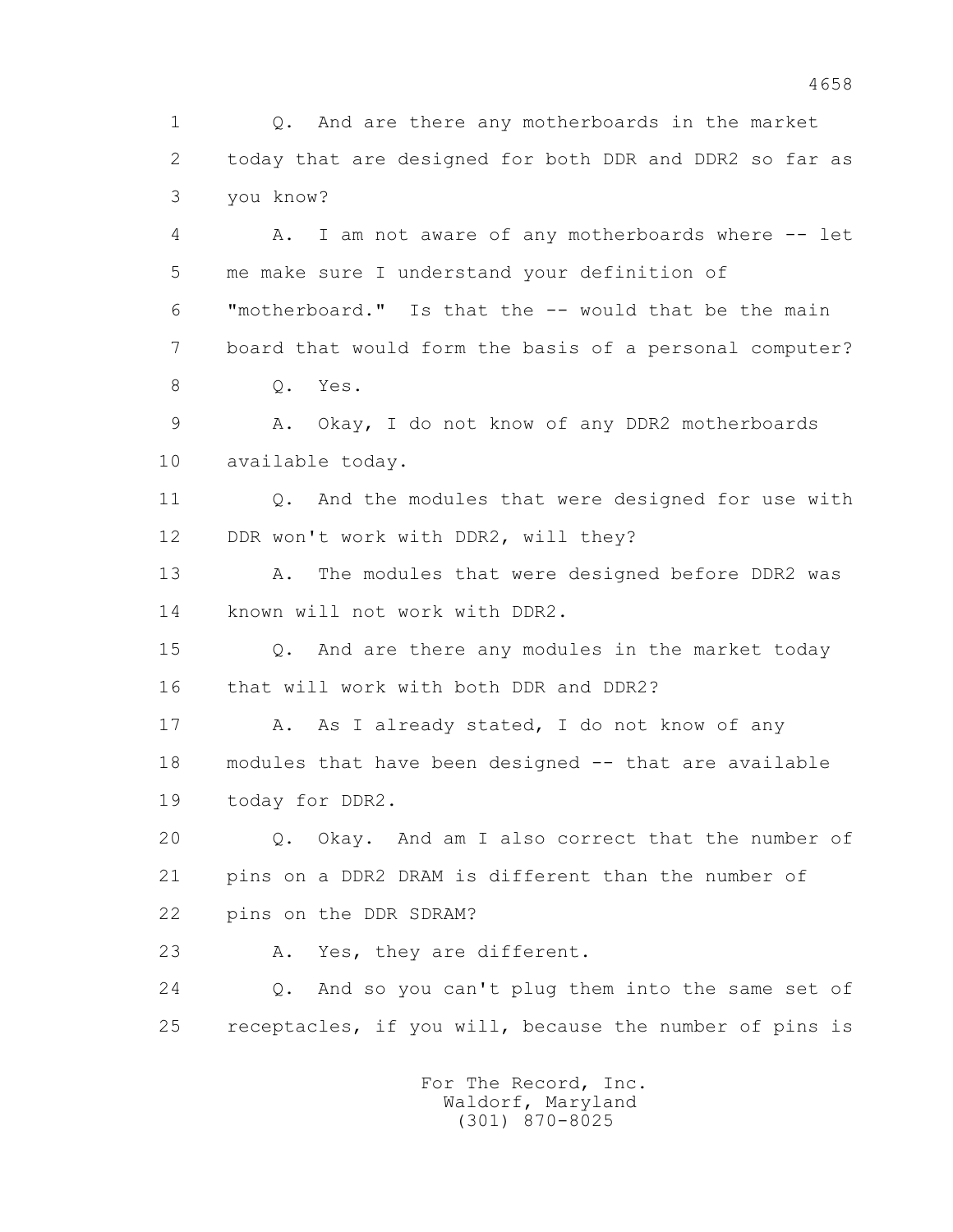1 different?

 2 A. By "receptacle," do you mean a socket? 3 Q. Yes.

 4 A. I do not know of any situation where we are 5 plugging DDR1 DRAMs directly into a socket, nor do I 6 know of a situation where we are plugging DDR2 DRAMs 7 directly into a socket.

 8 Q. Instead, you're connecting them in modules in 9 your experience?

 10 A. Generally, they are soldered down to some type 11 of a module.

 12 Q. Okay. And is it also correct that the 13 controller designed to work with DDR will not work with 14 DDR2?

15 A. Are you saying that controllers that were 16 designed before DDR2 was known?

17 Q. Yes.

18 A. Yes, that would be --

 19 Q. And you'd have to design a new controller if 20 you wanted one to work with DDR2 as compared to the 21 controller that was designed to work with DDR, correct? 22 A. Well, by a new controller, would you mean you 23 would have to start from scratch or would you start 24 with a DDR1 controller and then modify it to work with 25 both DDR1 and DDR2?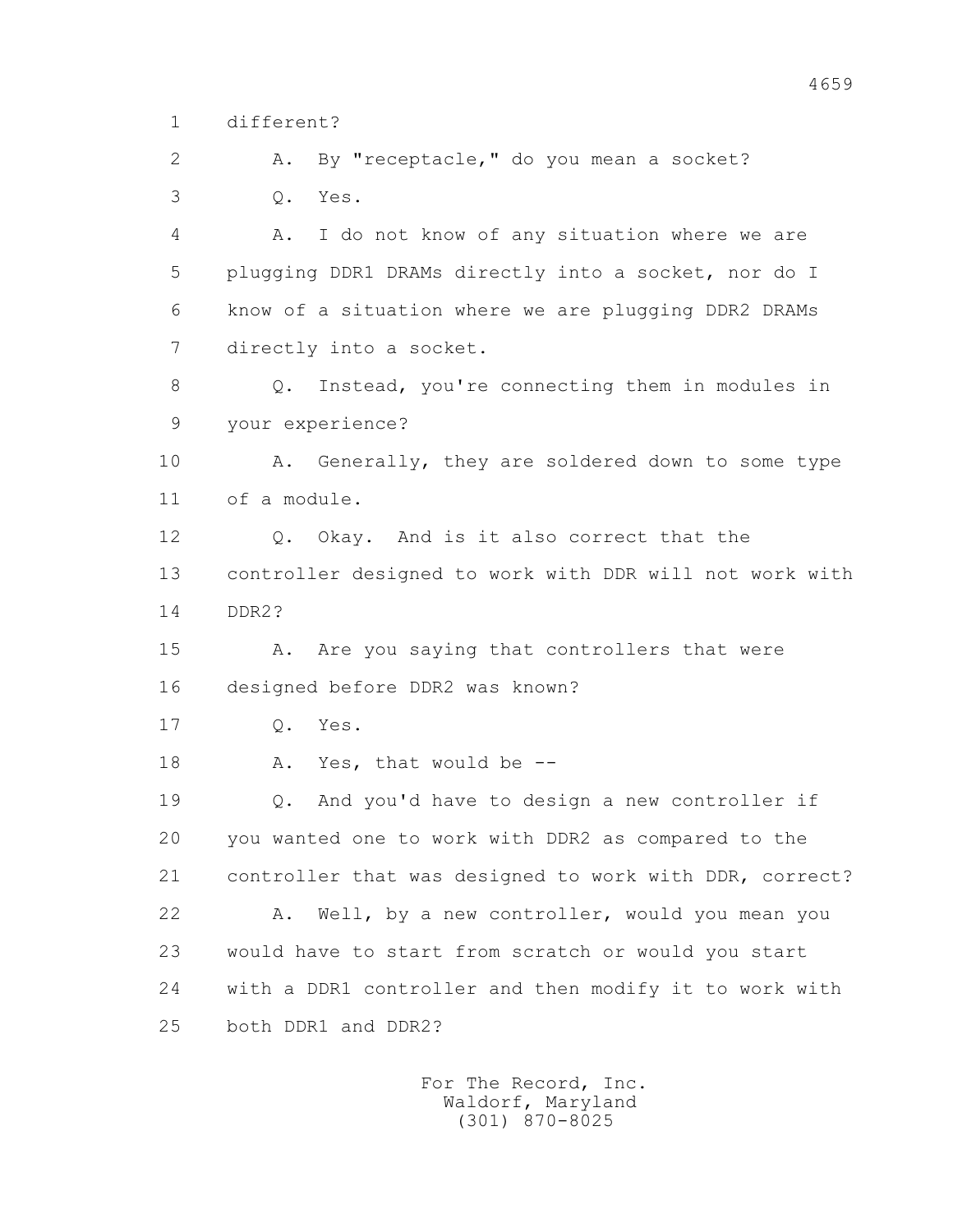1 Q. Well, what I mean is you'd have to design a 2 controller that is different than the controller that 3 was designed to work with DDR1 if you wanted it to work 4 with DDR2. Isn't that a true statement? 5 A. I would start with my DDR1 controller and 6 modify it to work with DDR2, and then I would have a 7 controller that would work with both. 8 0. And that would be different than what you 9 started with, would it not? 10 A. If I had to add -- if I had to add the design 11 elements to support both DRAMs, it would have to be 12 different, yes. 13 Q. Yes. And in order to make it work with DDR2, 14 you would have to add design elements, would you not? 15 A. Yes. 16 Q. Okay. When did you prepare Exhibit 2234, Mr. 17 Macri? 18 A. Let's see, it was done the night before I gave 19 the talk. 20 Q. And when was that? 21 A. Let's see, this was -- I know it was during the 22 Platform '99 Conference. I don't recall the exact 23 date, but that is -- 24 JUDGE McGUIRE: Can you help him out there, Mr. 25 Stone?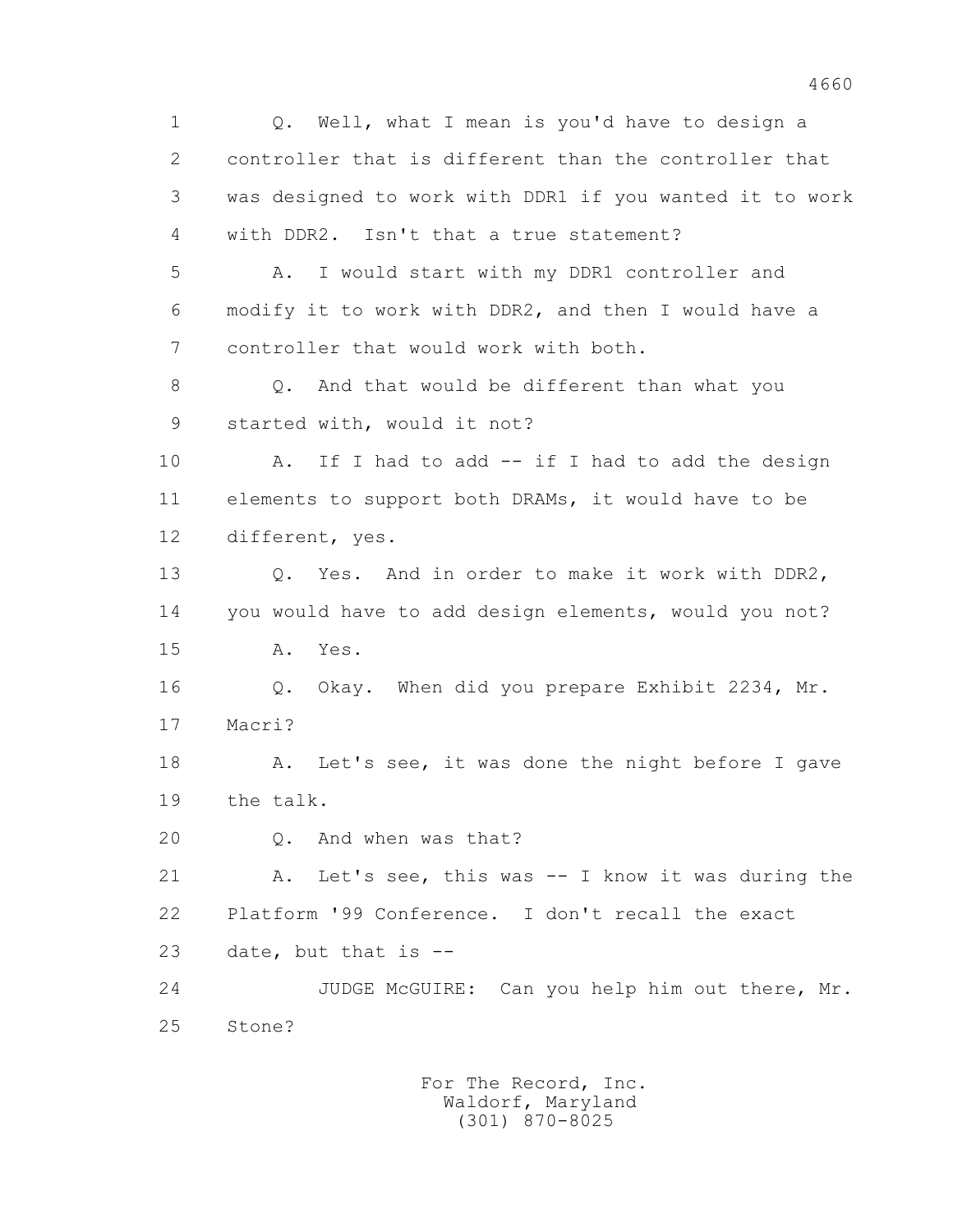1 MR. STONE: I can't, Your Honor. 2 JUDGE McGUIRE: You don't have it in front of 3 you? 4 MR. STONE: I have the document in front of me. 5 It does not have a date on it. 6 JUDGE McGUIRE: Very good. 7 THE WITNESS: Publicly available. 8 BY MR. STONE: 9 Q. Okay, sometime in '99? 10 A. Sometime in '99. 11 Q. Turn to page 2, if you would, of 2234. 12 Was it your intention to invite non-JEDEC 13 members to participate in the JEDEC Future DRAM Task 14 Group? 15 A. Yes, I believe I've already testified to that. 16 Q. And did you, in fact, do that? 17 A. Yes, I have. 18 Q. And did you explain to them that they were or 19 were not subject to any JEDEC rules as a result of 20 participating? 21 A. At the beginning of every task group meeting, 22 we always say that the full JEDEC rules are in effect, 23 and during discussions with these companies, I said, of 24 course, you would have to abide by the JEDEC rules. 25 Q. And did you explain to them what they were?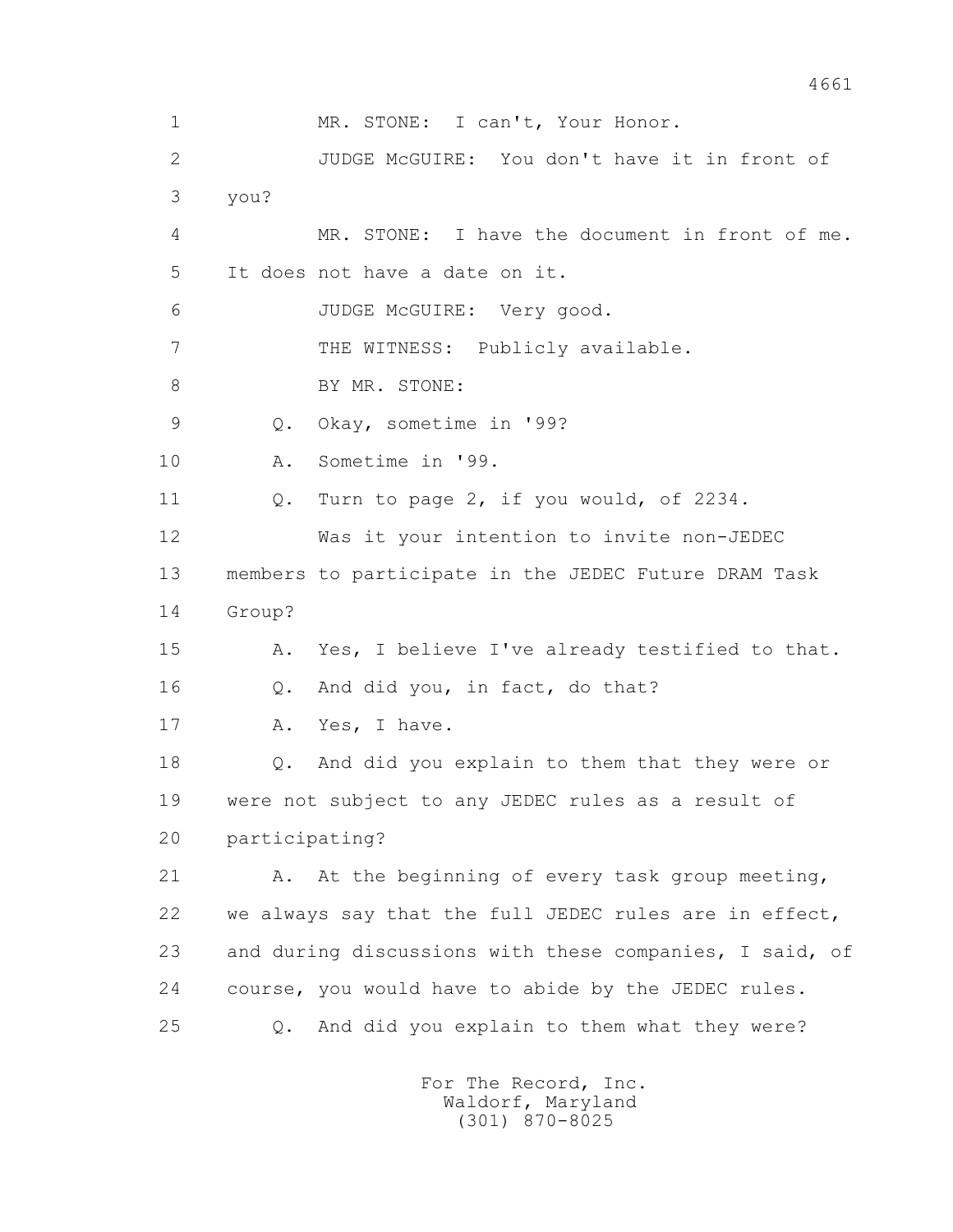1 A. In generalities, yes. I don't recall the exact 2 words I used or -- or the details of those 3 conversations.

 4 Q. Did you hand out copies of the rules to them? 5 A. I did not hand out written copies of the rules 6 to them.

 7 Q. Did you give them a presentation on the JEDEC 8 patent policy?

 9 A. That's always -- always disclosed at the 10 beginning of every JEDEC meeting by standard practice. 11 We state that the -- you know, what -- that there is a 12 patent policy, there's information given out, and we 13 ask if there's any questions generally, you know, at 14 least in all the meetings I attend.

 15 Q. And that was done at the Future DRAM Task Group 16 meetings that you chaired?

17 A. Yes, to the best of my knowledge.

18 Q. Now, none of the minutes that we saw today of 19 meetings of the Future DRAM Task Group make any 20 reference to that, do they?

21 A. I did not read the minutes in absolute detail, 22 so I would have to go back and review all those 23 minutes.

24 Q. Okay.

25 A. But I believe you -- can you just tell me?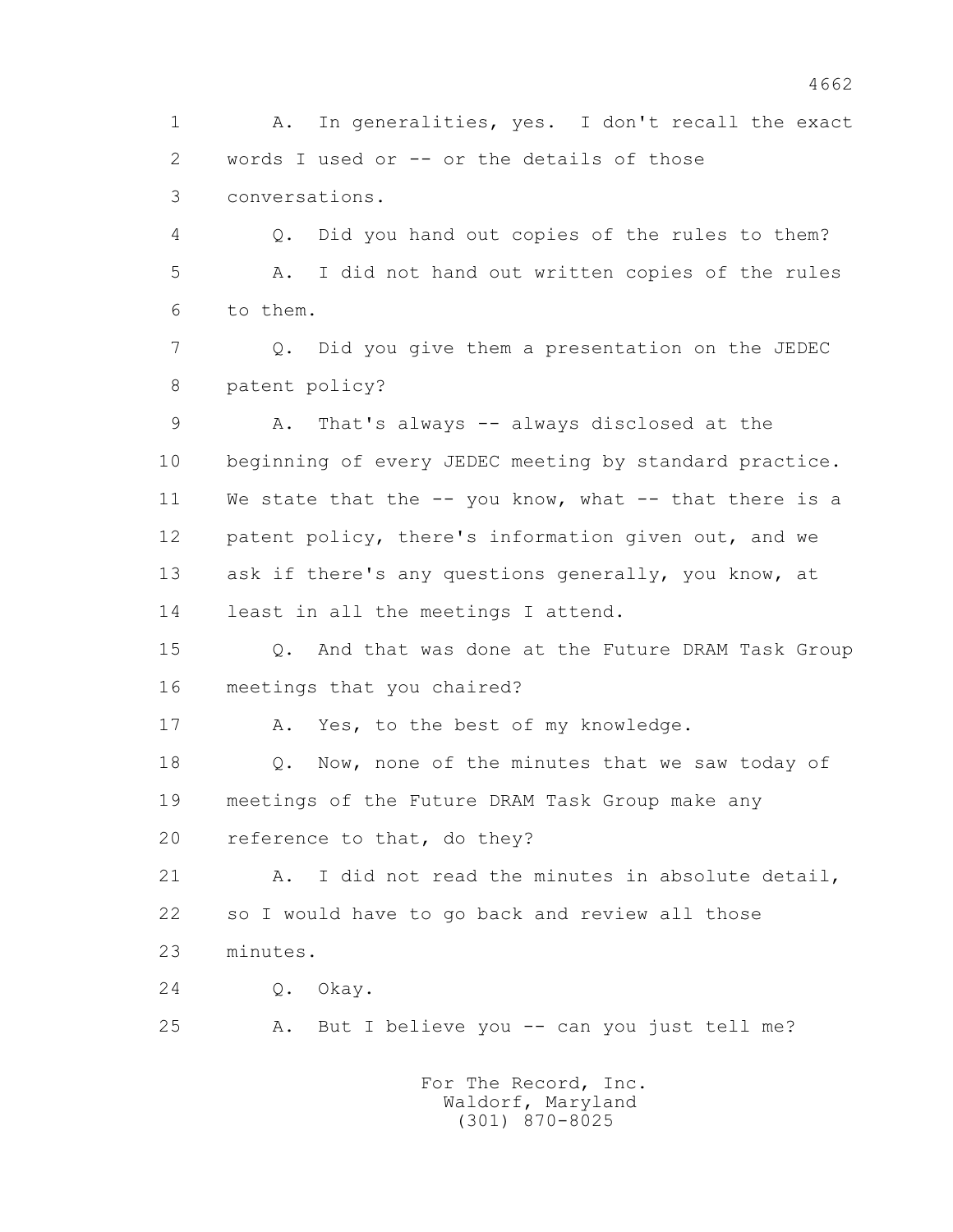1 Q. Can I tell you what, sir?

2 A. If they are in those minutes.

3 Q. I didn't see them.

4 A. Okay.

 5 Q. Let me ask you about page 2 of Exhibit 2234, if 6 I can. Down at the bottom it says, "Goals: Open 7 Standard - It's Free."

8 Do you see that?

9 A. Yes.

 10 Q. Was it your goal to make sure that no royalties 11 would be owed to any company as a result of the design 12 that came out of your Future DRAM Task Group?

13 A. As a goal, I wanted it to be an open standard. 14 As a goal, I wanted it to be free. Achieving goals can 15 only be known after the fact, and I still do not 16 believe if that goal -- if we know if we have achieved 17 that goal or not.

 18 Q. My question just, Mr. Macri, is very simple. 19 Was it your goal to ensure that no royalties would be 20 owed on whatever design came out of the Future DRAM 21 Task Group?

 22 A. My goal was that it would be an open standard 23 and it would be free. I do not know if we achieved 24 that goal.

25 Q. And again, let's see if we can just try to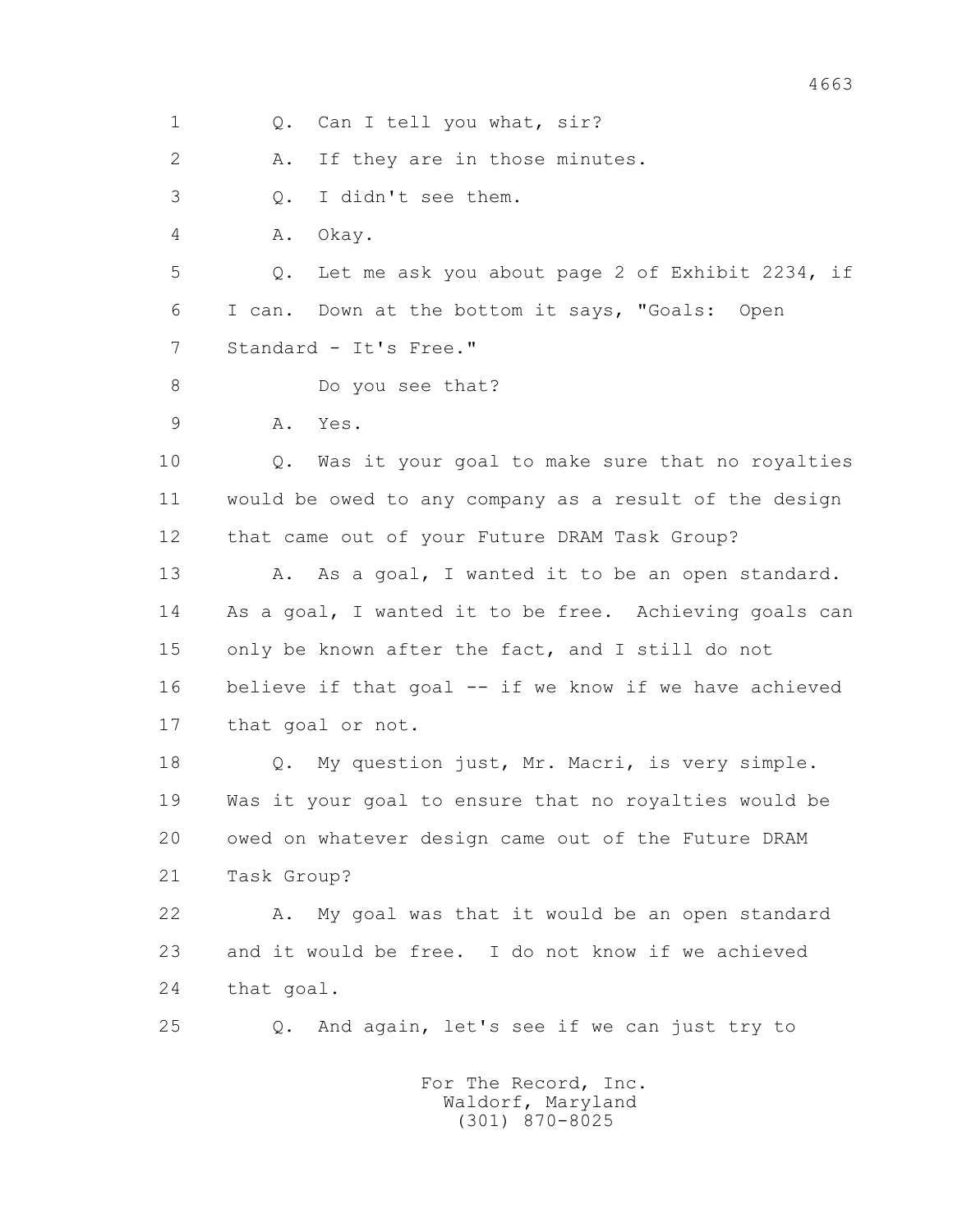1 focus. I just want you to confirm or not whatever the 2 case is, that your goal -- not what you achieved, but 3 your goal -- was to ensure that no royalties would be 4 owed with respect to a product manufactured in 5 accordance with the design that came out of the Future 6 DRAM Task Group.

7 A. I'd say it was a general goal.

 8 Q. Okay. And in order to do that, one of the 9 things you wanted to do was make sure that you avoided 10 including in the standard anything that was the subject 11 of patents, correct?

 12 A. As part of the goal, did we -- I just don't 13 know if we have been able to achieve that.

 14 Q. And again, sir, I'm not asking what you 15 achieved at the moment. I'm just asking you, wasn't it 16 your goal to try to do a design that would avoid 17 patents?

 18 A. We didn't talk -- I wouldn't say -- we didn't 19 have a goal of doing a design that would try to do 20 patent -- you know, that would try to -- that hit your 21 exact statement. Our goal was to have an open standard 22 and have it be free. If that means what -- I don't 23 know if that fits exactly your definition of what you 24 said, but that's what those words say, and that's what 25 those words mean.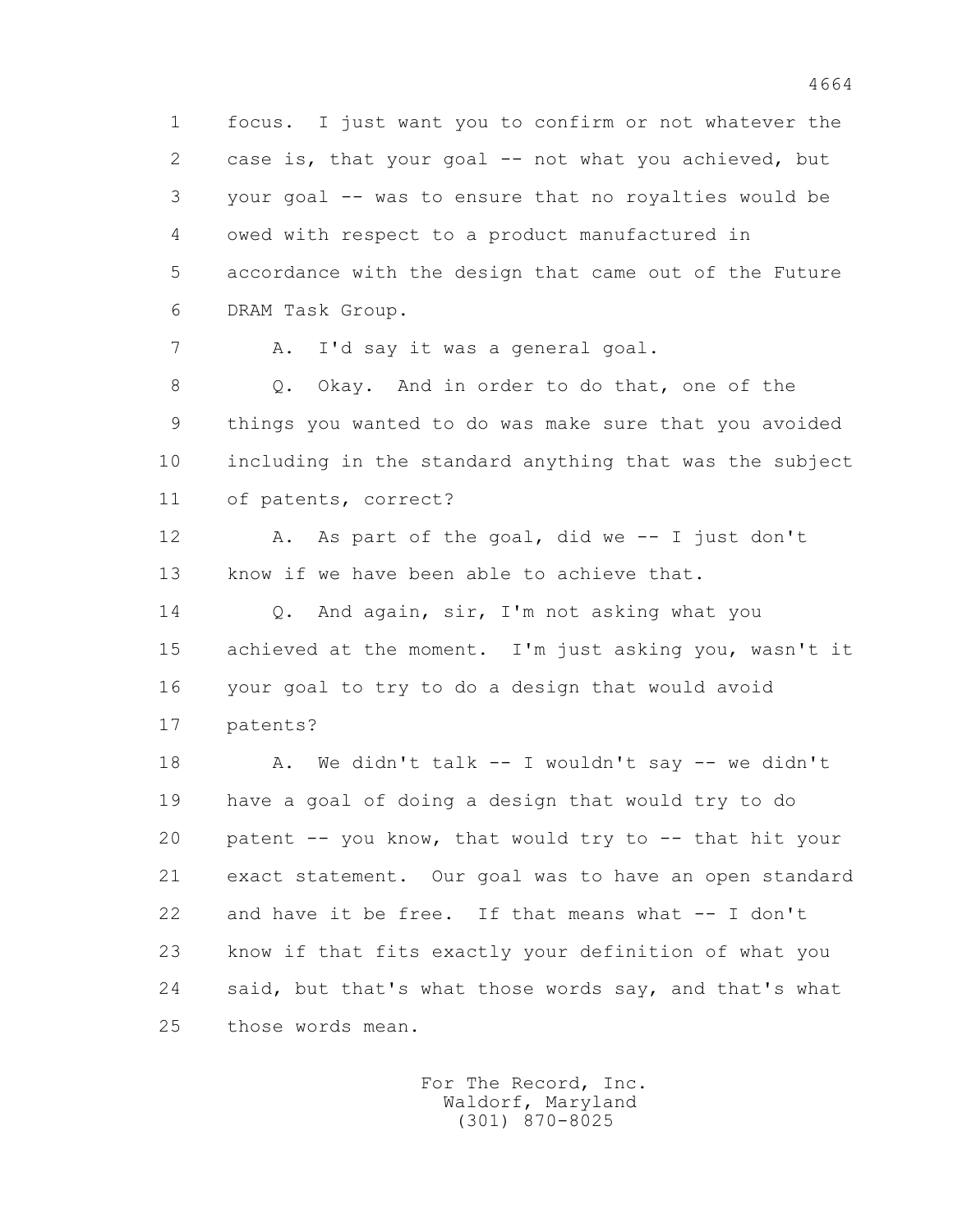1 Q. Well, let me take you away from the words for a 2 moment and just ask you about what was in your mind in 3 1998 and 1999 as you started chairing the Future DRAM 4 Task Group. Can we put yourself back in that same 5 time?

```
 6 A. Yes.
```
 7 Q. Were you trying to develop a design that would 8 not infringe upon the patents of companies that might 9 feel that they were entitled to royalties?

 10 A. That wasn't in my mind. My mind was to develop 11 a standard that would be widely adopted throughout the 12 world, and in my mind, that meant that this needed to 13 be an open standard, and based on my knowledge, the 14 previous open standards were free, and so I was just 15 carrying on with the tradition of the open standard.

 16 I didn't put thought into patents or what was 17 happening in the world surrounding patents or the 18 issues of third-party companies with patents.

 19 Q. Well, when was the first Future DRAM Task Group 20 meeting where patents were discussed?

21 A. You mean where someone brought up a patent 22 issue?

 23 Q. No, where any patents were discussed at the 24 meeting.

25 A. I just don't recall that date. I don't know --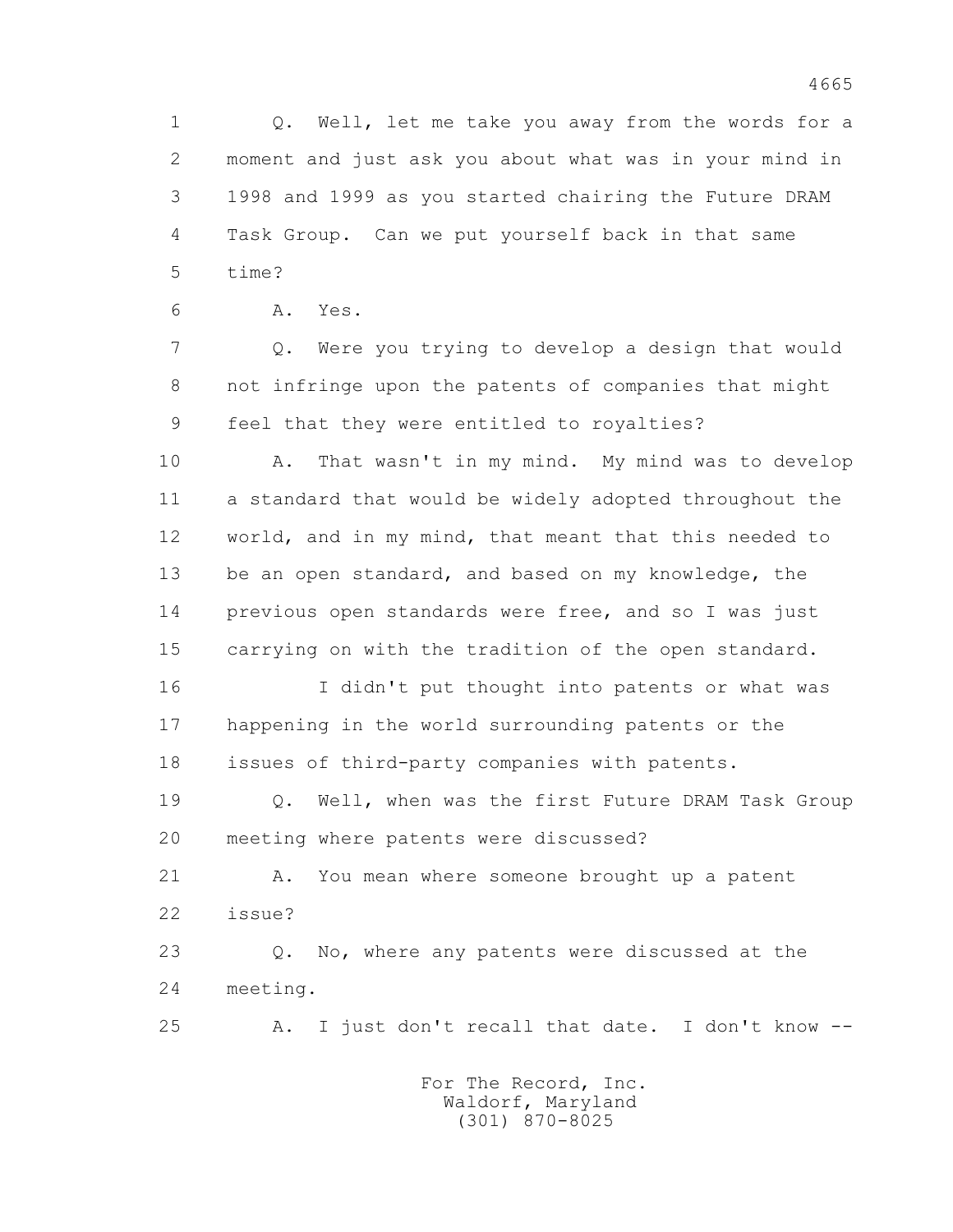1 I mean, I know there were -- you know, as in any JEDEC 2 meeting, sometimes there are people -- you know, people 3 that are required to disclose their patents and their 4 pending patents and, you know, and any knowledge of 5 anybody else's patents. So, I am sure during the 6 course of the Future DRAM Task Group, those situations 7 came up, and people did make those statements.

 8 Q. Well, patents of third parties were discussed 9 at the Future DRAM Task Group meetings, were they not? 10 A. It was -- there have been -- I don't recall if 11 it was third parties or if it was the companies that 12 owned the patents themselves. There could have been 13 both. I just don't remember.

14 0. Well, more specifically, weren't Rambus patents 15 discussed at meetings of the Future DRAM Task Group? 16 A. The only time Rambus was discussed was at the 17 initial meetings where we were trying to identify the 18 basic -- you know, the basis that we should start with 19 for the DDR2 standard. I don't recall discussions on 20 Rambus intellectual property at the meetings.

 21 Q. Don't you recall discussions at meetings of 22 doing the design in particular ways to avoid IP 23 problems?

24 A. Yes, I mean, when -- if someone brought up a 25 patent issue, it is the responsibility of the committee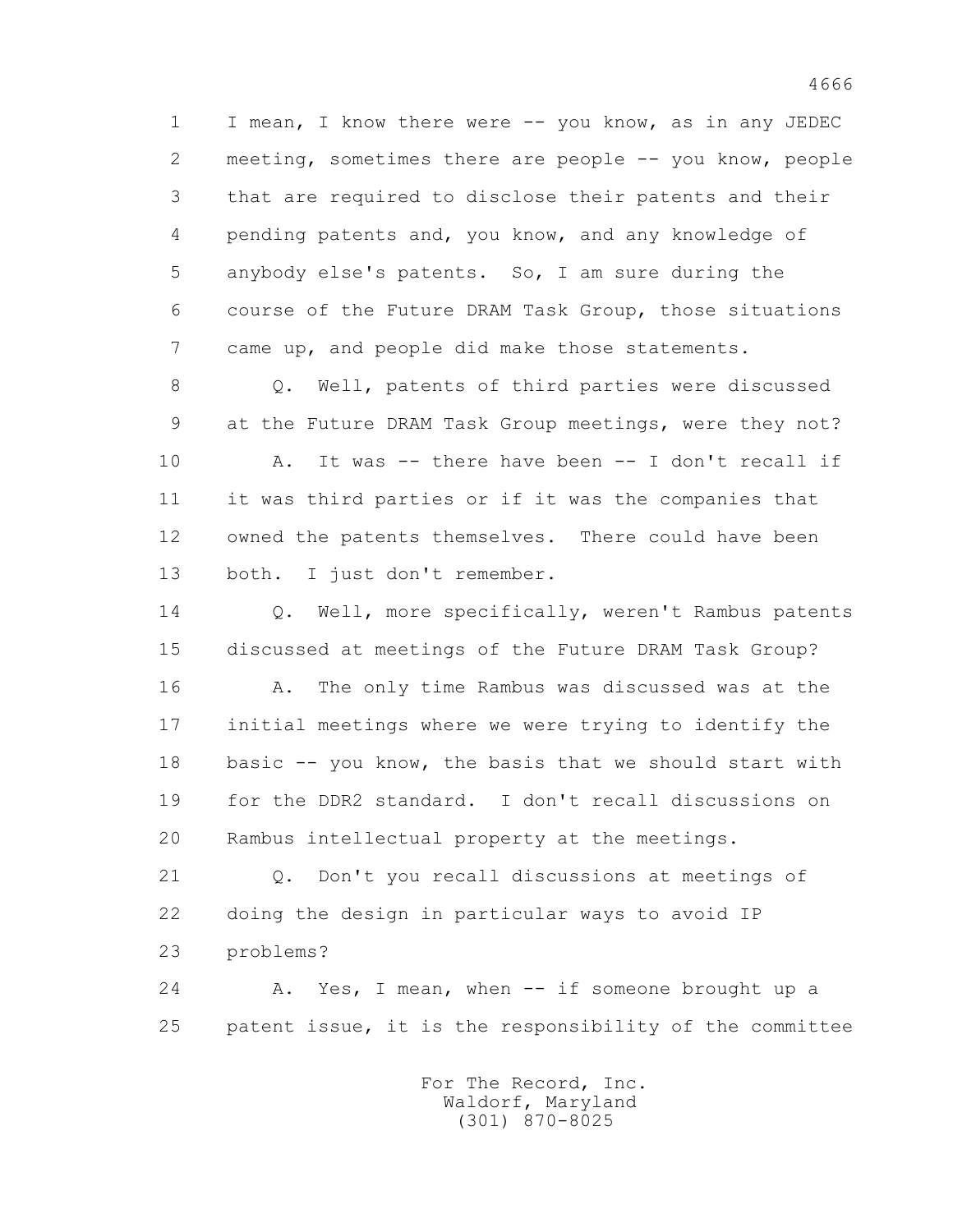1 to understand that issue and examine alternatives. 2 Q. And wasn't it true that among the IP problems 3 that were brought up at these meetings were discussions 4 of Rambus patents? 5 A. I don't recall direct discussions on the Rambus 6 patents. 7 Q. When did you, Mr. Macri --8 A. I just don't recall that. 9 Q. -- when did you first learn that Rambus had 10 patents that would impact the design of a DRAM? 11 A. It was probably through the press, you know, 12 the public -- you know, there was a lot of public 13 statements made or, you know, lawsuits that were filed, 14 down that line. You know, I did not search out any -- 15 I did not do any patent searches myself. 16 Q. Well, you knew about Rambus patents before 17 January -- before September of 2000, didn't you? 18 A. Yes, I was -- yes, there was -- I had 19 definitely read things in the press before then. 20 Q. Okay. Now, did any -- before January -- let 21 me -- before September of 2000, did any of the DRAM 22 manufacturers talk to you about what they knew about 23 Rambus patents? 24 A. I'm sure during my many meetings with the DRAM 25 companies, someone may have mentioned something about a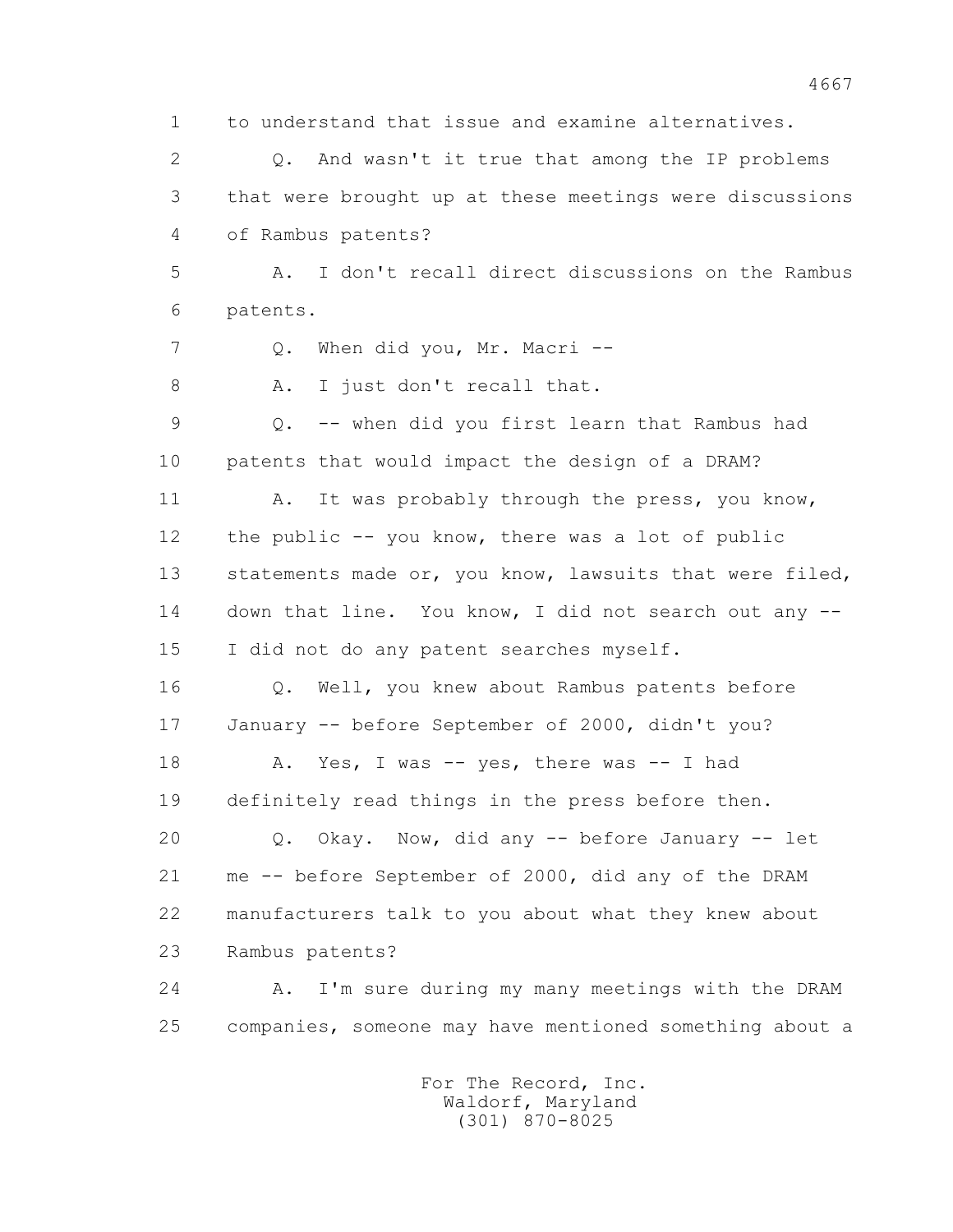1 Rambus patent, but more in a conversation of what was 2 going on in the public space. I mean, it was -- you  $3$  know, in the engineering community, it was a  $-$ - you 4 know, the lawsuits surrounding Rambus and the 5 litigation and stuff was, you know, discussed, but not 6 in the context of, you know, DDR2 specifically.

 7 Q. Before there was any litigation, before you 8 knew of the litigation, did DRAM manufacturers come to 9 you and say, you know, we're aware of Rambus patents, 10 and we're looking at whether we should modify our 11 designs to avoid any possible infringement of those 12 patents?

 13 A. I don't recall direct conversations with -- I'm 14 just trying to think. I can't remember if there were 15 conversations before or after that date, if it happened 16 before or after the litigation. I just don't remember.

 17 Q. You did learn at some point that among the 18 claims that Rambus had were claims that might cover 19 programmable CAS latency, programmable burst length, 20 the use of dual edge clocking and the use of DLL on 21 chip, correct?

22 A. I did become aware of those, yes.

23 Q. Okay.

 24 A. Are you -- did you ask in this particular time 25 frame or just ever?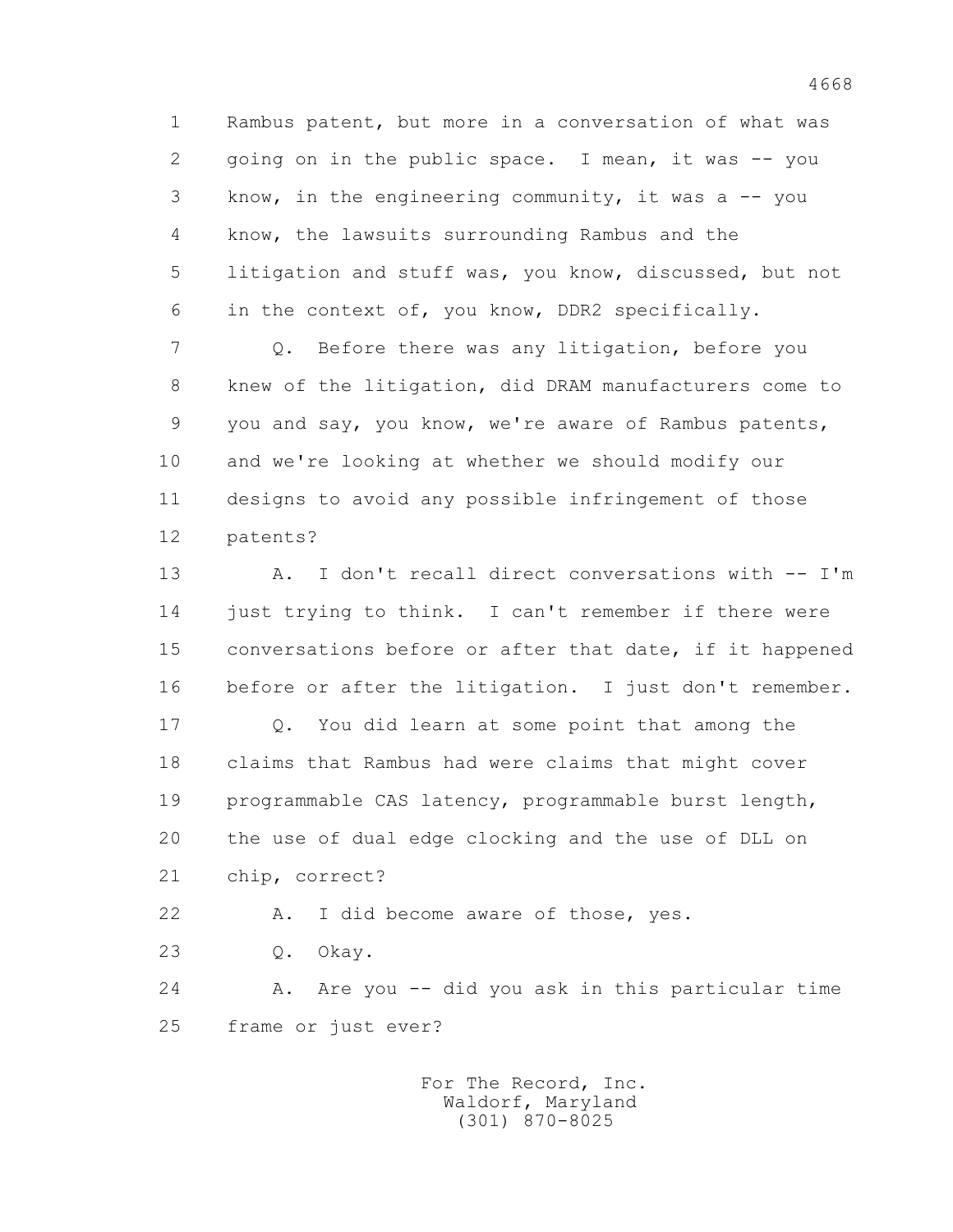1 Q. I did not ask you a particular time. 2 A. At some point, I did become aware of those. 3 Q. And you first became aware of the Rambus design 4 in the early nineties, did you not? 5 A. Yes, when I was at Digital Equipment 6 Corporation. 7 Q. You had a meeting, am I not correct, with Dr. 8 Farmwald and Mr. Hampel of Rambus in the early 1990 9 time frame? 10 A. Yes. 11 Q. And they explained to you the Rambus technology 12 and design? 13 A. It was a -- not at the detail level; just at 14 the conceptual level. And we spent more time talking 15 about -- not the details of the Rambus design, but 16 actually the details of a prediction method with 17 Farmwald. He had a -- kind of a really neat idea, and 18 I went off and performance-modeled it for a while, but 19 it was -- that was a kind of a general idea, and that's  $20$  what  $-$  21 JUDGE McGUIRE: Okay, let's just stick to the 22 question here. I think we're getting a little beyond 23 the scope of the question. 24 MR. STONE: Thank you, Your Honor. 25 BY MR. STONE: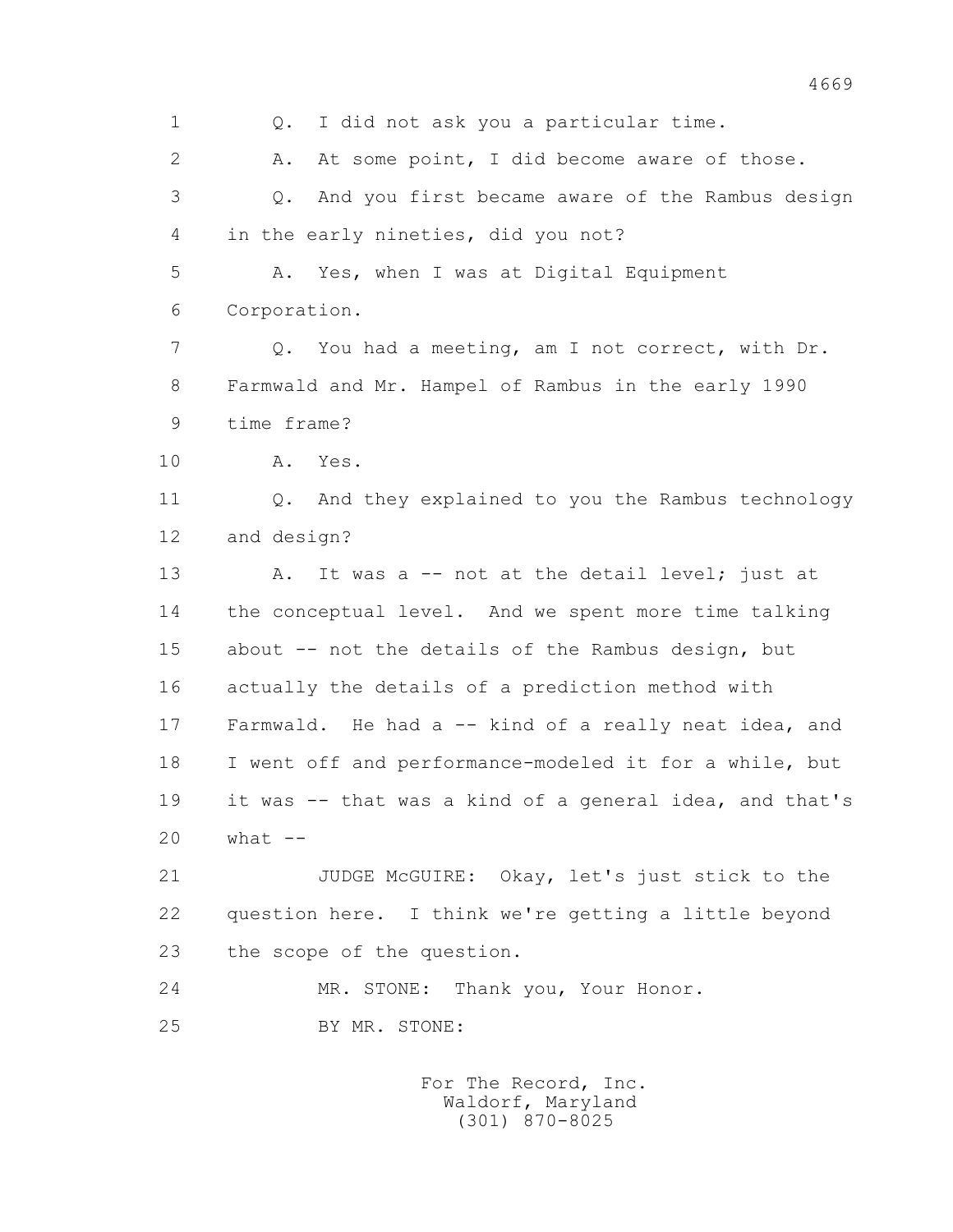1 Q. And in the time frame when you had your meeting 2 with Dr. Farmwald and Mr. Hampel, they left you with 3 some documents about Rambus and its technology, didn't 4 they?

 5 A. They may have, yes. I just don't remember. 6 Q. And didn't you know at that time that one of 7 the features of the Rambus design was the use of dual 8 edge clock?

 9 A. Oh, I wasn't interested in -- I don't recall 10 being interested in that particular feature at all. I 11 was interested in the higher level architecture of the 12 DRAM, not the low-level architecture of the DRAM.

 13 Q. And not to be derogatory with the use of "high" 14 and "low" in terms of levels, but let me ask you one 15 more question which may be on a low level.

 16 Didn't you also become aware in the early 17 nineties that Rambus' technology included the use of a 18 DLL?

 19 A. Again, that would be a low-level issue. I was 20 concerned with more the serial packet nature. That's 21 what I was more interested -- that's what I was 22 interested in. How the DRAM was clocked in the early 23 nineties was what I would call a nit, a very low-level 24 thing that would be interesting if we wanted to go down 25 that path, but at the beginning, we always work at a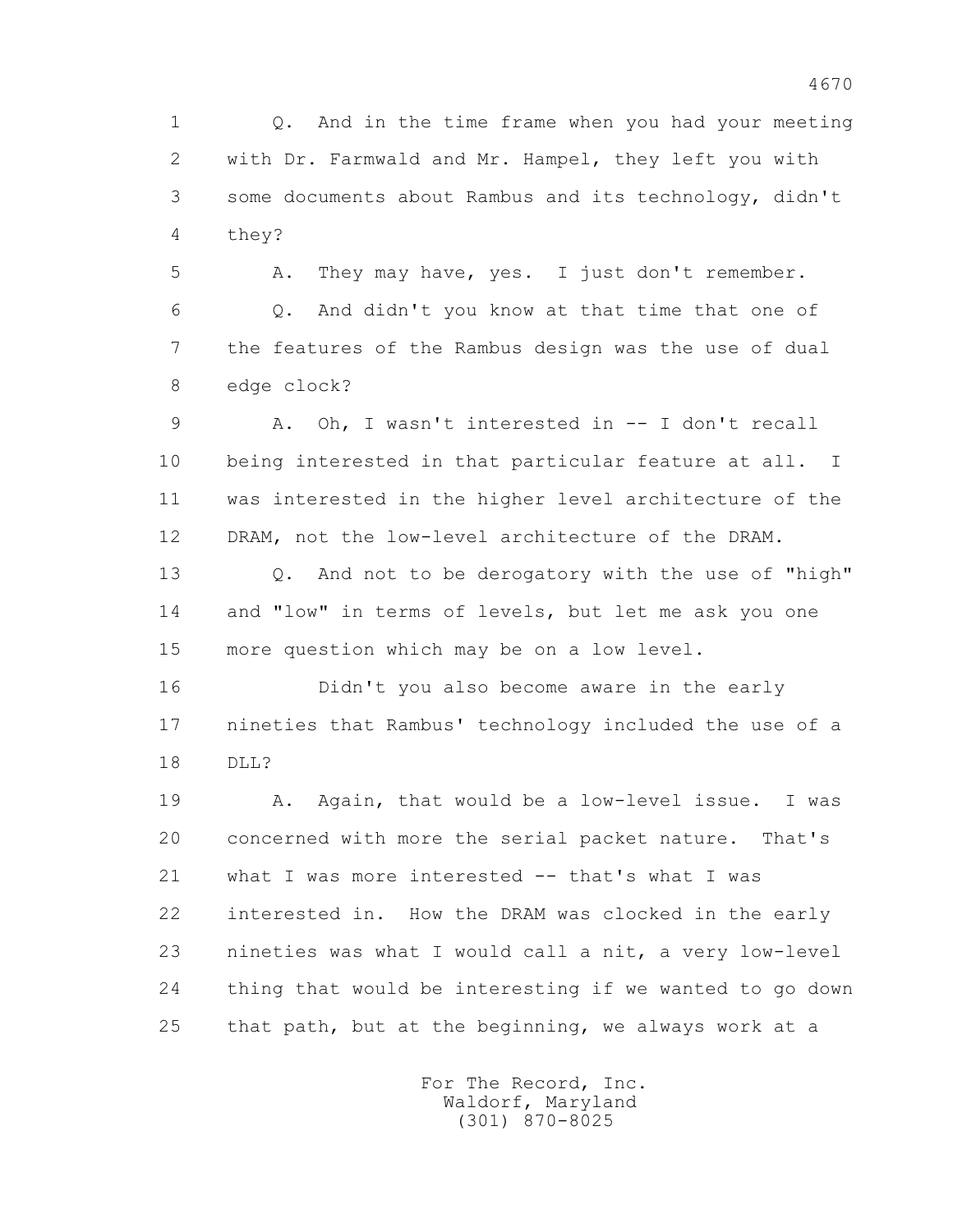1 high-level architectural phase, which doesn't really 2 care about any of those issues. It's more the 3 performance modeling phase.

 4 So, we're -- we're looking at the big picture, 5 not at, you know, really the nits of the design. I 6 mean, that's almost irrelevant at that stage.

 7 Q. Didn't you ultimately become involved in the -- 8 helping the design of the alpha servers at DEC?

 9 A. No, I wasn't at DEC at the time they did the 10 alpha servers. The -- well, I guess the alpha 11 microprocessors I did, but not -- you know, in these -- 12 the alpha servers I guess indirectly, by working on the 13 microprocessors, I did participate in the alpha 14 servers.

 15 Q. And did you have any involvement while you were 16 at DEC in introducing RDRAM products into your design?

17 A. No, the only thing I did was do some initial 18 research in how to emulate a different DRAM using a 19 combination of RDRAM and some on-chip features. That 20 was only done at the research stage, and that work went 21 nowhere. All of the use of RDRAM at DEC, I believe, 22 took place after I left.

 23 Q. And then when you arrived at Silicon Graphics, 24 did you find that they were working on designs that 25 utilized RDRAM?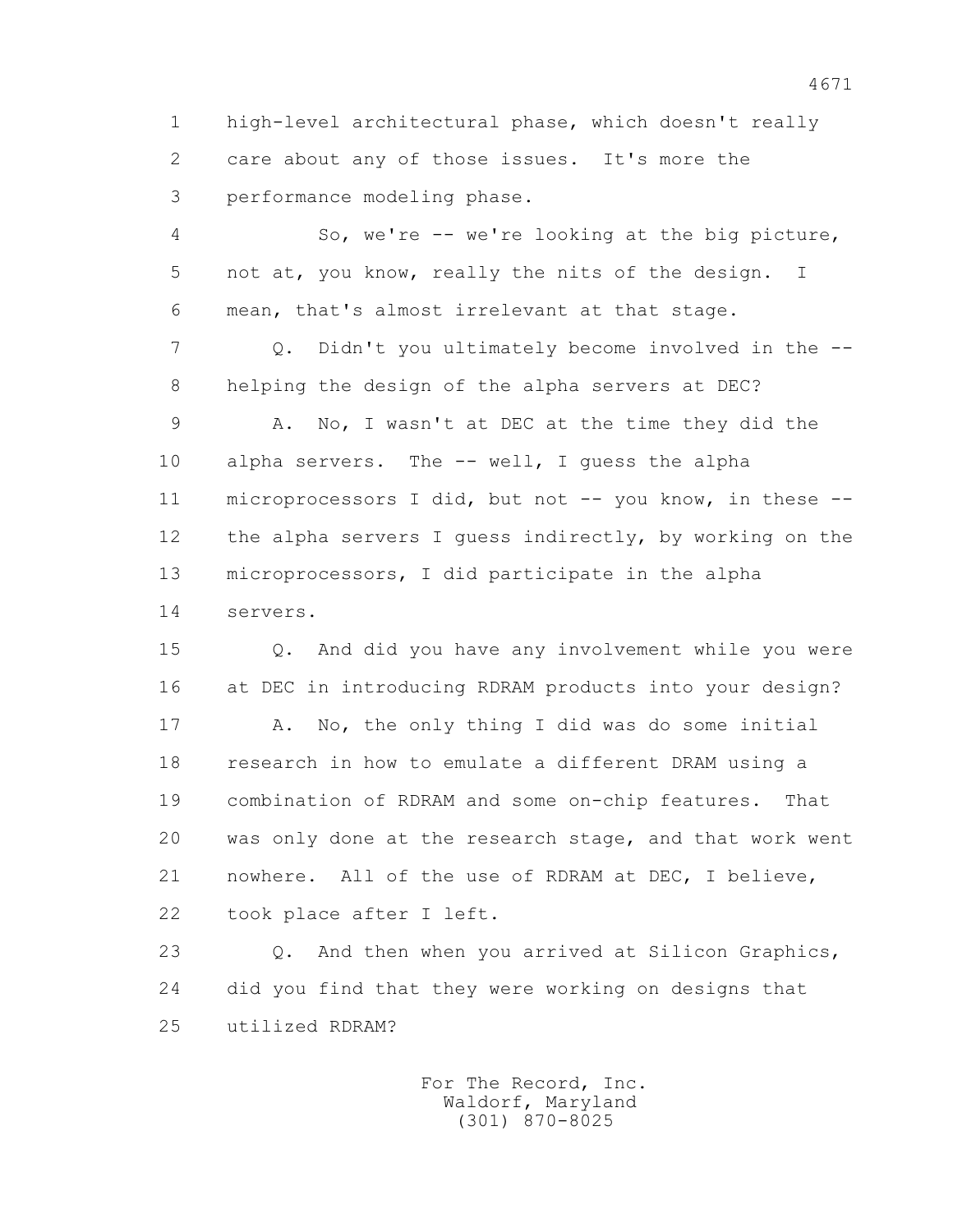1 A. Not in the part of the company that I worked 2 in. 3 Q. Did you -- 4 A. I worked -- 5 Q. -- did you know that they were in other parts 6 of the company? 7 A. Yes, but I wasn't aware of the details of what 8 they were doing. 9 Q. And then when you -- when you went to ArtX, 10 were you involved with any RDRAM products there? 11 A. Ah, we -- we had no RDRAM products. 12 Q. Did you work at all on the Nintendo product 13 when you were at SGI? 14 **A.** No. 15 Q. Earlier, when there was some testimony about 16 Nintendo, that's a product that you were not involved 17 with at SGI? 18 A. I was not involved with the Nintendo product at 19 SGI. 20 Q. The -- look, if you would, still at 2234, and 21 go, if you would, to page 10. In 1999 when you 22 prepared Exhibit RX-2234 for the presentation you gave 23 at the Platform Conference, did you present at that 24 time a list of features that you were contemplating 25 would be in DDR2 that would have enhanced the cost or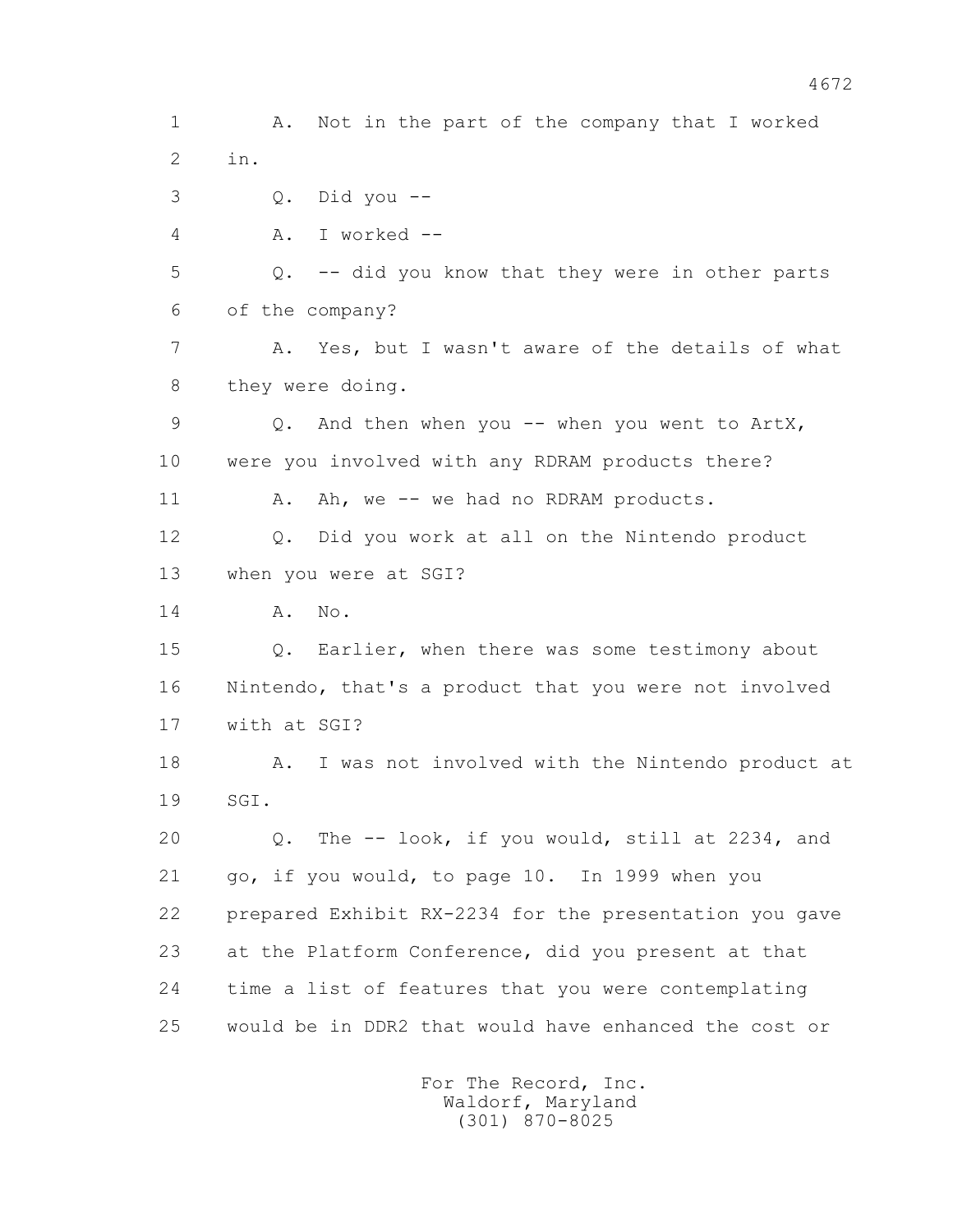1 improve the cost of the product?

2 A. Yes.

 3 Q. Was one of those improvements the elimination 4 of a burst interrupt command? 5 A. Yes. 6 Q. And was that something you were recommending in 7 1999? 8 A. I myself, yes, did recommend that we remove 9 that command. 10 Q. Okay. And in 1999, was it one of the 11 contemplated cost improvements that you would use a 12 fixed burst length of four? 13 A. It wasn't due to costing that we did that. 14 There was an overriding goal of DDR2 to be simple. A 15 DRAM specification is quite thick, and as an engineer, 16 I didn't like that, and so the goal was to remove all 17 unneeded features unless someone could justify them. 18 And at the time, this is where we -- you know, 19 we thought we could remove this feature because no one 20 could come up with a compelling justification. 21 Q. And if you removed the programmable burst 22 length, was it expected that that would reduce testing 23 costs?

24 A. Whenever you make something simpler, you remove 25 something to test, you always remove some costs from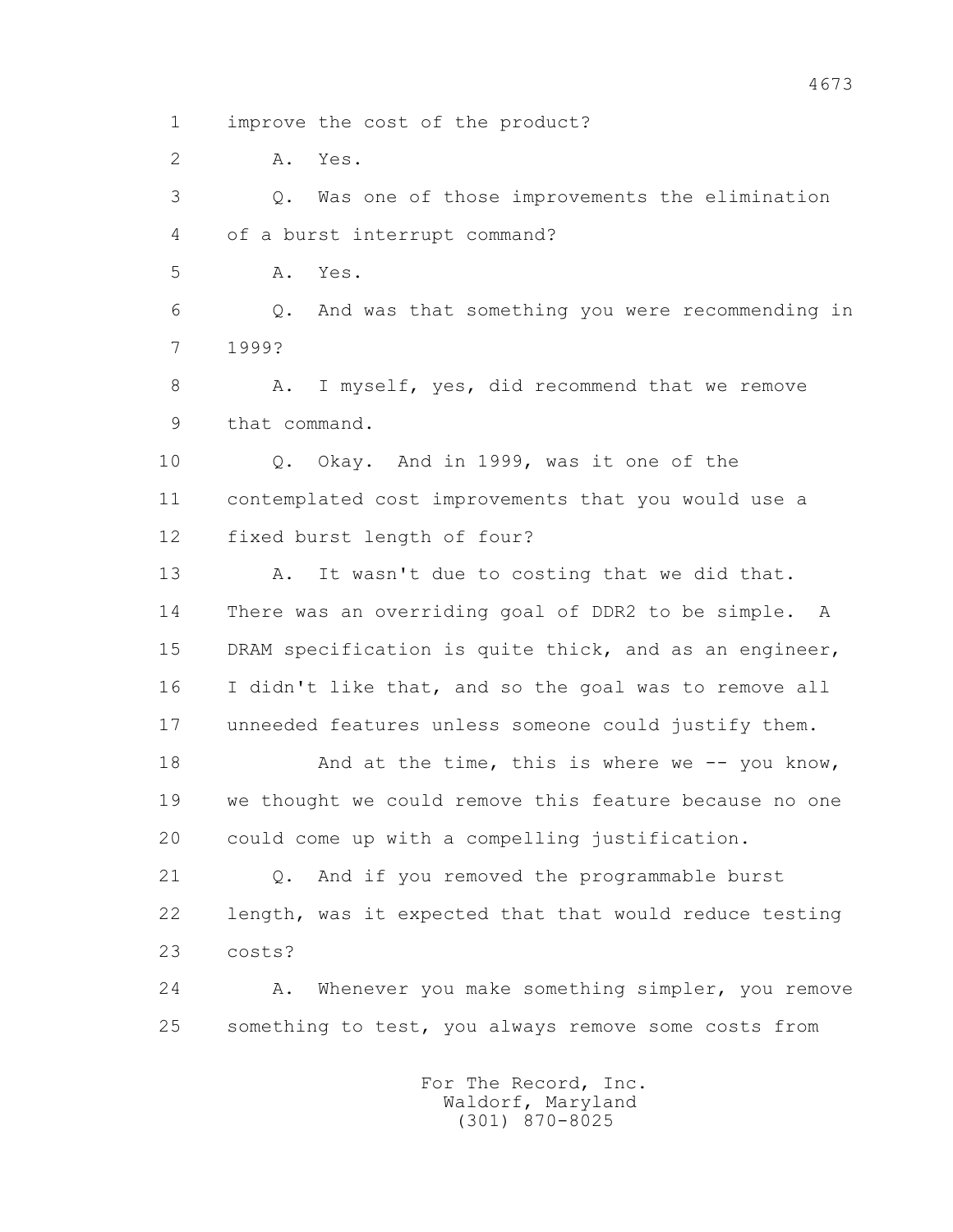1 the test perspective.

 2 Q. So, the answer to my question is yes? 3 A. But it's because of simpler is simpler. I 4 can't put it any simpler than that. 5 Q. Einstein said something about that, didn't he? 6 Make it as simple as you can but not too simple? 7 A. Not any simpler, I believe. 8 Q. Not any simpler. 9 JUDGE McGUIRE: Actually, that should apply to 10 this proceeding as well. 11 MR. STONE: Yes, it should. 12 THE WITNESS: Thank you, Your Honor. 13 BY MR. STONE: 14 Q. And in 1999 when you prepared RX-2234, it was 15 also your desire to eliminate certain of the latencies, 16 correct, what are here described as the half-cycle 17 latencies? 18 A. Yes, in the same vein, for simplicity. 19 0. Now, the burst length that was used -- that is 20 currently used by ATI in its products is what? 21 A. It is predominantly burst four. 22 Q. Okay. So, going to a fixed burst length of 23 four would not adversely impact ATI's product line, 24 would it? 25 A. I would say that's a true statement. I am not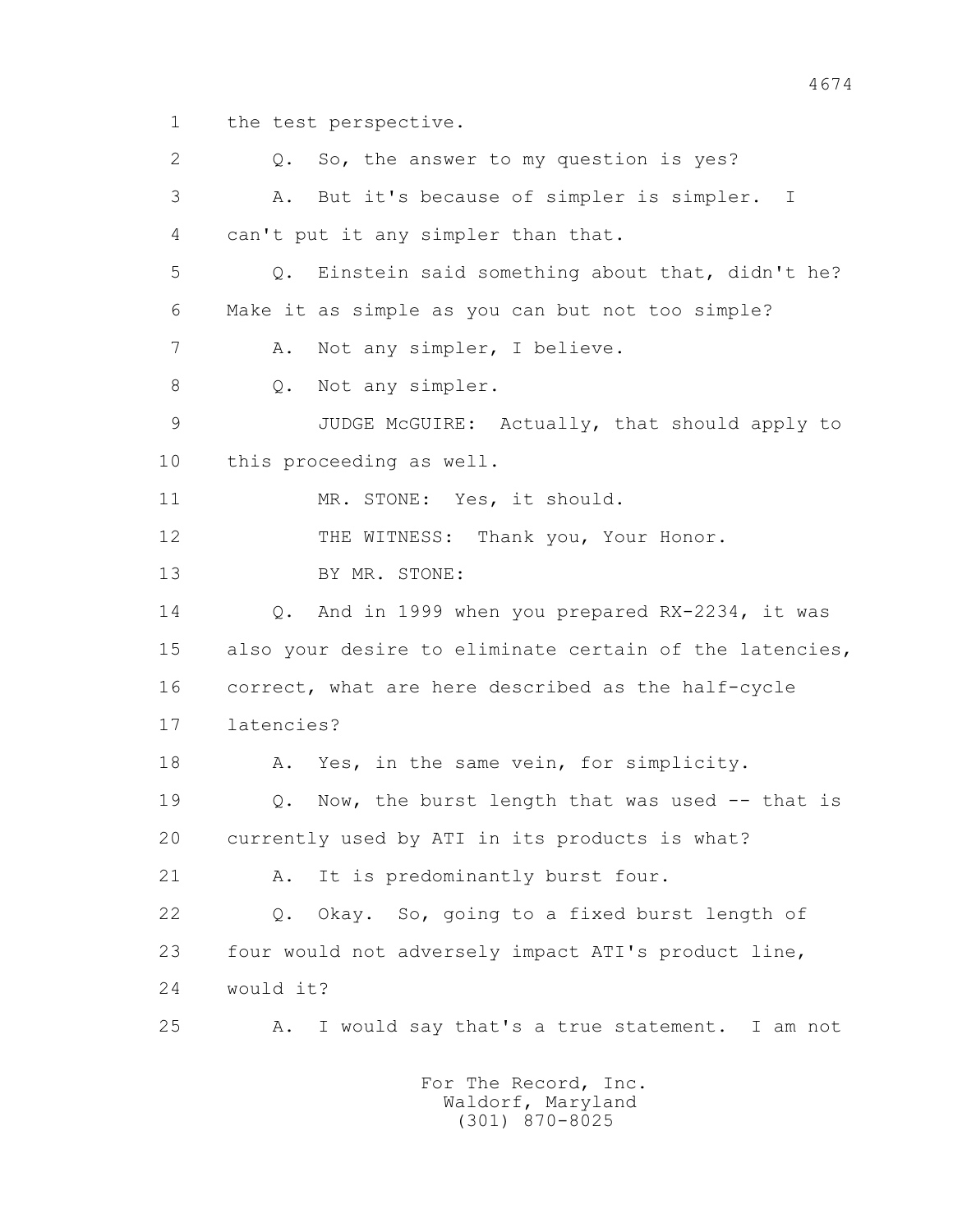1 100 percent sure that would be true of every design in 2 our product line, but I would say for the most part, 3 that is true.

 4 Q. Let me ask you, you have also right on the 5 right-hand side, you have your demonstrative, DX-46, if 6 we could bring that up and go to the fourth page of it, 7 if you wouldn't mind.

8 Between June of 2001 and September of 2001, 9 there were certain changes made in the specifications 10 for DDR2, right?

11 A. Yes.

 12 Q. That's why we see the upper sloping line? 13 A. Correct.

14 0. And did one of those changes relate to burst 15 length?

16 A. Yes.

 17 Q. What was the change that related to burst 18 length that occurred during the time period June 19 through September 2001?

 20 A. The committee had received a presentation by 21 both Intel and AMD that showed there were performance 22 gains for adding back burst eight and also showing 23 performance gains by adding a very simple burst 24 interrupt so that you could interrupt a burst eight and 25 turn it into a burst four. Those presentations were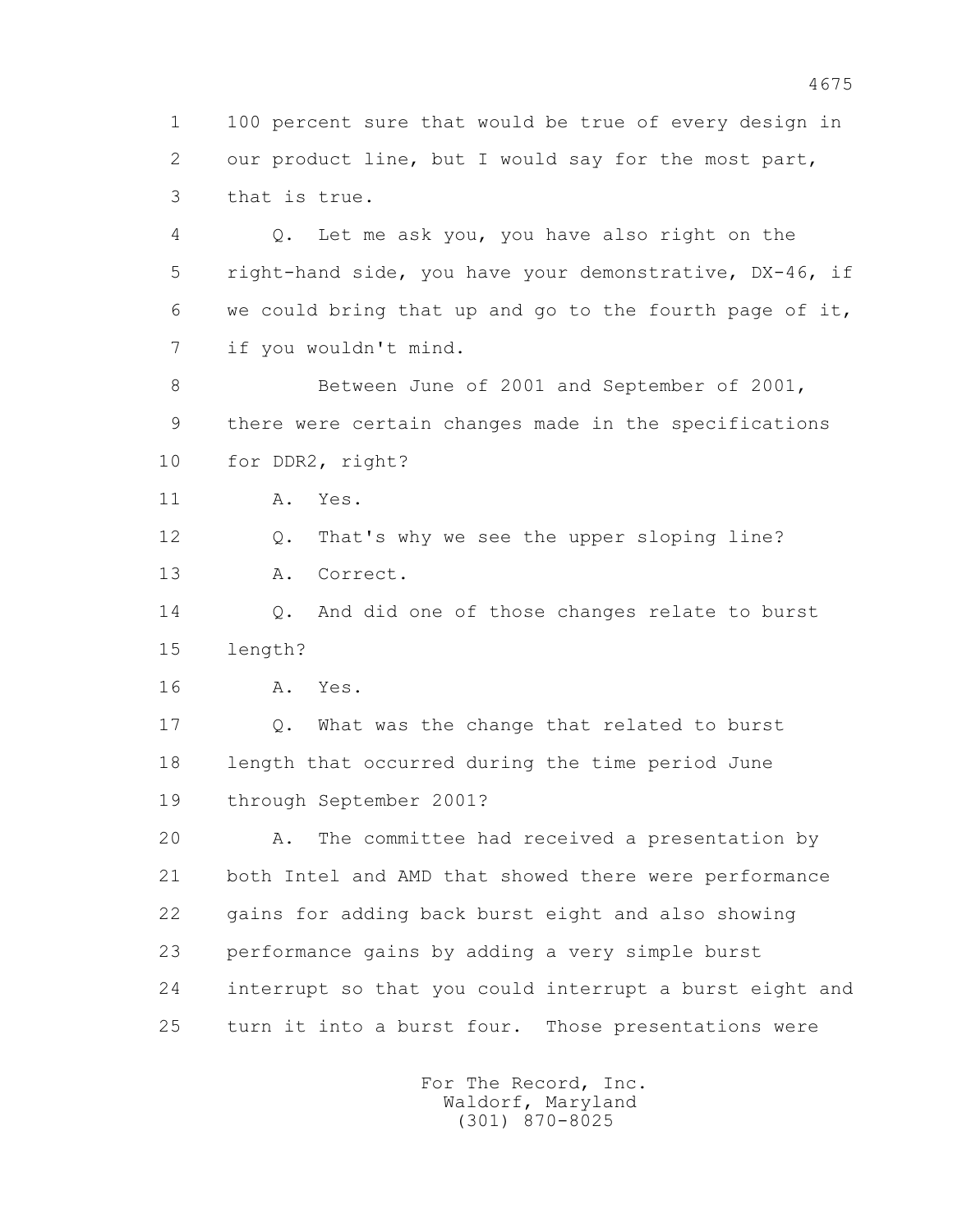1 justified on performance, but they were also justified 2 on the fact that they would be nondisruptive changes to 3 the design.

 4 Q. But it hadn't been disruptive to have in the 5 design a fixed burst length up until that point, had 6 it?

 7 A. Our goal was simplicity, and since previously 8 no one was able to come up with a performance 9 justification, that's why we simplified it.

 10 Q. Okay, and my question asked you about 11 disruptive. My question was, was it disruptive to have 12 had a fixed burst length of four in the specifications 13 prior to September of 2001?

14 A. I guess I -- I don't understand why -- how 15 you -- what you mean by "disruptive." It was the 16 consensus of the group, so I guess by definition -- you 17 know, I don't know. I just --

 18 JUDGE McGUIRE: Well, restate, Mr. Stone, so he 19 understands your question.

20 THE WITNESS: I don't understand.

21 BY MR. STONE:

 22 Q. Let me ask it this way, Mr. Macri: You told us 23 a little earlier that certain changes would be 24 disruptive if you had to make them.

25 A. Yes.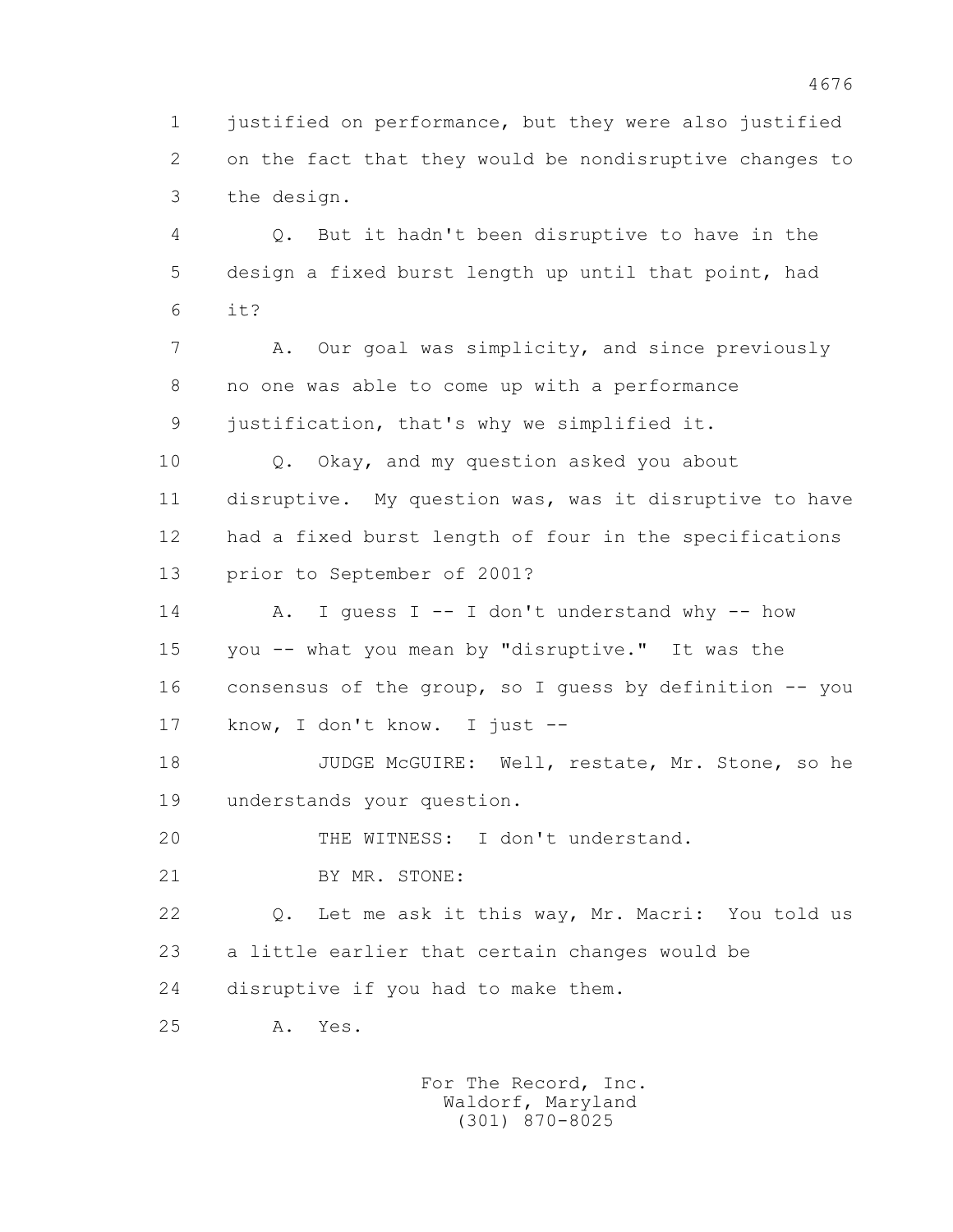1 Q. Do you remember that?

 2 It wasn't thought to be disruptive to designing 3 products that there be a fixed burst length of four, 4 was it?

 5 A. Well, the burst length of four issue was 6 decided early on, and when you do stuff early on, 7 there's never a disruption. When the change was made 8 between June and September of 2001, it was critical at 9 that point that the addition of this functionality not 10 be disruptive, because that was later in time, but 11 burst -- going to the burst four only was decided very 12 early on, so there -- just by definition, there could 13 be no disruption, because it was done early in time 14 before any designs were started.

 15 Q. So, if in April of 1998 a decision was made to 16 have burst length four -- which it was made to go with 17 it at that time, right?

18 A. I'm not sure. It was early in that time frame, 19 sometime after that I imagine.

 20 Q. Okay, so -- I didn't mean to interrupt you. I 21 apologize.

 22 So, if an early decision was made to go with 23 burst length four and you had stayed with a fixed burst 24 length throughout, that would not have been disruptive? 25 A. Yeah, with no change, by definition, how can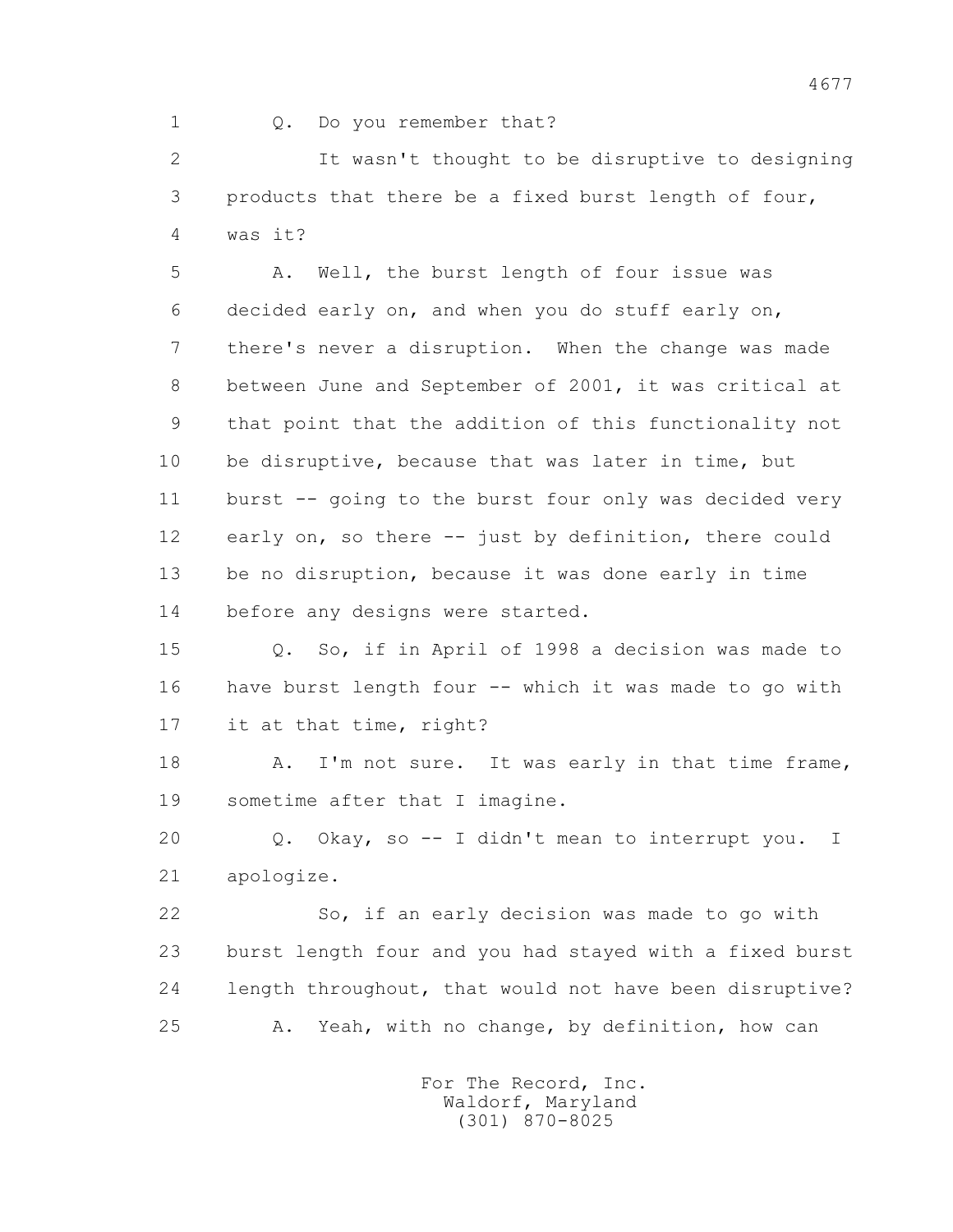1 you have a disruption?

 2 Q. Okay. And if you had early on decided to go 3 with a fixed CAS latency and had stayed with a fixed 4 CAS latency throughout, that would not be a disruptive 5 change, would it?

 6 A. Well, we didn't make that decision because it 7 would have been disruptive. So, you have to remember, 8 we started with the DDR1 device as the base, and we 9 said, what can we simplify and not cause any issues? 10 So, at the time, we were mistaken on the burst length. 11 We thought we could simplify it and not suffer any 12 performance losses. As engineers, sometimes we're 13 wrong, and we were wrong.

 14 On the CAS latency, obviously we didn't make 15 that decision, so if we would have made that decision, 16 it would have been disruptive. If we would have made 17 the decision to go to a fixed CAS length at that time, 18 because we were starting with the DDR1 as a base, that 19 would have been disruptive. Otherwise, we probably 20 would have made that decision, too.

 21 Q. And if you had decided in -- early on in the 22 DDR2 process to go with single data rate, in your view, 23 that would have been disruptive?

 24 A. Yes, because we were starting with the DDR1 as 25 a base. Our goal was backwards compatibility. The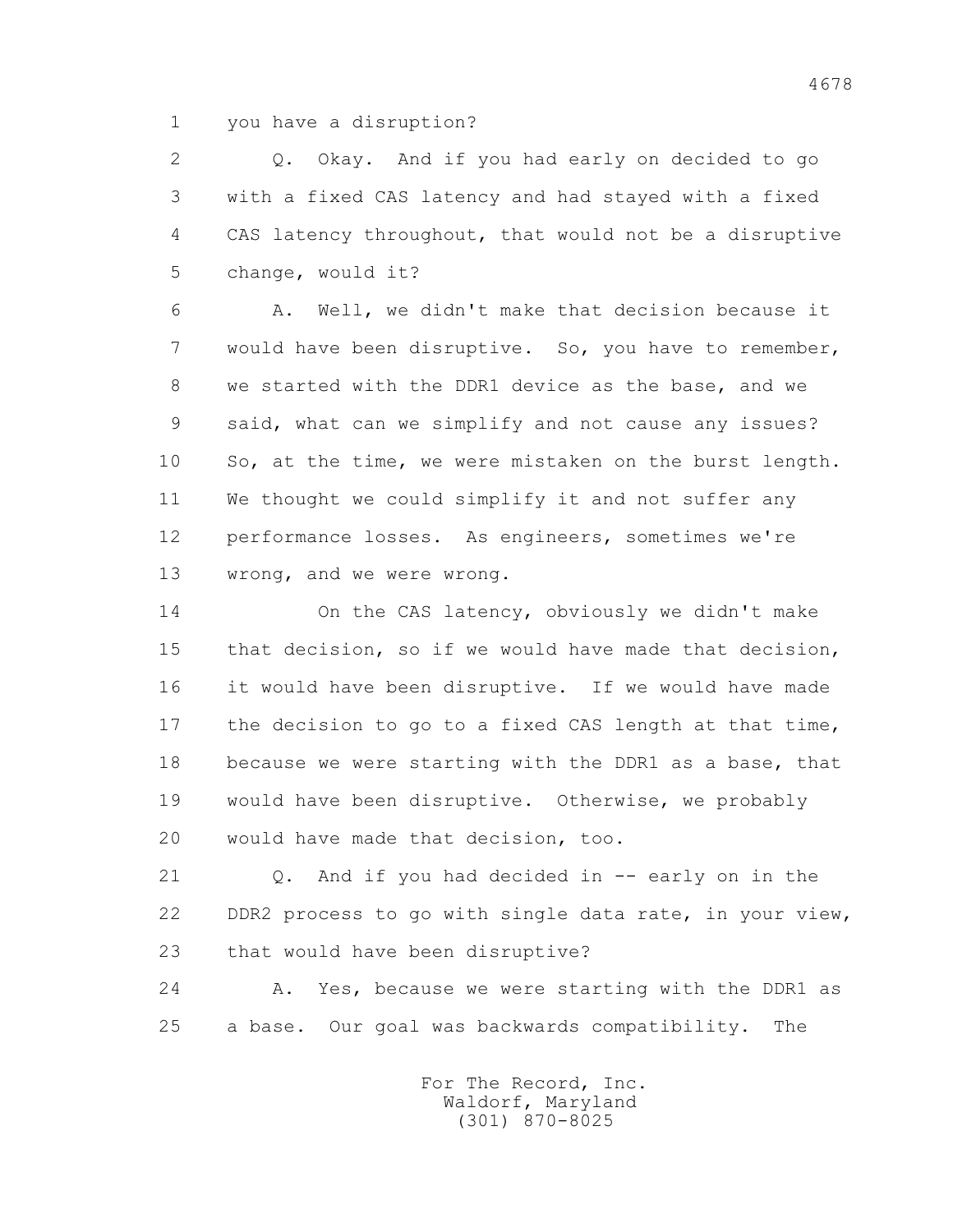1 group obviously thought keeping the same general 2 clocking scheme, where clocking scheme means using 3 strobes to move data and having the strobes be loosely 4 coupled to clock, changing that would have been 5 disruptive.

 6 Q. And it was considered by you to have been 7 disruptive to consider removing the DLL from the chip, 8 even if you had considered that early in the DDR2 9 process?

 10 A. Because it would have affected that fundamental 11 clocking scheme.

12 Q. Yes.

 13 A. That's my belief. I can't speak for other 14 people's belief.

 15 Q. Okay. And when you decided as a group to 16 introduce programmable burst length sometime between 17 June and September of 2001, you knew that including 18 programmable burst length might result in infringing 19 Rambus patents, did you not?

20 A. We knew -- we knew that it was in DDR1 --21 Q. I'm sorry, you knew it was --

 22 A. We knew it was in the DDR1 standard, and it was 23 unclear to me if that would infringe on a Rambus 24 patent.

25 Q. Well, you knew that Rambus thought it would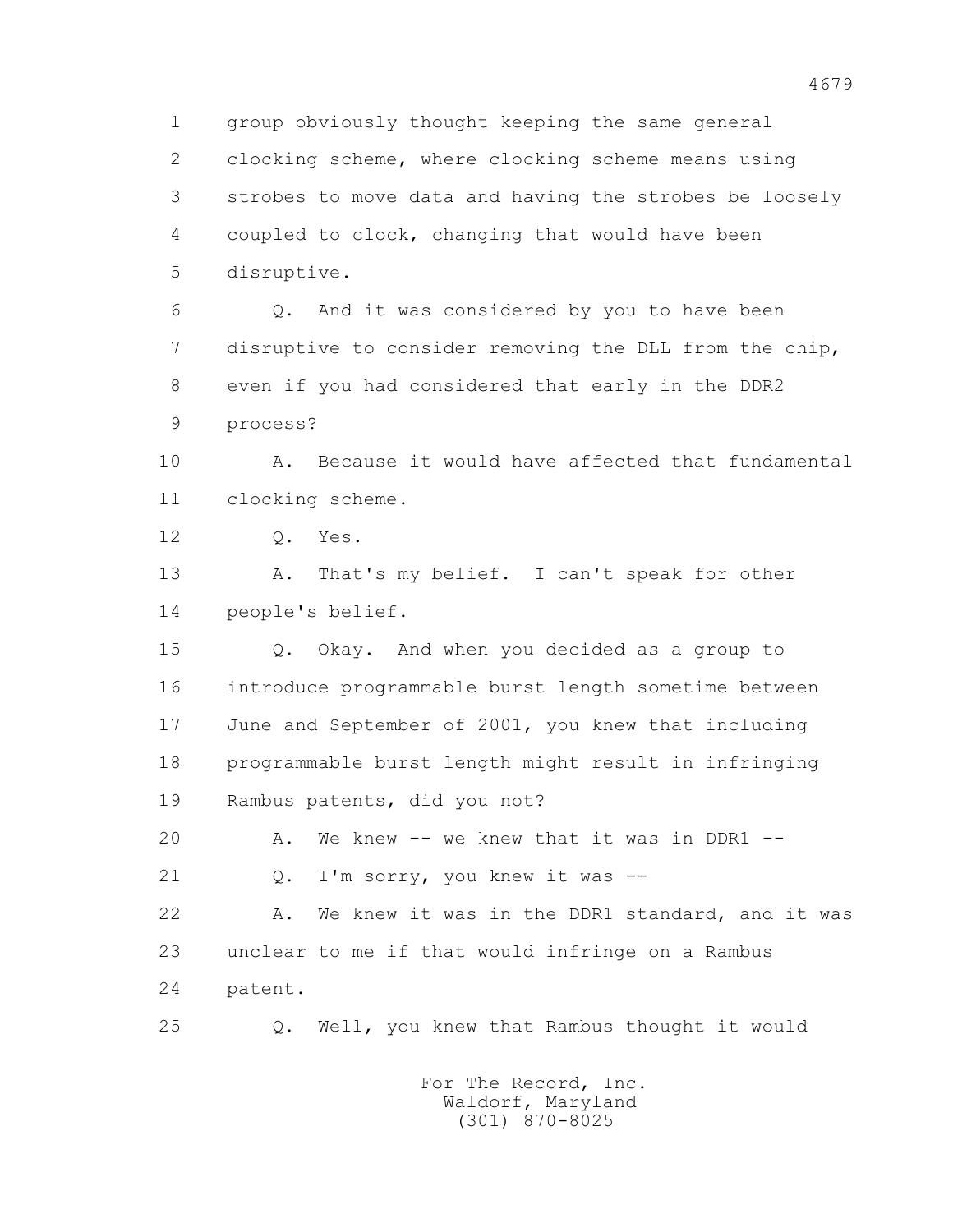1 infringe.

 2 A. Yes, but that's different than infringing on a 3 Rambus patent.

 4 Q. Yes. You knew that Rambus thought it would 5 infringe, correct?

 6 A. Rambus -- I -- you know, I think they would 7 have thought it would have infringed. I don't know if 8 it would have infringed their patent. That's 9 different.

 10 Q. And did you make any effort to find out? 11 A. No. I did not make any personal effort to, you 12 know, read through the piles of documents or whatever 13 to determine on the DDR2 standard if this decision 14 process would -- I'm not in a position to make that 15 call. I don't -- I'm an engineer. That's a legal 16 issue.

 17 JUDGE McGUIRE: All right, Ms. Kordziel? 18 NEW SPEAKER: I just want to object to -- he's 19 a fact witness, to the extent this his questions are 20 calling for a legal conclusion, and I just wanted to 21 object and caution the witness not to reveal any 22 attorney-client privilege.

23 JUDGE McGUIRE: So noted.

24 Proceed.

25 BY MR. STONE: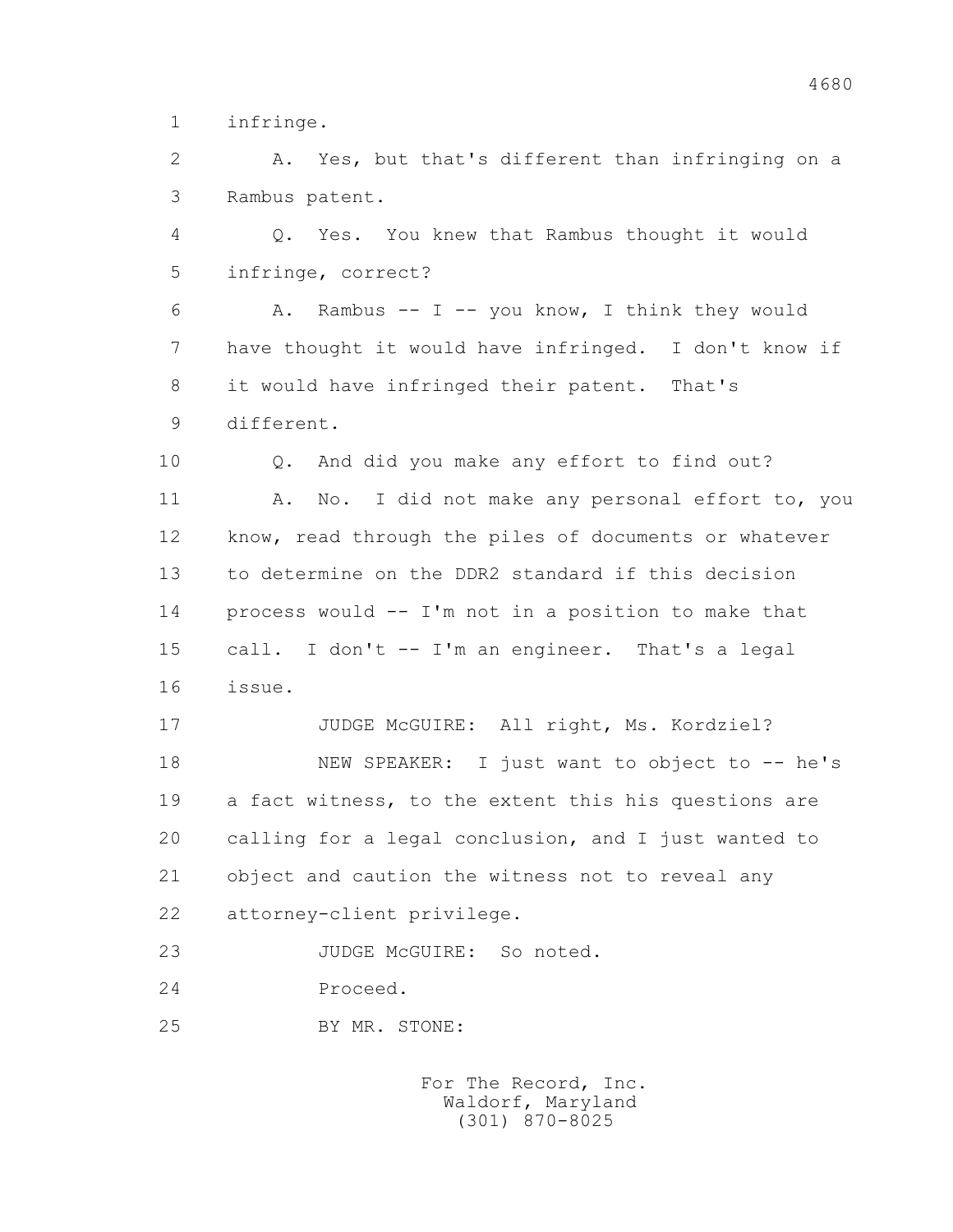1 Q. Mr. Macri, did you -- after a proposal was made 2 to introduce programmable burst length into the DDR2 3 standard, did you make any effort before you went down 4 that path to determine whether or not doing so might 5 result in the infringement of a Rambus patent? 6 A. I am not in a position to make that decision. 7 Q. And sir, let me just -- 8 A. I don't understand how I could go -- 9 Q. Mr. Macri, let me interrupt you. I'm not 10 asking you what you were in a position to do. I'm just 11 asking you whether you did something or didn't do 12 something. I'm trying to make it as simple as I can, 13 if that helps. 14 A. Well, it's -- you're asking me -- 15 JUDGE McGUIRE: All right, he hasn't asked you 16 a question now, Mr. Macri. Let him just take a second, 17 and Mr. Stone, you can state your next question. 18 BY MR. STONE: 19 Q. Let me try to put it as simply as I can, Mr. 20 Macri, because I don't want to get into areas that 21 concern your lawyer. 22 After a proposal was made to introduce 23 programmable burst length to the Future DRAM Task 24 Group, did you, as the chair of that task group, do 25 anything in an effort to determine whether making that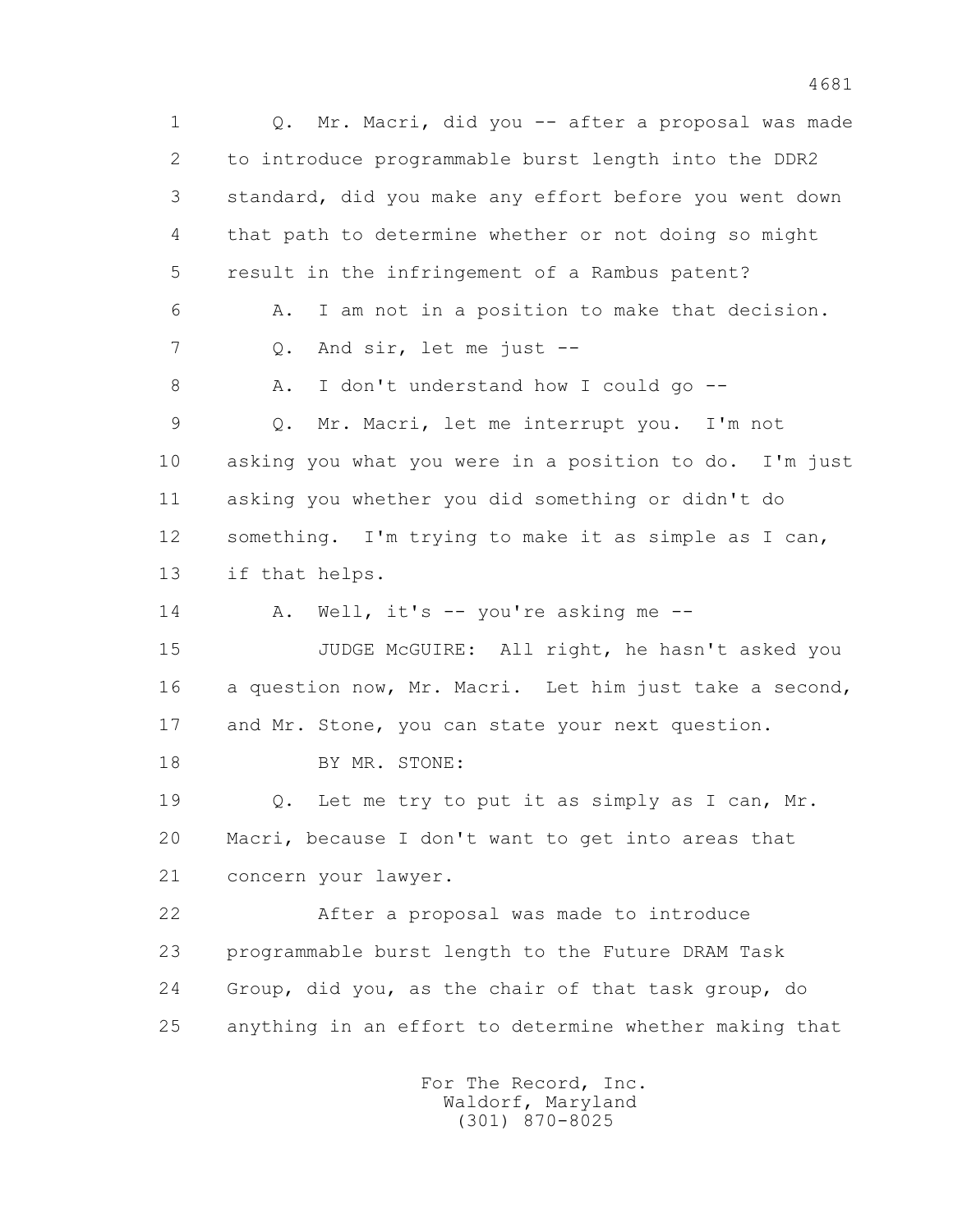1 change might result in the infringement of Rambus 2 patents?

 3 A. I just don't know -- I don't know how to answer 4 that question, because I don't have -- at the time, I 5 didn't have the ability to determine these things, and 6 I never waste my time doing something I don't have the 7 ability to determine. I'm a busy person. I apply my 8 time very conservatively, and that would have been -- 9 other people are in a position to make that call, not 10 myself.

 11 Q. Did you ask anyone to report to the Future DRAM 12 Task Group on that issue?

 13 A. I do not recall assigning anyone a task to do 14 that.

 15 Q. Did anyone talk at the Future DRAM Task Group 16 committee about whether introducing programmable burst 17 length might result in the infringement of Rambus 18 patents?

19 A. I don't recall that.

 20 Q. Okay. But you knew at the time that Rambus 21 contended that programmable burst length was subject to 22 their patents and that that feature would infringe, 23 correct?

24 A. At that time, I did have knowledge that Rambus 25 may have believed that statement. Whether that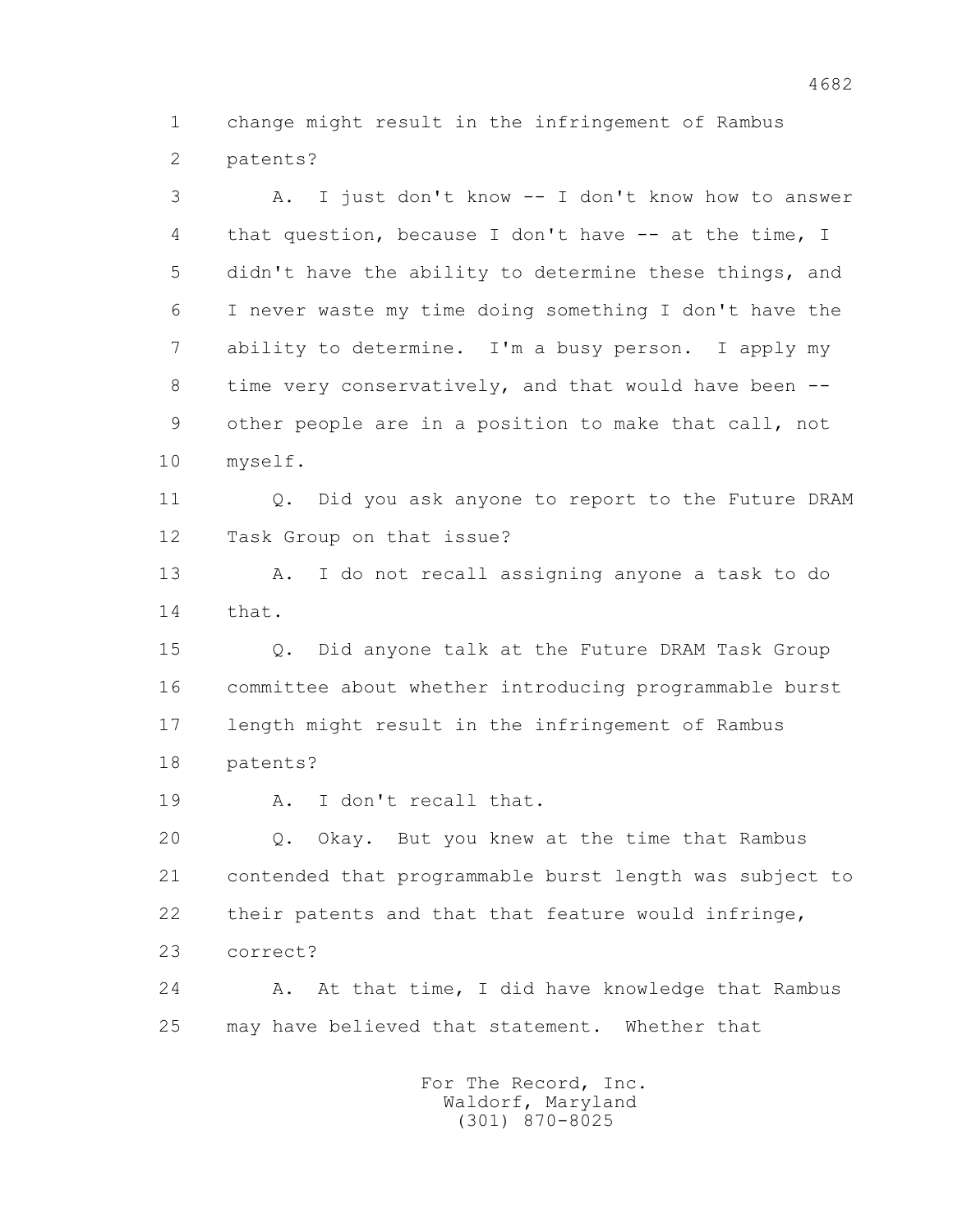1 statement is true was not for me to determine. They 2 could have believed anything they wanted about anything 3 in the universe.

 4 Q. You knew that was an issue in the litigation 5 that was then pending.

 6 A. Well, I wasn't aware of pending litigation, but 7 in America, you can sue over anything. I don't believe 8 every lawsuit has -- you know, a lawsuit does not mean 9 the reason for the lawsuit has merit. I believe there 10 has to be a judgment.

 11 Q. Did you say I wasn't aware of any pending 12 litigation or I was?

 13 A. No, I said I was aware. All I said was the 14 fact of a lawsuit does not mean it's true.

 15 Q. Let me ask you about a couple of documents you 16 were shown earlier today. If you would, look at 17 CX-370.

18 A. 378 or --

 19 Q. 3-7-0. It's the "Existing DDR proposals do not 20 work" chart.

21 A. Okay, I've got it.

22 Q. Do you have that?

23 A. Yes.

 24 Q. When was it that you made this presentation? 25 A. I believe Marty and I did it a couple of days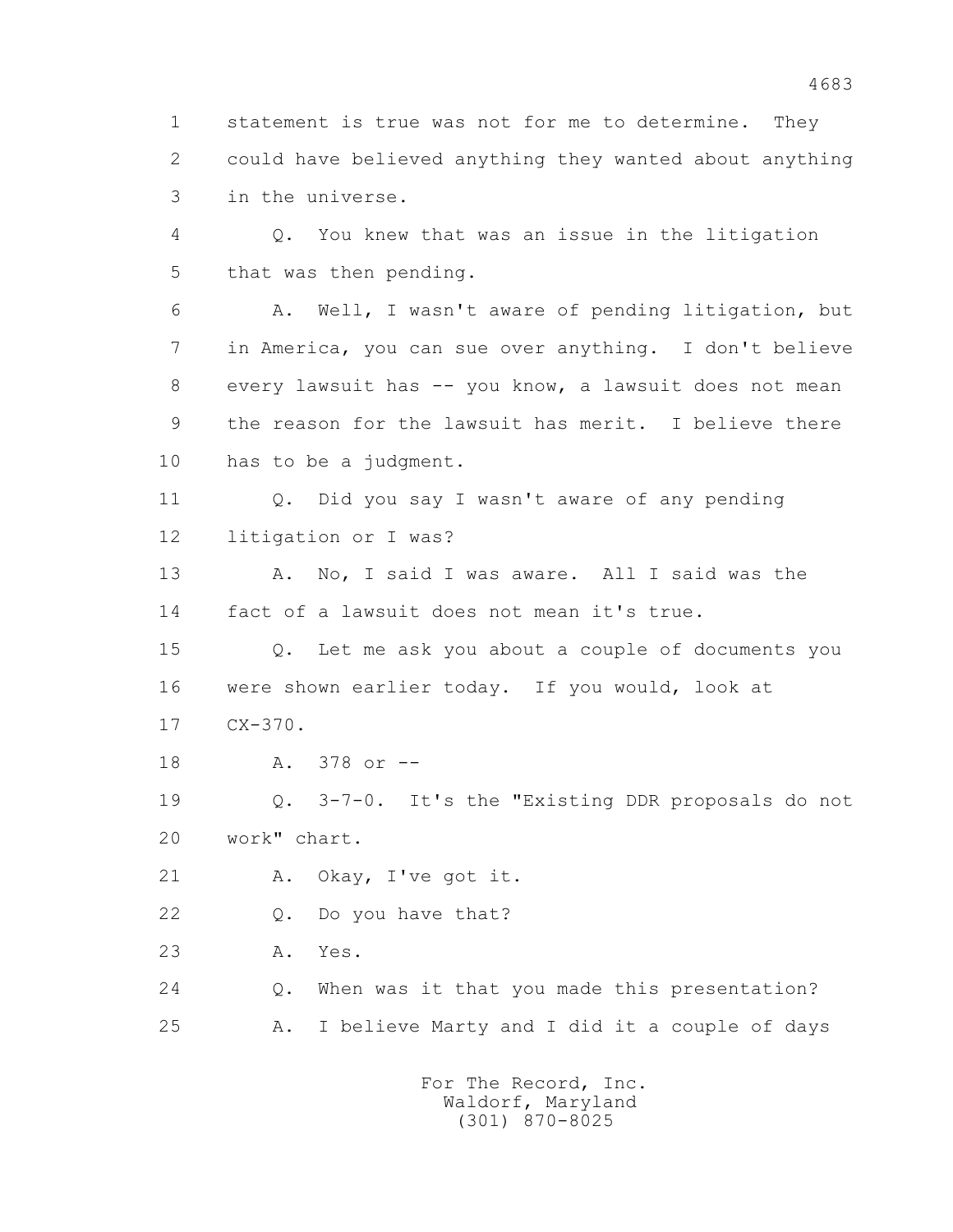1 before the meeting. We did it on the fly like usual. 2 Q. No, I -- could you give me like a month and a 3 year maybe? 4 A. Well, it was in 1997. Since we gave the 5 presentation on 7/15, it was probably done somewhere 6 between 7/13 and 7/15. 7 Q. Okay, that's all I needed for my purposes. 8 This was before the Future DRAM Task Group had 9 been formed? 10 A. Yes. 11 0. Early on in your attendance at JEDEC? 12 A. Yes. First meeting actually. 13 Q. Your first meeting? 14 A. Yes. 15 Q. And you were -- you're proposing that certain 16 aspects of the then-existing DDR proposals did not 17 work. 18 A. We were concerned with some issues. The 19 statement, as I previously testified at the beginning, 20 was kind of a slap in the face to the committee. We 21 had never been there, and we knew we needed to be 22 noticed in order to be heard, and there's no better way 23 than telling a bunch of engineers they're wrong. 24 They'll notice you. 25 Q. And what you were talking about then is the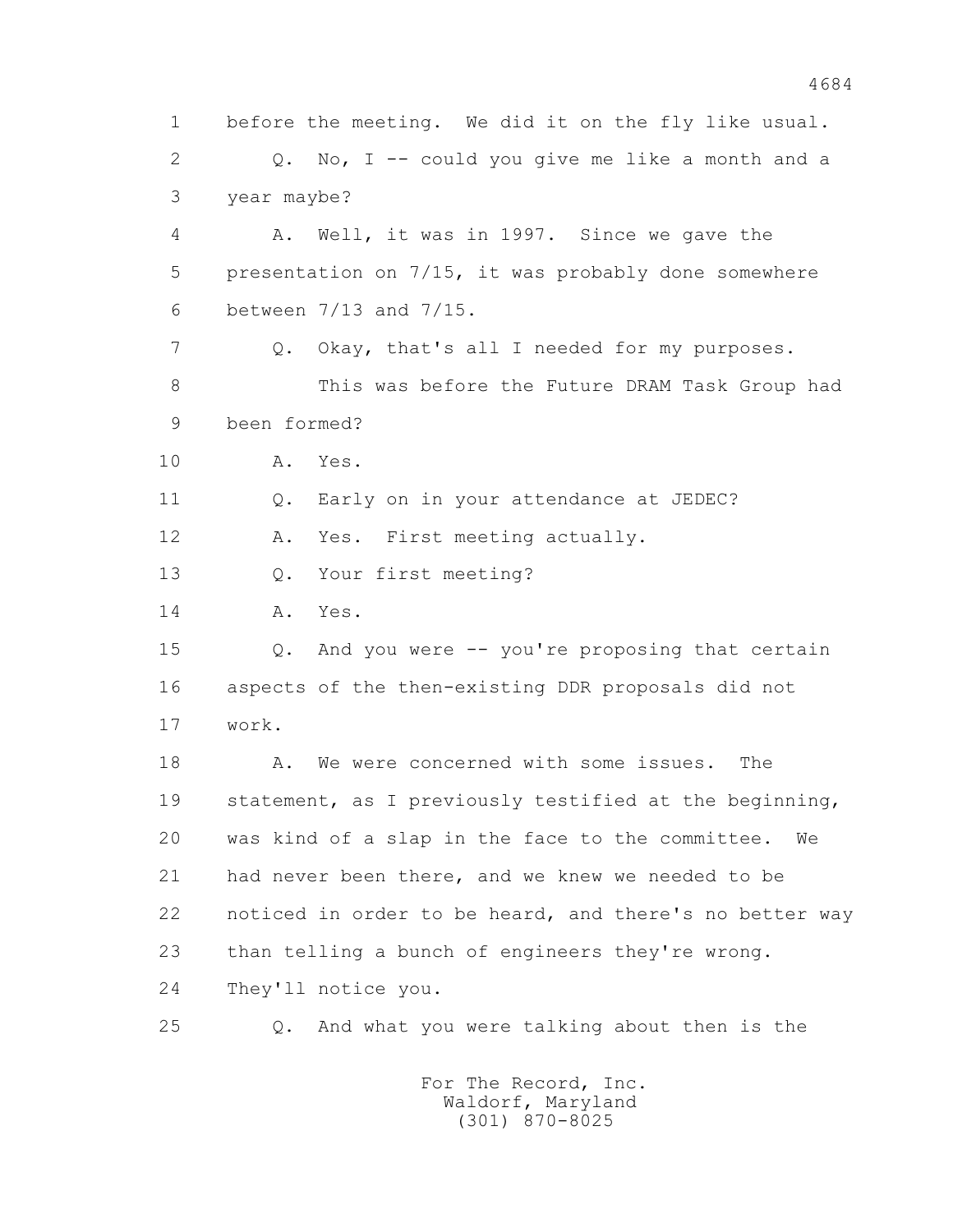1 DDR1 proposal?

 2 A. Yes, this was the only DDR proposal being 3 considered.

 4 Q. And what changes were made in the DDR1 proposal 5 after your presentation that resulted from issues you 6 raised in your presentation?

7 A. Let me review this for a moment.

8 0. Certainly.

 9 A. I need to review this presentation to remember 10 what we... (Document review.)

 11 Now, this presentation, I believe that nothing 12 was adopted.

 13 Q. Oh, so you came in, you slapped them in the 14 face, you got noticed, you said there's these things 15 wrong with your proposal, and they rejected everything 16 you said?

17 A. Ah, at the -- through discussion, 18 essentially -- I believe they already had planned for a 19 DLL disable mode at the time. We wanted to ensure that 20 that was there. We didn't know it was there at the 21 time. I don't believe this proposal had anything to do 22 with it ending up in the final specification.

 23 As I said, you know, you always believe you're 24 right as an engineer, but sometimes you're wrong. I 25 think, you know, we had a lot of good ideas here, but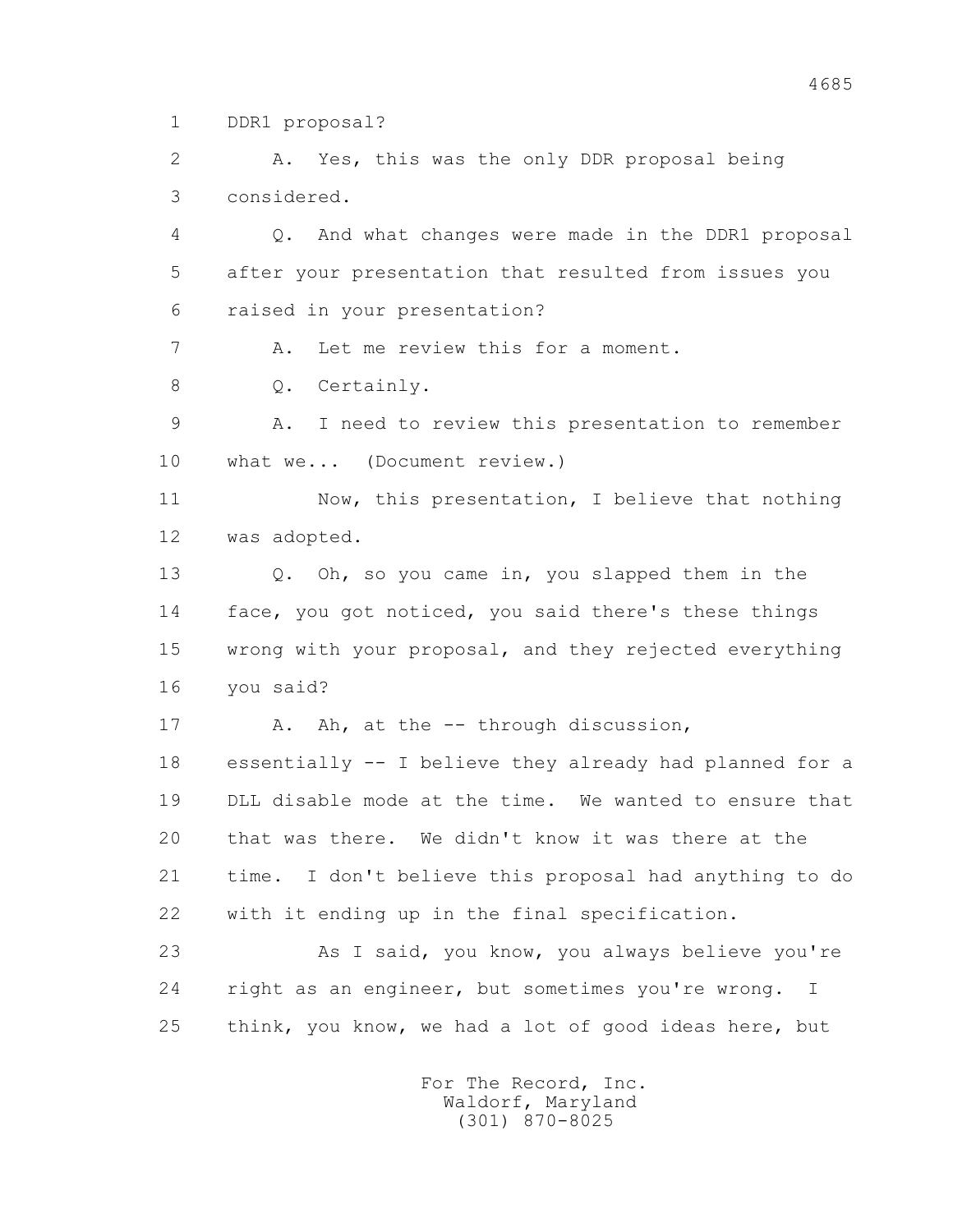1 they were too disruptive to the standard, where it was, 2 and they weren't adopted, just like many of the 3 proposals I have made over the years.

 4 Q. Okay. Look, if you would, at Exhibit CX-379A, 5 which is an email chain, the most recent one of which 6 is from you dated April 28th of 1998. You were shown 7 this earlier as well.

8 A. 379A?

9 Q. 379A.

 10 A. I have got 379, but it doesn't have an A on it, 11 and it's -- it starts -- I don't know if this is -- 12 JUDGE McGUIRE: All right, let's go off the

13 record for a minute and maybe you can help him.

14 (Pause in the proceedings.)

15 JUDGE McGUIRE: On the record.

16 BY MR. STONE:

 17 Q. Directing your attention to what you were shown 18 earlier today, which is CX-379A, let me ask you, if you 19 would, to turn to page 8. Now, what we're looking at 20 on page 8 is an email from someone to a bunch of other 21 people, correct? Is it from you or from someone else? 22 A. I believe this was -- all this data was sent by 23 me to the group, and the group is the Future DRAM Task 24 Group.

25 Q. So, you believe you're the author of this?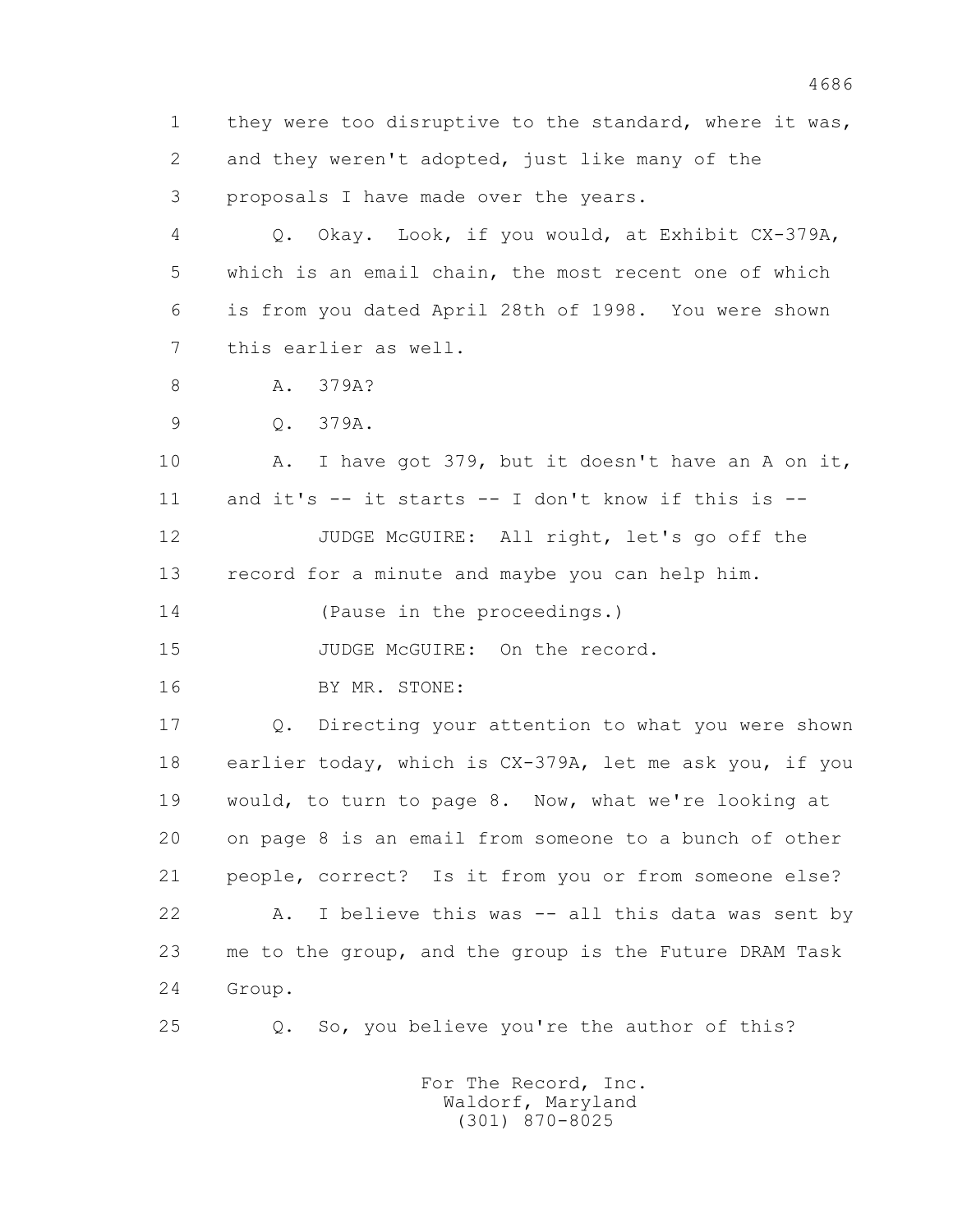1 A. I didn't write this information. I reviewed it 2 and forwarded it to the group. 3 Q. Do you know who wrote it? 4 A. Let me double-check. I think it might actually 5 be -- I believe it was Jim Rogers and possibly Ken 6 McGhee also had something to do with this, but I just 7 reviewed it. 8 Q. Okay, let me focus you to the bottom part of 9 page 8, if we can, where it says, "Paul Coteus," from 10 there to the end of the page. 11 A. Yes. 12 Q. Is what follows after the name Paul Coteus a 13 reference to -- the next two lines to what he said? Is 14 that how you understand this document? 15 A. That would make sense, yes. 16 Q. And was there a discussion on the possible use 17 of verniers at this particular meeting to which 18 Exhibit-379A relates? 19 A. Yes, this would be verniers on the memory 20 controller, not on the DRAM. 21 Q. And then did you at the same meeting where it 22 says "Joe Macri," it says, "Do we need only one DRAM 23 device type," is that a reference to something you said 24 at the meeting? 25 A. I don't recall saying it, but it could be For The Record, Inc. Waldorf, Maryland

(301) 870-8025

4687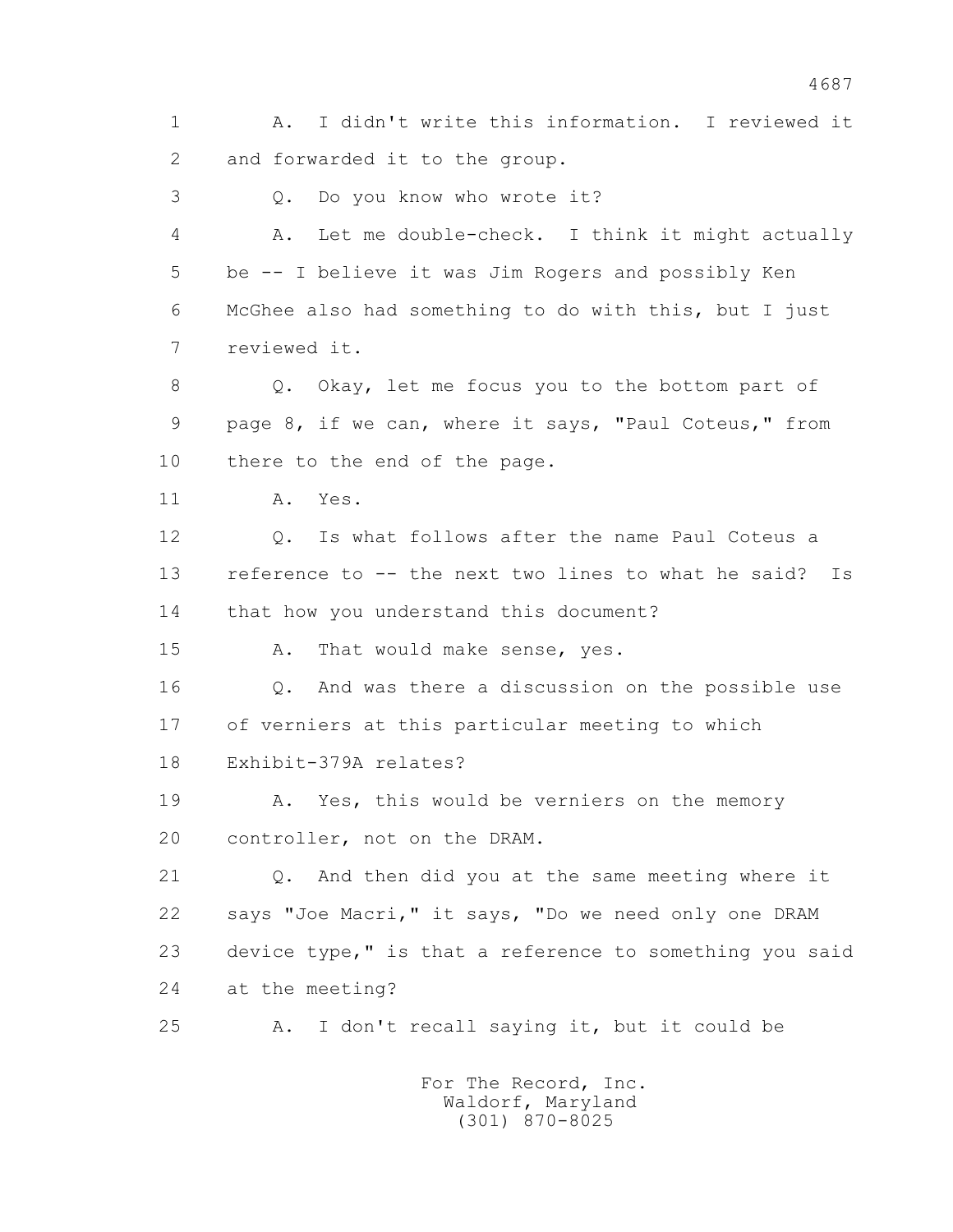1 something I said, yes. 2 Q. Then turn, if you would, to just the last page. 3 A. That would be page 10? 4 Q. That would be page 10. 5 There's a reference three lines down that says, 6 "Joe Macri: Should we force the issue with SDF? 7 Should we merge the SDF into this task group? 8 Everybody said yes." 9 Do you see that? 10 A. Yes. 11 0. And is SDF a reference to the Server 12 Development Forum? 13 A. Yes, I believe so. 14 Q. Okay. Let me ask you, if you would, to look at 15 CX-132, which is the minutes of the Future DRAM Task 16 Group dated July 23rd, 1998 that we looked at earlier. 17 A. Okay. 18 Q. Just a couple of questions on this. On the 19 first page, page 1, there's a reference to Tim Van 20 Hook, a guest speaker, and then it summarizes some of 21 the things from his talk. 22 Do you see that? 23 A. Yes. 24 Q. And he was the chief technology officer at 25 ArtX, the company that you had previously worked at. For The Record, Inc.

> Waldorf, Maryland (301) 870-8025

4688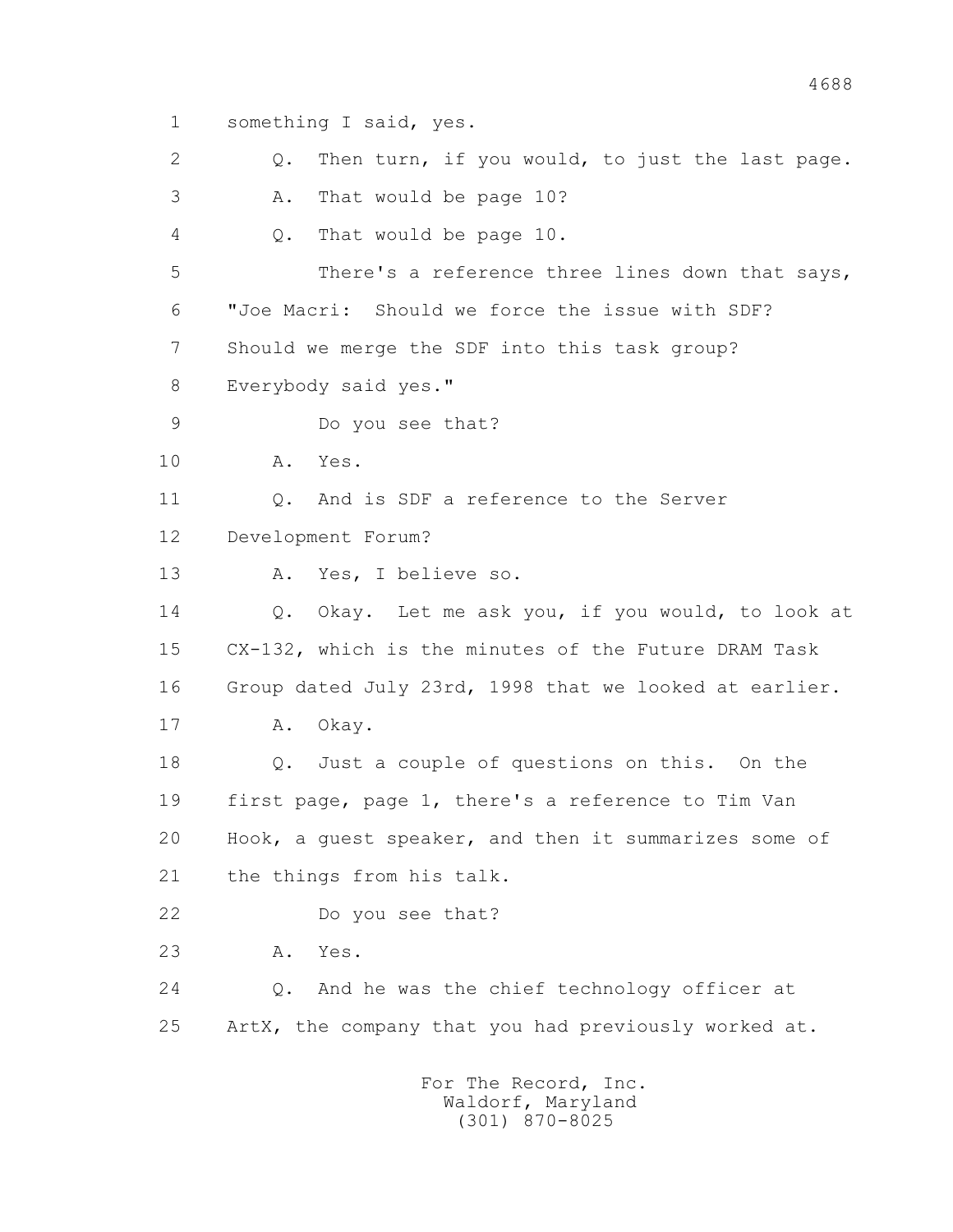1 Is that right?

2 A. Correct.

3 Q. And were you still at ArtX at the time?

4 A. Yes.

 5 Q. And on these particular minutes, you'll notice 6 it starts off with an introduction, and then it goes to 7 guest speaker, and you'll see there's no reference to 8 any discussion of any patent policy at this meeting.

9 Do you see that?

 10 A. Yes, I don't see the meeting -- the reference. 11 Q. And then if you would look at the sign-in sheet 12 for this meeting, which begins on page 6 and continues 13 on through page 8, was this the normal way a sign-in 14 sheet was done at your Future DRAM Task Group meetings? 15 That is, a piece of paper would be passed around and 16 people would sign in on it?

17 A. Yes.

 18 Q. Okay. There wasn't any formalized sign-in 19 sheet that had certain language on it where you signed 20 in?

21 A. Ah, I think it was -- I'm just not sure. I 22 mean, I don't know if this was a notebook sheet or if 23 this was something that Ken McGhee had circulated. I 24 just don't recall how the sign-in sheet was done. I 25 was too busy managing the meeting.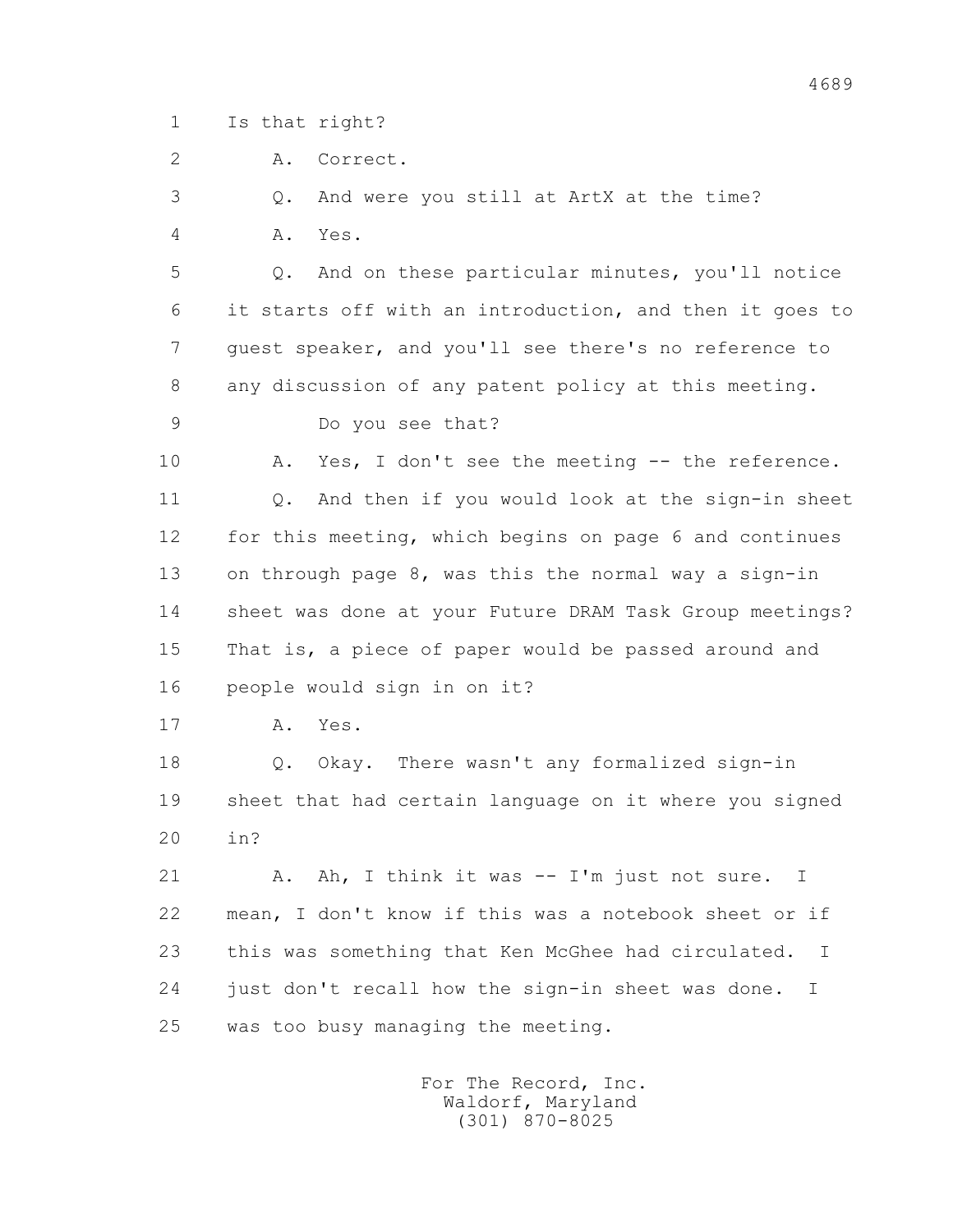1 0. As you look at this sign-in sheet, it appears, 2 does it not, not to have any preprinted language on it? 3 A. All I see is name -- 4 JUDGE McGUIRE: The Court takes notice; it 5 speaks for itself. 6 MR. STONE: Thank you, Your Honor. 7 BY MR. STONE: 8 Q. Let me ask you now, if you would, to look at 9 CX-426. This was the minutes of a conference call you 10 had to discuss certain clock timing issues with a 11 subgroup of the Future DRAM Task Group, correct? 12 A. Yes. 13 0. At the conclusion of this call, was there a 14 consensus that you would not go with single data rate? 15 A. I'm not sure if it was at the conclusion of 16 this call or if it was when we reviewed this during the 17 larger committee meeting. I just don't recall when we 18 made that -- that exact decision. 19 Q. Look, if you would, at page 4 of this document. 20 Down at the bottom, under Overall Summary, item number 21 3, doesn't that read, "Single data rate clock is 22 preferred provided that we can make it work"? 23 A. Yes, and in the context of this, that would 24 mean if we were to go and do large -- you know, this 25 large-scale change.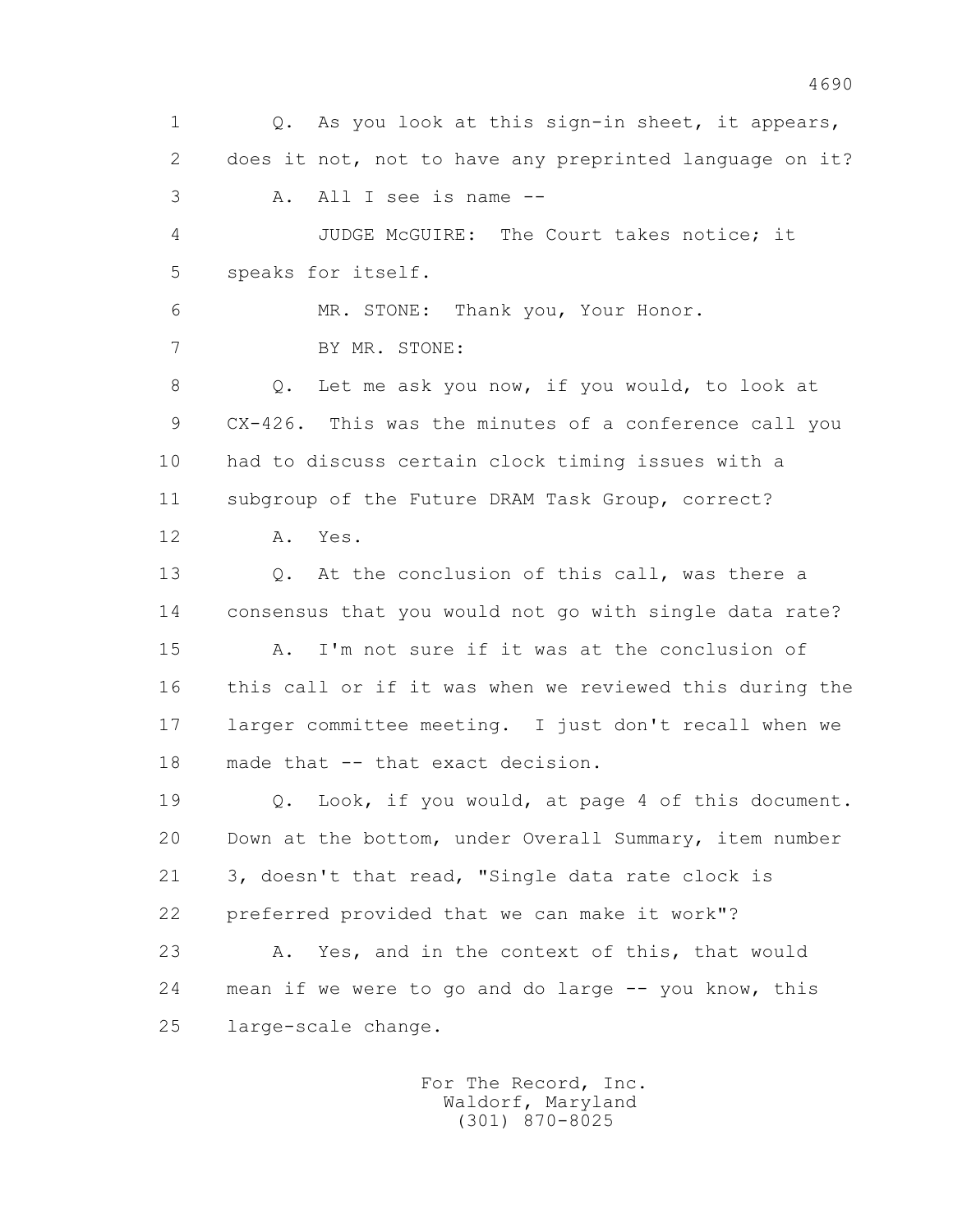1 Q. So, if you made a large change, the preference 2 was for single data rate?

 3 A. That's what that statement says, yes. 4 Q. And that was the consensus of this call, wasn't  $5$   $i+2$ 

 6 A. Ah, I would assume so, yes. There was -- the 7 word "preferred" also used in the previous two -- two 8 statements. I think the real -- the overriding 9 question during these calls were, one, we decided to 10 have a call where we can think out of the box, so, I 11 mean, I think the overriding question was always do we 12 make a wholesale change, but this is free thinking. 13 This was a free thinking call to see if we could come 14 up with something cool, better.

 15 Q. And the summary of the conclusion of the free 16 thinking call was that single data rate clock was 17 preferred?

 18 A. If it -- if it -- I believe so, based on this 19 statement.

 20 Q. Okay. Was it a part of your proposal for the 21 Future DRAM Task Group to borrow features from other 22 designs to use in what you were putting together?

 23 A. Well, we started with the DDR1 SDRAM as the 24 basis for the design, so the fact of -- we, of course, 25 borrowed everything from the DDR1 design.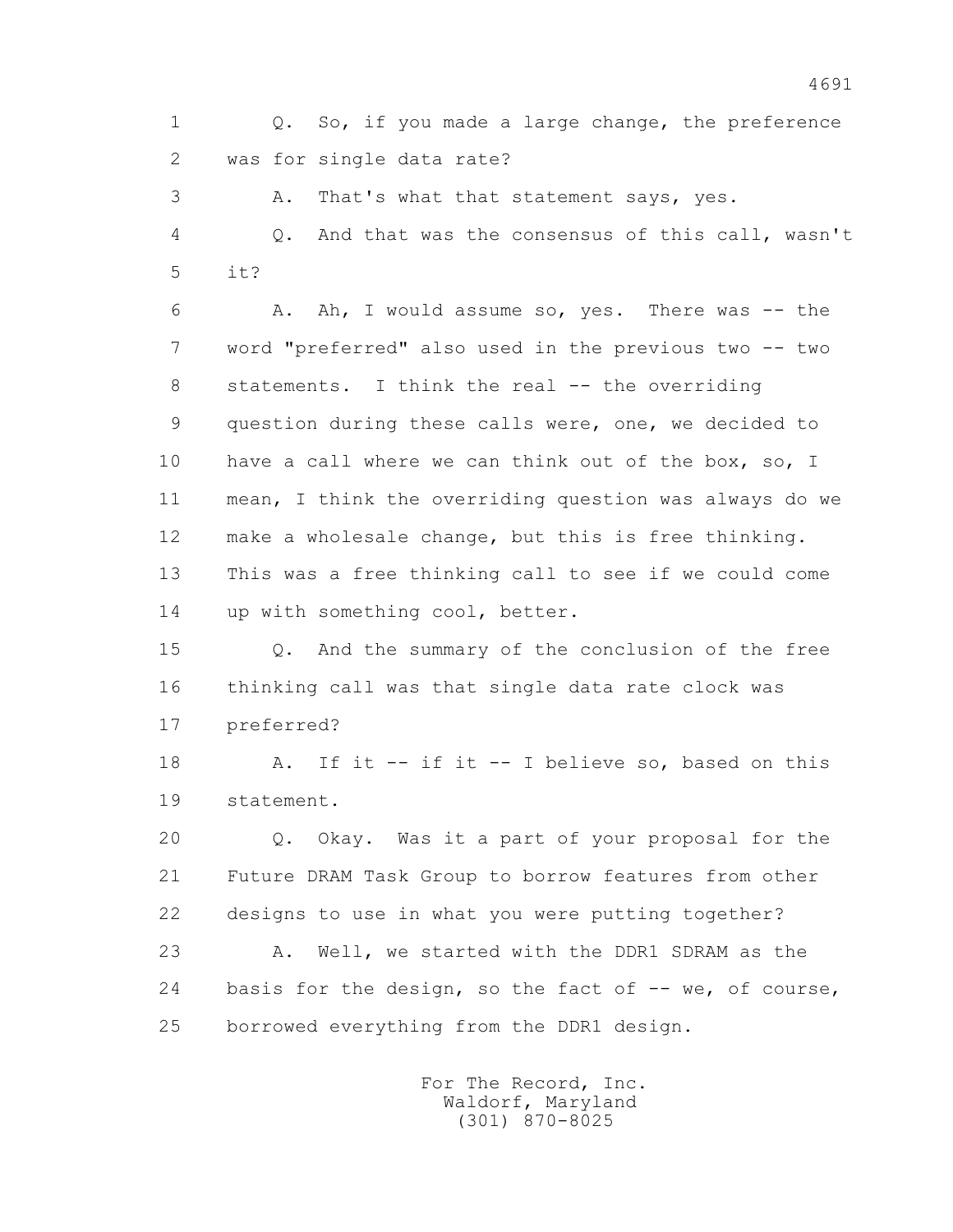1 Q. And was it also a part of your plan to also 2 borrow from SRAM designs? 3 A. I would put it as good engineers don't 4 re-invent things for nothing. 5 Q. It's -- does that mean yes, it was part of your 6 goal to borrow from SRAM design? 7 A. I wouldn't say it was part of a goal. It's 8 just that as a good engineer, you invent what you need 9 to invent. You don't just go -- it's like the wheel's 10 invented. We don't invent the wheel over again. 11 JUDGE McGUIRE: Okay, I'm going to try to ask 12 you, sir, just to try to answer his question as it's 13 stated. I understand the context of what you're 14 saying, you can't always answer every question up or 15 down, but to the extent you can, we can move on, and we 16 won't have to spend a lot of time on this. 17 BY MR. STONE: 18 Q. Was it also part of your plan to borrow from 19 the SLDRAM design? 20 A. Not my particular plan. There were -- there 21 were people that believed -- other people that believed 22 that. 23 Q. Let me ask you to look back, if you would, to 24 RX-2234. 25 A. Is that one we just went through or -- For The Record, Inc.

 Waldorf, Maryland (301) 870-8025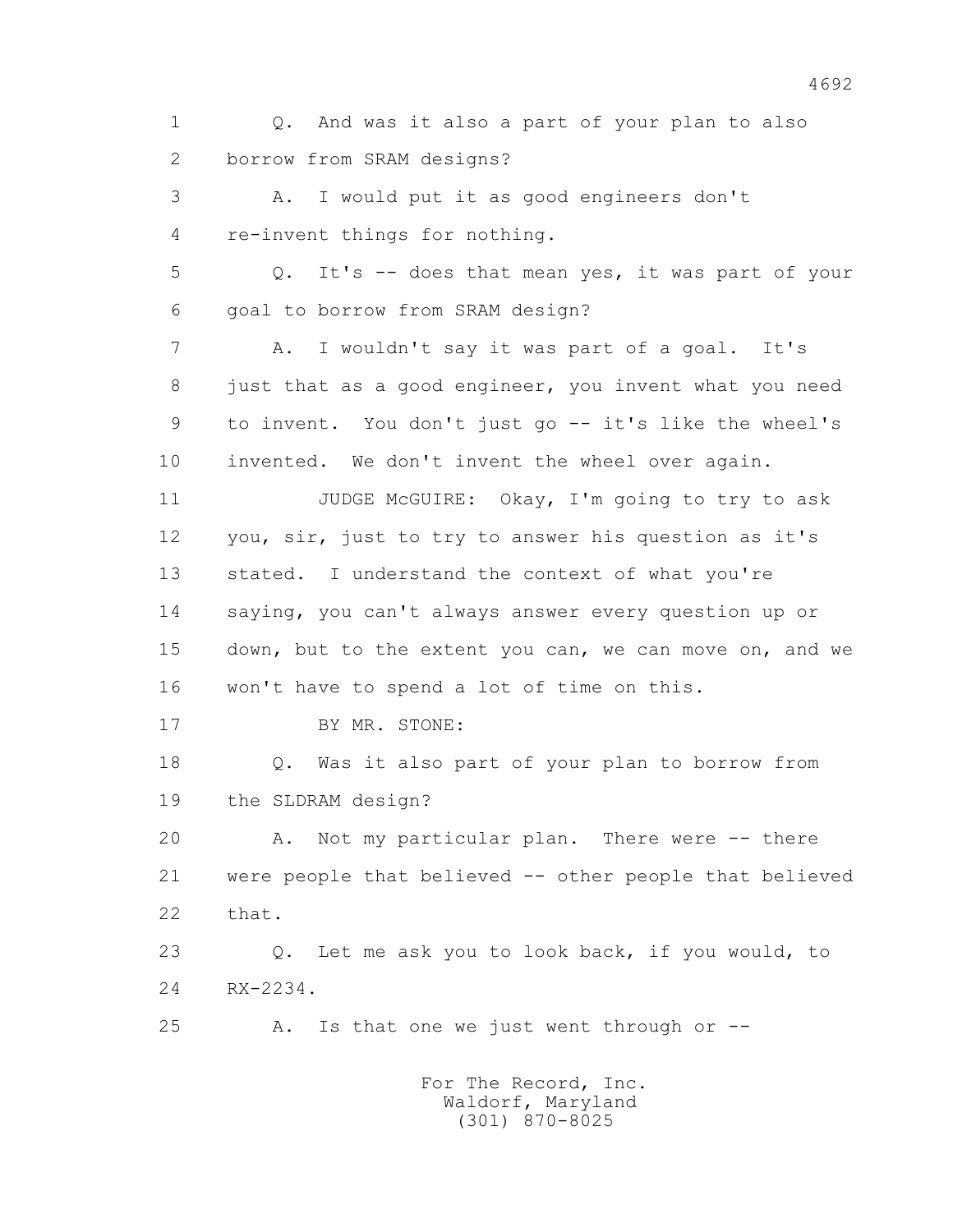1 Q. That was one we did earlier. It was the first 2 document we looked at when I started my examination. 3 It's your presentation to the 1999 Platform Conference. 4 A. Okay. 5 Q. Do you need some help in finding it? 6 A. No, there it is. I've got it. 7 Q. Look, if you would, at page 3 of RX-2234. In 8 the presentation you gave in 1999 about Future DRAM 9 Task Group, did you say in the last line on page 3 that 10 one of the things the group was going to do was borrow 11 from the design of SRAMs, SLDRAMs and others? 12 A. Those were examples I used. 13 Q. Okay. Before the Future DRAM Task Group was 14 formed, there were discussions of removing the DLL from 15 the design of DDR1, correct? 16 A. Yes, I believe so. 17 Q. And in fact, at a JEDEC meeting, you suggested 18 to Toshiba that the DLL be removed from the design. 19 A. I don't recall who I suggested it to, but I 20 know I -- at one point, I had a belief that the DLL 21 should be removed. 22 Q. Let me ask you to take a look at RX-927. 23 May I approach, Your Honor? 24 JUDGE McGUIRE: Yes. 25 THE WITNESS: Thank you. For The Record, Inc. Waldorf, Maryland

4693

(301) 870-8025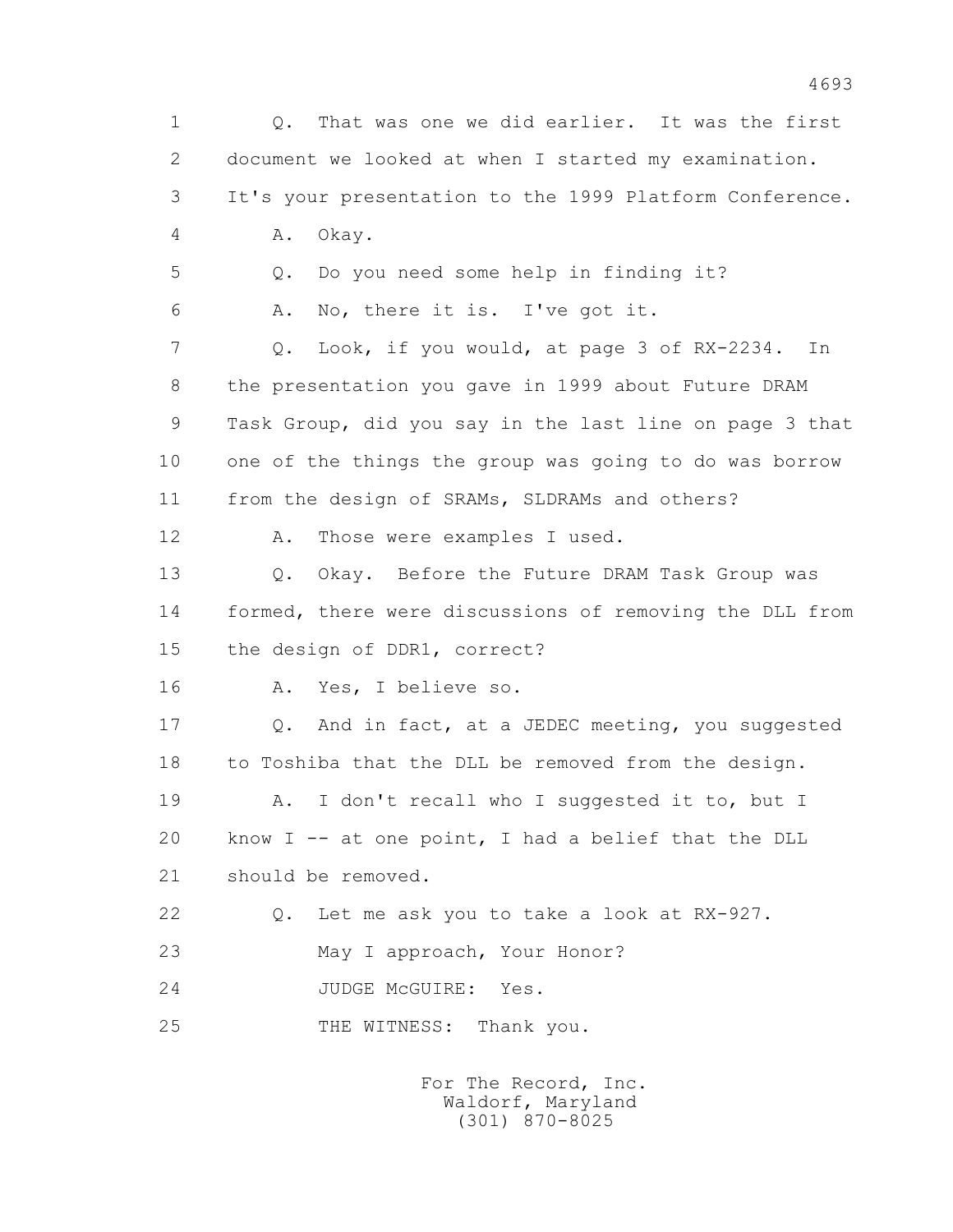1 BY MR. STONE:

 2 Q. Do you recognize Exhibit RX-927 as a copy of an 3 email that you received on or about May 21st of 1997? 4 A. Yes, it was sent to me. Just give me a moment 5 to review it so I can see if I can remember it. 6 (Document review.) Okay, I don't remember this exact 7 email, but I do remember -- distinctly remember, you 8 know, questioning the DLL part. 9 Q. Okay. And is this a -- this document, RX-927, 10 a report of a meeting that you attended with 11 representatives from Toshiba? 12 A. Yes. 13 0. Okay. And on the second page of the document, 14 as I think you just referred to, item number 7 says 15 that Joe Macri suggested that Toshiba remove the DLL or 16 that they at least include a bypass around the DLL. 17 Do you see that reference? 18 A. Yes. 19 Q. And is that as far as you know a correct 20 statement of what occurred at this meeting in May of 21 1997? 22 A. Yeah, it would be consistent with my belief at 23 the time. 24 Q. Okay. You know Mr. Hans Wiggers, do you not? 25 A. Yes, I do know Hans Wiggers.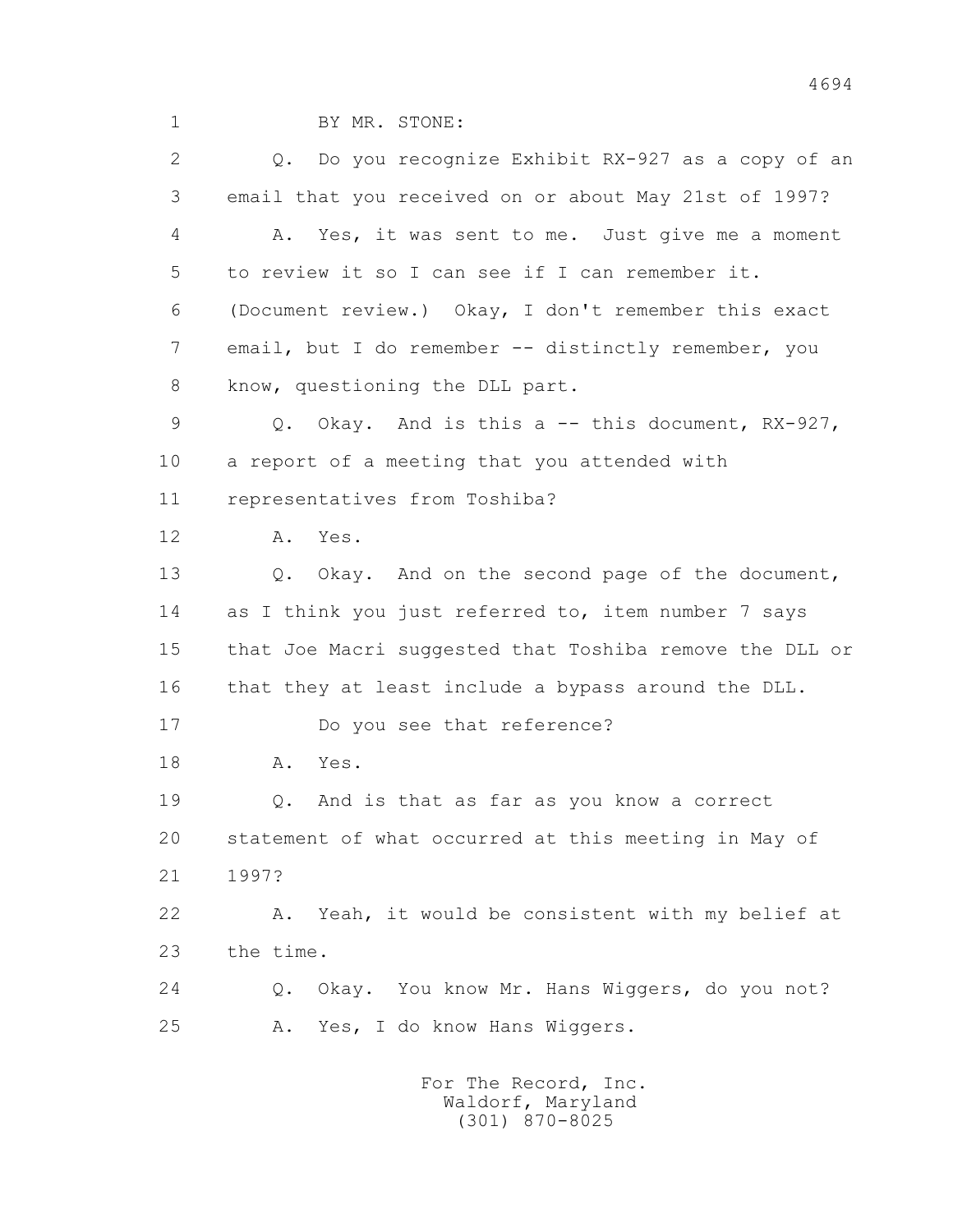1 Q. And what position did he have in 1997? 2 A. He worked at the HP labs. I'm not sure of his 3 position. 4 Q. Let me show you, if I can, what's previously 5 been marked as RX-1060. 6 May I, Your Honor? 7 JUDGE McGUIRE: Yes. 8 BY MR. STONE: 9 Q. Mr. Macri, you will notice that Exhibit RX-1060 10 is an email from Mr. Wiggers to you dated November 18, 11 1997. 12 A. Give me a moment to refresh myself. (Document 13 review.) Okay, I've familiarized myself with it. 14 Q. Do you recognize this to be an email that you 15 received from Mr. Wiggers in November of 1997? 16 A. Yes. 17 Q. Okay. And this was in response to an email you 18 had sent to him, correct? 19 A. Yes, I think I asked him if he wanted to get 20 together to just have a chat. I think it says right 21 here, draw some pictures. 22 Q. And you were trying to draw together a group of 23 various people, including Mr. Wiggers? 24 A. Yeah, it was sent to -- let's see, I know Bill 25 is here. I don't recall how many people I -- it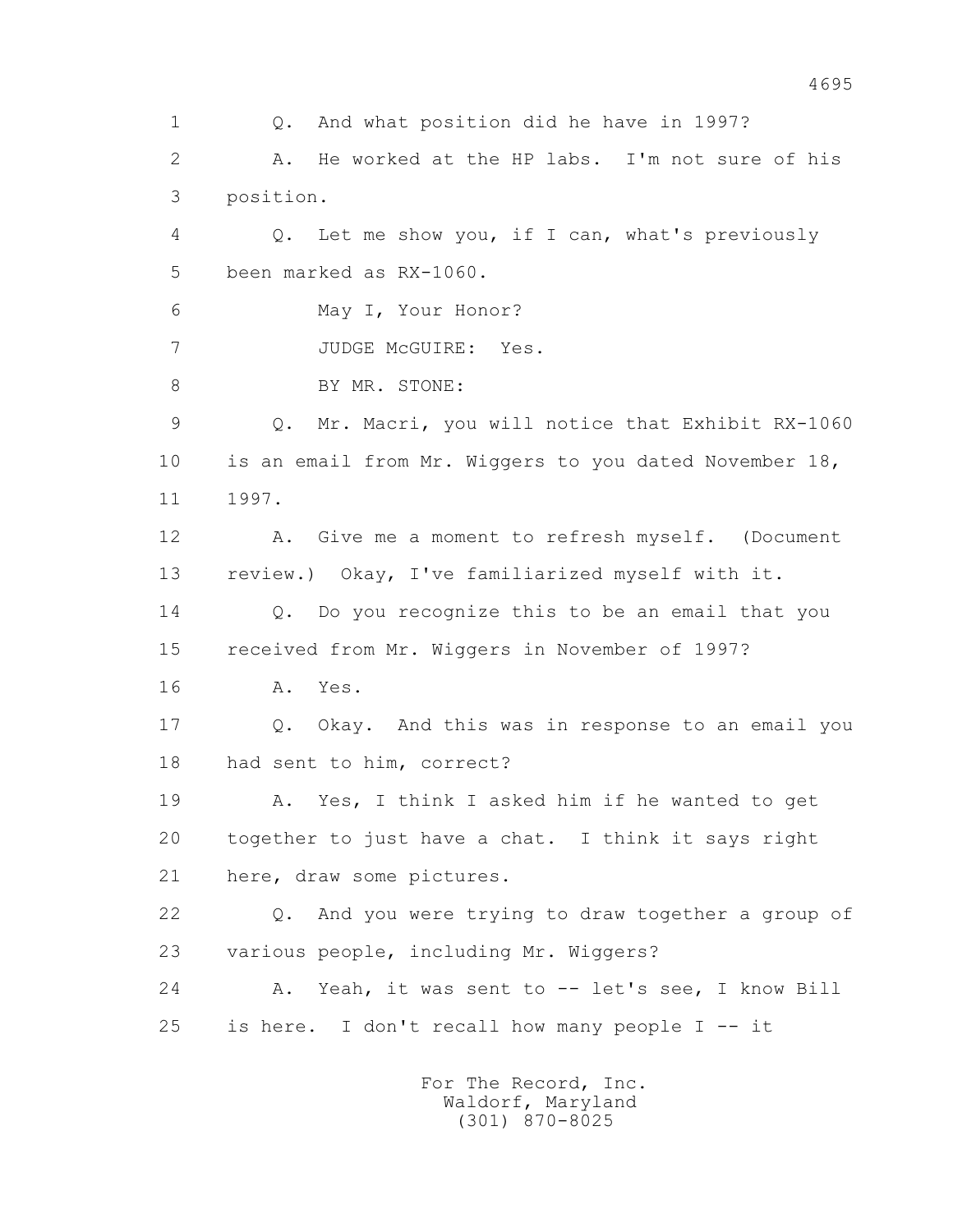1 wasn't -- it was maybe Hans and Bill were maybe the two 2 people I was trying to get together. 3 Q. And in his email back to you, he says -- and 4 this is a discussion, is it not, about DLL? 5 A. This was a discussion -- the top section or the 6 bottom section? 7 Q. The top section includes a discussion about 8 DLL? 9 A. Yes, it does. 10 Q. And there's a statement in there about, oh, 11 four or five lines down which says, "There is some 12 nervousness about the required accuracy," and that 13 refers to the DLL, does it not? 14 A. That refers to the DLL in a noisy DRAM 15 environment, yes. 16 Q. Then it goes on to say, "but in principle, they 17 all know how to do DLL's since they have a license for 18 the 'dark side.'" 19 Do you see that? 20 A. Yes. 21 Q. And you understood that at the time you 22 received it to be a reference to Rambus, the reference 23 to the "dark side," correct? 24 A. Yeah, I mean, that was my interpretation 25 from -- from that wording, just because of the -- you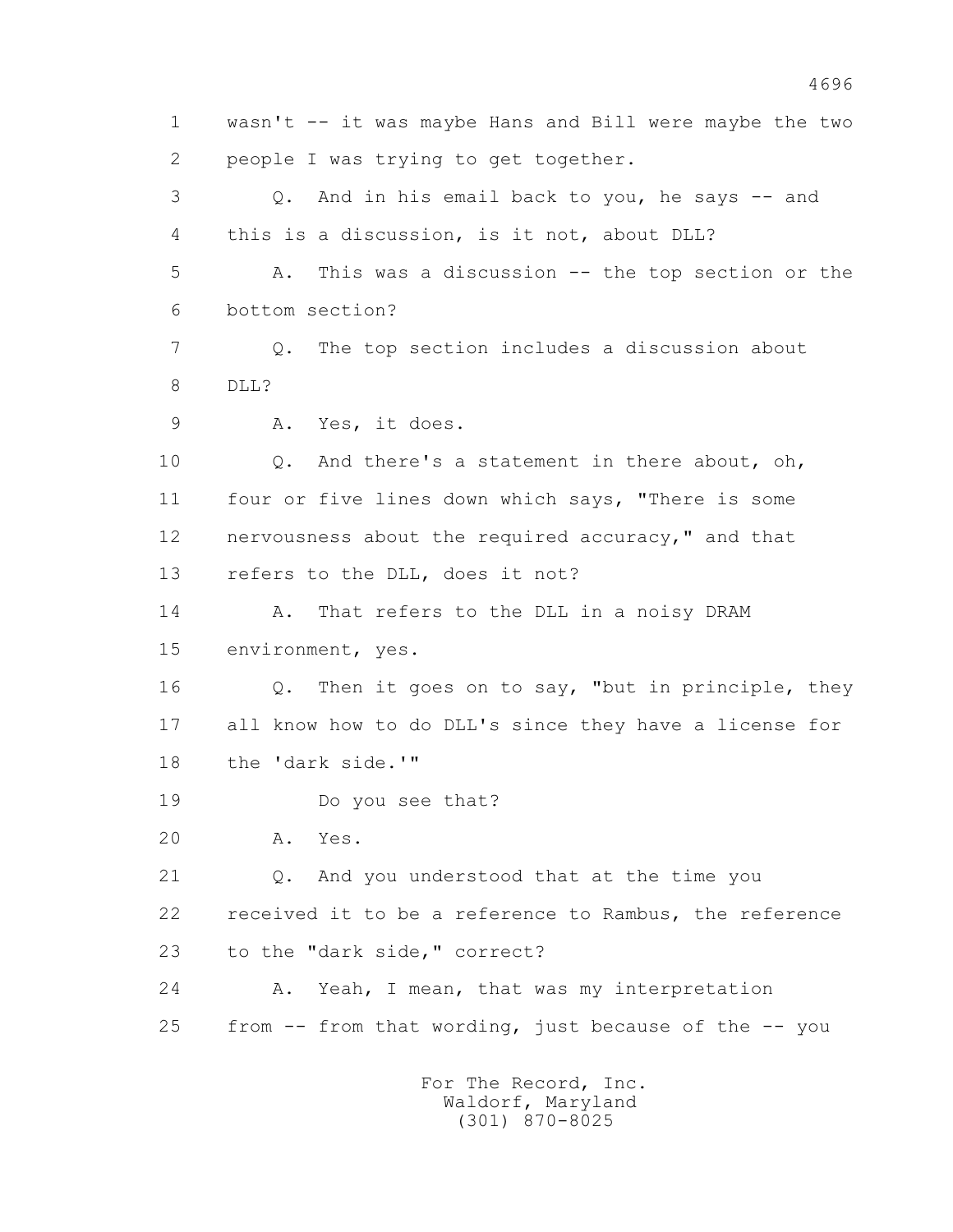1 know, the attitude of some people in the world towards 2 that company.

 3 Q. And you knew that what he was referring to was 4 that DRAM manufacturers had learned how to effectively 5 implement DLLs on a chip from Rambus, because they had 6 a license to use Rambus' technology, correct? 7 A. That was his statement. I did not know 8 anything that the DRAM manufacturers knew about the DLL 9 design or how they developed them. DLLs were not -- 10 DLLs are very old technology, very, very old 11 technology. So,  $I$  -- my worry always was the memory 12 vendors putting the DLL in a noisy environment, not -- 13 I mean, how to do a DLL, that's been -- that's old 14 stuff.

15 Q. Just so we can be clear here, what you 16 understood Mr. Wiggers to be saying to you was that the 17 DRAM manufacturers had learned how to put a DLL on a 18 DRAM chip in what you call a noisy environment from 19 Rambus, correct?

 20 A. I don't know what Hans was thinking. I -- his 21 statement is here, but I'm not going to interpret where 22 they learned anything, because they probably learned it 23 from their professors in school like most of us. 24 Q. My question was not that, Mr. Macri.

25 A. I know that.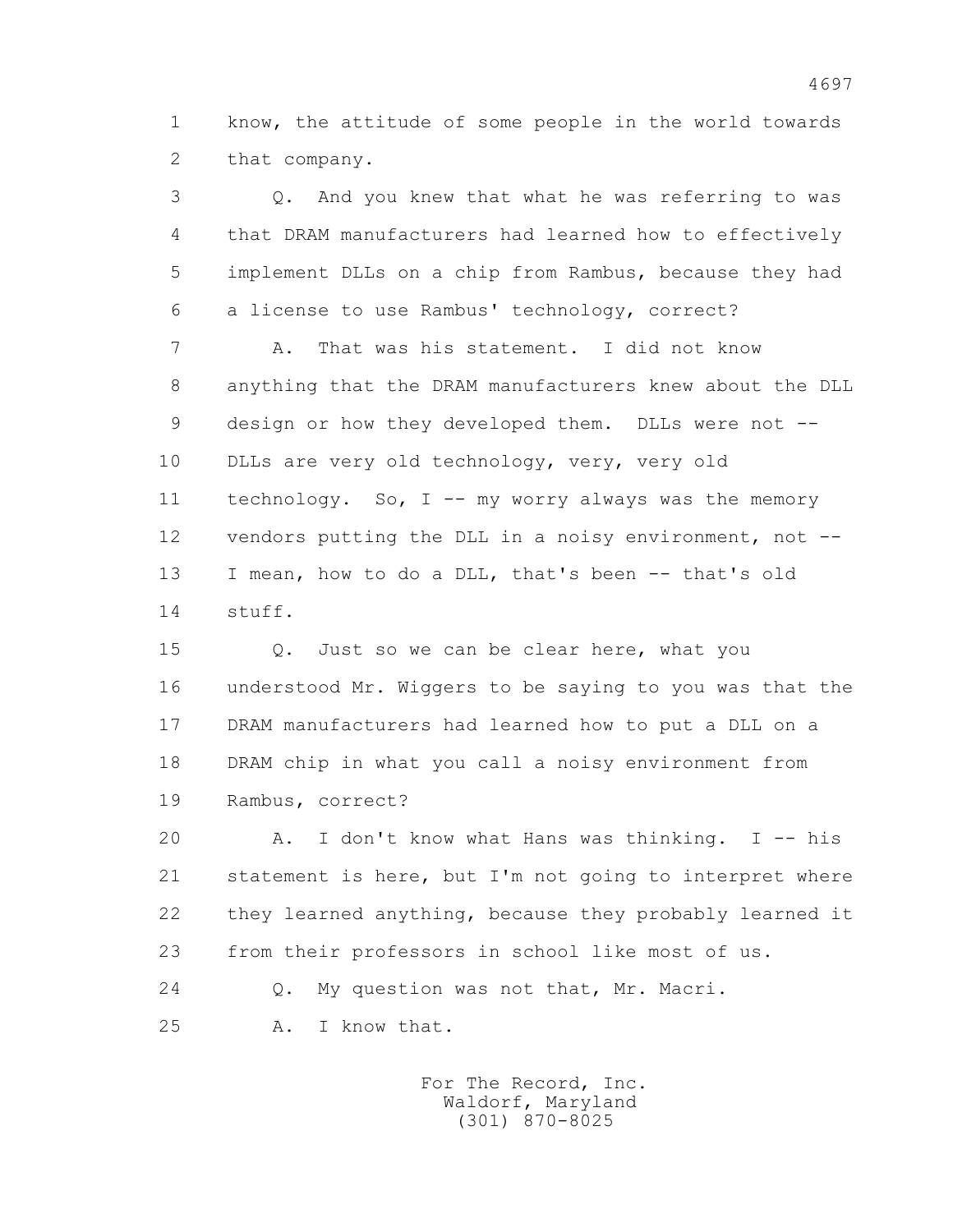1 Q. Let me go back -- 2 A. Then I don't understand your question. 3 Q. Let me ask my question again, if I can, so we 4 can try to get a clear record. 5 You understood Mr. Wiggers to be saying to you 6 that in his view, the DRAM manufacturers had learned 7 how to implement the DLL on a DRAM chip in a noisy 8 environment from Rambus, correct? 9 A. He didn't state anything about a noisy 10 environment. All he says -- his statement says what it 11 says. 12 Q. Okay. 13 A. I do not -- 14 Q. I'll take it at that. That's fine. 15 A. I don't want to think what he was thinking. 16 Q. Okay. 17 JUDGE McGUIRE: Objection sustained. 18 MR. STONE: Thank you. 19 BY MR. STONE: 20 Q. You were shown earlier I believe CX-2315. Do 21 you have that in front of you or is it easier if I just 22 give you another copy? 23 May I approach, Your Honor? 24 JUDGE McGUIRE: Yes. 25 THE WITNESS: It's always easier if you give me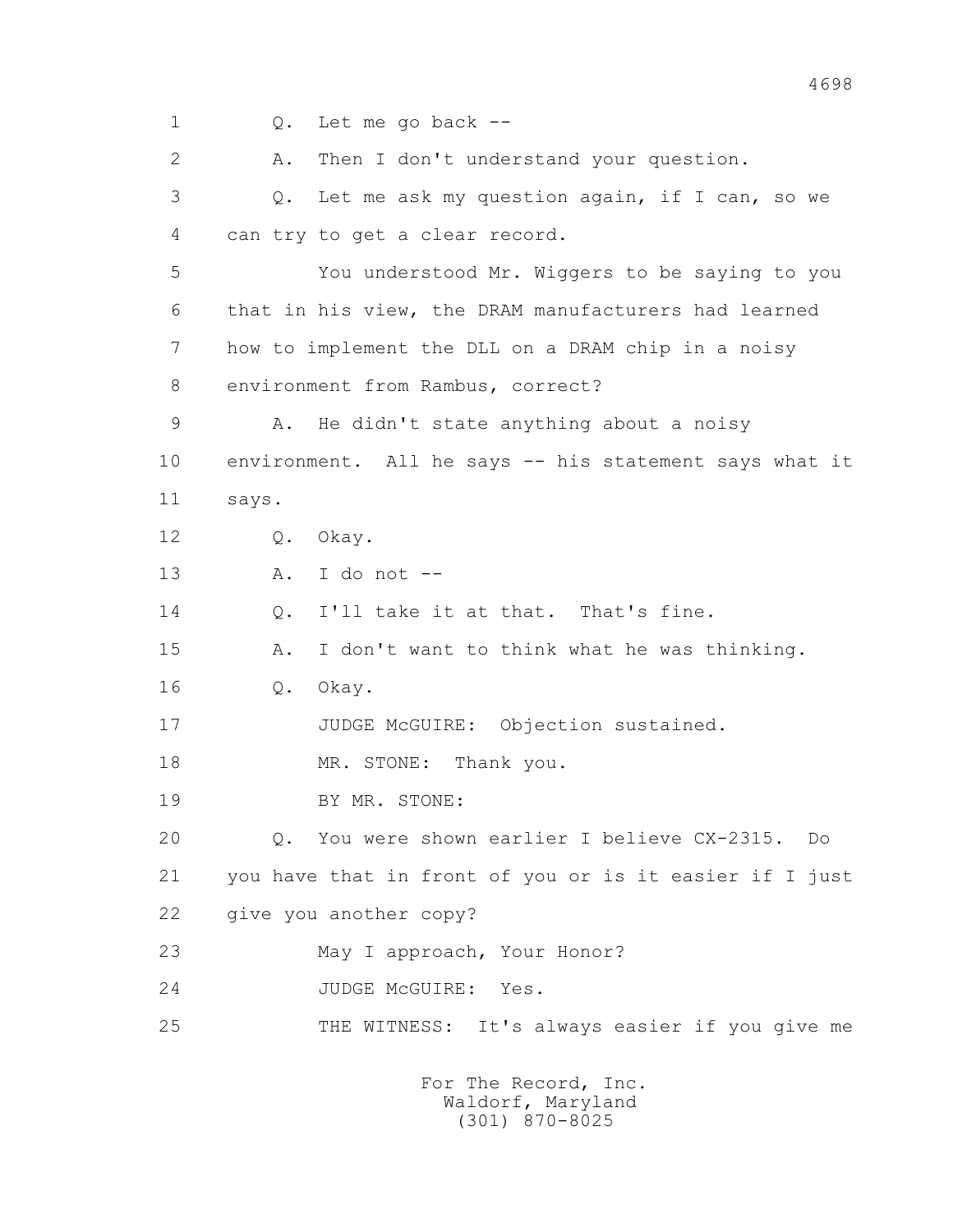1 another copy.

2 BY MR. STONE:

 3 Q. I'll just hand you another copy of it. Here 4 you go.

5 A. Okay, thank you.

 6 Q. Do you recall looking at this email earlier 7 today?

8 A. Yes.

 9 Q. You -- when you were asked about this email 10 earlier, you were asked about I think the bottom of the 11 first page of CX-2315. Do you recall that?

12 A. Yes.

 13 Q. And at the time that you -- let me strike that. 14 When you wrote this email, the one that's on 15 the bottom of the first page, and you talked about the 16 world transitioning from EDO to SDR, you were talking 17 about a transition in DRAMs from extended data out to 18 the first of the SDRAM devices, correct?

19 A. Yes.

 20 Q. And that was a change from an asynchronous 21 device to a synchronous device, correct?

22 A. Pseudo-asynchronous.

 23 Q. Pseudo-asynchronous to synchronous, correct? 24 A. Yes. Well, pseudo-synchronous to synchronous. 25 Q. And the -- when you said here what was unclear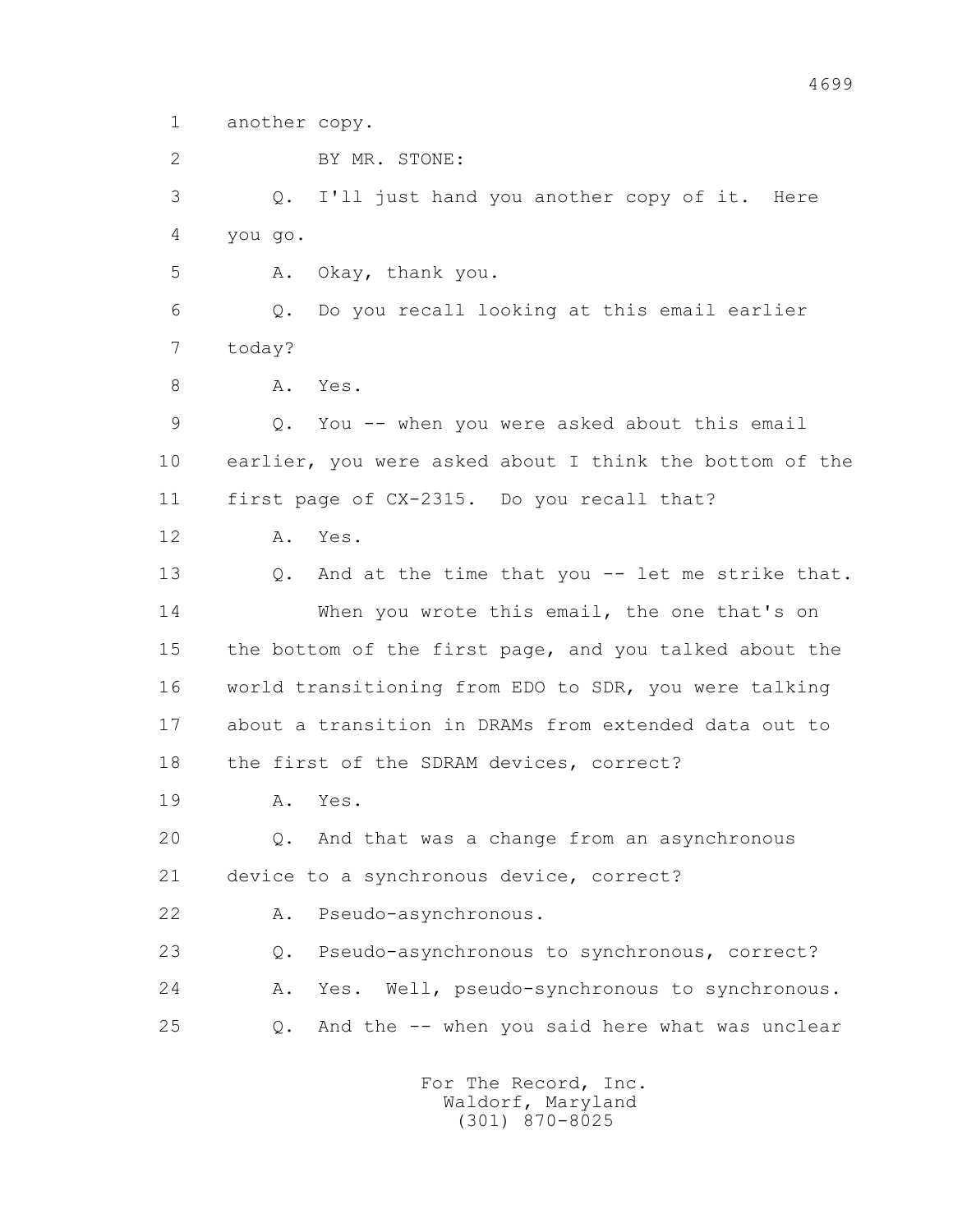1 was not whether they would move but when they would 2 move, did you mean by that to say that there were no 3 choices other than moving from extended data out to 4 SDRAM?

 5 A. That was the next standard DRAM that was being 6 discussed by JEDEC, so it was -- and I think they 7 would -- I do not know of other DRAM technologies in 8 that time frame that you could consider other than 9 maybe some -- there may have been proprietary stuff.

 10 Q. When was the first time, to your knowledge, 11 that the customers who buy DRAMs had a choice as to 12 which path could be taken?

 13 A. You mean between a new -- two new technologies 14 being introduced at the exact same time?

15 Q. Or roughly the same time.

16 A. That may have been the -- the Rambus case, I 17 think.

18 Q. And what was the choice --

19 A. At least to my knowledge.

20 Q. -- what was the choice between?

21 A. It would be between DDR or Rambus.

 22 Q. And that's what you were talking about earlier 23 in your email where you said, "The world may stay SDR 24 until Rambus is available."

25 You thought that the world might choose Rambus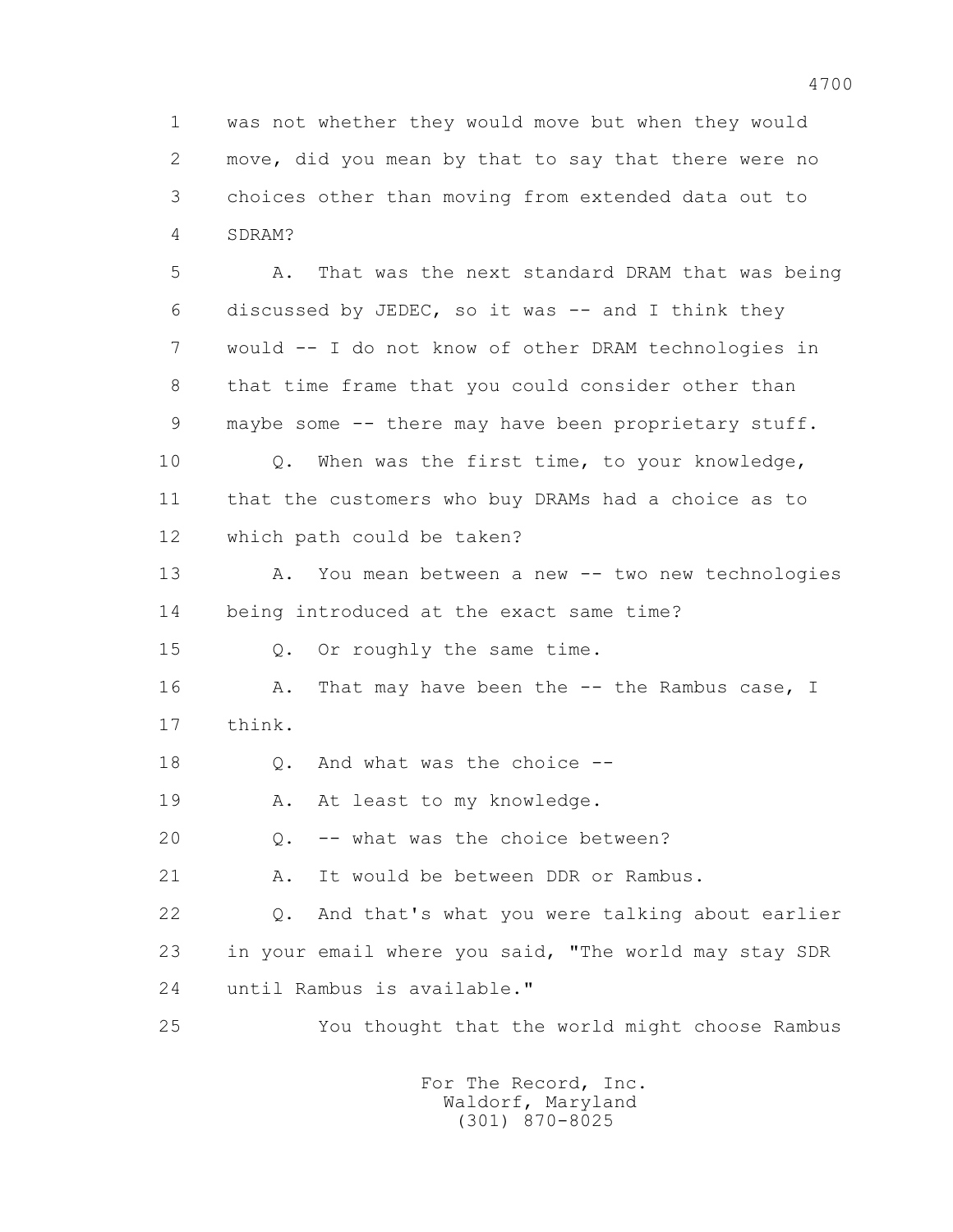1 over DDR, right?

 2 A. That's what -- the info that I had to date. 3 That info was based on what was in the public press. 4 Q. Did you have any personal knowledge on that 5 issue one way or the other on your own? 6 A. Like I stated earlier, that through 7 nondisclosure agreements, we saw road maps from the 8 DRAM vendors, and Rambus was on their road map. 9 Q. Now, the road maps you saw from the DRAM 10 vendors, you don't know whether what they were telling 11 you about their plans were the same things that they 12 were talking about internally, do you? 13 A. No, of course not. 14 0. And for example, did any of the DRAM 15 manufacturers ever tell you that in their own view, 16 they thought of Rambus as a deadly menace to their 17 industry? 18 A. I don't recall them stating that, no. 19 Q. Did any of them ever tell you in the 20 conversations they had with you that they thought 21 Rambus was a threat to the DRAM manufacturers and could 22 turn them into foundries? 23 A. No, I mean -- no, no. 24 Q. Okay. There was a group mentioned in one of 25 the documents we looked at earlier, M14.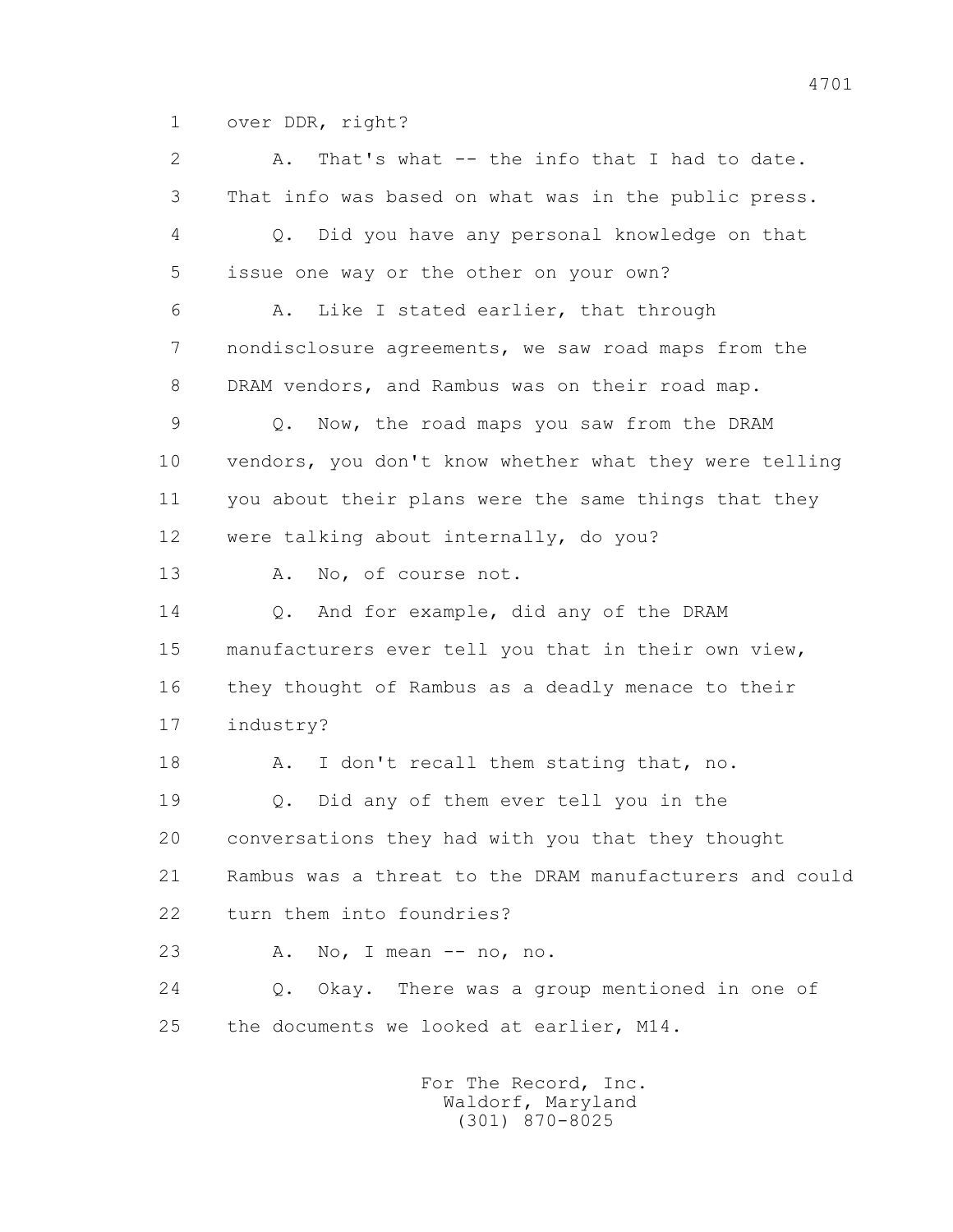1 A. Um-hum.

2 Q. What was that? What was M14?

 3 A. I don't believe it's a group. It was just 4 referring to the 14 memory companies that were in the 5 world at that point, but I don't believe there was 6 actually a group.

 7 Q. Did you know whether or not there were meetings 8 of M14 or M9 or M11?

 9 A. I did not have any knowledge of what the DRAM 10 manufacturers were up to.

11 0. They never told you that they got together, did 12 they?

 13 A. I did have knowledge through my work in JEDEC 14 that the Japanese DRAM makers, through their -- I want 15 to say it's EIJ, a trade organization in Japan maybe, 16 EIAJ, something like that, that I believe they would 17 get together to discuss issues, but I'm not -- I was 18 never privy to their discussions.

19 0. Okay. If I could show you a document, we may 20 have looked at this earlier, it's RX-1306.

21 JUDGE McGUIRE: Yes.

 22 MR. STONE: May I just approach, Your Honor? 23 BY MR. STONE:

 24 Q. Do you recognize RX-1306 as an email set of 25 minutes that you sent out for the Future DRAM Task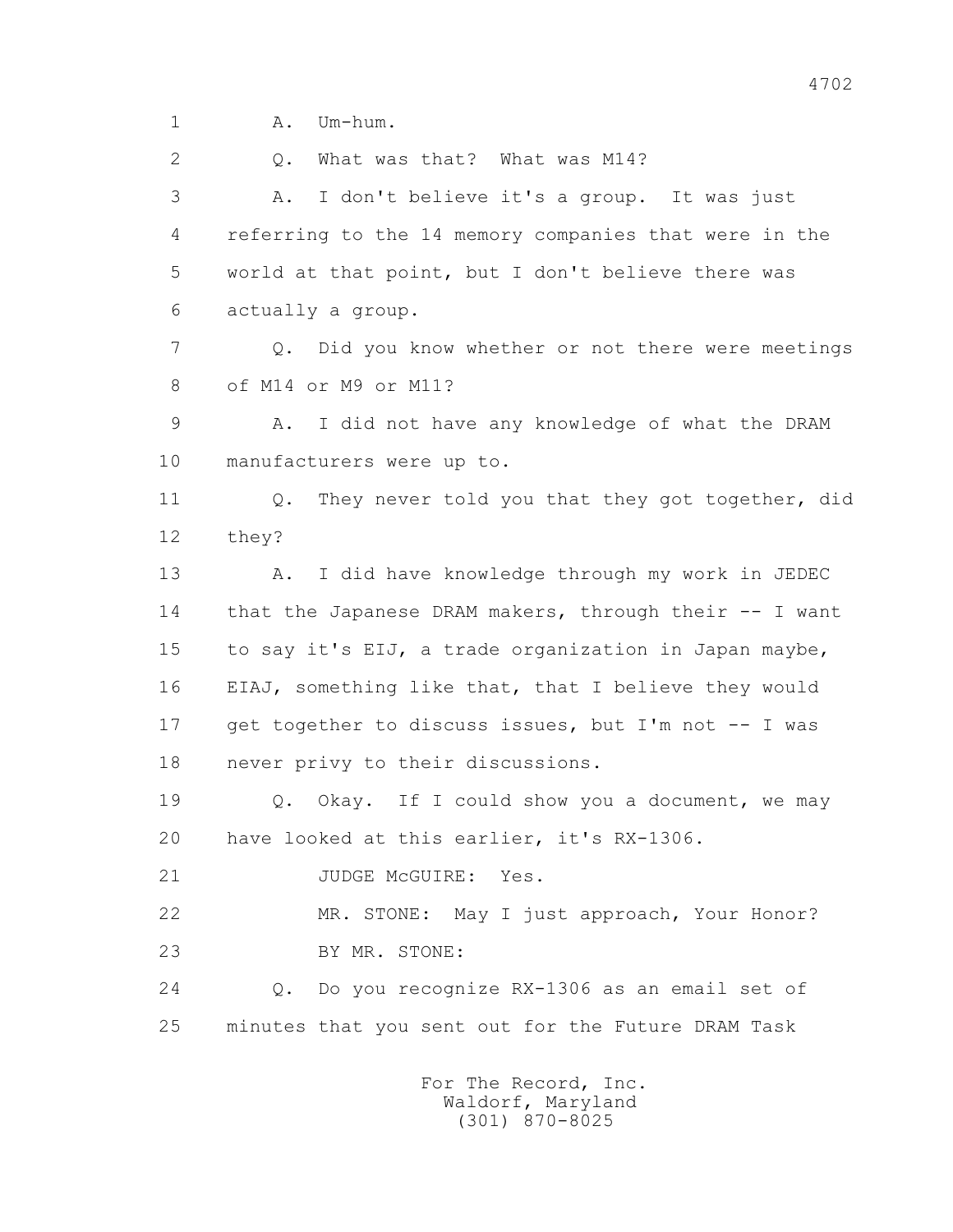1 Force meeting that occurred in November of 1998? 2 A. It was actually two sets of minutes. 3 Q. Two sets of minutes? 4 A. One from September; one from October. 5 Q. Okay. So, this is your email sending out those 6 two sets of minutes, is it? 7 A. Yes. 8 Q. And if you could turn to page 3, Exhibit  $9$  RX-1306 --10 A. Just to be clear, they are not my minutes. 11 They were reviewed by me. 12 Q. Okay. So, someone else writes them, you review 13 them, and then you send them out? 14 A. Yes. 15 Q. Okay. Turning to page 3 of the minutes that 16 you reviewed and sent out, RX-1306, do the minutes 17 begin about a third of the way down where it says, 18 "September 18, 1998, Future DRAM Task Group"? 19 A. Yes. 20 Q. And you'll see the very first heading is, "M9 21 Presentation. Fujitsu presented for M9." 22 Do you see that reference? 23 A. Yes. 24 Q. And is it -- is this meant to convey to 25 everyone that there was a presentation made on behalf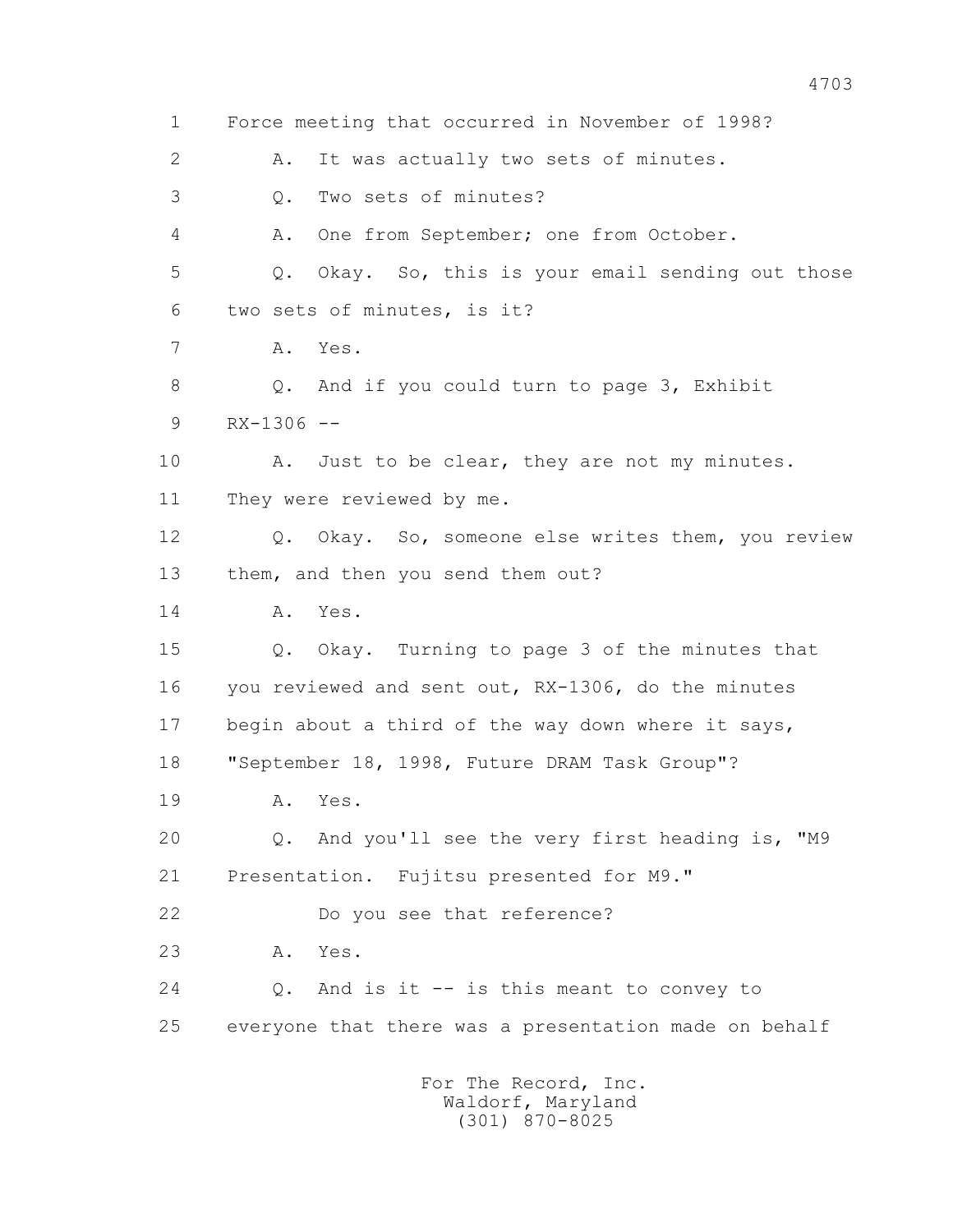1 of the DRAM manufacturers with Fujitsu being the 2 presenter? 3 A. Yes, that would have been the case. 4 Q. And does this group include companies from the 5 U.S. as well as other countries? 6 A. IBM is mentioned. 7 Q. And Micron? 8 A. And Micron. 9 Q. And at this meeting, if you would turn to page 10 5, the fourth bullet point down where it starts, "Burst 11 interrupt for users, Jon Jasper did a nice survey. 12 Some discussion about variable burst length." 13 Do you see that reference? 14 A. Five? 15 Q. It's the third bullet point down, third and 16 fourth? 17 A. Yes. 18 Q. Was there a discussion at this meeting in 19 September of '98 about the possibility of eliminating 20 the variable burst length feature? 21 A. I just don't remember so many years ago, and it 22 would seem to indicate so since there was a note here. 23 I just don't remember. I'm sorry. 24 Q. That's okay. 25 Turn, if you would, to page 8, Mr. Macri. For The Record, Inc.

 Waldorf, Maryland (301) 870-8025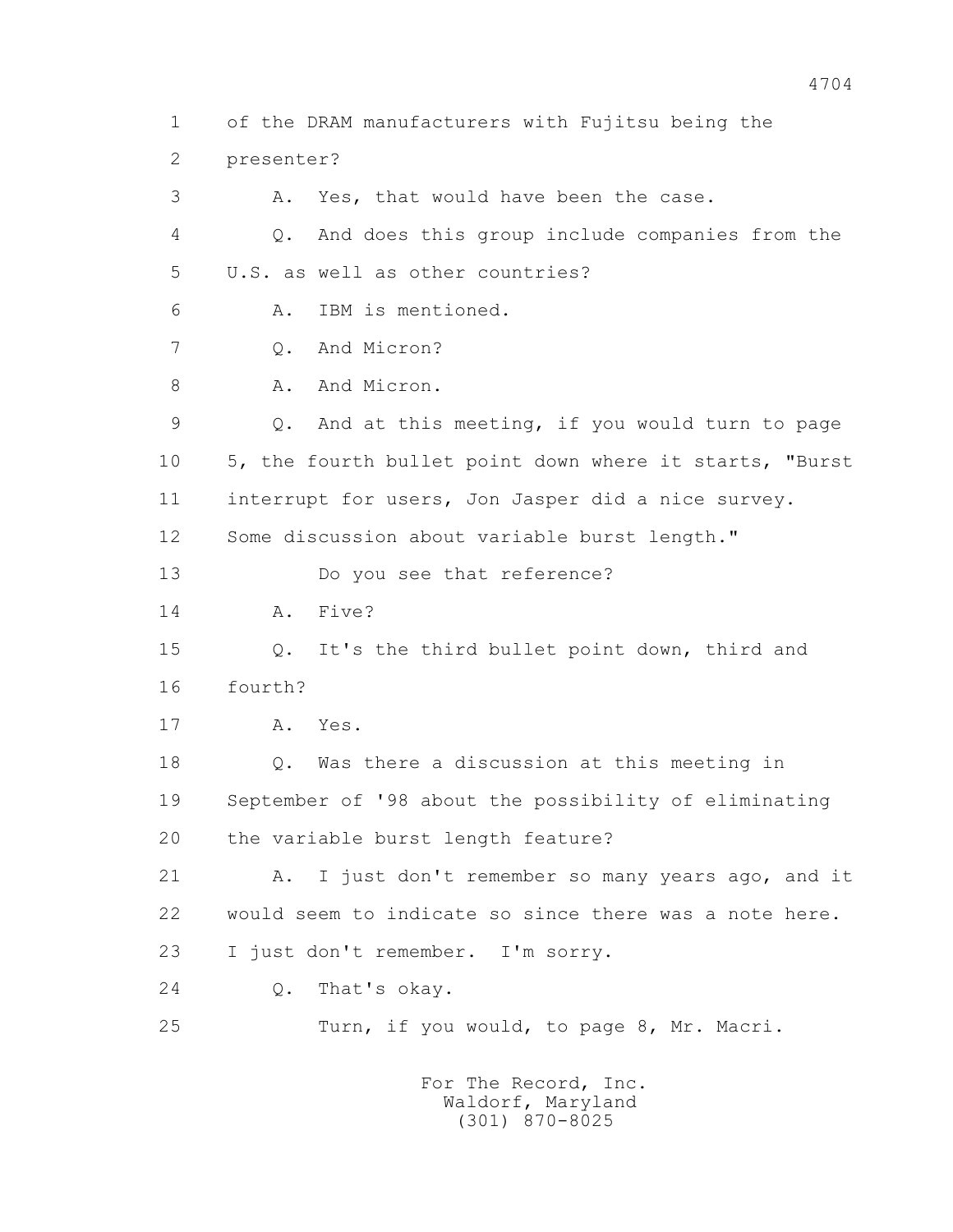1 Under the Action Items -- and we talked about the 2 heading Action Items earlier.

3 A. Um-hum.

 4 Q. And I think this portion of the minutes is 5 still the September minutes, but I'm not positive. 6 A. Yes, it looks like the September minutes. 7 Q. Okay. Under Action Items, item number 3 says, 8 "Removing DLL and impact on turn around time," and I 9 believe you were asked about that earlier. 10 A. Yes. 11 0. Was someone at HP assigned the responsibility 12 to look into the possibility of removing DLL from the 13 design of DDR2? 14 A. Yes, that's indicated by these minutes. 15 Q. And who at HP was given that assignment? 16 A. I don't recall. 17 Q. Was there someone at IBM who undertook to 18 examine eliminating the variable burst length? 19 A. Yes, that's indicated here. 20 Q. And do you know who that was? 21 A. No, I don't recall. 22 Q. And was someone from MOSAID given the 23 responsibility to do a survey and see what the 24 preferred burst length would be of the various members 25 of the Future DRAM Task Group?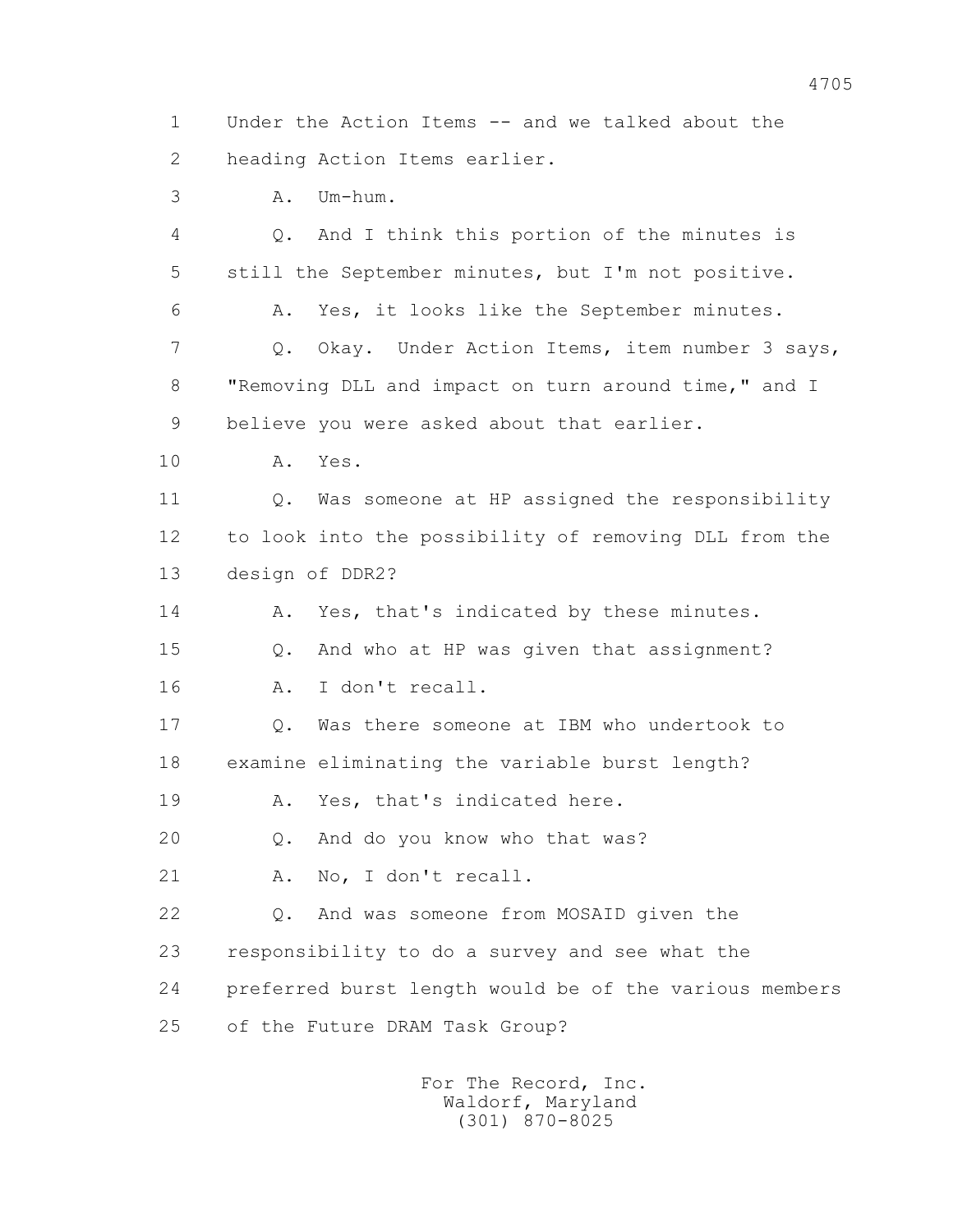1 A. Yes, that would be -- that's indicated here 2 also. 3 Q. And do you know who that was? 4 A. I don't recall. 5 Q. Let me ask you, if you would, to take a look at 6 CX-137, which is minutes of the DRAM Future Task Group. 7 May I approach, Your Honor? 8 JUDGE McGUIRE: Yes. 9 THE WITNESS: Thank you. 10 BY MR. STONE: 11 Q. Do you recognize Exhibit CX-137 to be minutes 12 of your task group at a meeting that was held in 13 December of '98 in San Diego? 14 A. Yes. 15 Q. And let me direct you to the third page. 16 You'll notice item number -- it's on the right-hand 17 side, item number 10, "HP elimination of DLL 18 presentation." It's on the screen in front of you if 19 that's easier to read, Mr. Macri. 20 Do you see that there? 21 A. Yes. 22 Q. Now, do you have an independent recollection of 23 that presentation? 24 A. I remember that meeting. I don't remember that 25 exact presentation. Let me see if there's anything For The Record, Inc. Waldorf, Maryland

(301) 870-8025

4706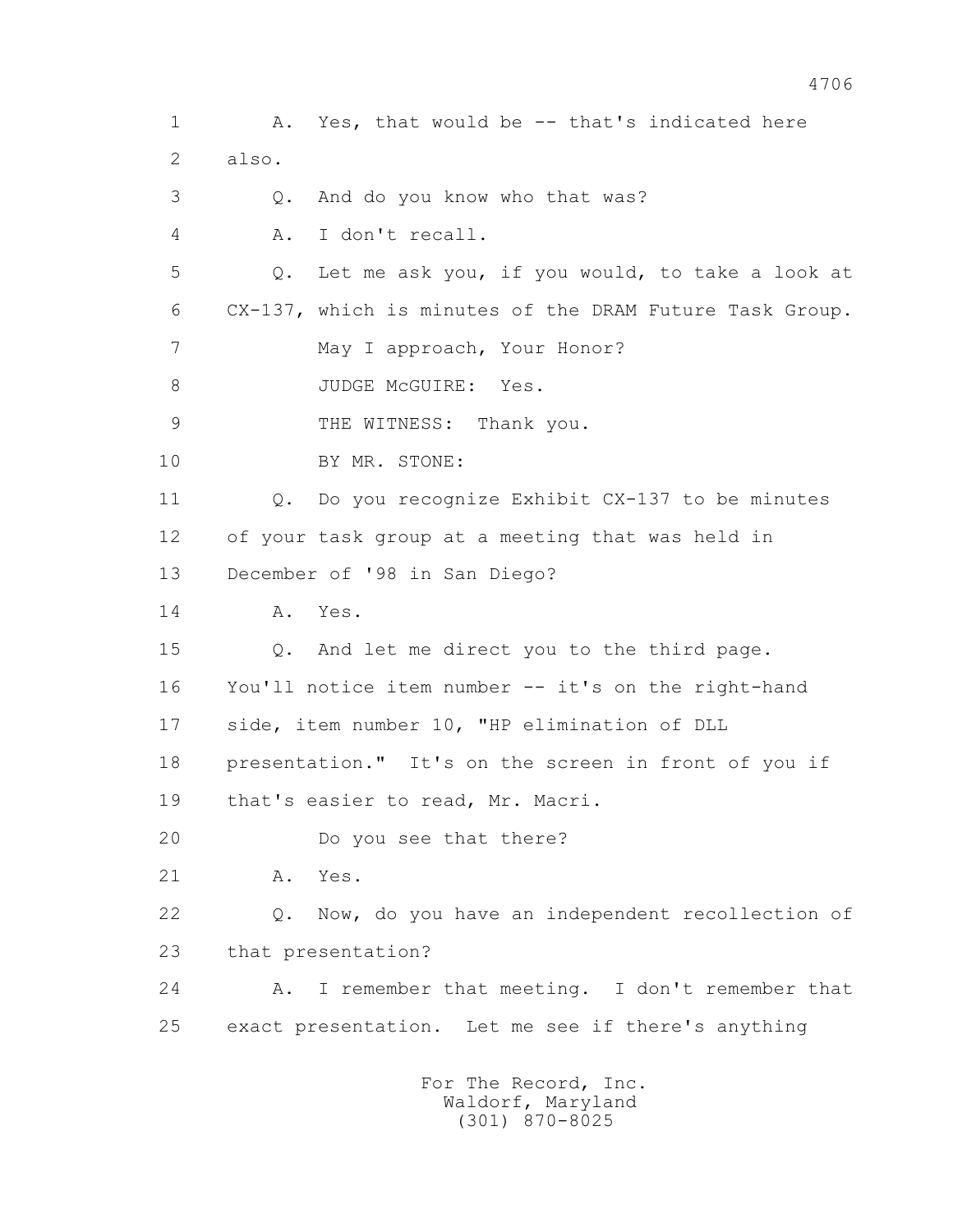1 here in the minutes that --

2 0. Let me see if I can short-circuit that. I'm 3 not going to ask you about the details then of the -- 4 A. It's just it was so many years ago. 5 Q. Let me ask you this, if you would turn back to 6 the first page. 7 A. Yes. 8 Q. And you will see that there's one individual 9 from Hewlett Packard who appears on the list of 10 attendees. 11 A. Yes. 12 Q. A Mr. Johnson, is it? 13 A. Right, Jon Jasper. 14 Q. I'm sorry, then there's another one for -- I'm 15 not doing very good. There's another one for Hewlett 16 Packard. 17 A. I see one Hewlett Packard, but it's Mr. -- 18 Q. One Hewlett Packard and one HP. 19 A. Jon Jasper from Hewlett Packard. Oh, there 20 are -- 21 Q. Look up a little higher. 22 A. Oh, I see it, yes, Leith Johnson. 23 Q. Seeing those two names, does that at all jog 24 your memory as to who it was from HP who took 25 responsibility for this elimination of the DLL issue?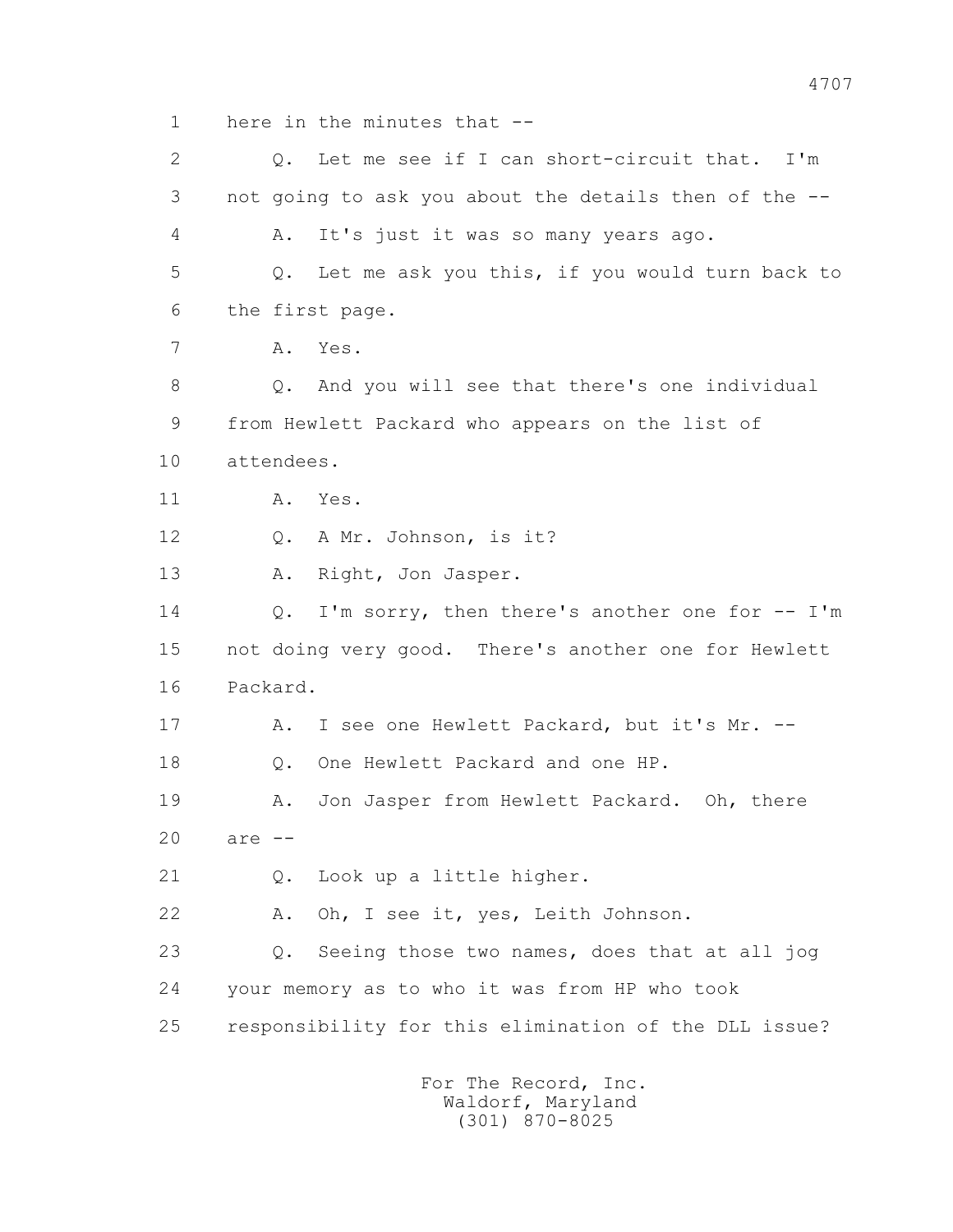1 A. I don't believe it was Leith, because he was 2 focused more on  $--$  I'm not  $--$  I can't  $--$  3 Q. Okay, that's fine. 4 A. -- confirm. I just -- I would believe -- I 5 would guess it might be Jon, just based on the type of 6 presentation. 7 Q. Now, look, if you would, at page 4, Mr. Macri, 8 of Exhibit CX-137. There is an item under the heading 9 Verniers. 10 Do you see that? 11 A. Yes. 12 Q. And it says, "IBM made another presentation --" 13 I'm having trouble reading it, if we could pick up 14 under Verniers. 15 "IBM made another presentation (see Attachment 16 I) that if we don't have data strobes -- that if we 17 have data strobes we don't necessarily need a DLL, but 18 if we have verniers, we don't necessarily need a 19 bi-directional data strobe." 20 Do you see that? 21 A. Yes. 22 Q. Earlier when I asked you about verniers, you 23 indicated that they were in the controller rather than 24 with respect to the DRAM? 25 A. Yes.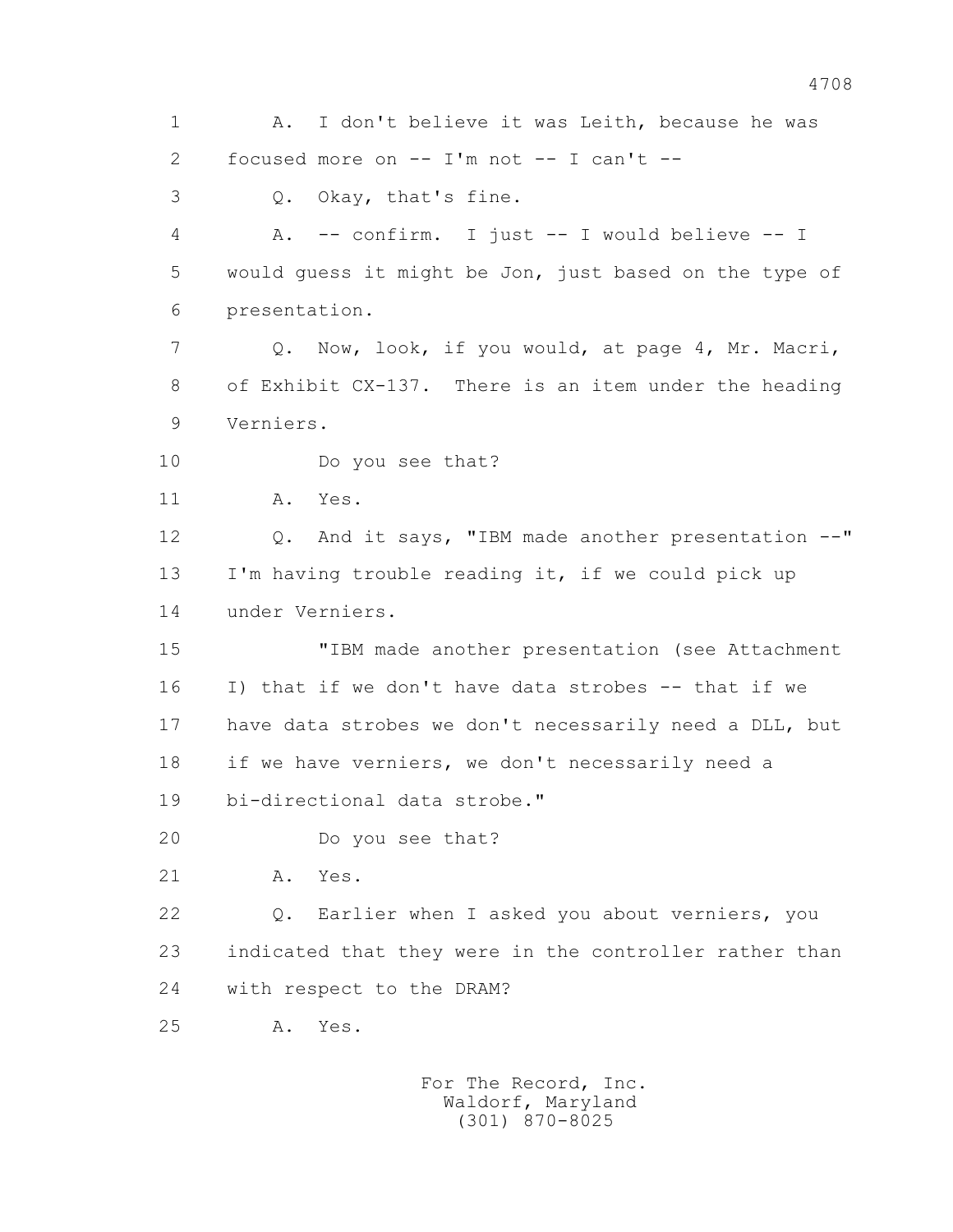1 Q. Is this again a discussion related to the 2 controller, or is this a discussion related to use of 3 verniers on the DRAM, if you know? 4 A. I believe verniers there -- so, this -- can I 5 explain -- not just to pick out a piece of this 6 sentence, but give you some answer on both pieces or 7 just one? Verniers, I believe they were on the 8 controller. 9 0. On the controller? 10 A. Yes. 11 O. Okay, hang on to that one more minute. 12 Turn, if you would, to page 27 of CX-137, and 13 do you see at the bottom half of the page, there's a 14 sign which says -- it's a PLL with a symbol of "not"? 15 Do you see that? That's the heading. So, this was 16 part of a presentation of Why No PLL? 17 A. Yes. 18 Q. And then up above is their quote from Einstein 19 that I botched earlier? 20 A. I may have botched it, too. 21 Q. Yes, okay. That's all I have on that one. 22 Let me show you, if I might, CX-140, which is 23 the minutes of another DRAM Future Task Group. 24 May I, Your Honor? 25 JUDGE McGUIRE: Yes.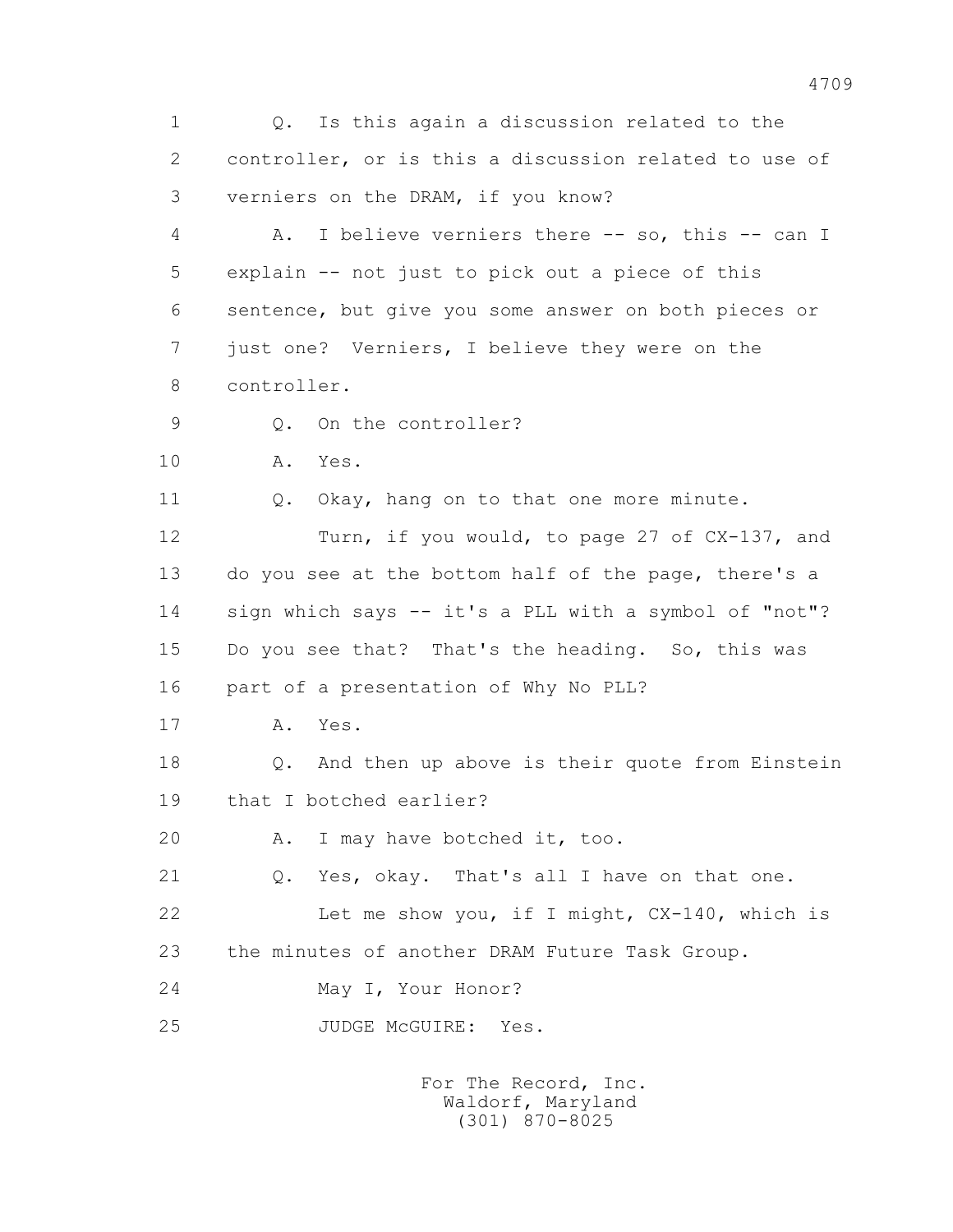1 BY MR. STONE:

 2 Q. Do you recognize these to be the minutes from 3 the meeting that was held in April of 1999 in Tokyo? 4 A. Give me one moment, please. (Document review.) 5 Yes. 6 Q. And turn, if you would, to page 3, item number 7 6. Is this a summary of your presentation at the 8 meeting regarding the basic philosophy of the Future 9 DRAM Task Group? 10 A. Yes, that's my synopsis of it. 11 0. And did you review these minutes before they 12 were sent out? 13 A. Most probably, yes. 14 O. You were shown earlier by Mr. 15 JUDGE McGUIRE: Davis. 16 BY MR. STONE: 17 Q. -- Davis -- I am sorry, that's very 18 embarrassing -- a copy of CX-398, which you may have in 19 front of you, but if I can approach, Your Honor, I'll 20 give you another copy so you don't have to hunt. 21 JUDGE McGUIRE: Yes. 22 THE WITNESS: That would be great. 23 BY MR. STONE: 24 Q. I know we're getting a stack here. 25 Do you recall seeing this document earlier?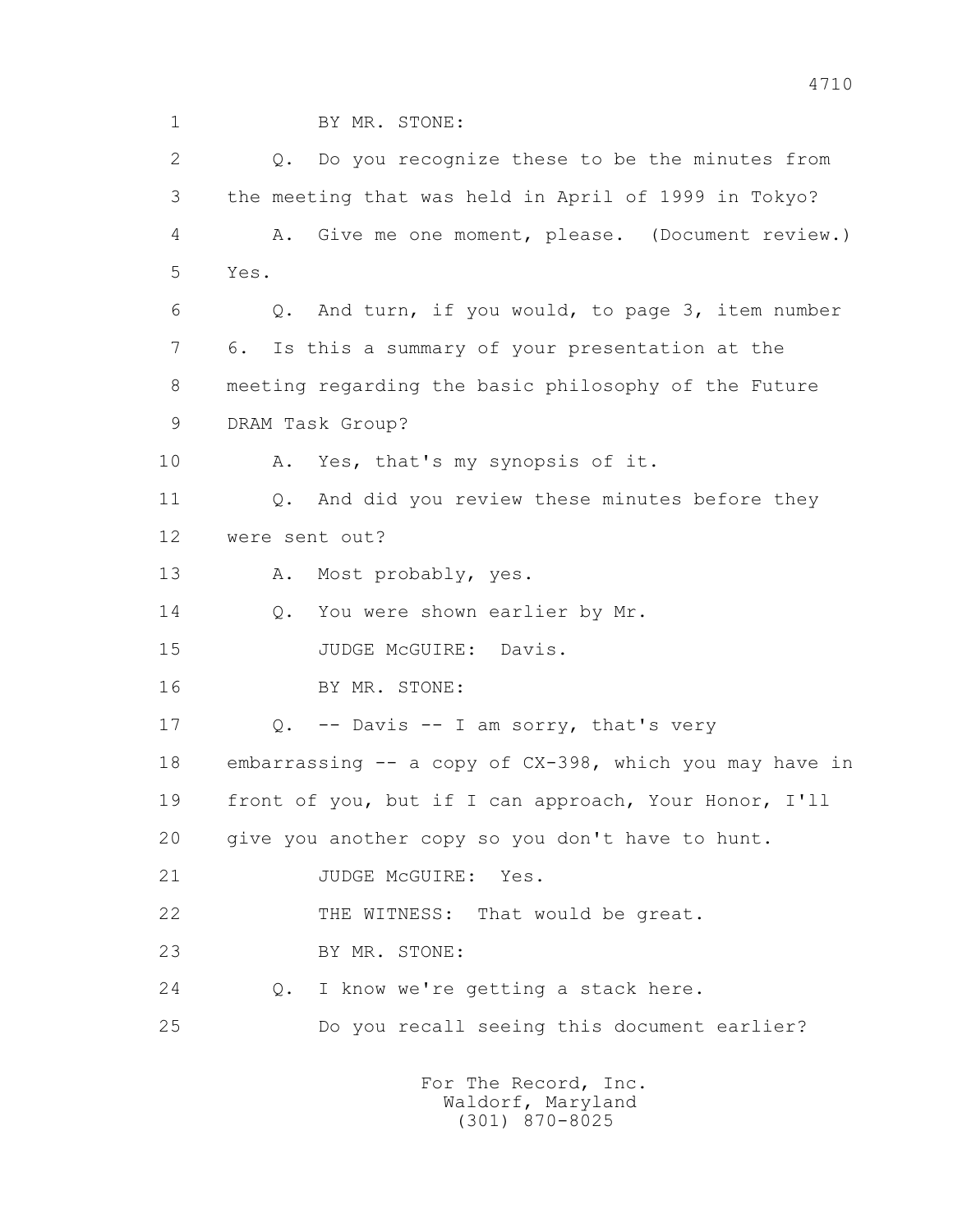1 A. Yes.

 2 Q. And the -- this is an email exchange that 3 started way back on the second page of the document 4 with a note from Mr. Townsend to various people that 5 doesn't seem to include you and references you, though, 6 by name, and then somehow you get picked up on the 7 chain. 8 Do you see that? 9 A. I -- 10 Q. If you look at the bottom of page 2, the 11 original message, I think, from Jim Townsend to Bill 12 Gervasi and a number of others, and I didn't -- oh, 13 you're there. Your name's there, Joe Macri. So, this 14 is where it started, right? 15 A. Um-hum. 16 0. Then at some point you made a proposal to Mr. 17 Townsend, did you not, that the participants in the 18 JEDEC Future DRAM Task Group should patent the new 19 ideas that they came up with during the -- the course 20 of their work? 21 A. I think I stated in JEDEC. I mean, if -- it 22 was more of a question than a proposal, but I thought 23 it might be best if JEDEC owned all the DDR2 patents. 24 Q. Okay. And your idea was that if JEDEC could 25 own all the DDR2 patents, then they could charge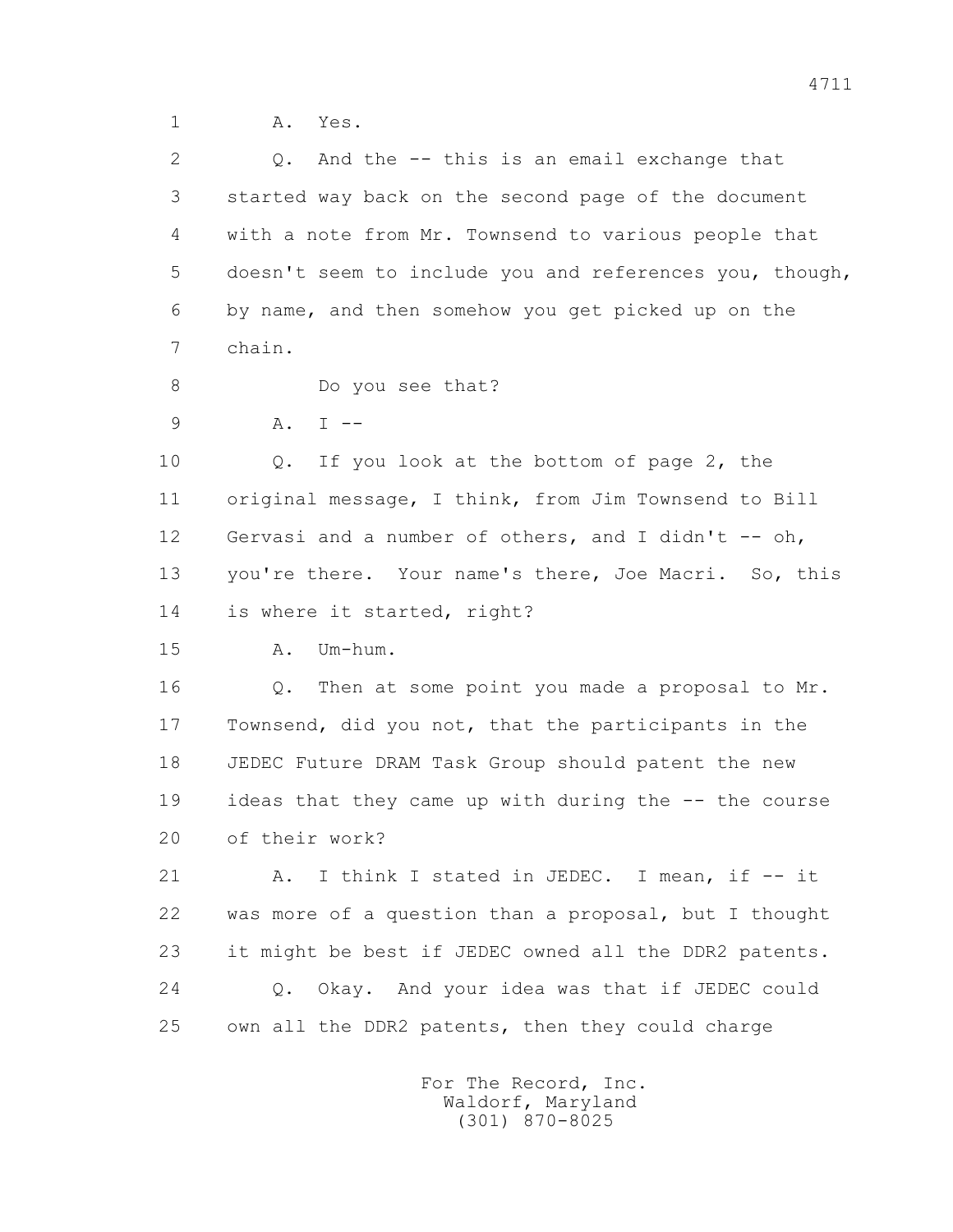1 royalties to non-members if they wanted? 2 A. No, I think my exact statement here is JEDEC 3 owned all the DDR2 patents and then gave them away to 4 all the world for free. 5 Q. Well, then, was it Mr. Townsend's idea, if you 6 look at the first page of Exhibit CX-398 -- 7 A. First page. 8 Q. -- if you look at the very first page, and if 9 you look at the third paragraph, you'll notice it says, 10 "If we then state that our work is intended to create a 11 common patent held by the Committee, it may result in 12 royalties from non-members, a fascinating incentive for 13 anyone involved to participate in the committee work. 14 That could be a substantial revenue stream." 15 Do you see that? 16 A. Yes, I see that. 17 Q. And was that something that you and Mr. 18 Townsend discussed after this email exchange? 19 A. No, my goal was always consistent with my 20 statement in the previous email, and that was something 21 that Jim stated. 22 Q. Okay. And did you have any knowledge one way 23 or the other about the accuracy of Mr. Townsend's 24 statement that Texas Instruments' revenues are 50 25 percent derived from patents?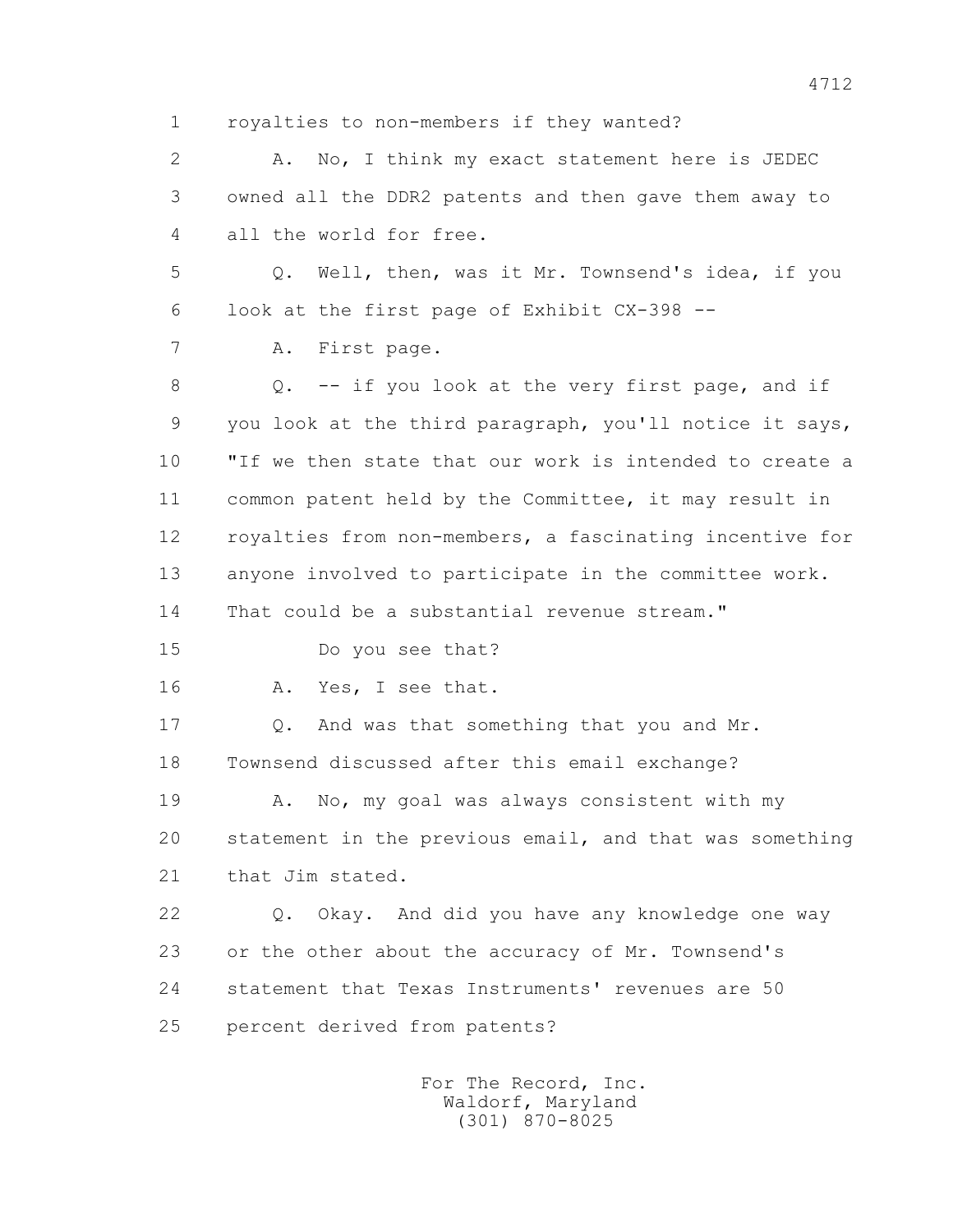1 A. I have no idea if that's accurate. 2 Q. Was there a discussion at your Future DRAM Task 3 Group meetings about certain MOSAID patents on DLL 4 features? 5 A. Could you -- 6 Q. It's not in that document, Mr. Macri. 7 A. No, I'm not looking at the document. I just 8 have -- I'm just thinking. I can't recall exactly, but 9 I do recall -- 10 Q. Let me see if I can show you a document that 11 will jog your memory in this respect. 12 May I, Your Honor? 13 JUDGE McGUIRE: Go ahead. 14 BY MR. STONE: 15 Q. Let me show you what's been marked as RX-1457. 16 Do you recognize this to be a series of emails 17 involving Mr. Foss at MOSAID and various other persons, 18 including yourself? 19 A. Yes, I recognize it as an email. 20 Q. Okay. Do you recall any discussions regarding 21 the subject of MOSAID patents on DLLs in the course of 22 JEDEC meetings or Future DRAM Task Group meetings? 23 A. Just give me a moment to read through the whole 24 thing. Maybe it will jog my memory. 25 Q. Please.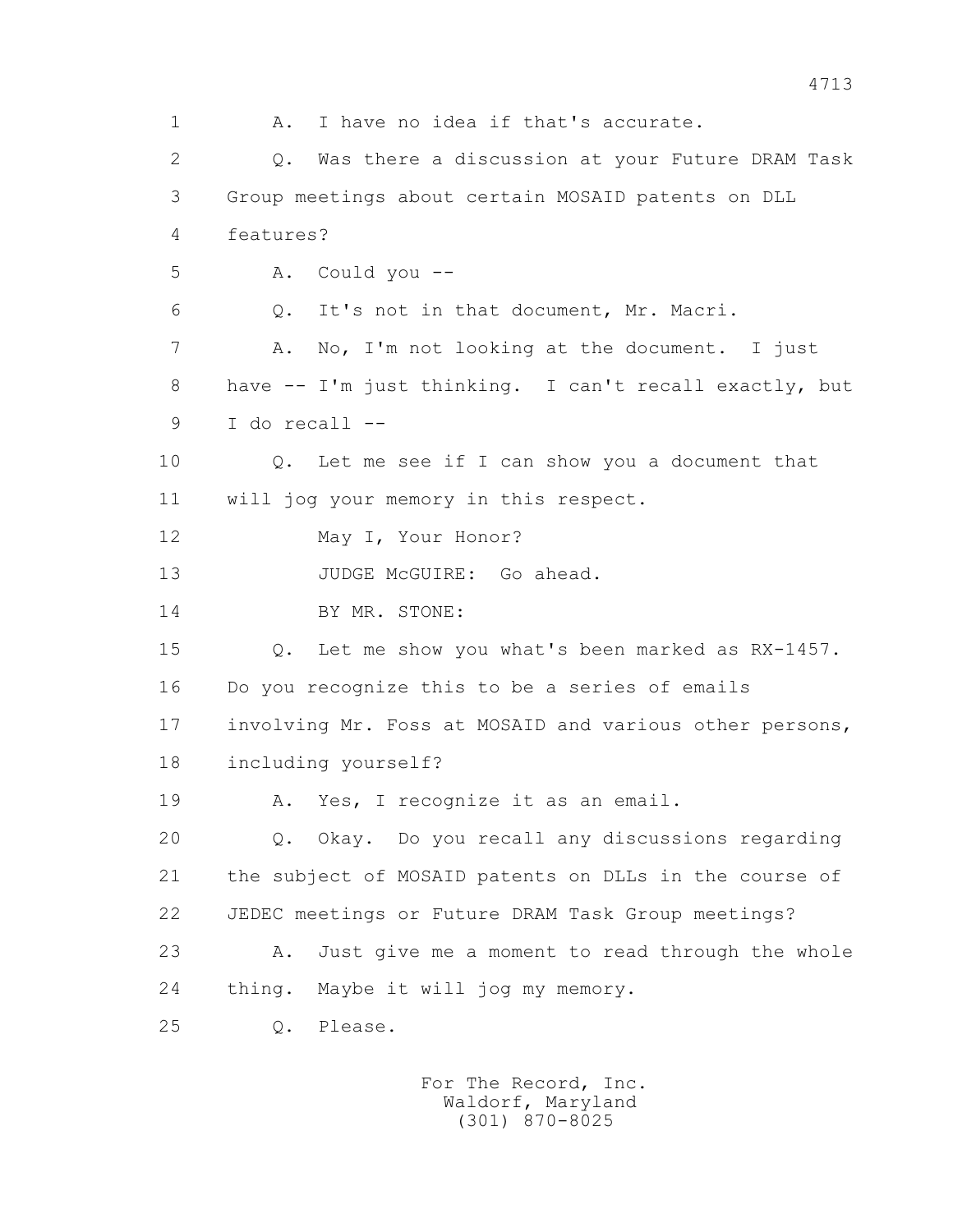1 A. (Document review.) I don't recall if -- I just 2 don't recall if this took place in a committee or in 3 the Future DRAM Task Group.

 4 Q. Do you recall any discussion in any JEDEC 5 context?

 6 A. Not directly. I'm not picturing it in my mind. 7 I don't recall a discussion in reference to the work 8 that we were doing in the Future DRAM Task Group.

 9 Q. Do you recall anyone ever objecting that Mr. 10 Foss' disclosure of the DLL patents occurred after the 11 patents had issued rather than while they were in the 12 application stage?

 13 A. No, I just don't recall this discussion. 14 0. Do you recall anyone ever objecting that the 15 two-tiered license arrangement that Mr. Foss describes 16 in the top paragraph of this email chain was in any way 17 inappropriate?

18 A. I just don't recall right now.

 19 Q. You'll notice he talked about a difference 20 depending on whether you license somebody broadly or 21 whether you license them just on the DLL patents.

22 Do you see that?

 23 A. Yeah, he is inferring that he taught people DLL 24 design.

25 Q. I'm sorry?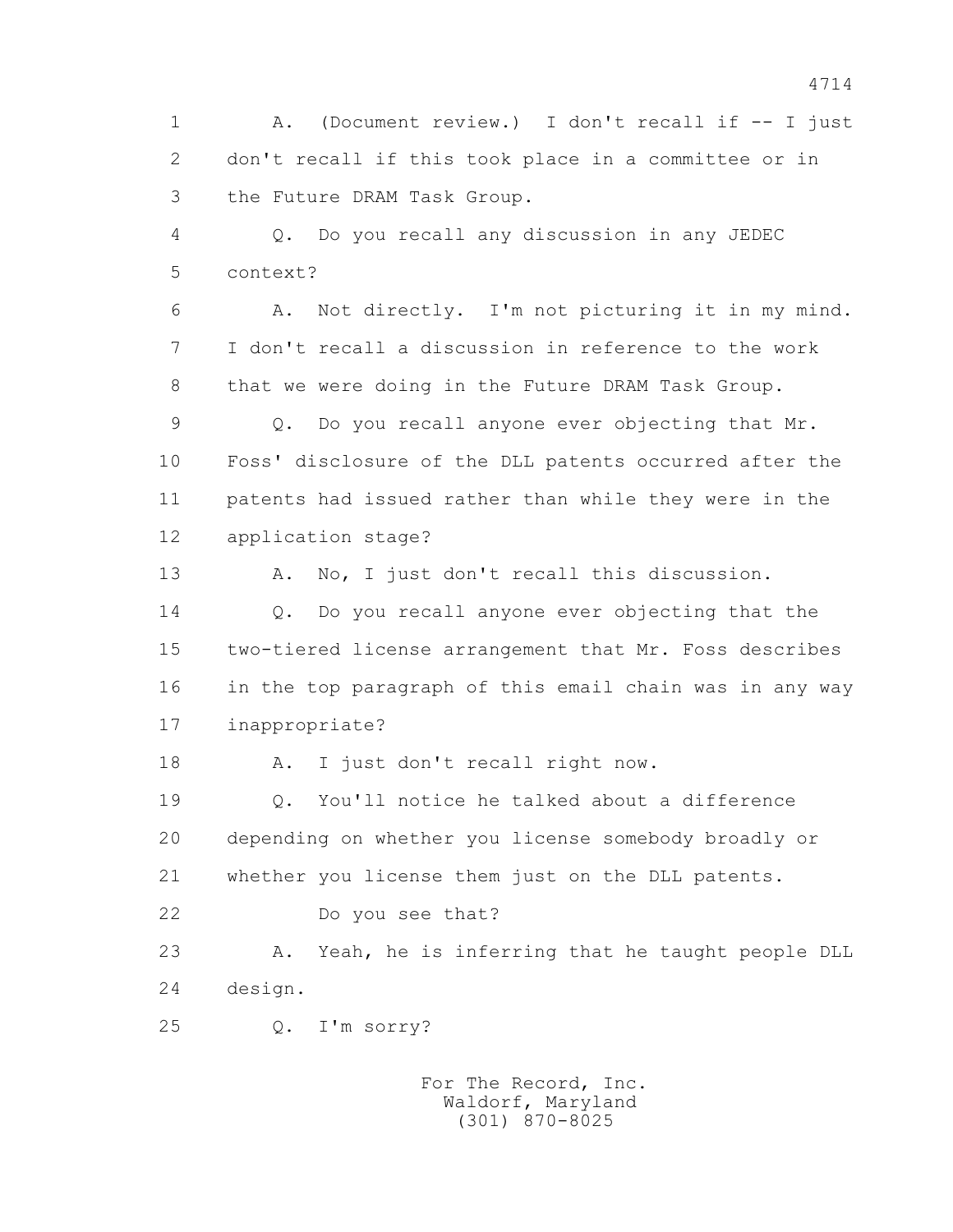1 A. He is inferring that he taught people DLL 2 stuff, but I don't recall this conversation. 3 Q. Well, if you look up at this Re: line, you will 4 see the Re: line is, "The MOSAID DLL patents." 5 MR. DAVIS: Objection, Your Honor. He has 6 already stated a couple of times that he doesn't 7 recall. 8 JUDGE McGUIRE: Yes, he has. Sustained. 9 BY MR. STONE: 10 Q. Let me show you a document and ask if you can 11 confirm that this is Mr. Townsend's response to Mr. 12 Foss' email. 13 If I may approach, Your Honor, and show the 14 witness CX-400? 15 JUDGE McGUIRE: Yes. 16 BY MR. STONE: 17 Q. Can you identify CX-400 as a document that -- 18 an email from Mr. Townsend to Mr. Foss, copied to a 19 variety of people, including yourself? 20 A. Yes, I was copied on it. 21 Q. And is this Mr. Townsend's response to the 22 two-tiered description in the exhibit we just looked 23 at, RX-1457? 24 A. It is Mr. Townsend's response. 25 Q. Did you ever after receipt of this email ever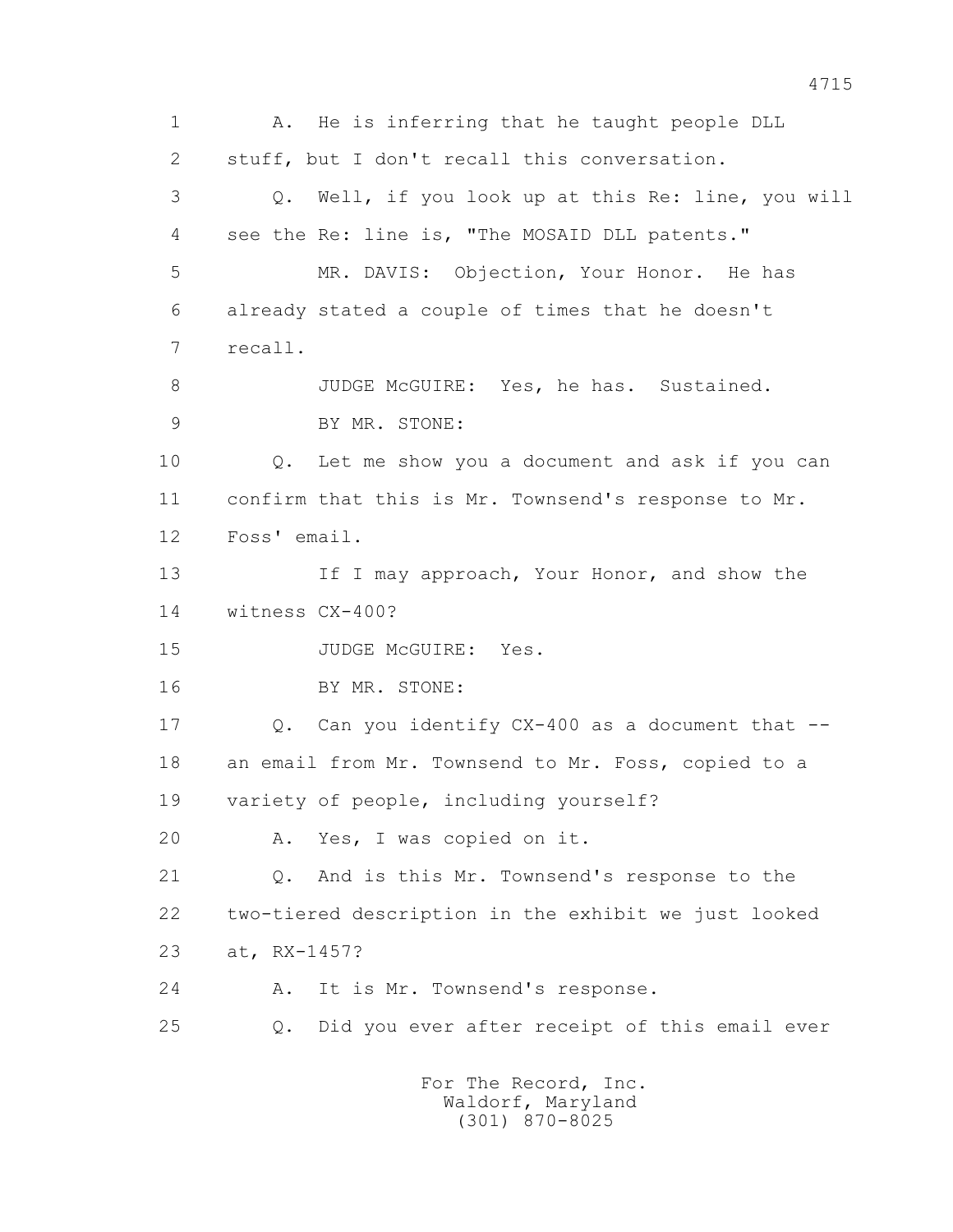1 raise with anyone that you thought the two tiers were 2 not reasonable?

 3 A. No, I mean, this -- at the time frame of this, 4 I was not worried about JEDEC leadership issues. I was 5 more getting my hands around the task group and keeping 6 them focused. This would have been something that I 7 got copied on and, you know, I may have -- I don't 8 know -- I don't recall this, so I may never even have 9 read it. I just don't know.

 10 Q. Let me take you back to some of your task group 11 issues, if I might. Do you recall Micron making a 12 proposal to go with fixed CAS latency during the course 13 of your Future DRAM Task Group meetings?

 14 A. I recall there was a discussion on reducing 15 test costs, and Micron -- I'm not sure who did any 16 presentations, and I'm not sure -- I'm just not sure.

 17 Q. Did Micron also make other proposals for how to 18 determine CAS latency other than the use of 19 programmable CAS latency as it had been used in DDR1?

20 A. I don't recall any direct presentations on

21 that. Maybe you can jog my memory.

22 MR. STONE: May I, Your Honor?

23 JUDGE McGUIRE: Yes.

24 BY MR. STONE:

25 Q. I've shown you, Mr. Macri, what's been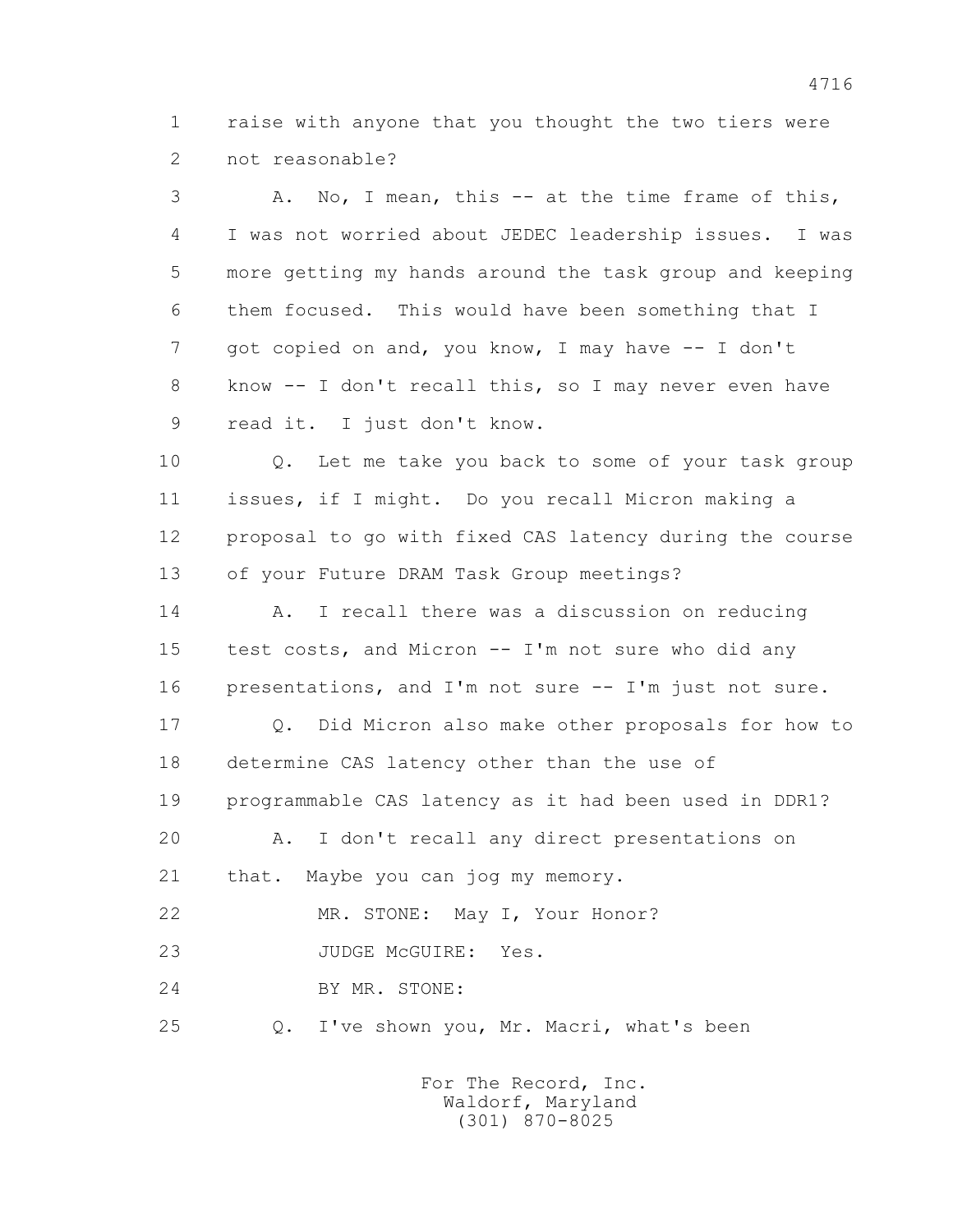1 identified as CX-2766, a document that appears to be a 2 Micron presentation entitled Pin Selectable Posted CAS 3 for DDR-II.

 4 A. Yes, I see that. I see that title. 5 Q. Do you have any recollection of this 6 presentation being made at a Future DRAM Task Group 7 meeting?

8 A. I mean, I do remember this discussion. 9 Q. Does this relate -- earlier today I think we 10 talked -- how can I phrase this -- let me ask it this 11 way, Mr. Macri: Can you explain to us what pin 12 selectable posted CAS for DDR2 is as it's referred to 13 in this document in a few sentences?

 14 A. Posted CAS had to do with how the commands were 15 issued to the DRAM, the relative position between the 16 RAS command and the CAS command, and this allowed them 17 to be back to back or any number of cycles up to where 18 the CAS would be for, you know, a normal DDR1 SDRAM.

19 Q. Okay.

 20 A. The pin selectability of that allowed more 21 dynamic control of where you place that CAS relative to 22 the RAS. That was the -- you know, that was the -- 23 that had to be the major goal of this, and there may 24 have been side effects.

25 JUDGE McGUIRE: Okay, I think he's satisfied.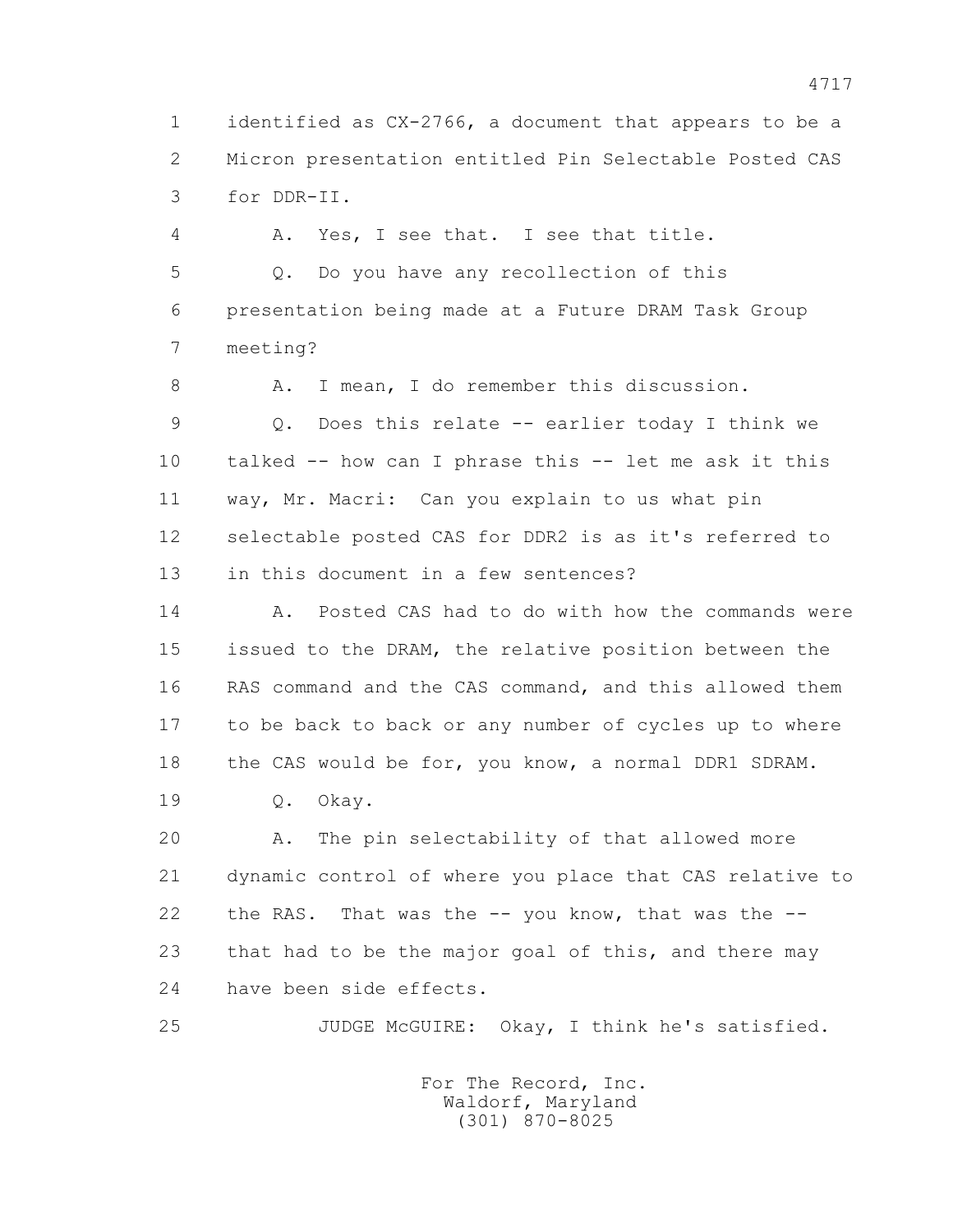1 MR. STONE: I am. Thank you, Your Honor. 2 BY MR. STONE: 3 Q. And did it contemplate the use of pins to 4 select the latency, and that -- I direct you to the 5 third page of this, if it helps, the very first bullet 6 point where it says, "Use a dedicated pin (or pins) on 7 DDR-II SDRAMs to select read latency (and therefore 8 write latency as well)." 9 Do you see that? 10 A. Yes, I see that. 11 Q. And was it part of this proposal that dedicated 12 pins would be used to determine the read and write 13 latency rather than storing data in a mode register? 14 A. Well, the -- that wasn't -- simplistic CAS is a 15 different thing, and so what they were trying to do is 16 be able to dynamically move between normal CAS location 17 relative to RAS and a posted CAS location relative to 18 RAS. It's just different. I mean -- 19 Q. Okay. 20 A. -- it results in -- from the CAS location, a 21 change in latency from CAS, but it's not the same thing 22 as programmable CAS. Different concept altogether. 23 Q. Look, if you would, at the second page of the 24 document. Under Background, it says, "For several 25 reasons that have already been identified, it would be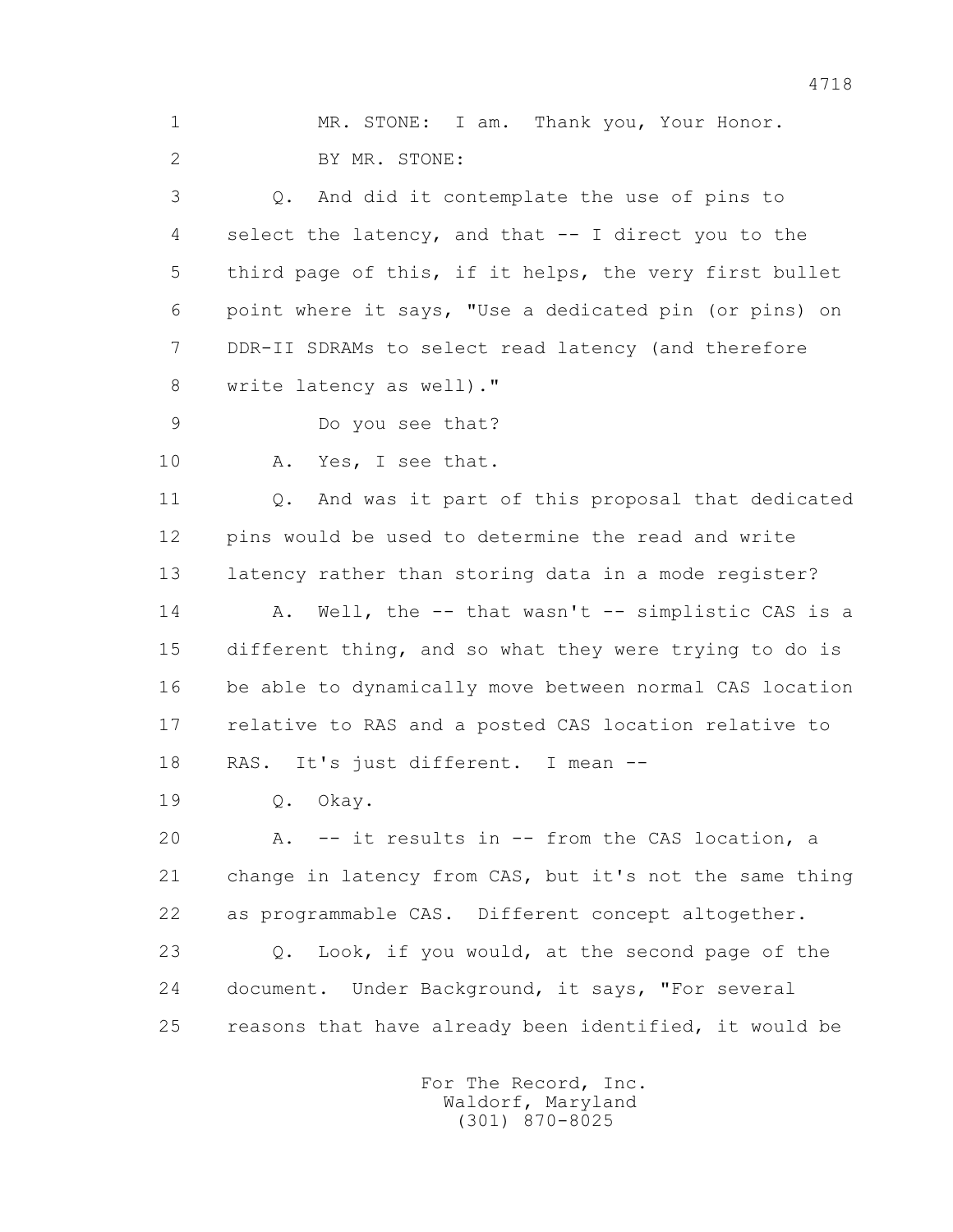1 beneficial to define an alternate means of selecting 2 Read and Write latency."

3 Do you see that?

4 A. Um-hum.

 5 Q. Was one of the reasons that had already been 6 identified the Rambus patents that you knew about as of 7 July of 2000?

8 A. Ah, they were not the reason stated. They -- I 9 mean, I'm not sure what Micron was thinking. I know I 10 was thinking about how for various operations movement 11 between posted and nonposted, generally when you're 12 moving between latency-sensitive operations, where you 13 don't have command streams, and non-latency-sensitive 14 operations, how there can be a benefit.

15 Q. Let me show you another Micron presentation, if 16 I might.

17 JUDGE McGUIRE: Go ahead.

18 BY MR. STONE:

 19 Q. Let me show you CX-2769. Do you see this is 20 dated September 13 of 2000 on the front page?

21 A. Yes.

 22 Q. Do you recall having seen this presentation? 23 A. Yes.

 24 Q. Okay. Turn, if you would, to page 4. Was 25 there a discussion, as referenced on page 4, of the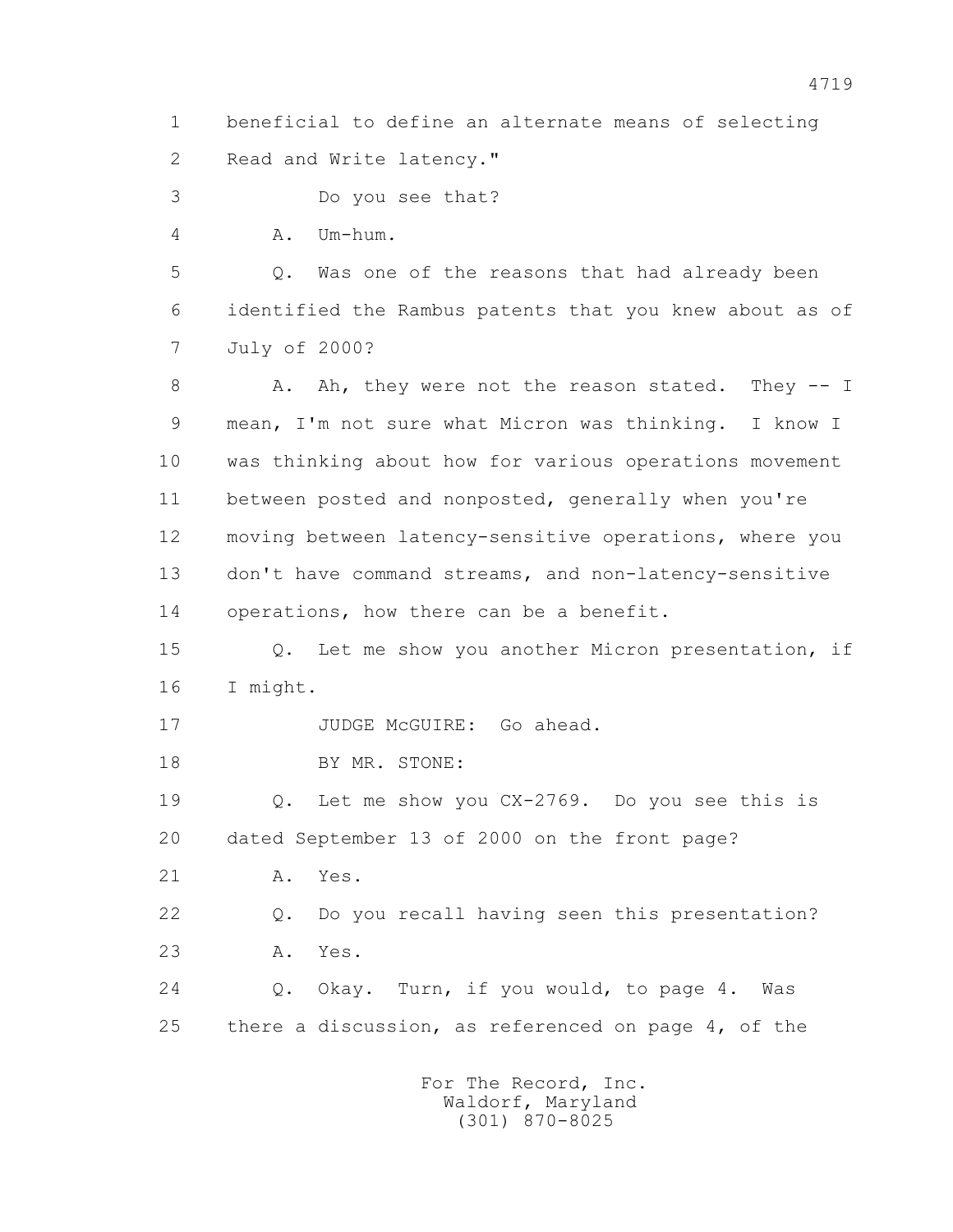1 various clock forwarding schemes utilized by DDR1,

2 SLDRAM and RDRAM?

 3 A. Yes, the three rather drastically different 4 schemes were referenced.

 5 Q. And were they being discussed because 6 consideration was being given to each of those three 7 for possible use in DDR2?

8 A. Yes, this was I believe a DDR2 presentation. 9 Q. So, is it correct, then, that in September of 10 2000, the Future DRAM Task Group was considering the 11 use of the DDR1 clocking scheme, the SLDRAM clocking 12 scheme and the RDRAM clocking scheme?

13 A. No, they had already settled on the DDR1 14 clocking scheme. This was a presentation, you know, to 15 see if the committee could come -- you know, Micron 16 thought they might have a better way, and they wanted 17 to see if they could convince the committee of it, and 18 they brought up the three rather, you know, totally 19 different clocking schemes.

 20 Q. And then if you turn to the fifth page, the 21 next page, Mr. Macri, you'll see that Micron proposed 22 yet a fourth scheme which was one covered by a patent, 23 4,519,034.

 24 Do you see that reference? 25 A. Yes, I see the reference.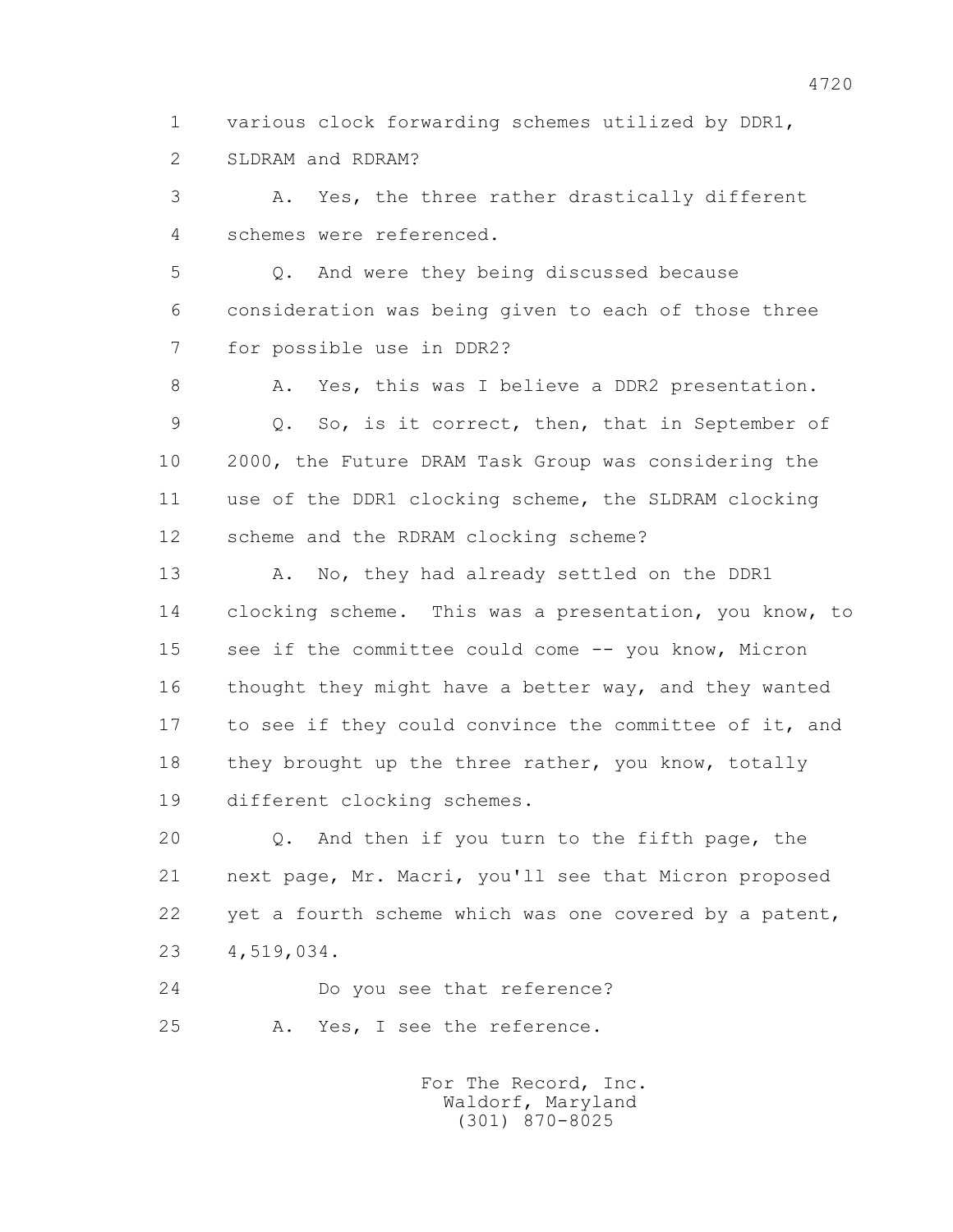1 Q. And so, is it consistent with your recollection 2 that one of the proposals or proposed alternatives that 3 Micron asked your group to consider was a scheme that 4 was patented under the patent number I just read? 5 A. Yes, they were fulfilling their JEDEC 6 responsibility. 7 Q. And -- but they were proposing using the 8 patented scheme, were they not? 9 A. Well, they proposed the clocking scheme and 10 then part of their JEDEC responsibility was pointing 11 out the patent. 12 Q. But this was a clocking scheme different than 13 the other three, correct? 14 A. That's what they alleged, yes. 15 Q. And one of the things they said about this 16 patent was it will expire in October of 2002 in time 17 for DDR2 production, correct? 18 A. They did state that quite clearly. 19 Q. And wasn't it correct that at this time, what 20 Micron was trying to do was find a clocking scheme that 21 would avoid -- let me strike that. I don't want to ask 22 you about what Micron was trying to do. 23 Wasn't it your understanding, based on what was 24 being said at the meetings, that what the Future DRAM 25 Task Group was being asked to do was to find a clocking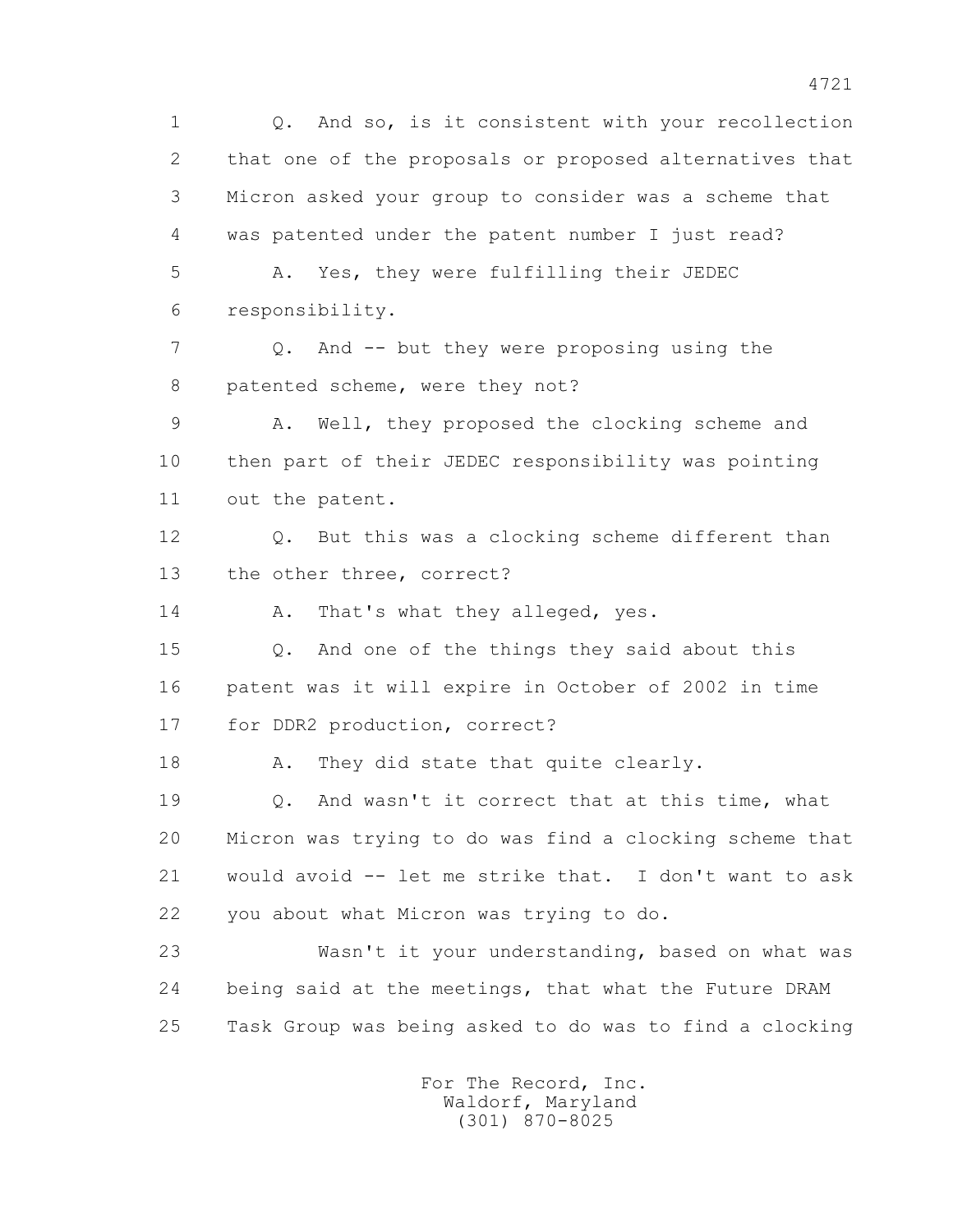1 scheme that would not be covered by the Rambus patents?

2 A. No, I don't believe that at all. The -- 3 their -- Micron and many companies would bring 4 proposals to JEDEC all the time. They would bring 5 these proposals because they believe there's an 6 inherent advantage. There are disadvantages to the 7 clocking scheme used by DDR1. Engineers always try to 8 come up with better solutions, and they are presented 9 to the committee for the committee's judgment. This 10 was just, you know, yet another Micron presentation on 11 an alternative scheme.

 12 Q. And is one of the considerations that you take 13 into account whether or not they're covered by patents? 14 A. Micron had pointed out that there was a patent. 15 They met their JEDEC responsibility. And they pointed 16 out that the patent was due to expire before the 17 production date. They were using this as -- you know, 18 I don't recall exactly, but they may have used it to -- 19 as part of the -- you know, just to set members at 20 ease.

21 Q. Going back to my question, Mr. Macri -- and 22 just focus on my question, not on this -- was it one of 23 the goals of the Future DRAM Task Group to take into 24 account whether a particular technology was or was not 25 patented?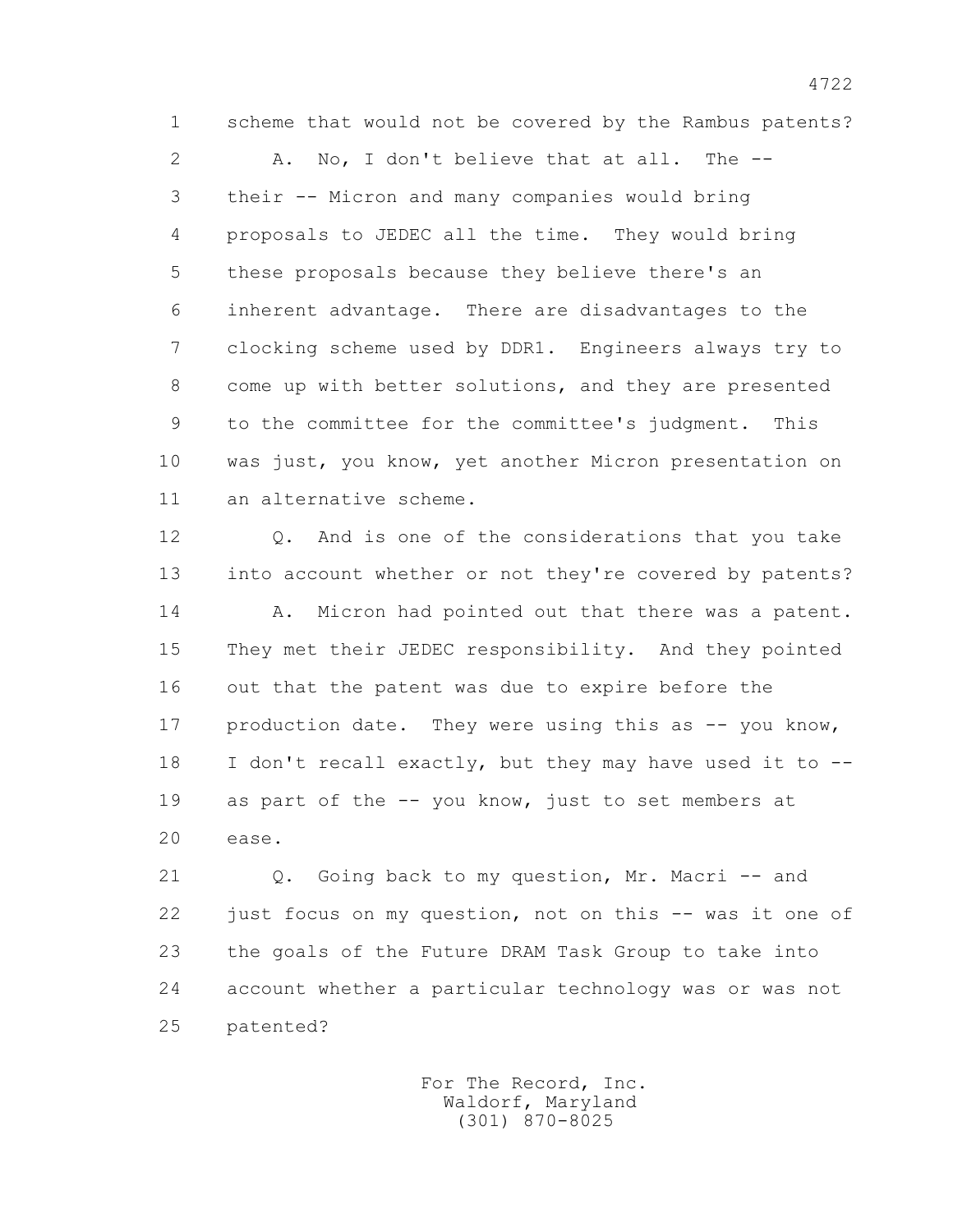1 A. That's not a goal of the Future DRAM Task 2 Group. JEDEC has a patent policy that says if a patent 3 is -- is exhibited, if there is a patent exhibited, the 4 committee must examine alternative methods, and it's in 5 the -- in the -- I don't know if the exact wording is 6 correct, but there is wording in the patent policy 7 that -- or in the policy somewhere in JEDEC that says, 8 you know, we should try to come up --

 9 Q. What alternatives did JEDEC look at for the 10 design of DDR2 to avoid the Rambus patents?

 11 A. I don't recall us doing -- having an effort to 12 avoid the Rambus patents. So, this was, you know, a 13 scheme that was actually presented in September of 14 2000, so this was fairly far down the road of the 15 definition of DDR2.

16 Q. Well, it wasn't so --

17 A. If Micron would have did this in '98, maybe we 18 would have  $--$  there may have been a  $--$  you know, a  $--$  19 you know, a better look at this, but I don't recall the 20 committee giving this, you know, a lot of weight. I 21 think it was looked at, people understood, you know -- 22 it was looked at from an engineering perspective, but 23 we were already in September of 2000. This is pretty 24 far down the line to do a drastic change.

25 Q. Mr. Macri, let me just see if I can get a --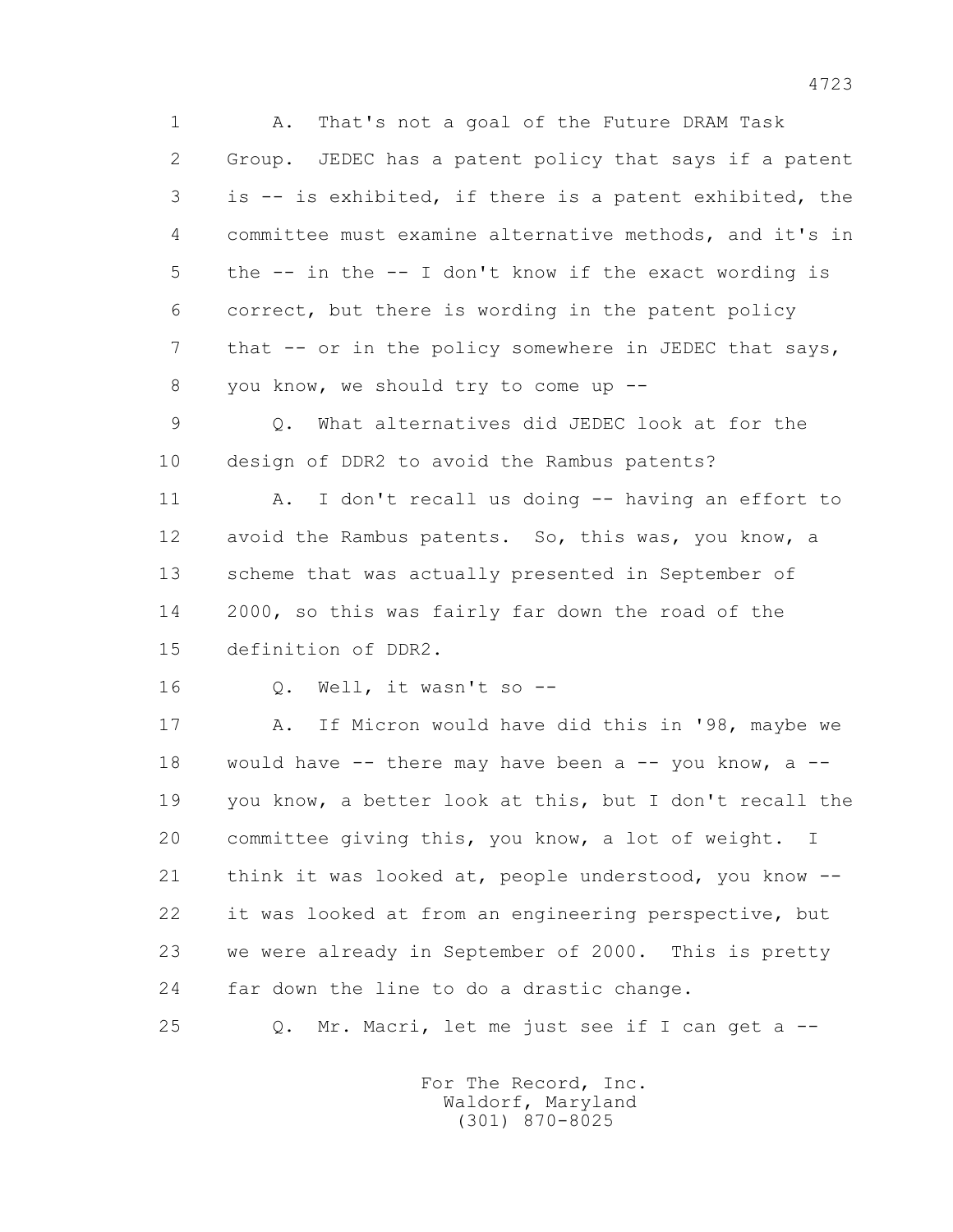1 back to my question, let's just see if I can get a 2 shorter, simpler answer perhaps.

3 A. Okay.

 4 Q. What, if anything, did either the Future DRAM 5 Task Group do or did JEDEC do in the DDR2 design to 6 look for alternatives to those designs which Rambus 7 contended were covered by its patents?

 8 A. I don't recall us doing anything to get around 9 what Rambus was contending.

 10 Q. And did the committee listen to and consider 11 the presentation that Micron gave in September of 2000?

 12 A. The committee has to listen to all 13 presentations. You -- the committee does not have a 14 choice.

 15 Q. You were shown earlier Exhibit 426, I believe, 16 CX-426. Let me hand you another copy.

17 If I may approach, Your Honor?

18 JUDGE McGUIRE: Go ahead.

19 THE WITNESS: I've got a little bit of a mound 20 here.

21 BY MR. STONE:

22 Q. Yes, you do.

23 Do you recall CX-426?

24 A. Yes.

25 Q. Okay. And this is an email that was sent from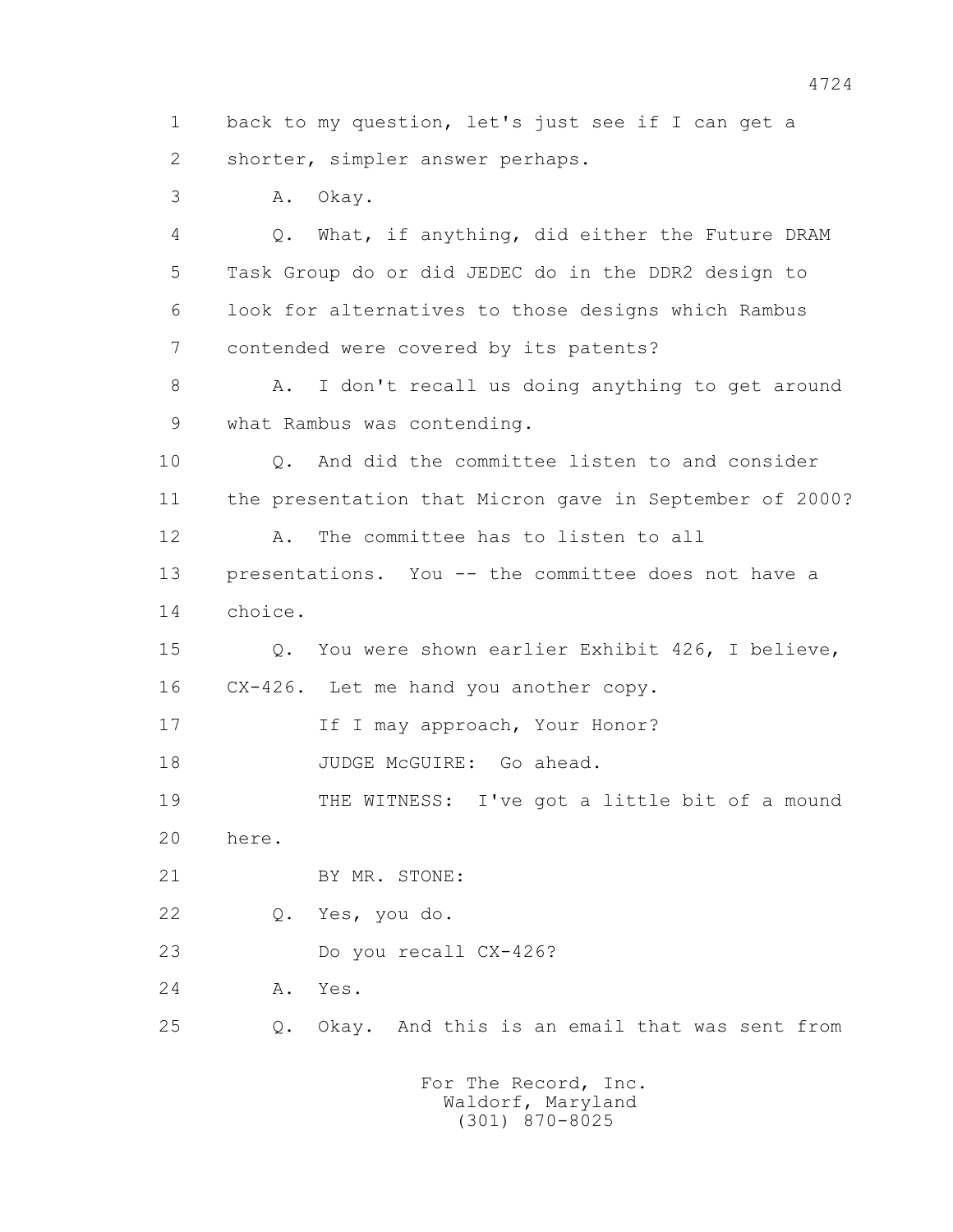1 Terry Lee at Micron to a variety of people, including 2 yourself?

3 A. Yes.

 4 Q. And if we turn to the second page of CX-426, 5 right below the dotted line, I think we're to the 6 portion that you were asked about earlier by Mr. Davis, 7 you will see that this is a report that was generated 8 by Terry Lee at Micron and Sam Patel of AMD.

9 A. Yes.

 10 Q. And there was a reference that you were asked 11 about earlier to ATI, and it says ATI, and there's a 12 couple of bullet points, including one that says, 13 "Preferred single data rate."

14 A. Yes.

 15 Q. And we established that that was a reference to 16 you, correct?

17 A. That was a reference to me, correct. 18 Q. And then in the same document, do we also see 19 that Micron, Hewlett Packard, IBM, also all preferred 20 the single data rate?

 21 A. Well, after they made their initial statement 22 that they wanted to keep the strobes in DDR2. So they 23 first -- you know, I think what they're first stating 24 is they want to keep DDR2 as it is, and then if they 25 consider other things, they would go down a different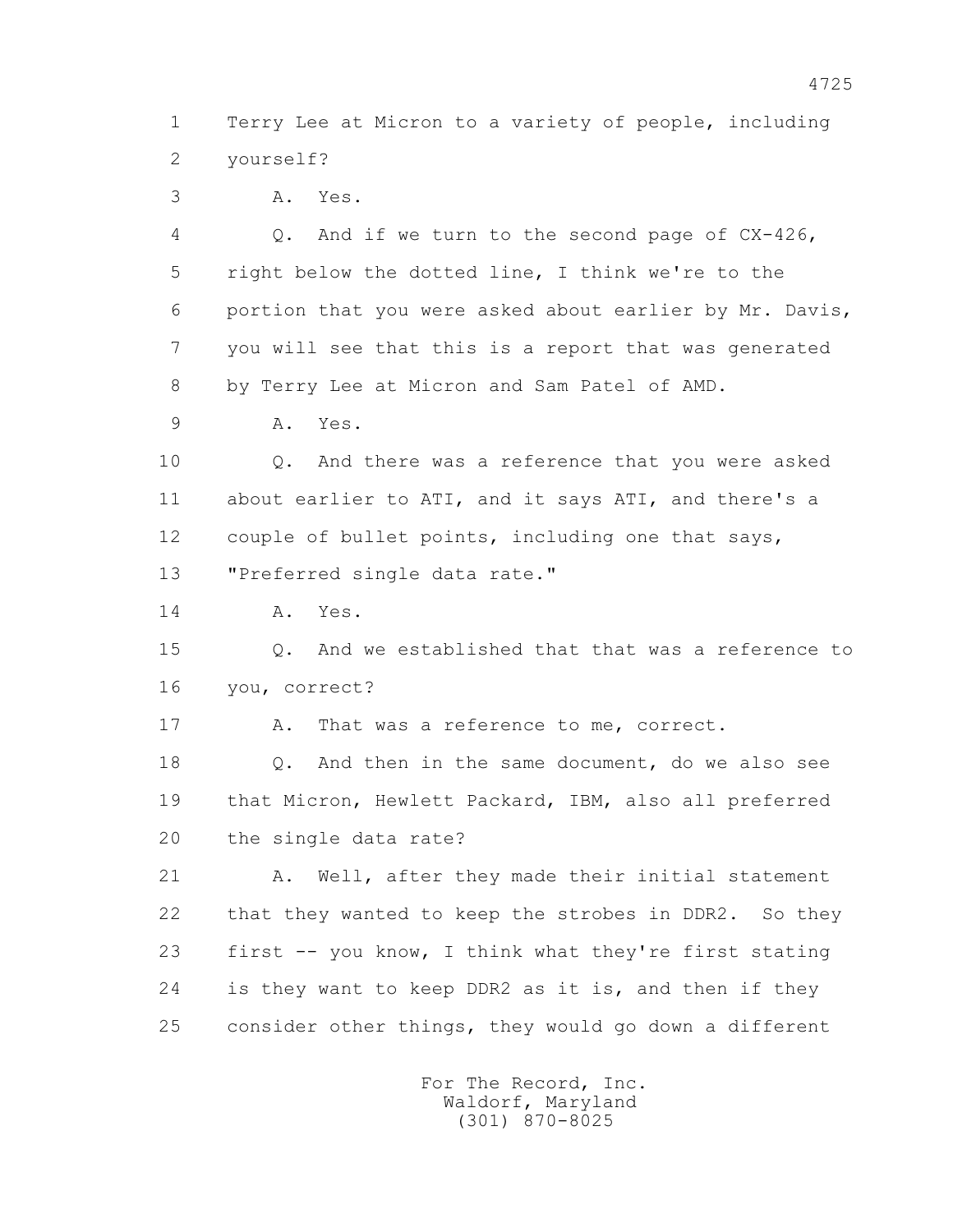1 path, and SDR may be a preference.

2 0. Okay. And then if you turn to the third page, 3 under that -- halfway down the page where it says, 4 "IBM."  $5$   $A$   $IIm-h_1$  $m$ . 6 Q. You'll see there's a reference under IBM where 7 it says, the second bullet point, "Agrees with the need 8 to avoid IP issues." 9 A. Yes, I see that. 10 Q. Weren't those Rambus IP issues that were being 11 talked about at this time frame, November of 2000? 12 A. I believe it was just IP issues in general. 13 Q. You don't think there was any mention in 14 November of 2000 of the Rambus IP issues? 15 A. I do not recall the discussion of Rambus IP 16 during this call or during the task group meeting. 17 Q. Well, wasn't it your obligation to tell JEDEC 18 members of any patents that you knew of? 19 A. Ah, yes, we all have an obligation to -- to 20 notify the committee of patents that we do not believe 21 the membership already knows about. 22 Q. And wasn't it -- wasn't it your obligation, if 23 you knew of Rambus patents, to tell the committee? 24 A. It was my belief that by this time everyone 25 knew of Rambus' allegations. There was no need to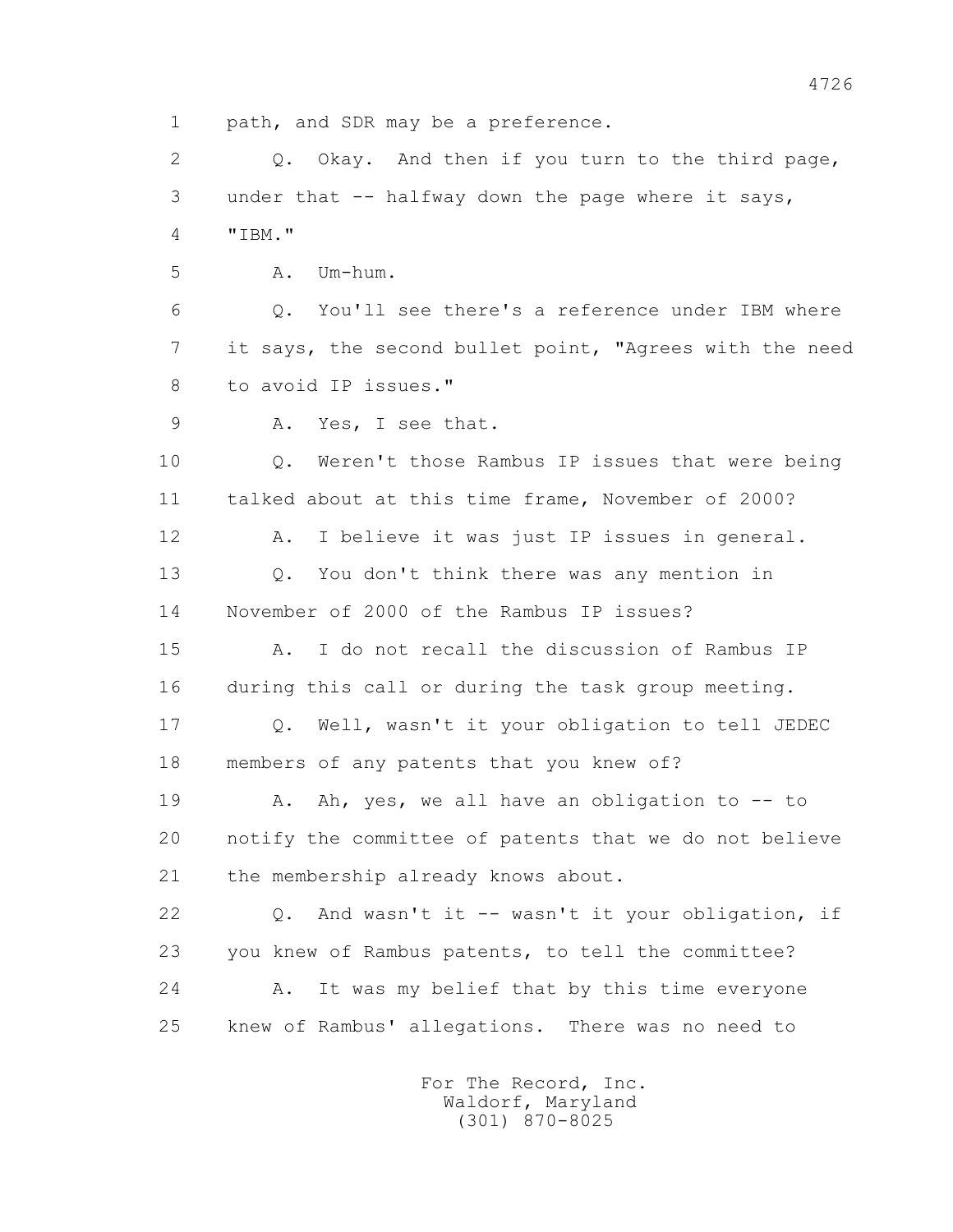1 reinforce that.

 2 Q. So, you didn't tell them about the Rambus 3 patents because you assumed they all knew? 4 A. At this point, it was common knowledge in the 5 press. You'd have to live in a hole not to. 6 Q. And if -- I'm sorry, you would have to? 7 A. Live in a hole, under ground. 8 Q. Oh, I don't. 9 A. I don't. 10 Q. Okay. And is it your understanding that the 11 JEDEC rules were satisfied if the members all knew 12 about it, that there was then no need for you or anyone 13 else to list all the patents in some fashion at the 14 meetings? 15 A. I mean, the JEDEC patent policy is clear. In 16 this particular case, we're talking about, you know, 17 many, many, many statements in the press about this. I 18 mean, it was -- I do not think the -- you know, you can 19 make a blanket statement like you made. 20 Q. Did you feel you in any way violated the JEDEC 21 rules by not disclosing any Rambus patents that you 22 knew about? 23 A. No, I did not feel that I violated the JEDEC 24 patent policy. 25 Q. And you felt you didn't violate it because you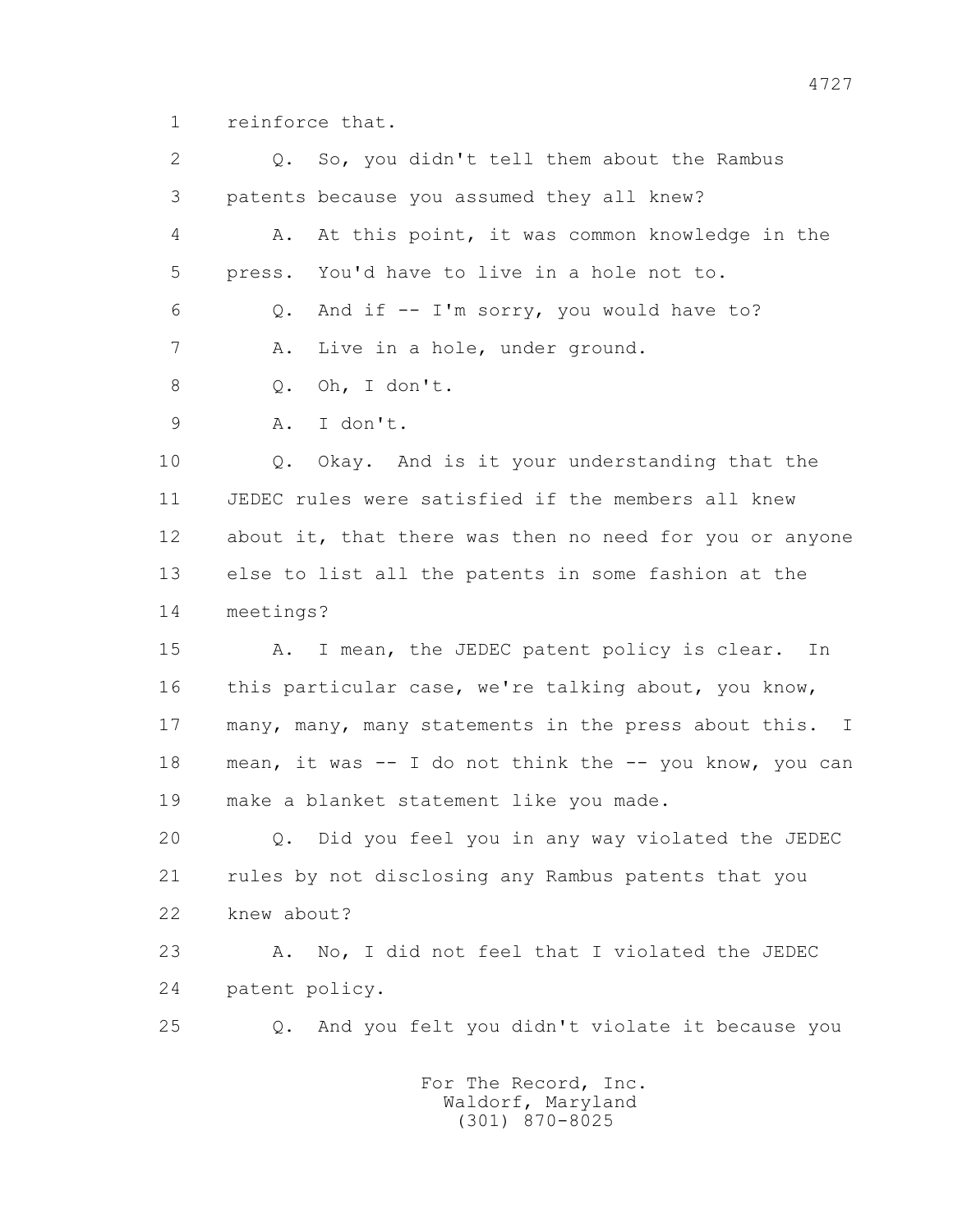1 believed that the members already knew about them? 2 A. At this point in time, there was -- you know, 3 there was discussions among membership, you know, of 4 what was happening in the press regarding Rambus. At  $5$  that  $-$  6 JUDGE McGUIRE: Okay, now again, when you say 7 at this point in time, you're talking about the year 8 2000? 9 THE WITNESS: I'm talking about -- yeah, the 10 time frame that he's talking about here. 11 JUDGE McGUIRE: Well, we just get so far down 12 the road that we tend to lose context, so I just want 13 it to be clear, you know, for the record the time frame 14 we're talking about now. 15 THE WITNESS: Yeah, for this question here. I 16 mean, I don't know what happened at every JEDEC 17 meeting, you know, I just don't know, but I know at 18 this point in time for this call, I believe that the 19 committee had already understood Rambus' belief on 20 their patents. 21 BY MR. STONE: 22 Q. Well, had there been a discussion at a Future 23 DRAM Task Group meeting of Rambus' patents? 24 A. I do not recall a discussion at this point in 25 time on Rambus' patents.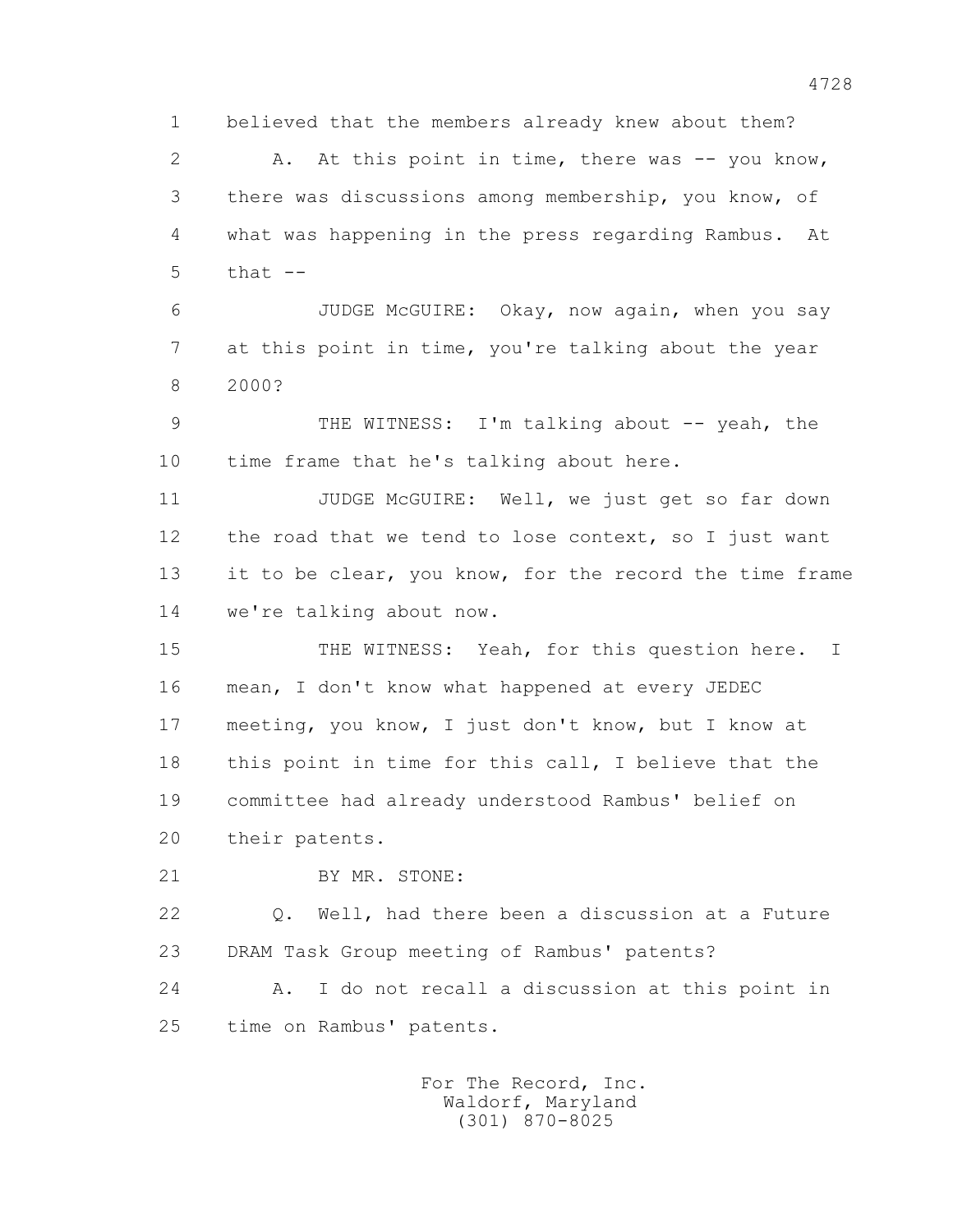1 Q. What led you to the belief that everyone knew 2 about them if there had been no discussion? 3 A. The sheer fact that at this point in time, it 4 was all -- it was in the press. People were talking 5 about it in the street. It was common knowledge. I 6 did not believe that, you know, standing up and wasting 7 the committee's time informing them of something they 8 already knew would be beneficial to the committee. 9 Q. Did your committee later -- did you sort of -- 10 did it get merged into the work of the JC-42.3 11 committee? 12 A. Yes, eventually all task groups dissolve and 13 merge back into the committee. 14 0. And by March of 2001, had that happened? 15 A. I believe that's probably true. I don't know 16 the exact date, but the task group slowly dissolved. 17 Q. Let me show you, if I might, CX-168. Do you 18 recognize CX-168 to be the minutes of the March 2001 19 meeting? 20 A. (Document review.) Yes, that's what they look 21 like, the minutes of the March 2001 meeting. 22 Q. Okay. And were you the chairman at this time? 23 A. Yes. 24 Q. Okay. Can I ask you to turn to page 7, the 25 bottom of page 7?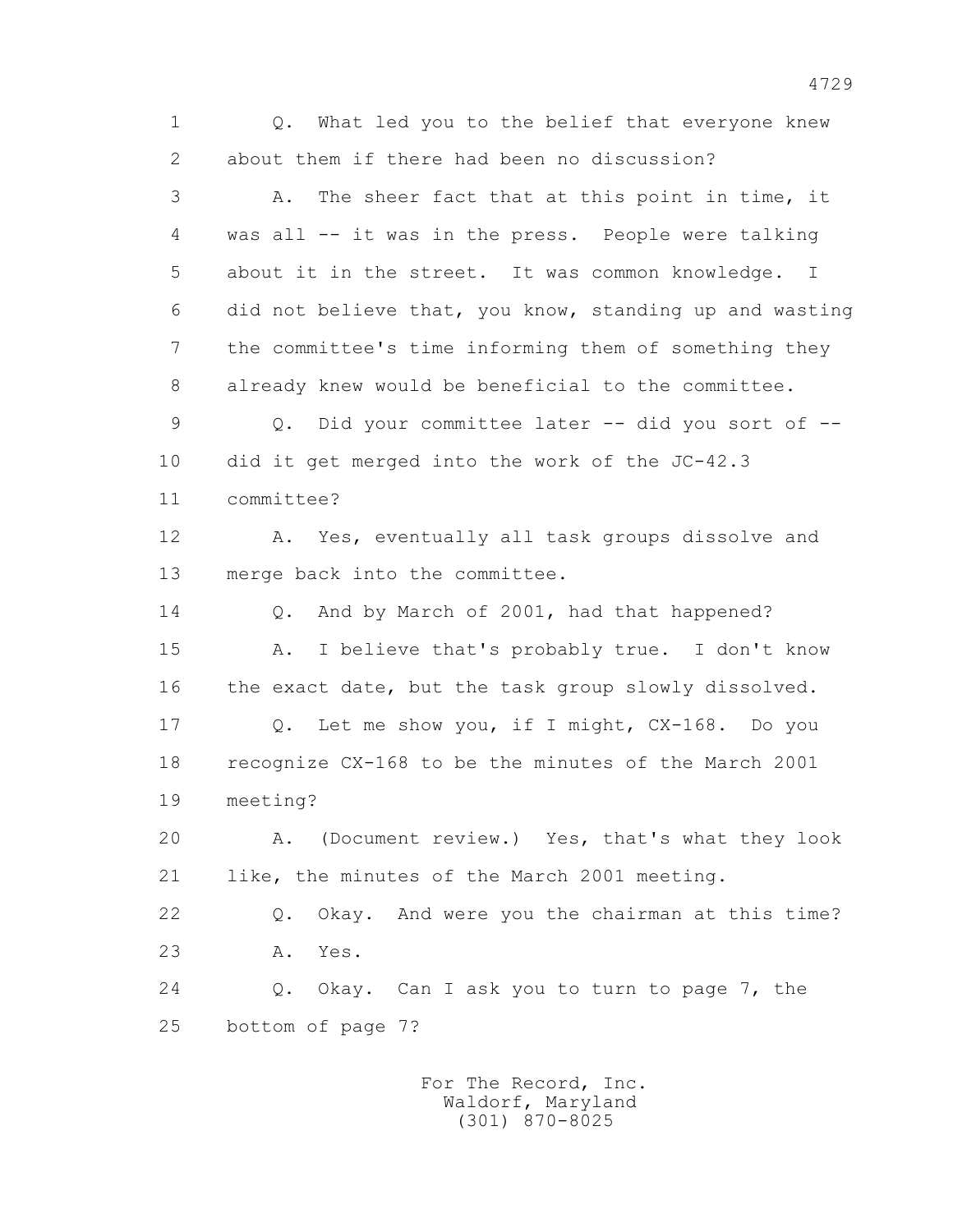1 **A.** Yes.

 2 Q. Where there's a vote, the very bottom, it says, 3 "Motion by AMI2, seconded by Samsung to send to council 4 to modify. The vote was unanimous." 5 Do you see that? 6 A. Yes. 7 Q. And that's a vote on a particular low-power SDR 8 function, correct? 9 A. Yes. 10 Q. Then if you turn to page 8 at the very top, it 11 says, "Later in the meeting Mr. Ryan showed a comment 12 he had received on patents affecting this ballot, 13 Rambus 6,021,076 and Siemens 6,046,953." 14 Do you see that? 15 A. Yes. 16 Q. When those patents were identified later in the 17 meeting after the vote had been taken, did the 18 committee do anything in response to those patents 19 being identified, such as pull the ballot back, revote 20 it, table it or anything like that? 21 A. I don't know. I mean, this was for low-power 22 SDRAM, and that's a discussion that I just wasn't 23 interested in. 24 Q. But you were still the chair, though, right? 25 A. Yes.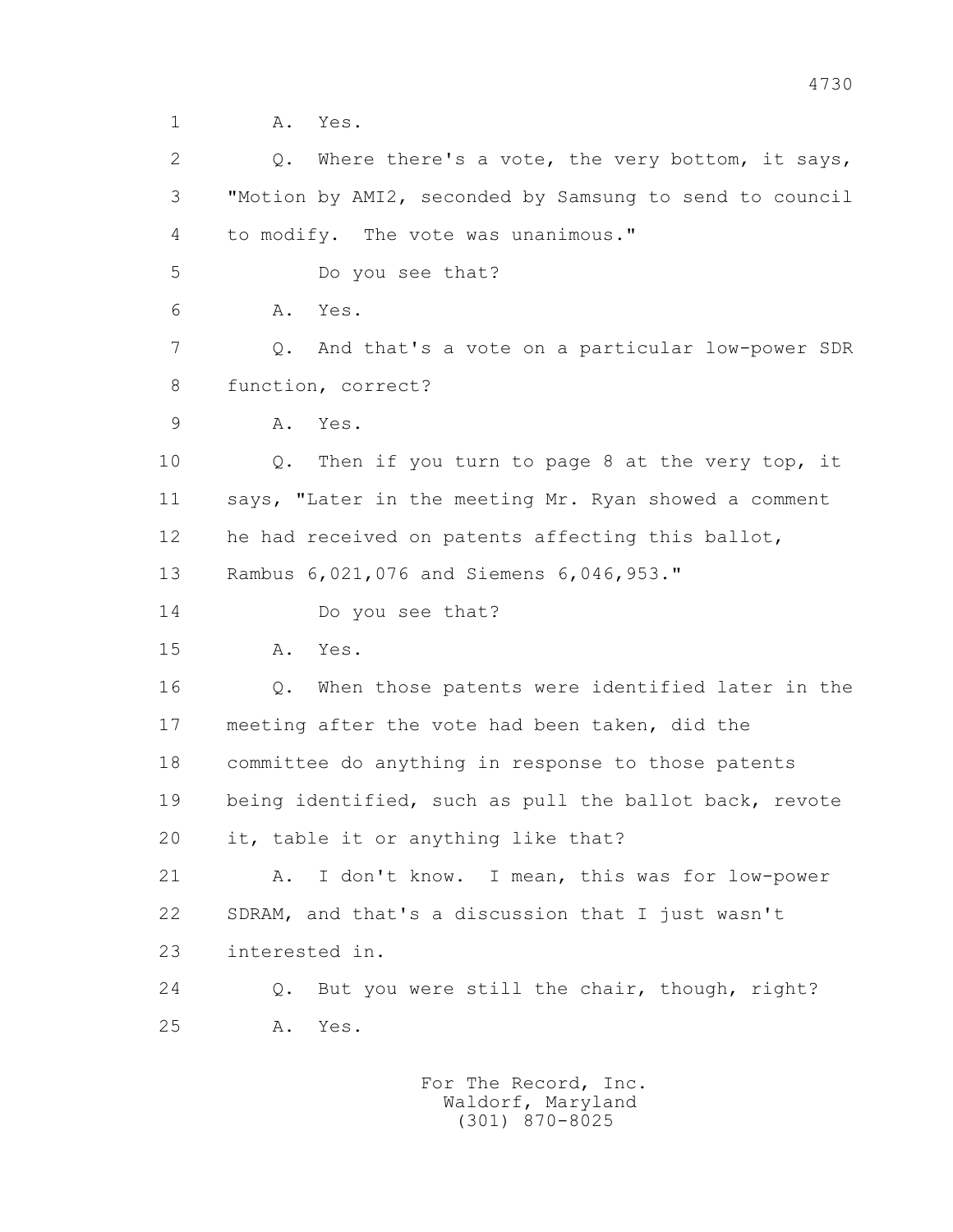1 Q. Okay. And as the chair, in trying to apply the 2 JEDEC patent policy as you understood it at the time, 3 did you as the chairman say, wait, a patent has now 4 been disclosed by Micron, two patents in fact, that 5 relate to this ballot, and we need to revote it or 6 table it until we get resolution of any patent issues? 7 A. No, I didn't. As I said, I mean, this was 8 something that I wasn't interested in and just -- I -- 9 I have to admit, I didn't even notice that until you 10 just pointed it out. 11 0. Okay. Let me ask you just --12 A. I think that I was lax in my duty. 13 Q. And did anybody else to your recollection raise

14 their hand and say, Mr. Chairman, this may not be of 15 interest to you, but we want to remind you of the JEDEC 16 patent policy that says we should put this on hold?

 17 A. This is actually not the chair leading this 18 subgroup, so I mean, I don't know if -- I don't recall 19 being -- you know, listening to this. No one came up 20 to me and pointed this out to me and asked me to get 21 involved, at least I don't recall.

 22 Q. And did you ever hear from anybody at the JEDEC 23 offices about whether this particular meeting in March 24 of 2001 in San Diego had been conducted in any way that 25 was not consistent with the JEDEC rules?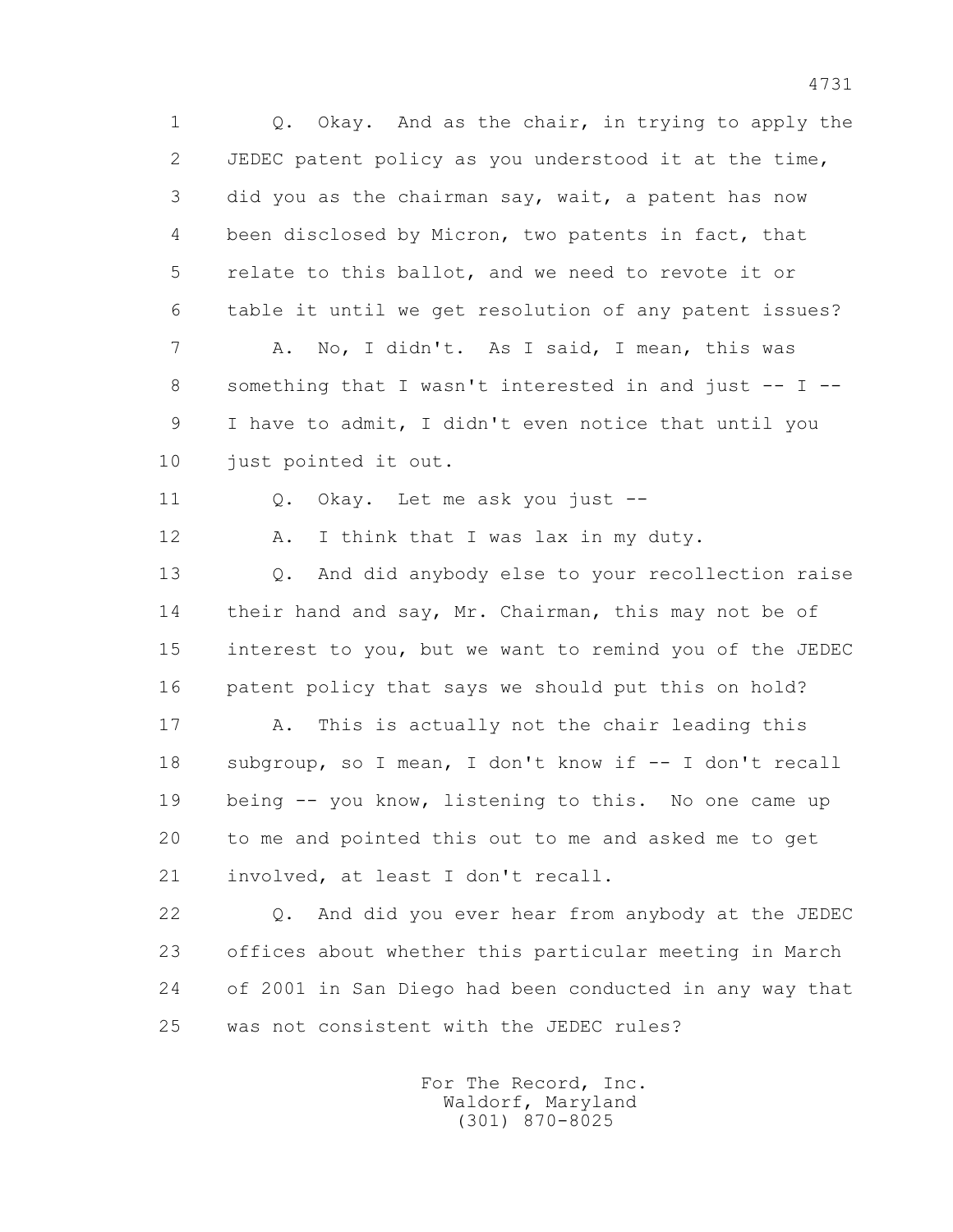1 A. I'm not aware of anything that was not 2 consistent with the JEDEC rules.

 3 Q. Okay. When was the preliminary specification 4 for DDR2 published, the first one? Was that July of 5 2001?

 6 A. Yes, I'm not sure of the date, but there was -- 7 and I'm not -- actually, I have got to be honest, I'm 8 not -- I'm not sure when the first revision of 9 JESD-79-2 was published.

 10 Q. Well, what I have is a preliminary 11 specification. Do you recall that being published?

12 A. But preliminary -- so, that may have been 13 within the committee itself, but it's not published 14 generally in JEDEC meetings that's outside of the 15 committee.

 16 Q. That's fine. Someone took the time and effort 17 into putting together a complete specification?

18 A. Yes, I actually assigned someone to do that. 19 Q. Okay. And that preliminary DDR2 SDRAM 20 specification, when it was first put together, had a 21 fixed burst length of four, did it not?

 22 A. Yes, I believe at that point there had been no 23 decision on what to do with the -- with any other 24 proposals.

25 Q. So, at that time, you were far enough along in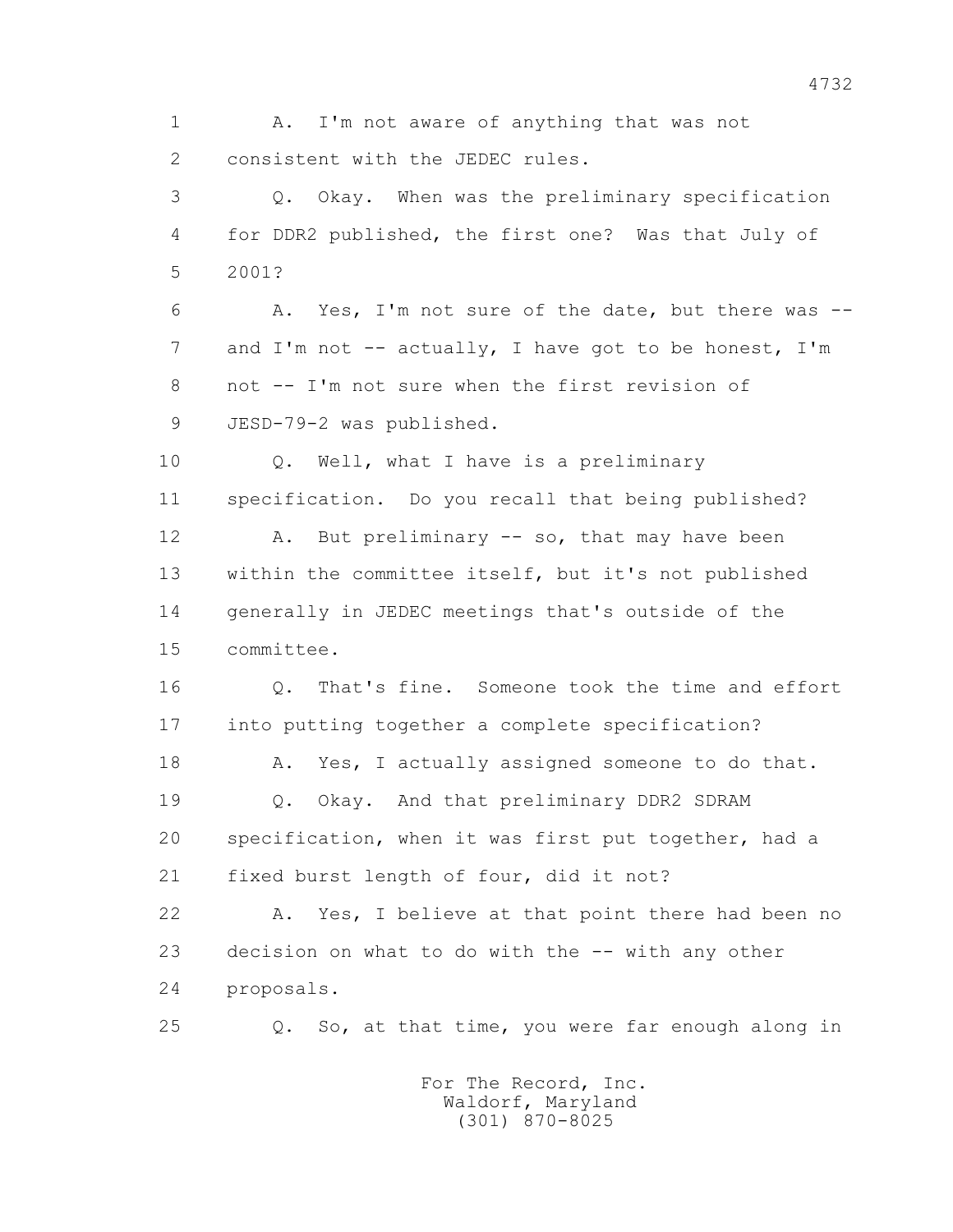1 the process that you felt it appropriate to assign 2 someone to put the specification together for committee 3 purposes?

 4 A. Well, it was actually -- we actually did it 5 much earlier than that even. It was just -- it was a 6 very small group of people that were keeping the 7 compilation of all the past ballots, and we finally got 8 enough together that it seemed appropriate to start 9 getting more people to look at it, to find errors and 10 inconsistencies in the specification. So, you know, we 11 very often keep things small until, you know, it's 12 appropriate to have more people look at it. 13 MR. STONE: May I approach, Your Honor? 14 BY MR. STONE: 15 Q. Let me show you, Mr. Macri, RX-1854. 16 A. Okay. 17 Q. Can you identify this as the preliminary DDR2 18 SDRAM specification as of July 2001? 19 A. It looks like it is that. 20 Q. Okay, prepared within your group? 21 A. Prepared actually by the person I assigned to 22 it and -- you know, and that was underneath the -- I 23 believe that was still underneath the task group at 24 that point. 25 Q. Okay. I notice it says JC-42.3 in the upper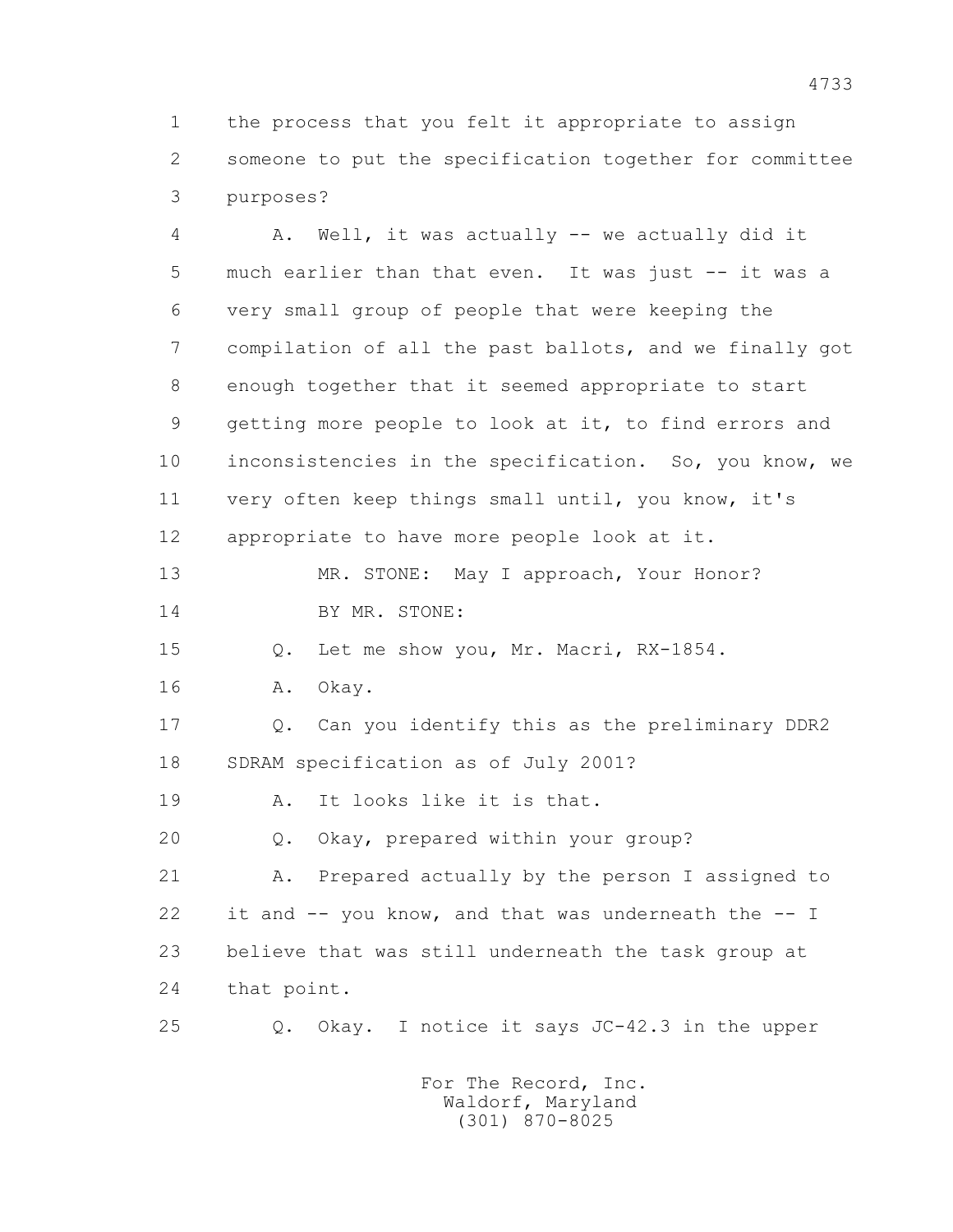1 right corner.

2 A. Yes.

 3 Q. Does that indicate that it had been taken out 4 of your group and given to JC-42.3, or was this still 5 part of your group?

 $6$  A. I -- we would have to -- we would have to go 7 through the JEDEC meeting minutes and find when we kind 8 of dissolved the task group, but 42.3 was what the task 9 group was under, so that was -- it could be either.

 10 Q. And I'm just trying to speed us along, so if 11 you feel like I'm cutting you off, it might be true, 12 but it's in the interest of time.

13 A. Don't worry, you can't insult me.

14 0. And can you confirm that as of this date, July 15 of 2001, the burst length was fixed at four in this 16 particular specification? And I might direct you to 17 page 20.

 18 A. Yes, in this specification, it was fixed at 19 four. Only past ballots could go into this 20 specification, so the ballot process had to be 21 completed on any concept that had been discussed. That 22 was the rule.

 23 Q. And after this specification had been put 24 together and circulated within the committee, did you 25 receive a letter or a copy of a letter from Desi Rhoden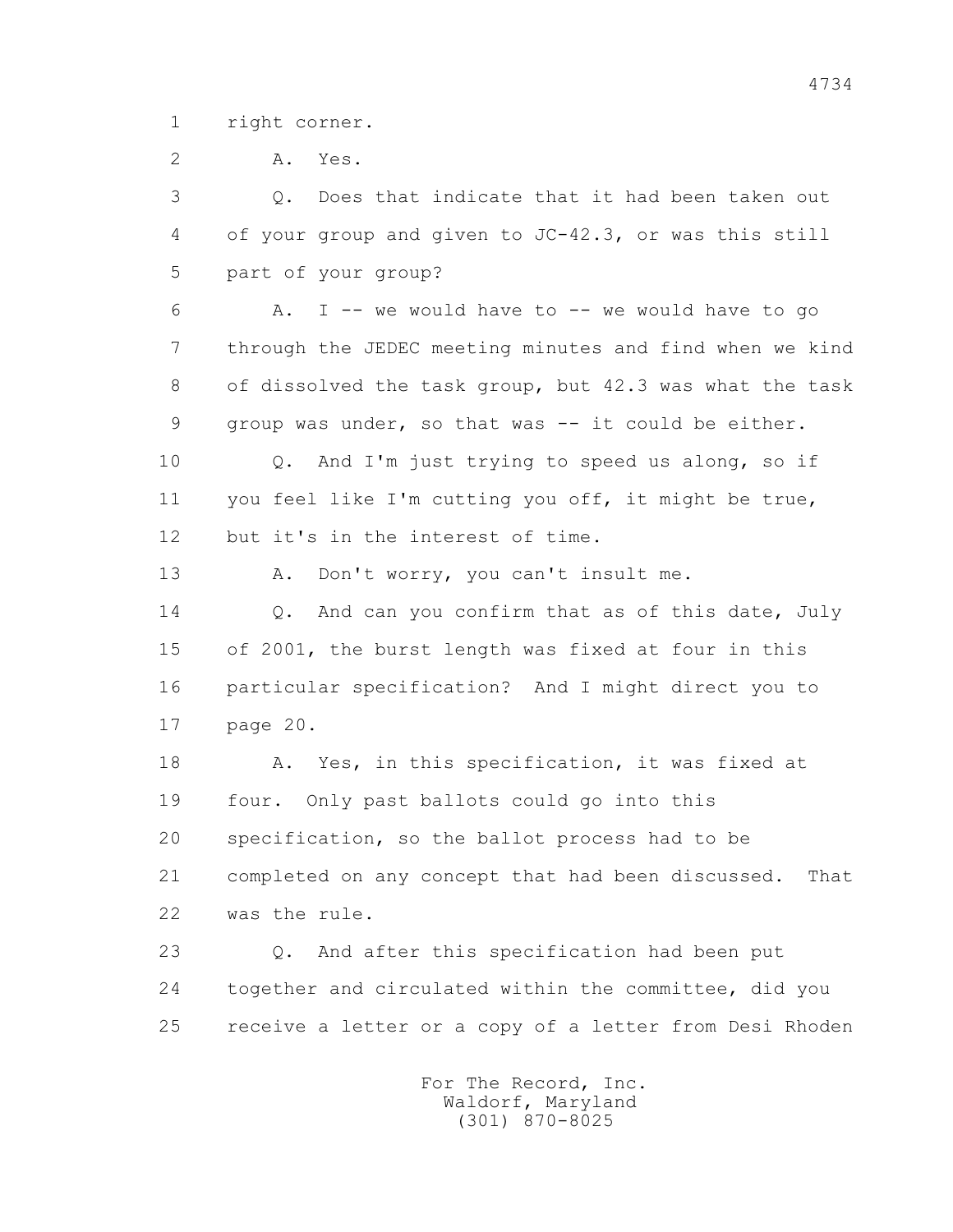1 on behalf of AMI2 in which he disclosed to you certain 2 AMI2 patents that might relate to your specification? 3 A. That may have occurred. I just don't recall. 4 Q. Did the committee at any point in time do 5 anything to look at the AMI2 patents and consider 6 whether they should redesign the specification in 7 response to the disclosure that AMI2 had patents? 8 A. It depends on the nature of that letter. I 9 don't recall -- 10 Q. And I'm not going to ask you about the letter. 11 Let me interrupt you for a second and withdraw my 12 question and just put it to you again and see if I can 13 keep us focused. 14 Did the committee do anything to look at 15 alternatives to features covered by any patents held by 16 AMI2? 17 A. I don't recall that at all. 18 Q. Okay. And let me ask you if a vote was taken. 19 MR. DAVIS: Mr. Stone, is there a time when we 20 could take a break? 21 MR. STONE: I was trying to get to the in 22 camera part before we broke, Your Honor. We can break 23 now if we need to. In about ten minutes or less, I 24 should be to the in camera part. 25 JUDGE McGUIRE: Do you want to break now, Mr.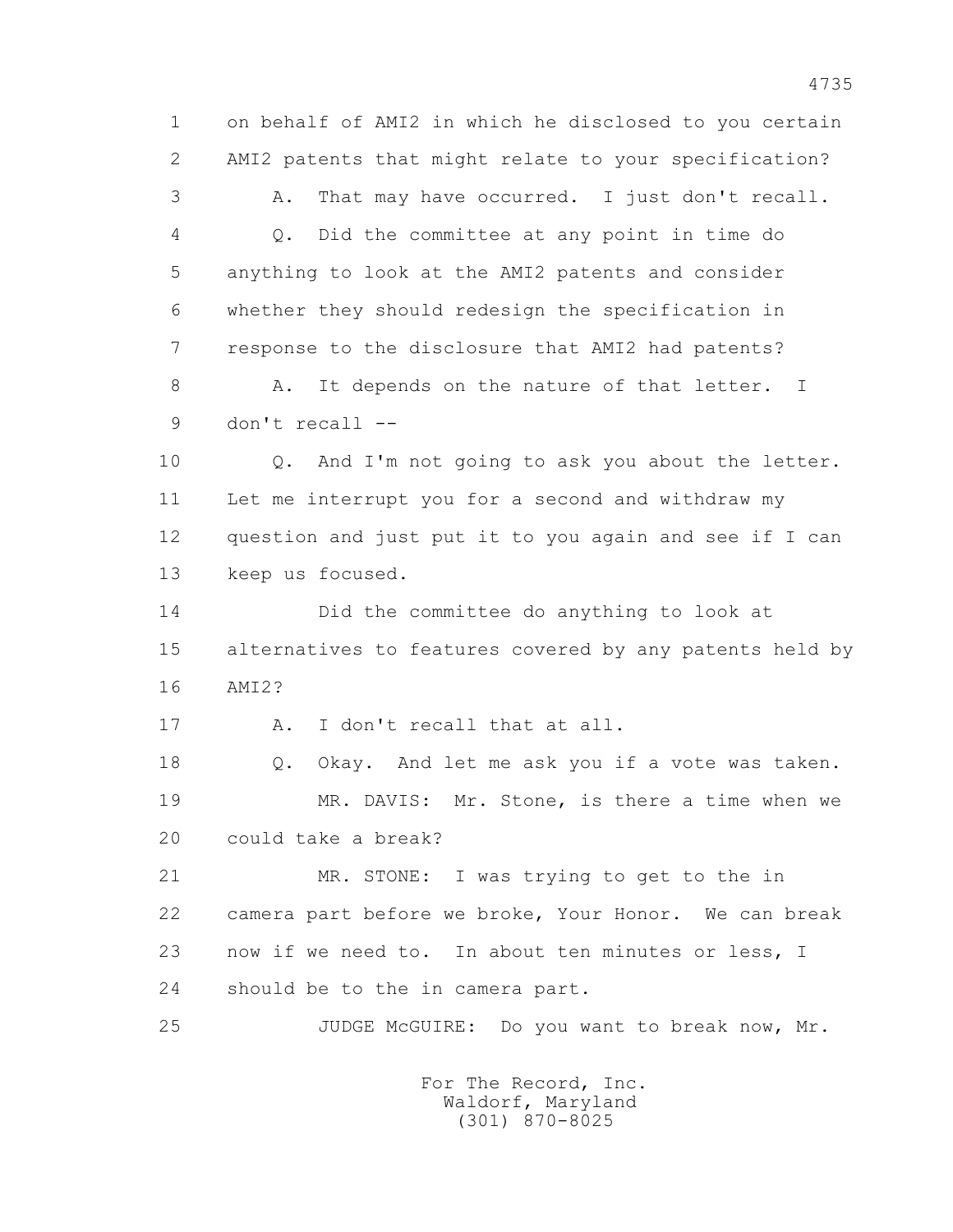1 Davis?

 2 MR. DAVIS: Ten minutes is okay. 3 JUDGE McGUIRE: If you need to break now, we'll 4 break now. 5 MR. DAVIS: No, that's okay. 6 JUDGE McGUIRE: Let's go ten minutes, then 7 we'll have a good clean separation. 8 MR. STONE: Thank you, Your Honor. 9 BY MR. STONE: 10 Q. Do you recall when there was a vote taken on 11 going to a programmable burst length? 12 A. I don't remember the date, but I remember that 13 we did have a ballot to cover, you know, the burst 14 length and also a separate ballot for the interrupt. 15 Q. And a separate ballot to cover? 16 A. The interrupt. 17 Q. Okay. 18 A. The burst interrupt. 19 Q. If I can show you the minutes from September of 20 2001. 21 May I, Your Honor? 22 JUDGE McGUIRE: Go ahead. 23 BY MR. STONE: 24 Q. I've handed you what's been marked for 25 identification as CX-174, and you'll see at the top of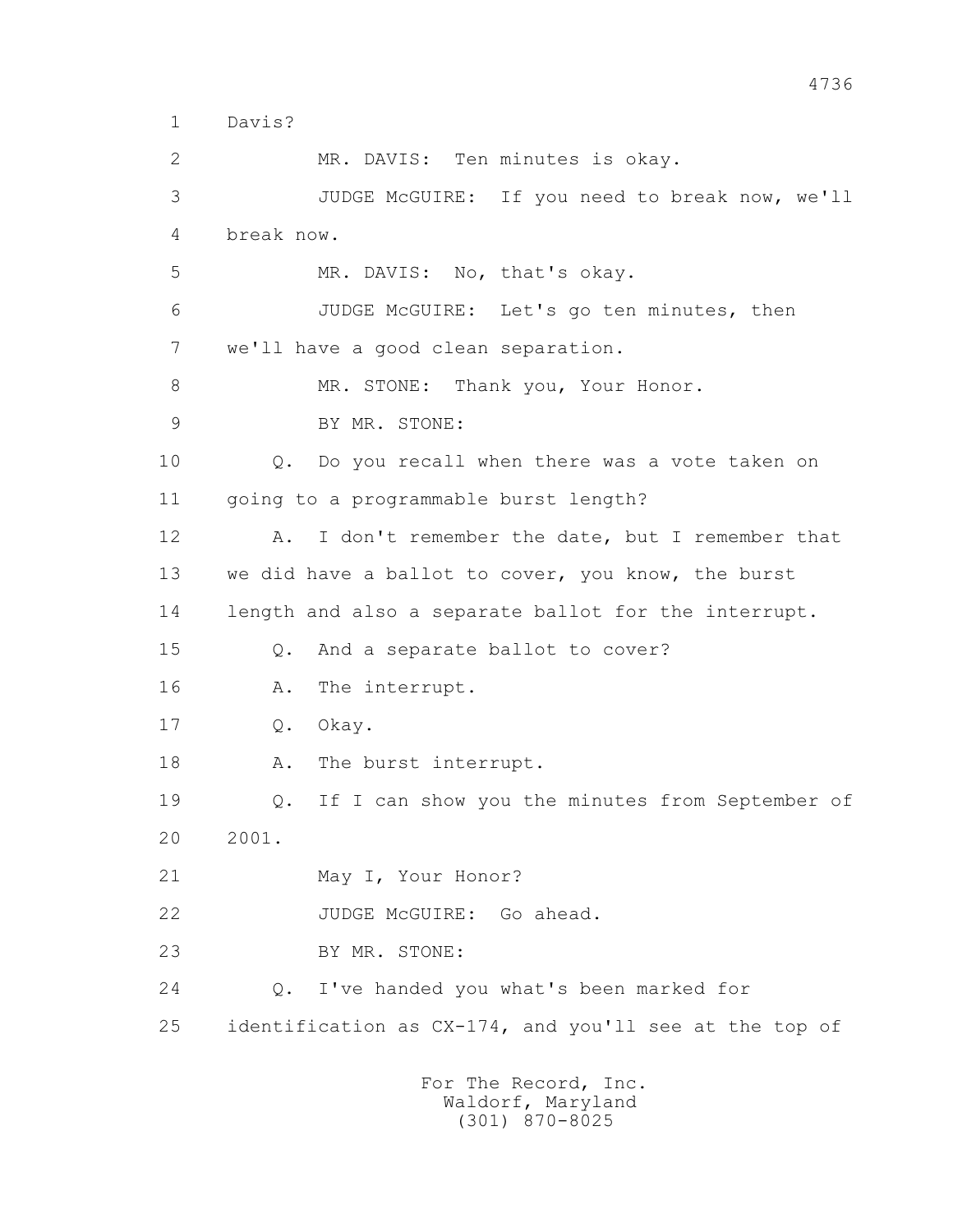1 the first page, it says, "Joe Macri, Chairman." 2 A. Yes. 3 Q. And you presided, did you not, at the September 4 2001 meeting in Las Vegas? 5 A. Yes. 6 Q. Turn, if you would, to pages 7 and 8 under the 7 item 4, DDRII Request for Changes Item, and then 8 there's 4.1, and then on page 8, there's 4.2. 9 A. Yes. 10 Q. And do you see -- is this the meeting at which 11 the vote was taken on adding a burst length eight? 12 A. Yes. The ballot was given -- we were given 13 permission to write the ballot or Intel was given 14 permission to write the ballot. 15 Q. And so was this the first vote taken on whether 16 those issues should be put to ballot, namely, going to 17 programmable burst length? 18 A. Yes, by voting and with a motion and the motion 19 passing. 20 Q. Okay, one last document. 21 Were you -- from time to time, did you attend 22 the meetings of 42.4? 23 A. 42.4? I can't remember the name of that 24 committee. Is that one of the SRAM volatile -- 25 Q. The nonvolatile committee.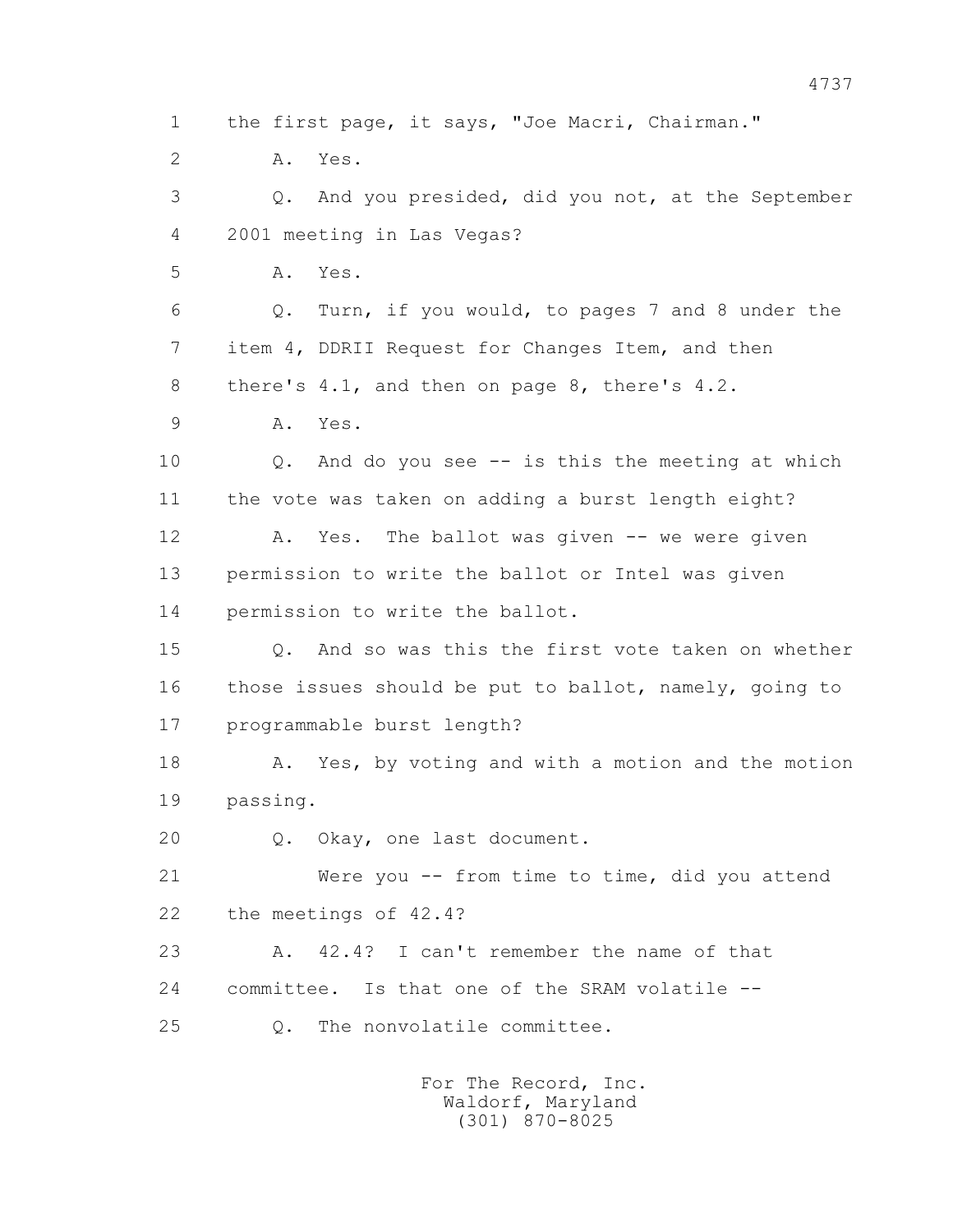1 A. I rarely attended. It's more if there's no one 2 else to go, then I might, but I'm generally not 3 interested in nonvolatile issues. 4 Q. And some of the minutes I've looked at show you 5 in attendance and others show you're a member absent. 6 Is that consistent with your recollection? 7 A. Yeah, sometimes I was sitting there working 8 away when the sign-in sheet would come by. 9 Q. And did you get distribution of minutes and 10 mail from 42.4? 11 A. I may have, but not that I would pay any 12 attention to. 13 Q. Did you -- were you aware of an issue involving 14 Micron's disclosure of a patent application in the 2000 15 time frame, early 2000? 16 A. I remember there was some discussion on some 17 type of a patent. I'm not sure if -- which patent 18 you're referring to, though. 19 Q. Do you recall Mr. McGhee informing the 20 committee members that the issue had been discussed and 21 resolved at a meeting of the JEDEC board? 22 A. Not directly. I just -- can you tell me which 23 patent and maybe that would help me recollect? 24 Q. Let me see if I can show you an exhibit that 25 may help. I'll show you RX-1582.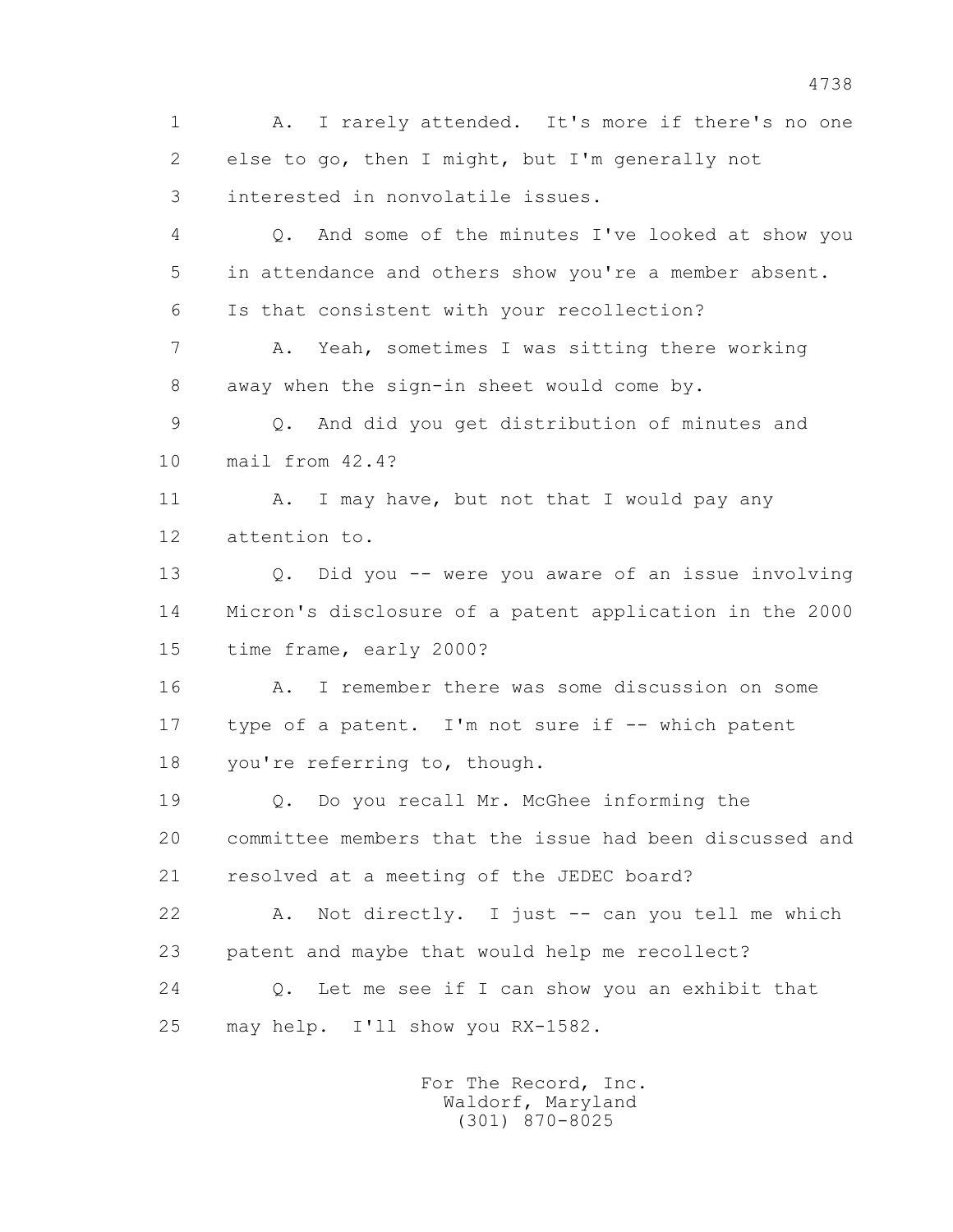1 May I, Your Honor?

2 JUDGE McGUIRE: Go ahead.

3 BY MR. STONE:

 4 Q. Do you recall receiving this email from Mr. 5 McGhee in February of 2000 about a letter Micron had 6 sent with respect to a patent application and whether 7 they -- their disclosure of that patent application 8 went beyond the patent policy of JEDEC?

 9 A. I just don't -- I don't remember this, because 10 it really doesn't say anything about what the patent 11 was about. It's just a letter from Ken McGhee saying 12 he received a letter from Micron.

13 0. At any meeting after February of 2000, after 14 the date of this email, do you remember anyone in a 15 meeting saying, I think Mr. McGhee's description about 16 the disclosure of patent applications and how that 17 related to the JEDEC policy was wrong, incorrect, 18 misunderstood or anything like that?

19 A. Ah, I just don't know. I mean --

20 Q. Okay.

 21 A. -- he's -- a lot of complaining all the time. 22 Q. But do you recall any complaining about this 23 issue?

 24 A. No, it's not -- it's not jumping out at my 25 mind.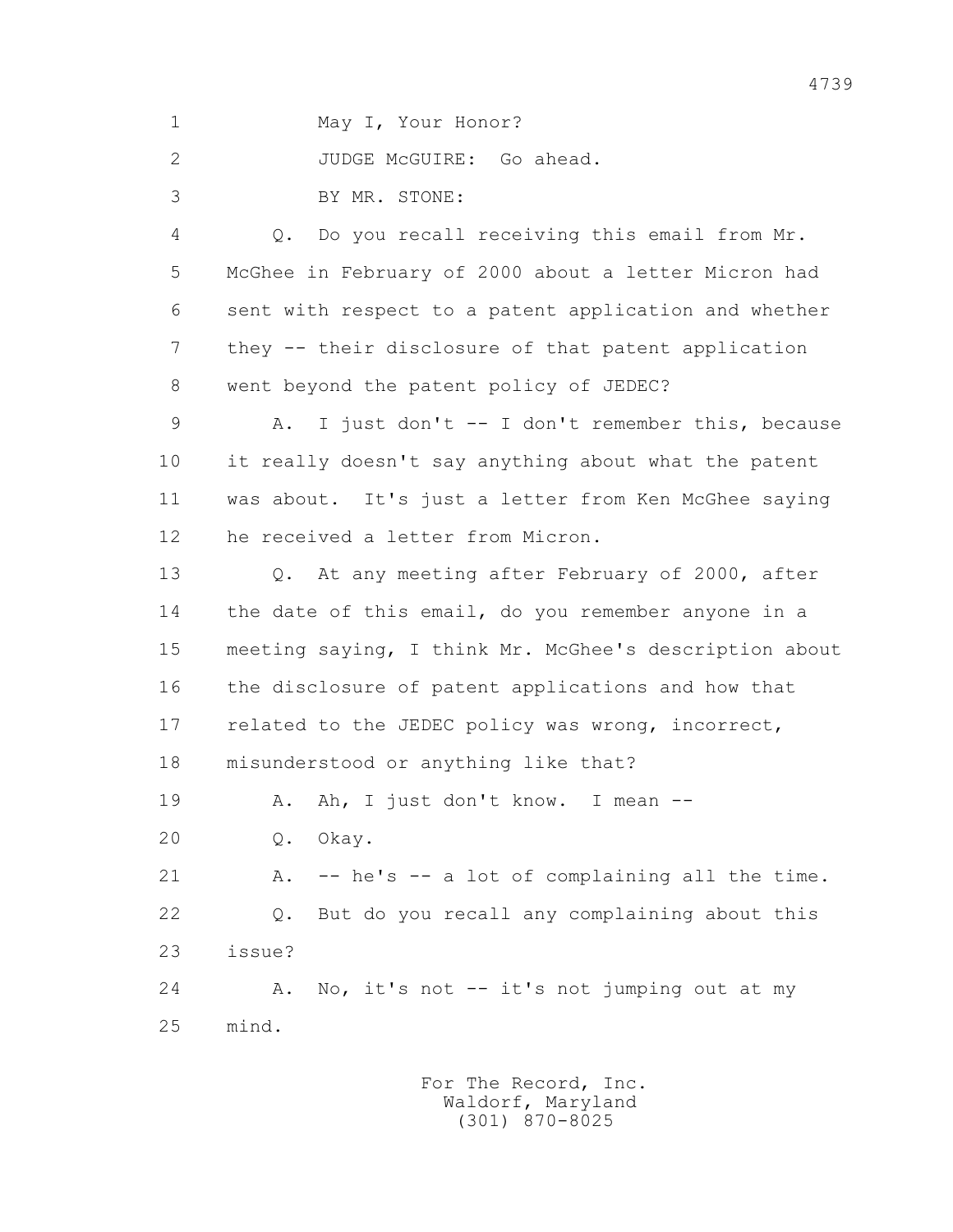1 MR. STONE: Okay, Your Honor, maybe now would 2 be convenient. We could then reconvene in camera just 3 briefly.

 4 JUDGE McGUIRE: All right, very good. Let's 5 take a ten-minute break. This hearing is in recess. 6 Again, let me just say to the audience, when we 7 come back, you will be -- the public will not be 8 allowed in for this portion of the proceeding. 9 (A brief recess was taken.) 10 JUDGE McGUIRE: Okay, this hearing is now in 11 order and in in camera session. 12 (The in camera testimony continued in Volume 13 25, Part 2, Pages 4783 through 4788, then resumed as 14 follows.) 15 MR STONE: No further questions, Your Honor. 16 JUDGE McGUIRE: All right, thank you. 17 Mr. Davis, redirect? 18 MR. DAVIS: No questions, Your Honor. 19 JUDGE McGUIRE: I'm sorry? 20 MR. DAVIS: No questions. 21 JUDGE McGUIRE: Oh, okay, sir, you're excused 22 from this proceeding. Thank you very much for your 23 testimony here today. 24 THE WITNESS: No problem. 25 MR. STONE: Can I just move in a couple of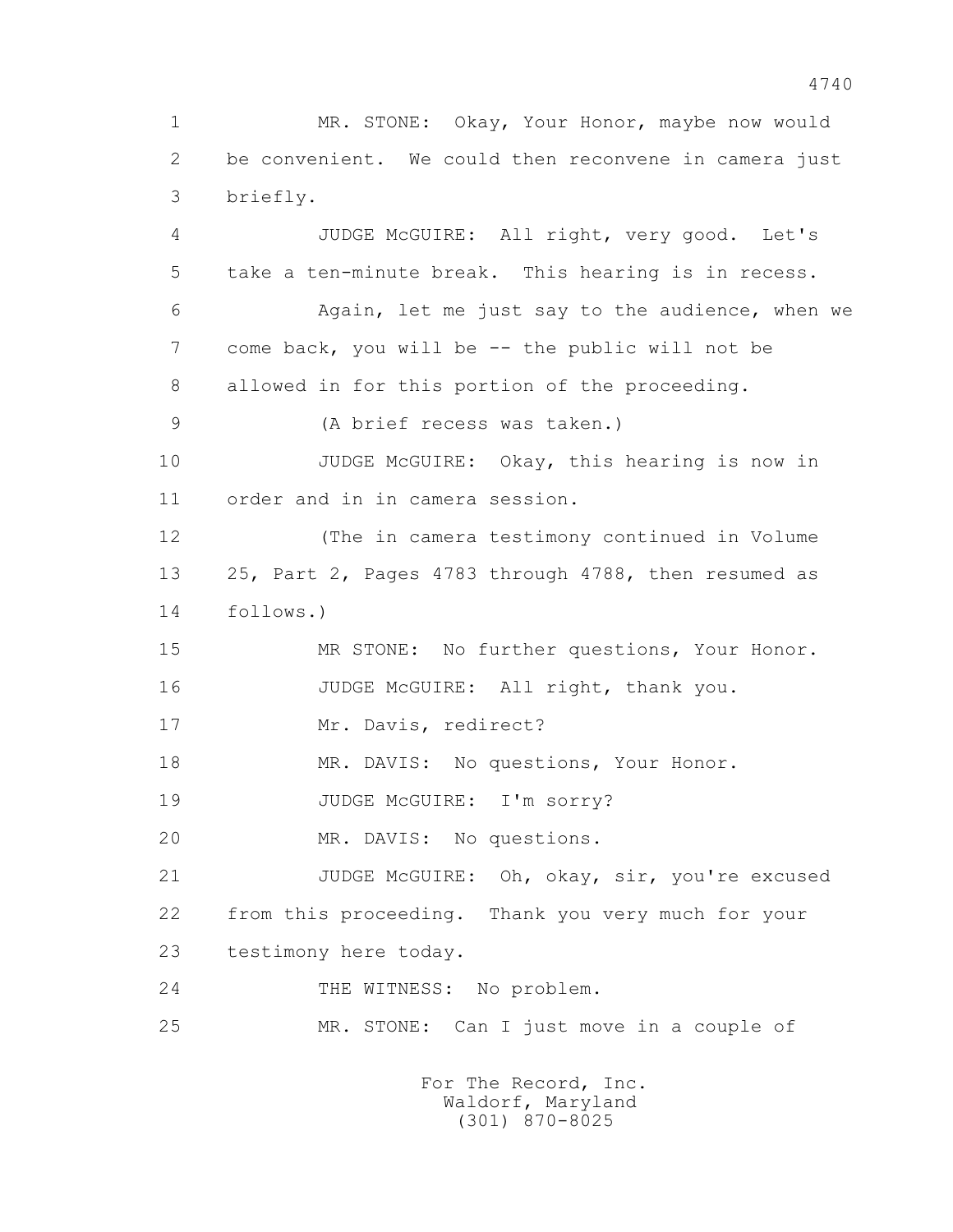1 exhibits, Your Honor? They would be CX-137. 2 JUDGE McGUIRE: Mr. Davis, any objection? 3 MR. DAVIS: No objection, Your Honor. 4 JUDGE McGUIRE: Entered. 5 (CX Exhibit Number 137 was admitted into 6 evidence.) 7 MR. STONE: CX-400. 8 MR. DAVIS: No objection. 9 JUDGE McGUIRE: Entered. 10 (CX Exhibit Number 400 was admitted into 11 evidence.) 12 MR. STONE: CX-2769. 13 MR. DAVIS: No objection. 14 JUDGE McGUIRE: Entered. 15 (CX Exhibit Number 2769 was admitted into 16 evidence.) 17 MR. STONE: CX-168. 18 MR. DAVIS: No objection. 19 JUDGE McGUIRE: Entered. 20 (CX Exhibit Number 168 was admitted into 21 evidence.) 22 MR. STONE: And CX-174. 23 MR. DAVIS: No objection. 24 JUDGE McGUIRE: Entered. 25 (CX Exhibit Number 174 was admitted into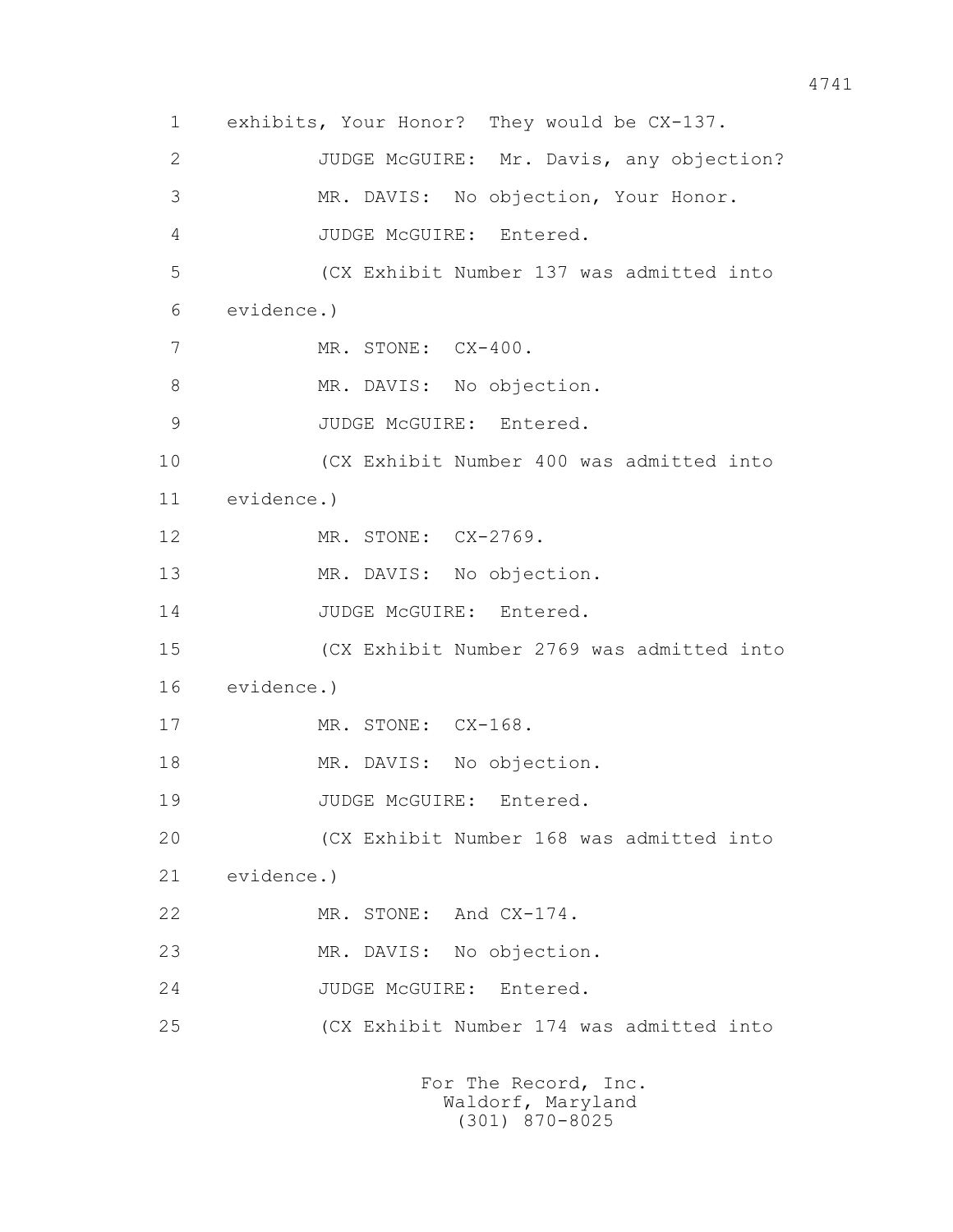1 evidence.)

 2 MR. DAVIS: We would also like to move in 3 CX-137. 4 MR. STONE: Oh, I just moved it in. 5 MR. DAVIS: Oh, did you? 6 MR. STONE: Yeah. 7 MR. DAVIS: That was the first one you moved 8 in? 9 MR. STONE: Yes. 10 JUDGE McGUIRE: Once is enough. 11 Does that take care of our afternoon session 12 from complaint counsel's side. 13 MR. OLIVER: Yes, Your Honor. We could 14 continue with the deposition of Mr. Karp if you wish, 15 but -- 16 JUDGE McGUIRE: I would rather wait on that, 17 so -- yes, I would rather wait. 18 MR. OLIVER: Okay. 19 JUDGE McGUIRE: All right, it's 4:00 right now. 20 I understand the courtroom is going to be dark both 21 Tuesday and Wednesday, correct, and we will be back in 22 early Thursday morning, at 9:30? 23 MR. STONE: Yes. 24 MR. OLIVER: That's right, Your Honor. 25 MR. STONE: And I want to thank the Court and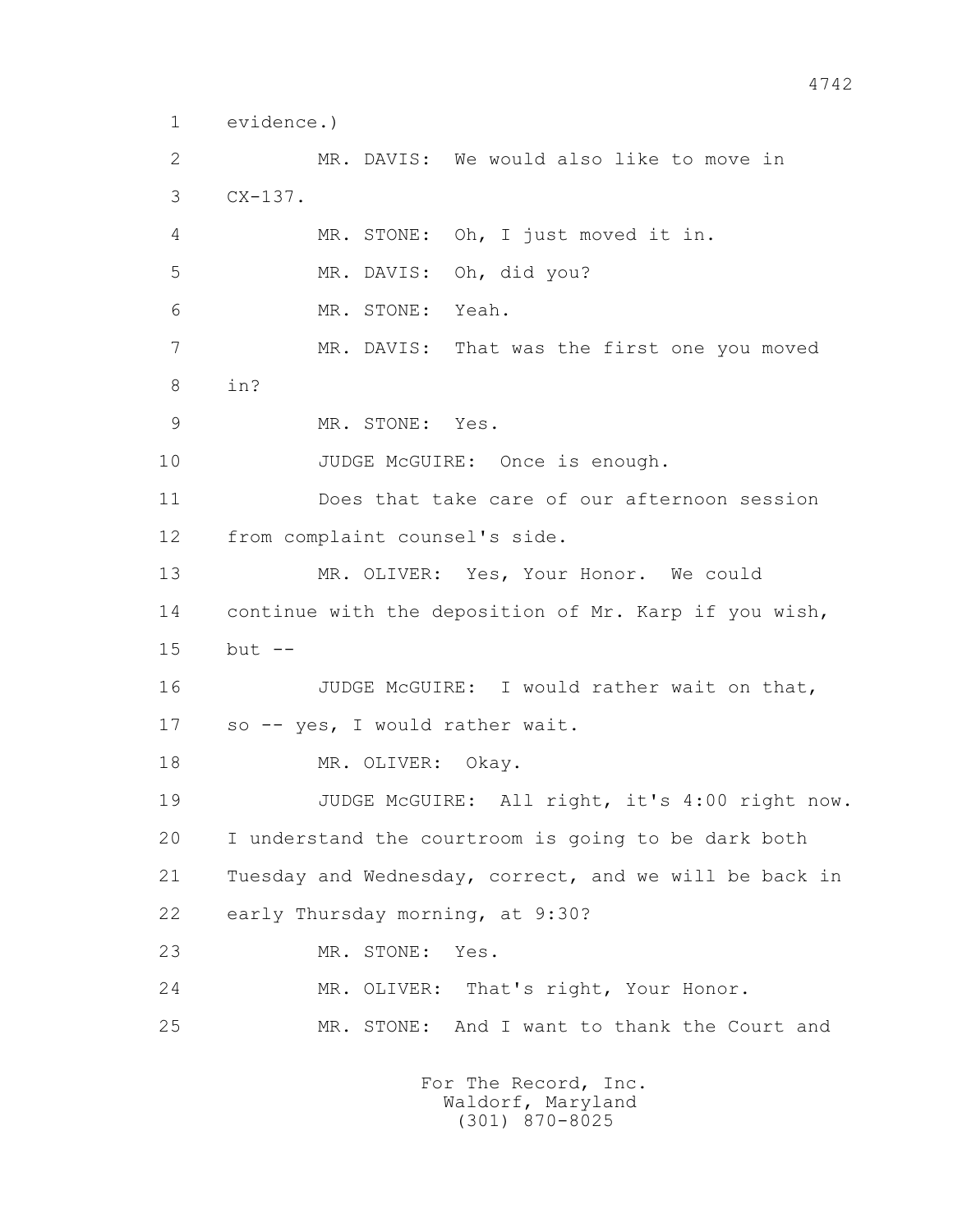1 complaint counsel again for accommodating me on the two 2 days and allowing me to go back for graduation. Thank 3 you. 4 JUDGE McGUIRE: You're quite welcome. 5 All right, this hearing is adjourned until 6 Thursday morning. Thank you. 7 (Whereupon, at 4:00 p.m., the hearing was 8 adjourned.)